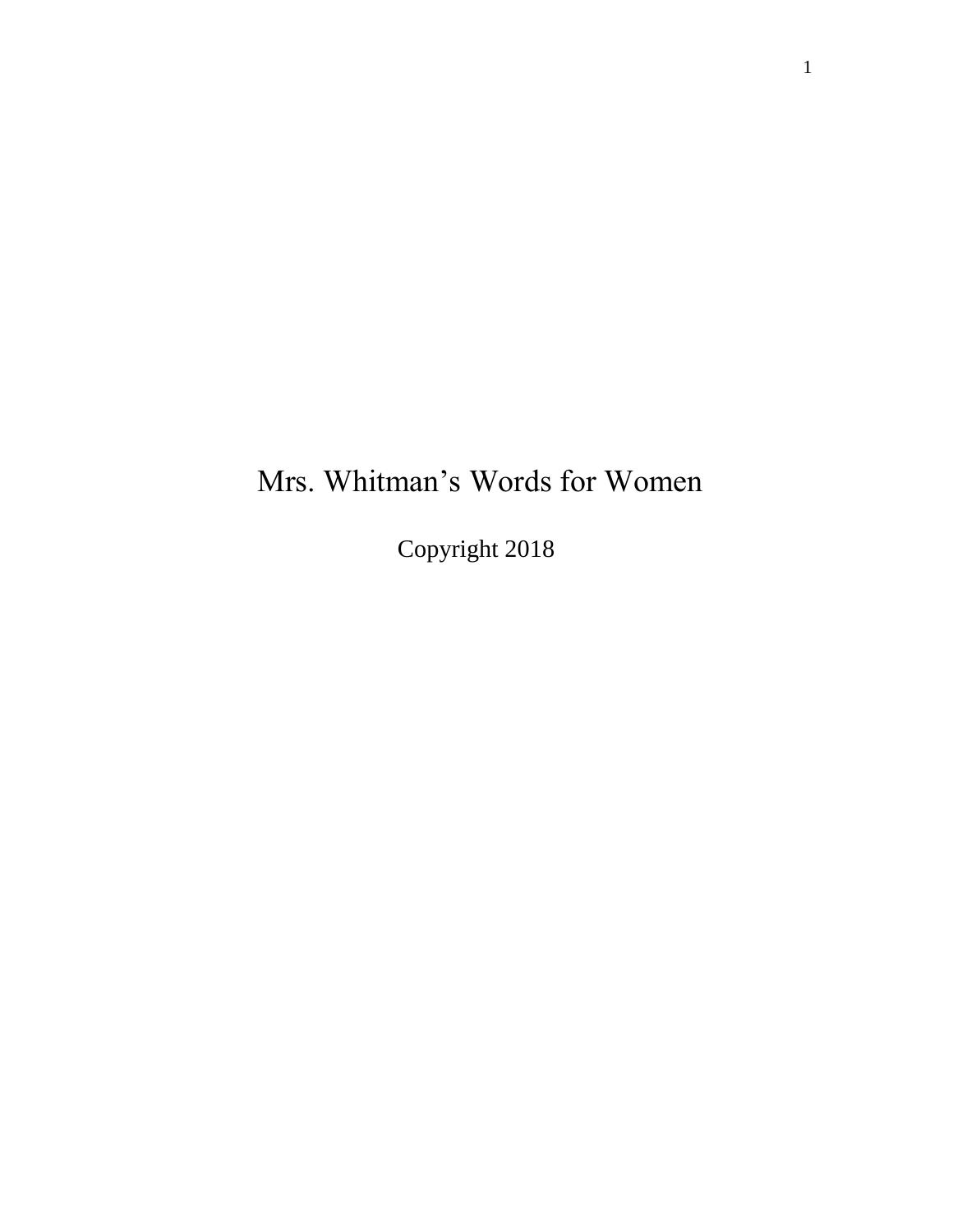## Synopsis

In the fall of 1918, three young women meet when they move into the recently built Martha Cook Building, one of the first female dormitories on the campus of the University of Michigan in Ann Arbor.

As these three navigate a system meant more to develop them into gracious wives and competent hostesses than successful career women, they begin to see and rebel against the limits placed on them. Their ultimate campaign, an effort to illegally distribute information about birth control to factory girls in Detroit, brings results none of them could have anticipated.

## **Characters**

NOTE: All roles are open to actors of any race. Diverse casting is encouraged.

- Grace, 17-18 A young woman from rural Michigan who is at the University studying veterinary science. Her family is counting on her to find a husband and marry quickly and well.
- Roy, 23-25 Grace's brother, a medical student at the University, married and expecting his first child. He has been charged with finding his sister an appropriate husband as soon as possible.
- Lillian, 21 The daughter of a math professor at the University, Lillian is occupying the spot that should have been filled by her brother George, who was killed in action in the war. Grieving, but always looking for light, she isn't quite sure where she fits.
- Ida, 18 At the university to study industrial engineering with a plan to eventually "run something," Ida has a big personality and ideas to match. She arrives in Martha Cook arrives with trunks of clothing and an unusual amount of street smarts for a young woman raised in wealth and culture.
- Alice, 21 Roy's pregnant wife who finds herself slightly in awe of these University women. She is their age, but she's already made most of the choices that will dictate her life's path. She is envious of how much is open to them.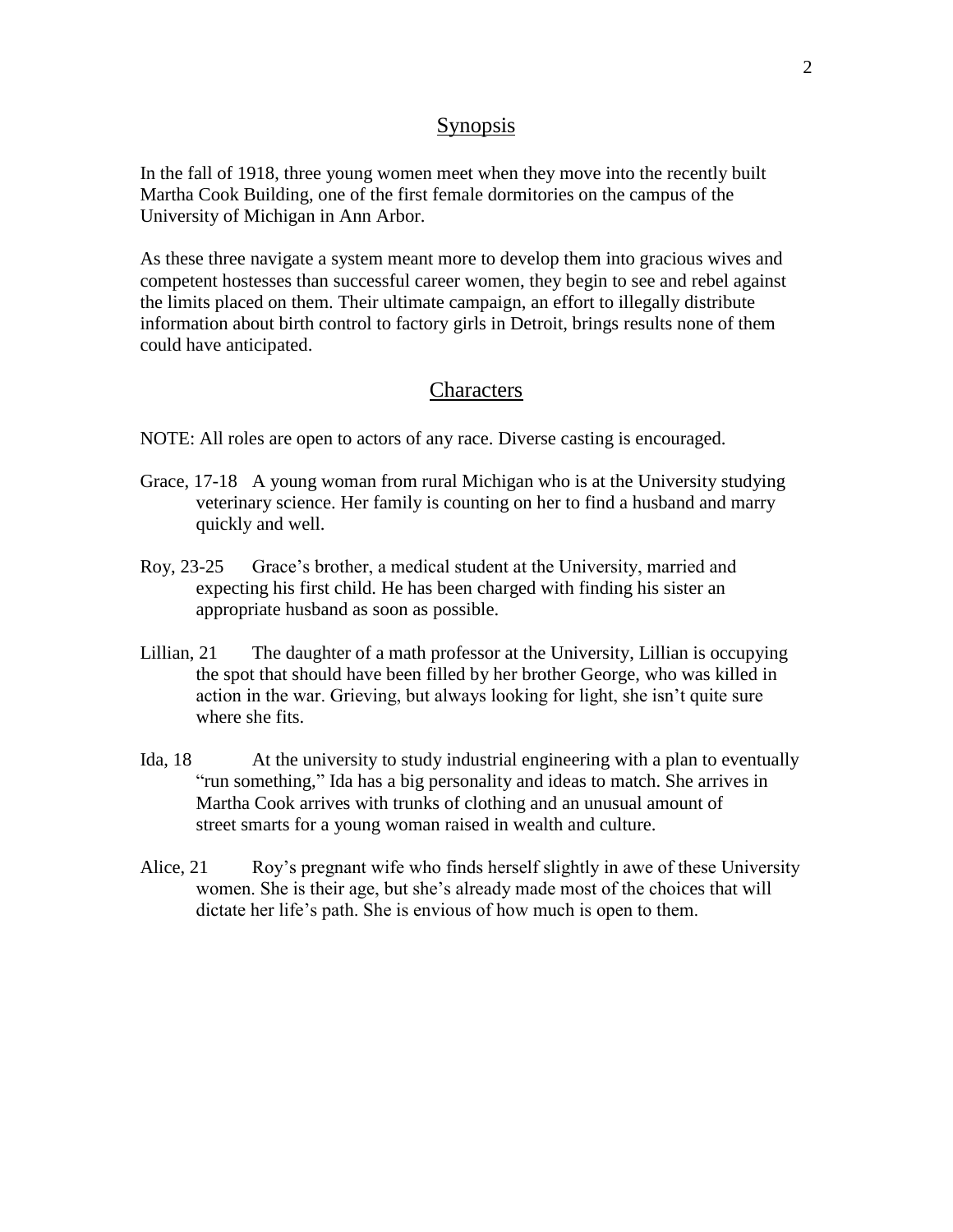*SCENE 1. September 26, 1918. A Thursday. A dorm room in the two-year-old Martha Cook Building on the University of Michigan campus. This is one of only a few rooms in the building meant to house two students. The beds are made, simply, with Building provided bedding. Immediately outside the door is a small vestibule with a sink. This area is shared with a neighboring room. Outside the vestibule is the main corridor. At rise, GRACE and her brother ROY stand among her boxed things. A college newspaper, the Michigan Daily lays on a shelf somewhere, or maybe ROY holds it.*

ROY

| get back to Alice.                               |              |  |
|--------------------------------------------------|--------------|--|
|                                                  | <b>GRACE</b> |  |
| ther and Mother soon.                            | <b>ROY</b>   |  |
|                                                  | <b>GRACE</b> |  |
| how to get to Bethlehem United? On Sunday?       | <b>ROY</b>   |  |
| $\overline{\mathcal{L}}$                         | <b>GRACE</b> |  |
| will arrive at ten minutes to ten. We sit near t | <b>ROY</b>   |  |
| d to sit with you. I'm not a—                    | <b>GRACE</b> |  |
| n us is mandatory.                               | <b>ROY</b>   |  |
|                                                  | <b>GRACE</b> |  |
|                                                  |              |  |

I ought to g

Of course.

Write to Fa

I will.

You know how to get to Bethlehem United? On Sunday?

Is it hidden?

Alice and I will arrive at ten minutes to ten. We sit near the front.

I don't need

Sitting with

Why?!?

Father said so. Those are his exact words.

## GRACE

ROY

How will he know where I sit?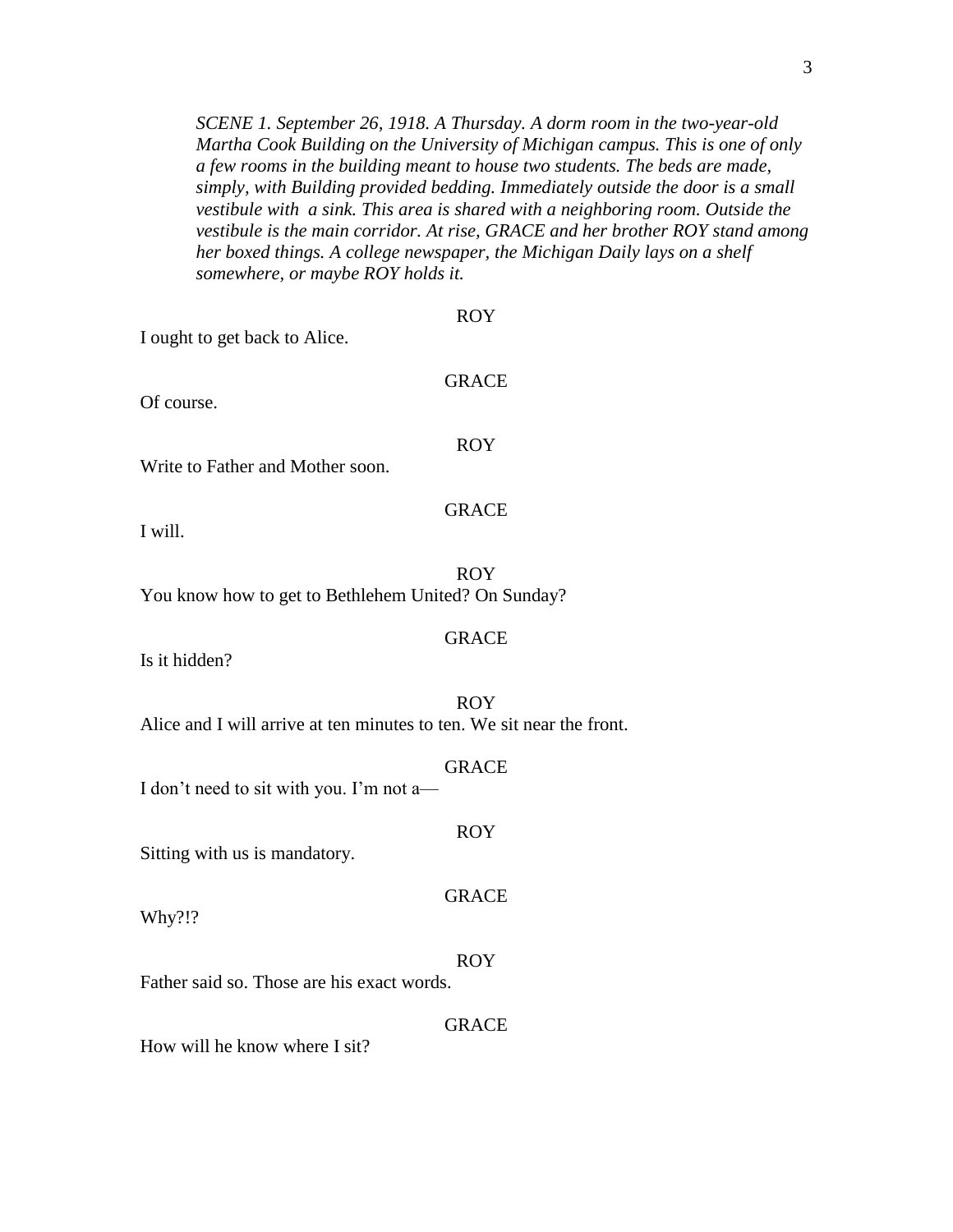#### ROY

He's charged me with seeing to it that this goes smoothly. I'm not going to lie to him.

#### GRACE

It will go smoothly.

## ROY

GRACE

It will, if you settle down and focus.

On my studies.

ROY Those come easy to you. It's all the rest of—

## GRACE

GRACE

ROY

Roy.

## ROY Remember, I'm a short walk away. And Alice is too. *GRACE stares him down.* Are you going to unpack your things?

Of course!

When?

*GRACE opens the nearest box and takes a few things from it and throws them on one of the beds.*

I don't understand why you're angry with me. I'm on your side. (*GRACE devotes her attentions to unboxing some more of her things, hoping he will take this as a cue to leave)*  Just days before we left, Mother went into hysterics. She was going to write to Aunt Clara and send you to St. Louis, to be hired out—as kitchen help! And Father considered it! But **I** insisted that we stay the course, that Michigan would be best for a brain like yours. And with Alice and me nearby, and you in the Martha Cook Building, I promised them all would be well. Think of it! You're probably only the second person to occupy this room! I'm not asking you to sing my praises in the streets, but—

## GRACE

*(quite measured)* I am grateful, Roy. And I am ready to be here . . . on my own.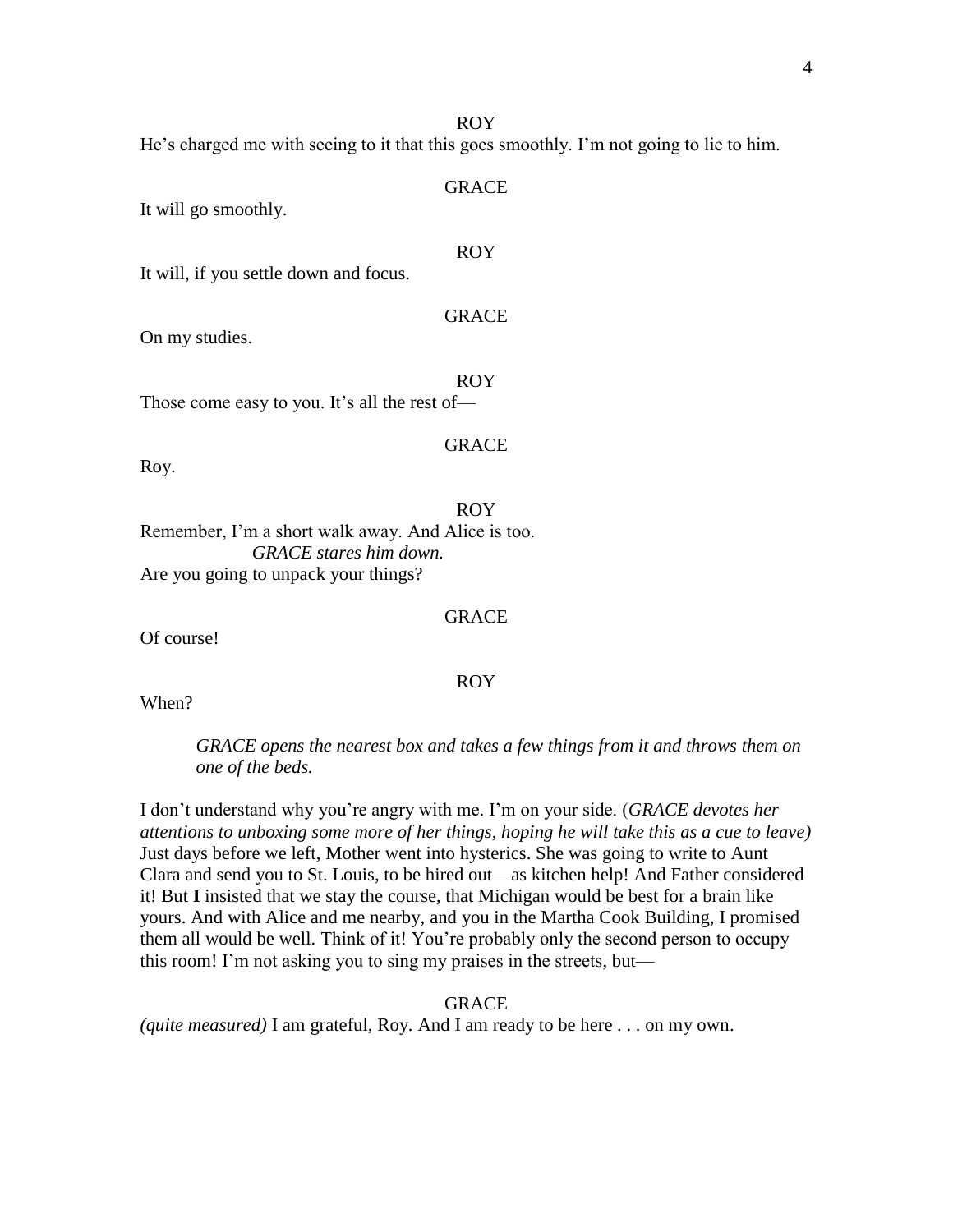#### ROY

I'm glad to hear it, Grace, because this is it. You've really got to do it now. Get out! Meet people!

## GRACE

But not attract attention to myself. Not cause a ruckus. Find a way to fit.

#### ROY

Shouldn't be hard here in this building! Bound to be lots of socially adept young women up and down this very hallway! Alice and I will be by early next week. She has plans to bake you a cake.

*ROY exits. After a moment, sticks his head back in.*

## GRACE

What?

## ROY

One last bit of advice? You don't need to be serious all the time. The best university girls are the ones who know how to have a little fun. Oh! And when someone gives you a green ribbon, you must wear it, on your wrist, or pinned to your dress. Everyday.

| What? Why? |  |  |
|------------|--|--|
|            |  |  |

It lets people know you're a freshman.

Who wants to know?

Everybody.

*ROY exits. After a moment, sticks his head back in.*

One last thing.

#### GRACE

ROY

Déjà vu.

## ROY

*(picking up the paper, shaking it gently)* The Women's news section is just about a half column, always on page two!

GRACE

ROY

GRACE

ROY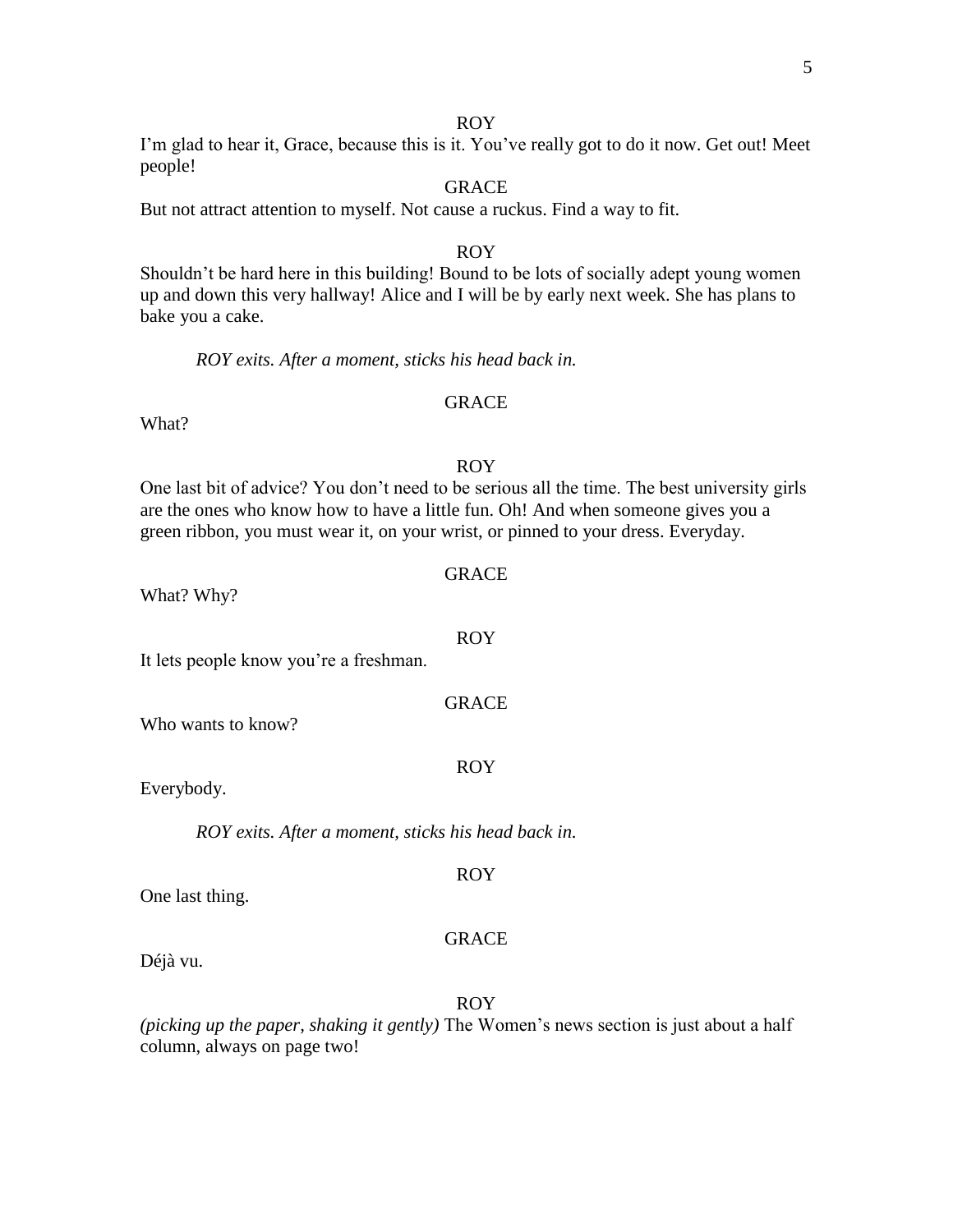#### ROY

Referencing a newspaper article is an easy and inoffensive way to start a conversation.

#### **GRACE**

#### ROY

Alice and I will be by, say the second day of class. You can tell me about your professors. And any interesting friends you've made—

## GRACE

Go!

. . .

. . .

*ROY exits. After a moment, GRACE finds her textbooks and lays them out on the empty bed. LILLIAN enters from the vestibule, a small booklet in her hand, a green ribbon pinned to her dress. LILLIAN is an old soul, the kind of person you have to stand close to in order to find out that she has a sense of humor. Through parts of the following exchange, GRACE is opening and perusing her textbooks.*

#### LILLIAN

GRACE

Has he left?

Roy? Yes!

#### LILLIAN

That wasn't your father?

### GRACE

Oh no, my brother, Roy. He's here as well, in the medical school.

#### LILLIAN

I'm Lillian, Lillian Dodsley.

#### GRACE

I'm Grace McBride. *(noting LILLIAN's ribbon)* Oh, you've got yours?

#### LILLIAN

Yes. I was accosted on University and told to wear it at all times. I'm not quite sure what it's about.

#### GRACE

It marks you as a freshman.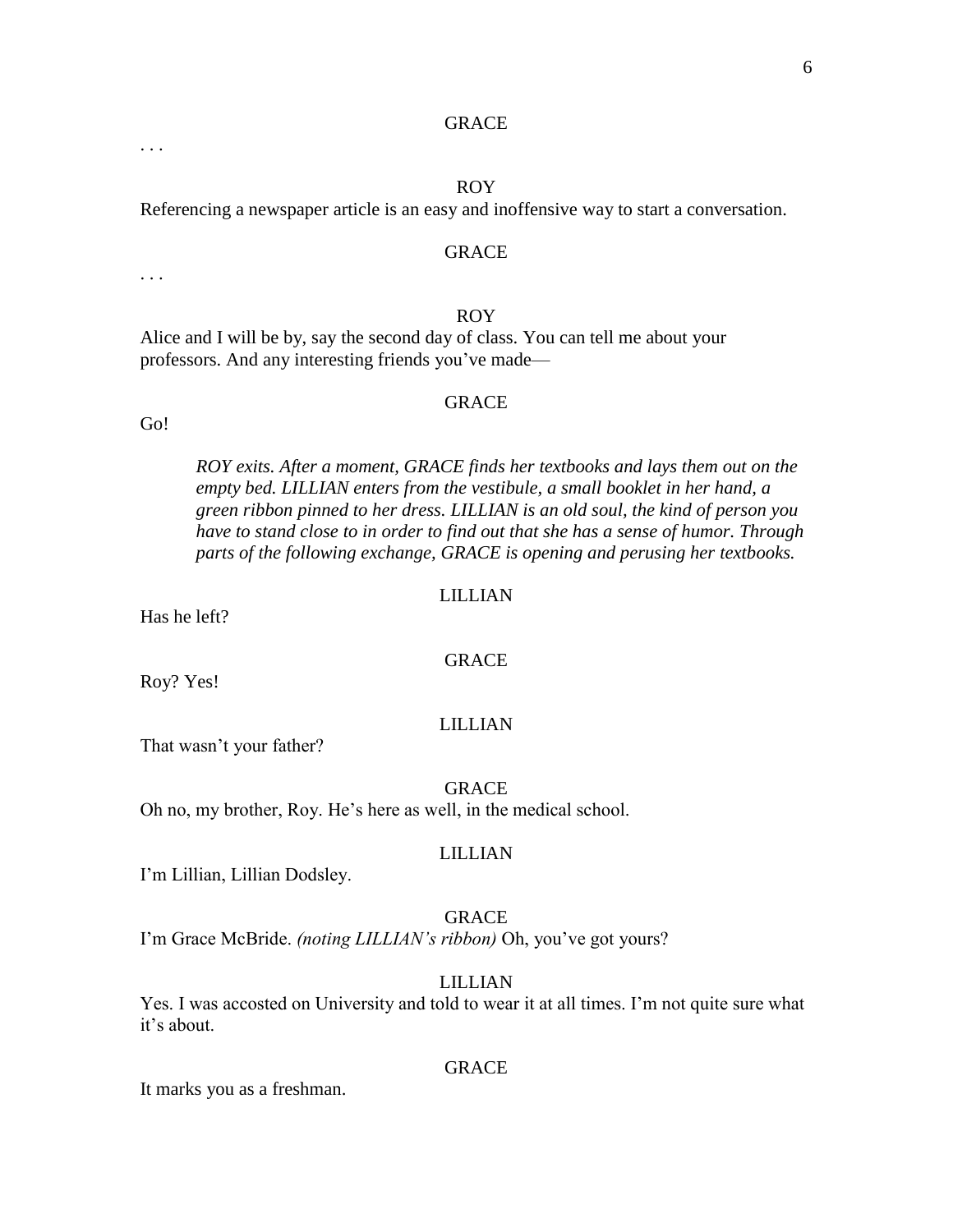I think my being nervous about everything ought to do that just fine. Strike that. It's a privilege to be here.

## GRACE

So, you're mine? I mean, are we sharing this room?

### LILLIAN

*(taking the ribbon off, futzing with it)* Oh no. I'm next door. I share your sink. Connected to you, but by myself.

#### GRACE

Only a few doubles in the whole building, I understand.

#### LILLIAN

I wanted a roommate, but my father thought I'd be more likely to succeed academically with the fewest possible distractions. And also, the flu.

#### **GRACE**

Oh, the flu isn't here.

## LILLIAN

Not yet.

#### GRACE

I can study just about anywhere, but my brother told my father I'd be more socially engaged if I had a roommate. He's right, to my strong displeasure. I wonder what she'll be like.

## LILLIAN

You have to be a certain kind of girl to live in this building.

#### GRACE

Oh, I know. The application took ages. But my father didn't want me in a League House.

#### LILLIAN

The application?

#### GRACE

Yes! Well, it wasn't long, but they wanted friends as references! And "Preferably from Ann Arbor," they said! I don't know anyone here except my brother and his wife! I've never left Edmore before now!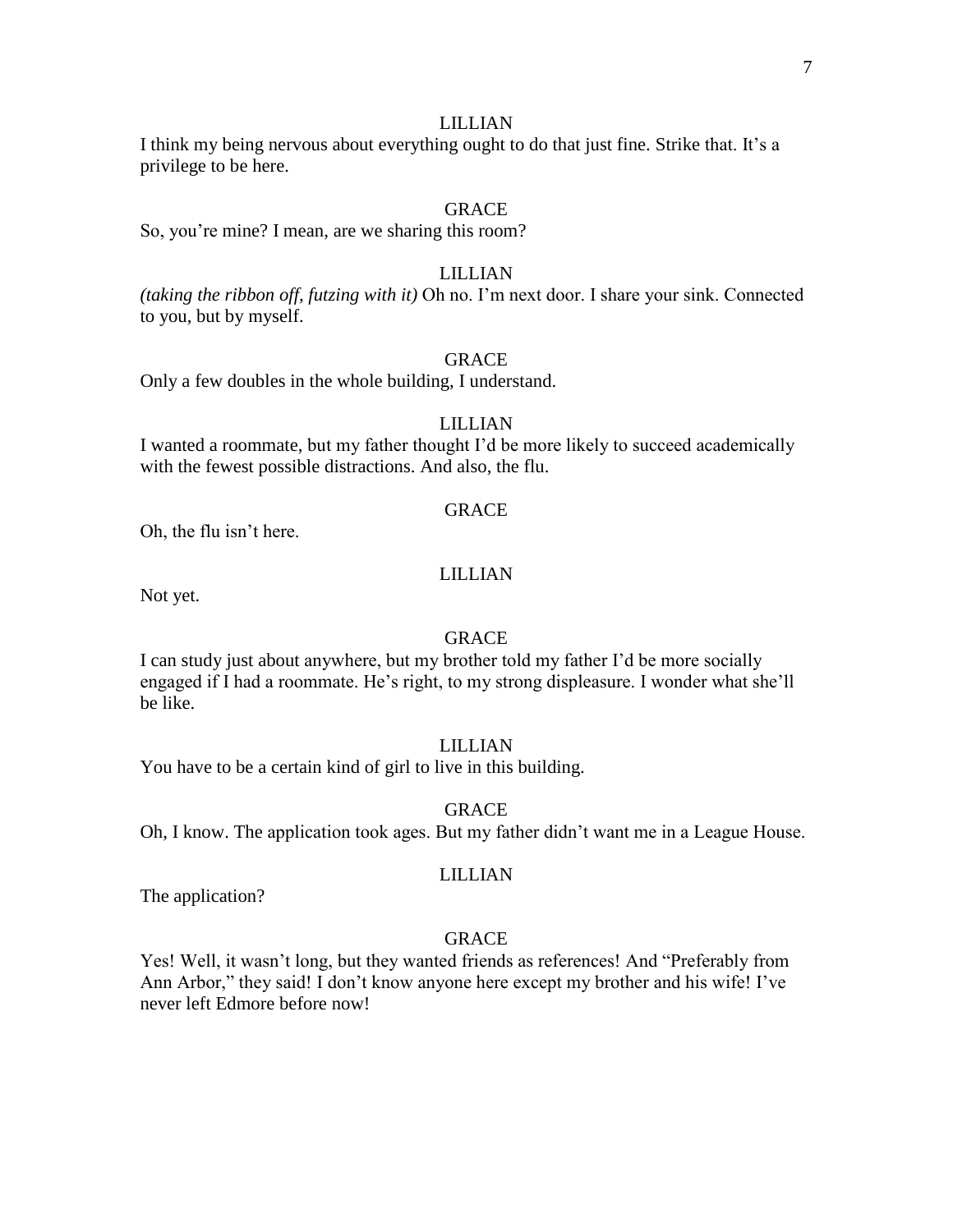I didn't fill out an application. *(GRACE is aghast)* Maybe my father did it for me. We had a difficult summer. This is nice, these windows. You get a lot of light. *(picking up the paper)* Is this today's?

## GRACE

I think so. My brother picked it up on our way here. He thinks reading it every day will make me interesting.

## LILLIAN

There are instructions on how to make an influenza mask! Right on the front page!

#### GRACE

That's going overboard, don't you think?

## LILLIAN

Is it? Maybe. No local deaths reported. And it says right here there aren't even any cases on campus. So why would we make masks? *(flipping paper)* Hmmmm.

#### GRACE

What are you looking for?

#### LILLIAN

Sometimes they list the local soldiers who've died, University men.

#### GRACE

Oh. Do you have a boyfriend over there?

## LILLLIAN

No, but sometimes I know someone. I've lived here in Ann Arbor all my life. *(closing the paper)* Your window is so much bigger than mine. You get a lot of light.

#### GRACE

Are you an artist?

#### LILLIAN

No. I mean . . . not the drawing kind. I do play music.

#### GRACE

Oh! Are you studying music here?

#### LILLIAN

No. Literature. To teach it. You?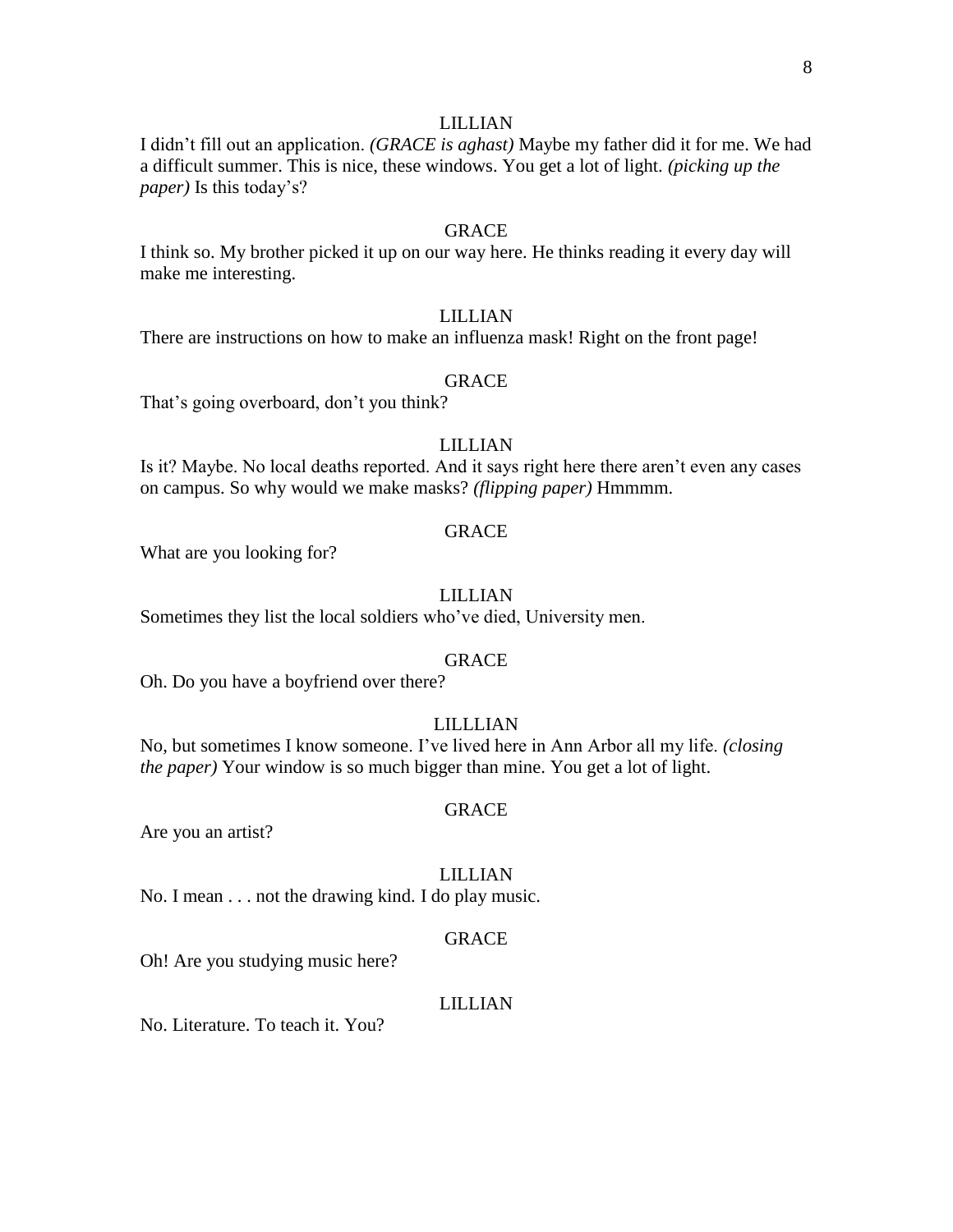Veterinary Science. I'm going to be the kind of animal doctor that travels from farm to farm, and all that. I'm going to travel all over Michigan. I'm very good with animals.

#### LILLAN

Dogs and cats?

## GRACE

Yes. And cows, pigs. Horses and goats. My family farms.

## LILLIAN

Oh. My family teaches. I mean, my father does. Here. He's a professor of mathematics.

## GRACE

Then why are you in Martha Cook? Isn't your family nearby?

#### LILLIAN

A short walk. Twenty minutes or so.

#### GRACE

You didn't want to live at home?

## LILLIAN

My mother needs quiet. I wasn't even meant to be here, really. I shouldn't say that. It's a privilege—

*She is interrupted by an absurdly loud THUNK from the hall and a shouted "Damnation!" to which both women respond with wide eyes. GRACE's manner changes as she realizes the owner of the voice might be the roommate for whom she is waiting. GRACE gestures to LILLIAN to peek out the door. LILLIAN does.*

Need help?

#### IDA

*(OS)* All kinds!

*LILLIAN exits into the hall and a moment later, holds the door open and in comes IDA, carrying too many bags.*

IDA

How on earth did you get all your things up here?

GRACE

Brother.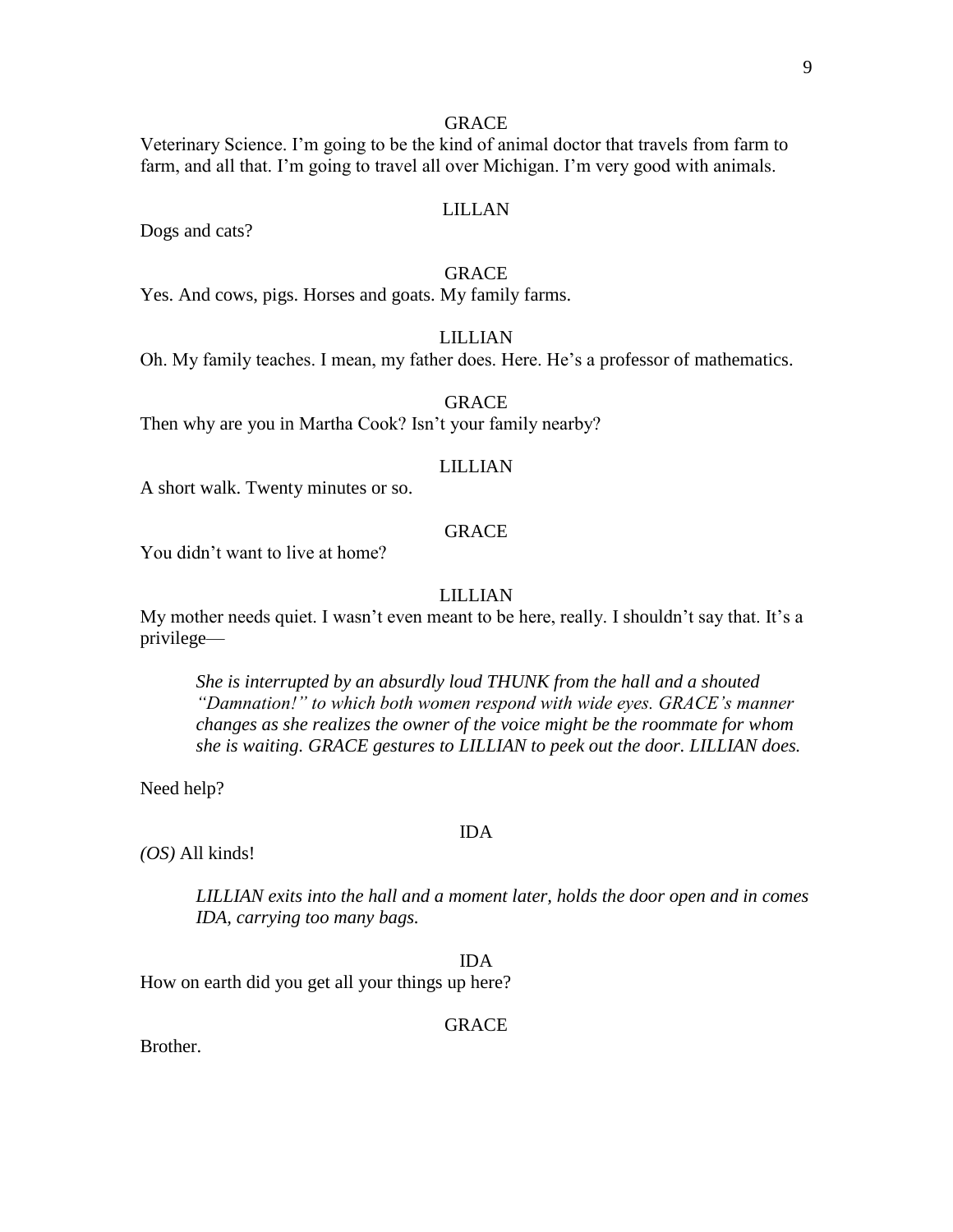Father.

## IDA

Then this may be something of an uphill battle. *(big breath)* I'm Ida Kettering.

## GRACE

Grace McBride.

## LILLIAN

IDA

Lillian Dodsley.

Are we to fit three in here?

LILLIAN

Oh, no! I'm next door, by myself. Connected, though. I share—

### GRACE

She shares our sink, yes. I'm with you, in here.

## IDA

Wonderful. *(stands and moves to door)* Don't touch anything. I've all kinds of illicit materials and wouldn't want you to be scandalized. Once more, unto the breach, dear friends! *(exits)*

## GRACE

Oh my.

## LILLIAN

She's . . . something.

#### GRACE

She's a tornado. Did you hear her swear in the hall?

## LILLIAN

Who could've missed it?

## GRACE

They won't let her stay if they hear her talk like that.

## LILLIAN

It will be up to you to teach her some manners!

## GRACE

Me?!?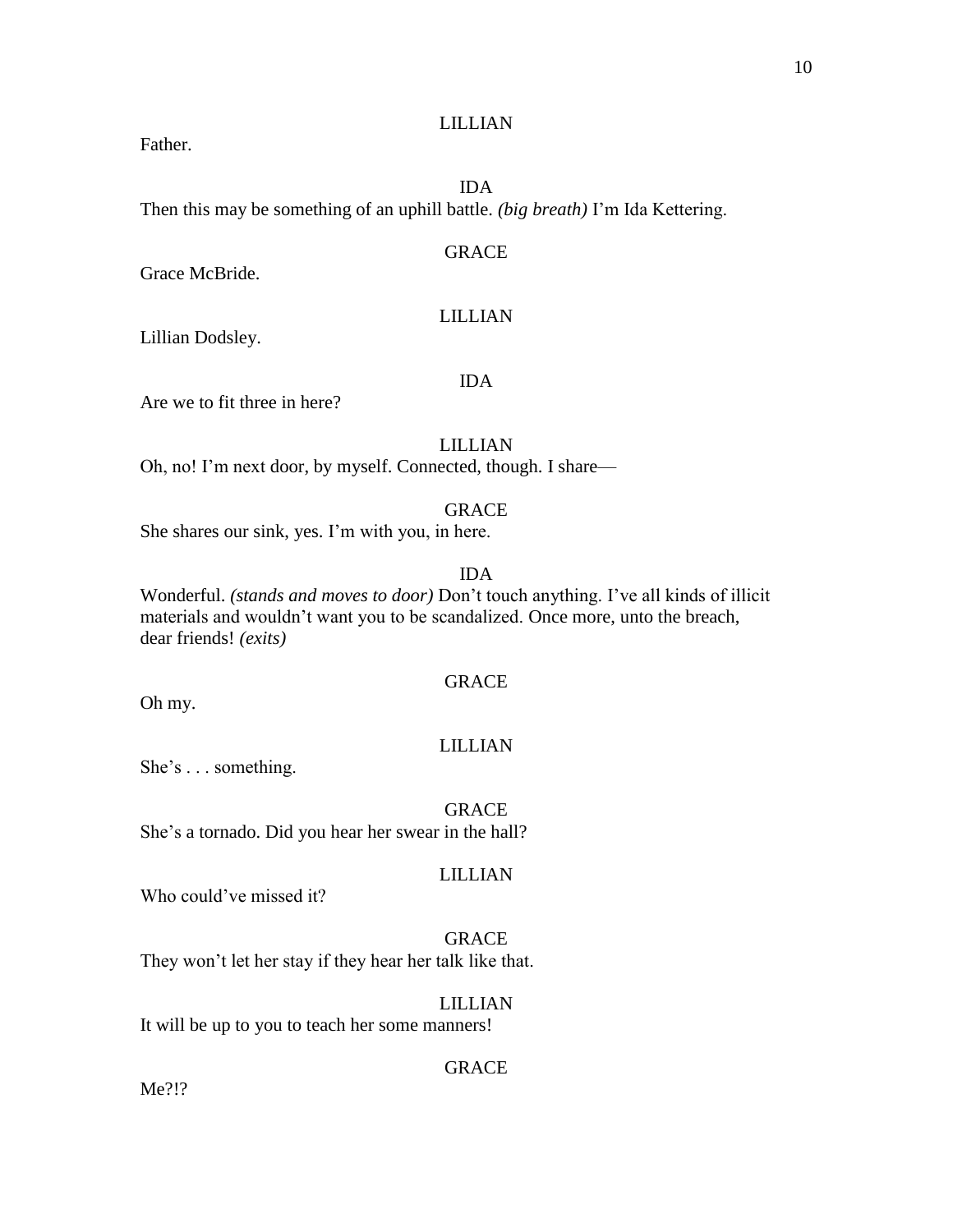*(reading from the small booklet, The Martha Cook Handbook)* The Martha Cook Building philosophy is that we exert a combined influence on one another.

## GRACE

What am I supposed to—? I can't stop her swearing!

### LILLIAN

Then they might kick you out too!

## GRACE

If they try, I'll tell them you're the one who taught her all those words!

## LILLIAN

Yes—that's our combined influence! *(a light moment)* "Illicit materials?" Was she being serious?

#### GRACE

Of course not. She's trying to shock us. I bet she's from a big city.

## LILLIAN

You can always sit in my room.

#### GRACE

Maybe she'll be good for me. I don't . . . attract people.

#### LILLIAN

I think you're nice.

GRACE I shouldn't have said "people," I should have said "men," or "suitors," I suppose.

#### LILLIAN

Do you want suitors?

#### GRACE

I don't want to be "worried about." My parents say, "We worry about Grace." All of Edmore is "worried about" me.

## LILLIAN

Edmore, Michigan?

#### GRACE

Yes, smack in the middle of the mitten. It's going to be my hub when I'm doctoring—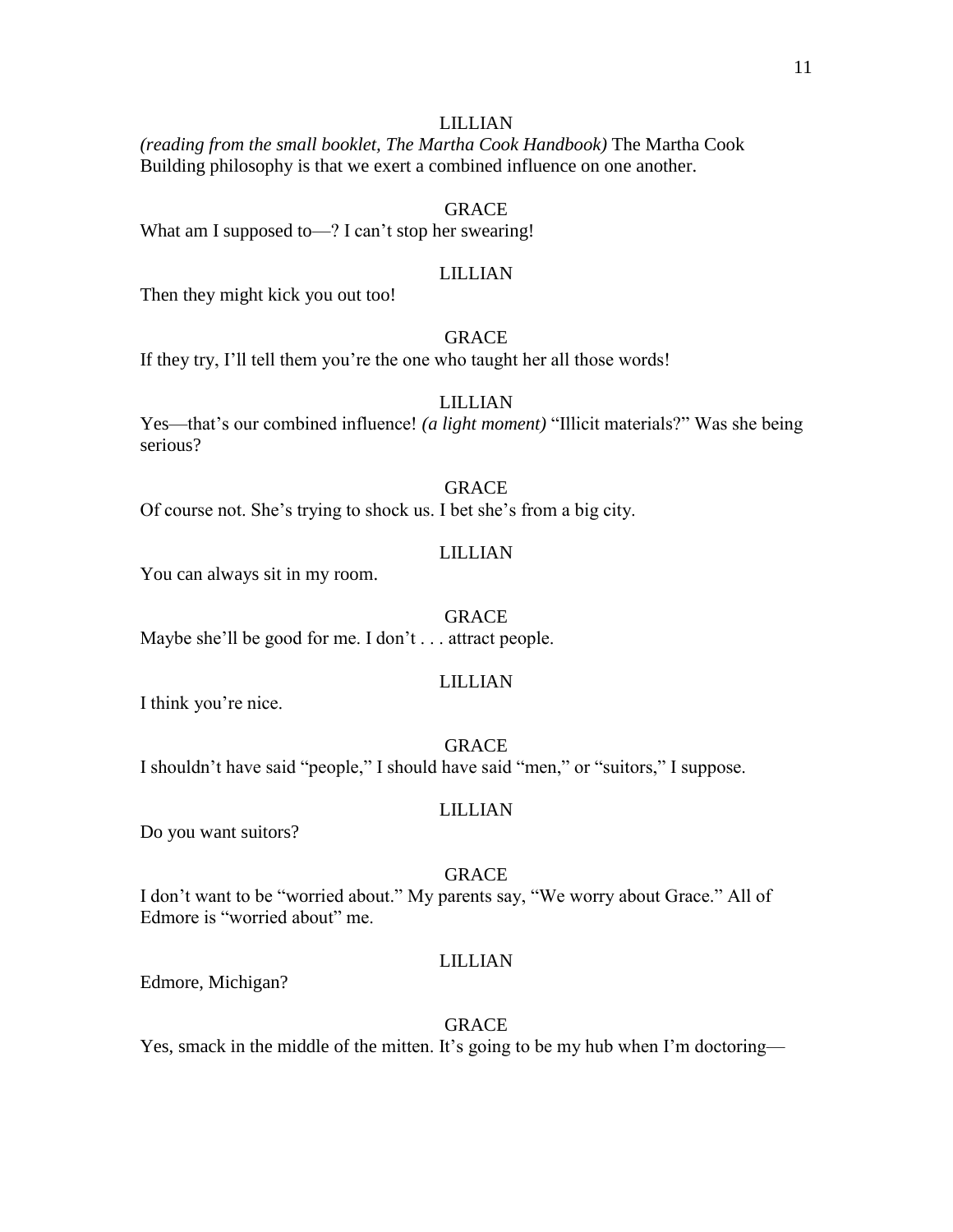I've heard of that place.

## GRACE

I don't think you have. What with me and Roy and Alice gone, they've lost a significant percentage of the population!

## LILLIAN

*(laughing)* It's where they found Noah's diary!

## **GRACE**

How did you know about that?

## LILLIAN

My brother George found a pamphlet in our neighbor's attic years ago that said that just one hundred thirty miles from Ann Arbor someone had found ancient Eastern artifacts! Hieroglyphics and all! Right off the bat my father told him they were forgeries. It made absolutely no sense to think that ancient Egyptians lived in Michigan. But George believed.

#### GRACE

So did I!

## LILLIAN

And on the last page it said that they had found a copy of Noah's diary! The very man who built the ark had kept a diary and left it in Edmore, Michigan. *(GRACE laughs)* George was fascinated. He wrote letters to the author of the pamphlet, who never wrote back, and to some officials in Edmore, who did and kindly said it couldn't be proved one way or the other.

#### GRACE

And then it was.

## LILLIAN

How old was I? Thirteen?

#### GRACE

I was ten.

## LILLIAN

And they made an announcement. Everything was fake, officially.

#### GRACE

Oh, it was horrible. My little heart broke. But it got me thinking a lot about the Bible, about the unlikelihood of all those Old Testament stories being empirically true.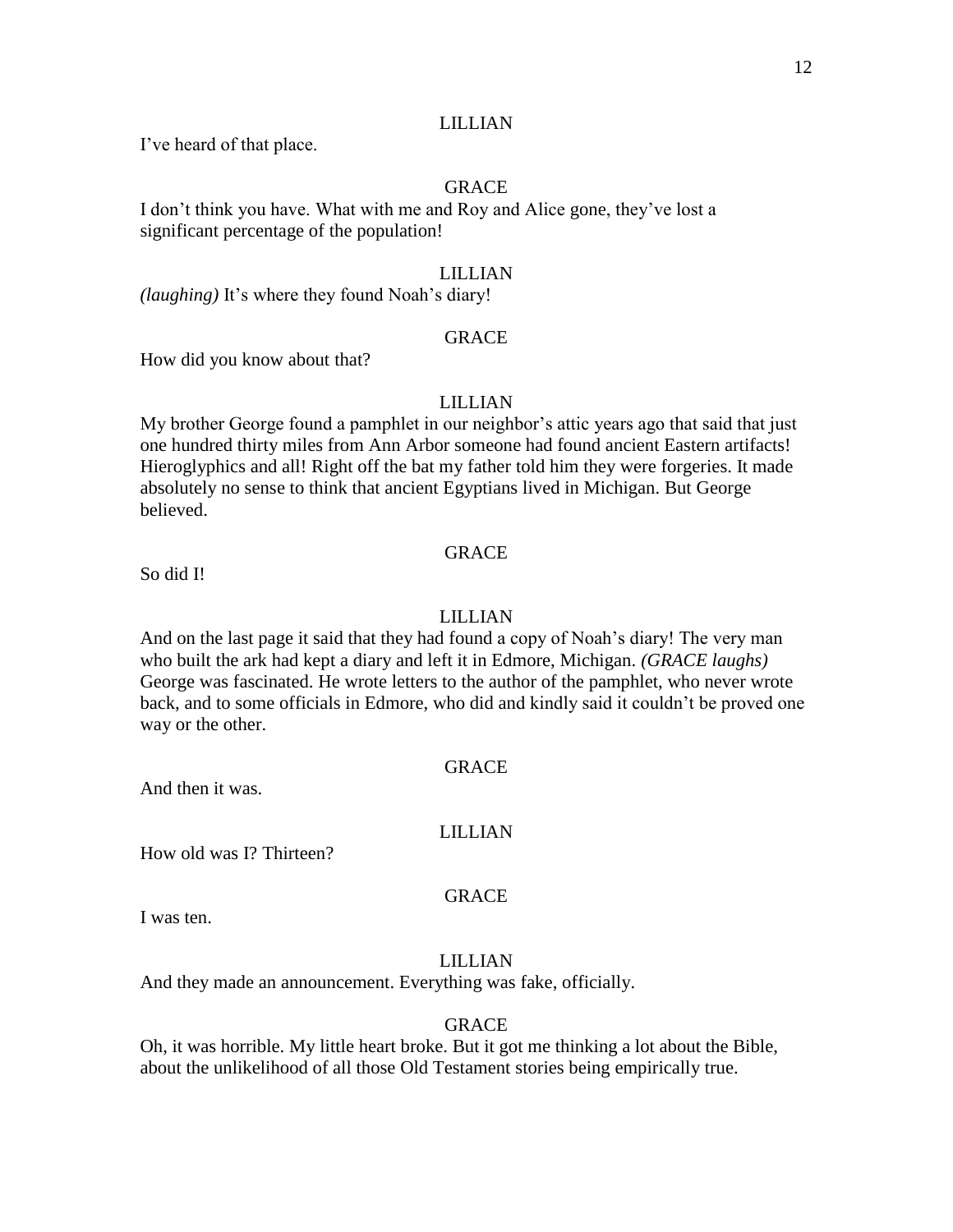Did you become a pagan?

## GRACE

I became a reader. I practically moved into our town library, eventually had them borrowing things for me from all over the state—Charles Darwin, John Herschel, Hermann Gunkel, very eye-opening.

## LILLIAN

My goodness.

## GRACE

How did George take it, all of it being fake?

#### LILLIAN

He focused on discovering how the researchers knew the objects were forgeries. He wrote many, many letters. He was just about to turn eleven and declared his intention to become an archaeologist.

## GRACE

Wonderful! Is he succeeding?

## LILLIAN

No, that didn't come to pass. *(she pins the ribbon back on)*

## **GRACE**

You're going to wear the ribbon?

#### LILLIAN

I'm not very good at breaking rules.

IDA

*(entering with several bags)* One more trip ought to do it. *(noticing that GRACE's things are on both beds)* So, kind friend, do I get the floor or the hallway?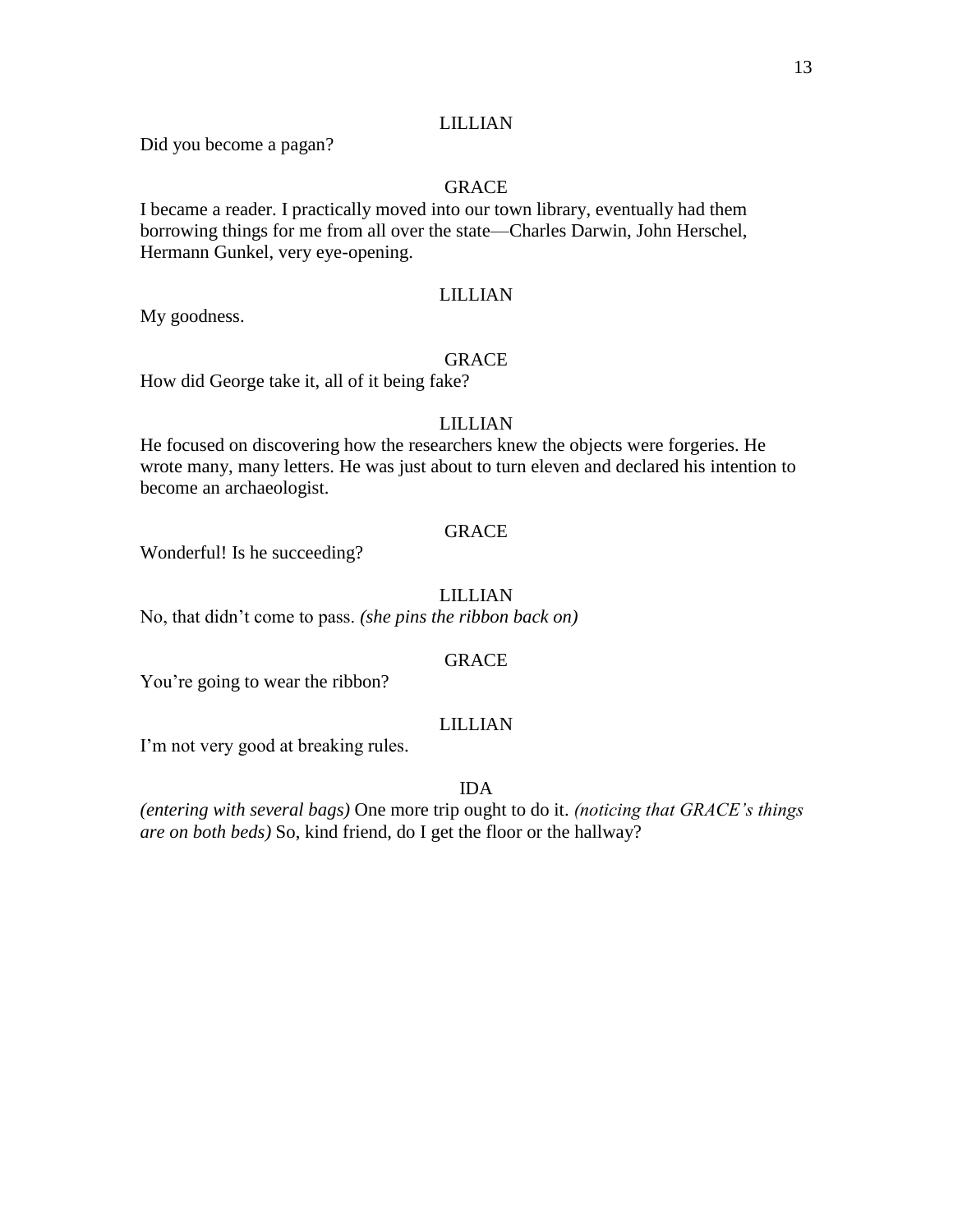### *SCENE 2. That evening.*

#### ROY

## Dear Father,

We are settling in well here. Alice and I are in our own house, just outside of campus. What I call "small," my darling wife calls "cozy." She is feeling much better now that she has reached her sixth month (forgive the indiscretion) and she continues to dream of a Christmas baby. My classes begin soon, but we are hoping to host a few of the other medical students and their wives for a luncheon before things get too busy.

Campus is rather chaotic, what with the Student Army Training Corps soldiers moving in. The SATC is an operation that, by and large, seems poorly planned and constantly under amendment. Of course, I have grown up with stories of Uncle Roy, God rest his soul, as the model of the ideal military man. These directionless layabouts couldn't hold a candle to our Spanish-American War hero. How I wish I could've known him, and how I wish this absurd injury hadn't kept me from joining the fray!

The Government has required the University to switch from the traditional academic calendar to trimesters to accommodate a military training schedule, and no one seems to be confident about things like holiday breaks, exam dates, etc. I know only that classes will start next week, in October, and the term will end in February. It is not something over which I can exert any influence, so I must leave it to a higher power and trust that it will work itself out.

I left Grace just a few hours ago. I have yet to meet her roommate, but the Martha Cook Building is just as described, and I can assure you now that going out of your way to secure money to put her there was worth it. The Building rule is that fathers and brothers are allowed upstairs with the permission of Miss Mack, the House Director. I secured that permission and had her introduce me to the maid who runs the elevator, so please tell Mother not to worry any further. I shall have ready access to check on Grace and keep her focus where it ought to be. I instructed her to meet Alice and me for the 10 o'clock service at Bethlehem United this Sunday. I can't say precisely why, but I have a great sense of clam about the situation. God has put Grace here, and all will be well.

Of course, I have not forgotten what you and I discussed. While she is still up to it, Alice will help me put Grace in the path of eligible young men. Given what I have seen of her building mates and environment, I am sure she will grow quickly into a charming hostess, the kind of young woman that will attract suitable callers. I recognize that our time is limited. I reminded her to write.

Give Mother my best.

Sincerely, Roy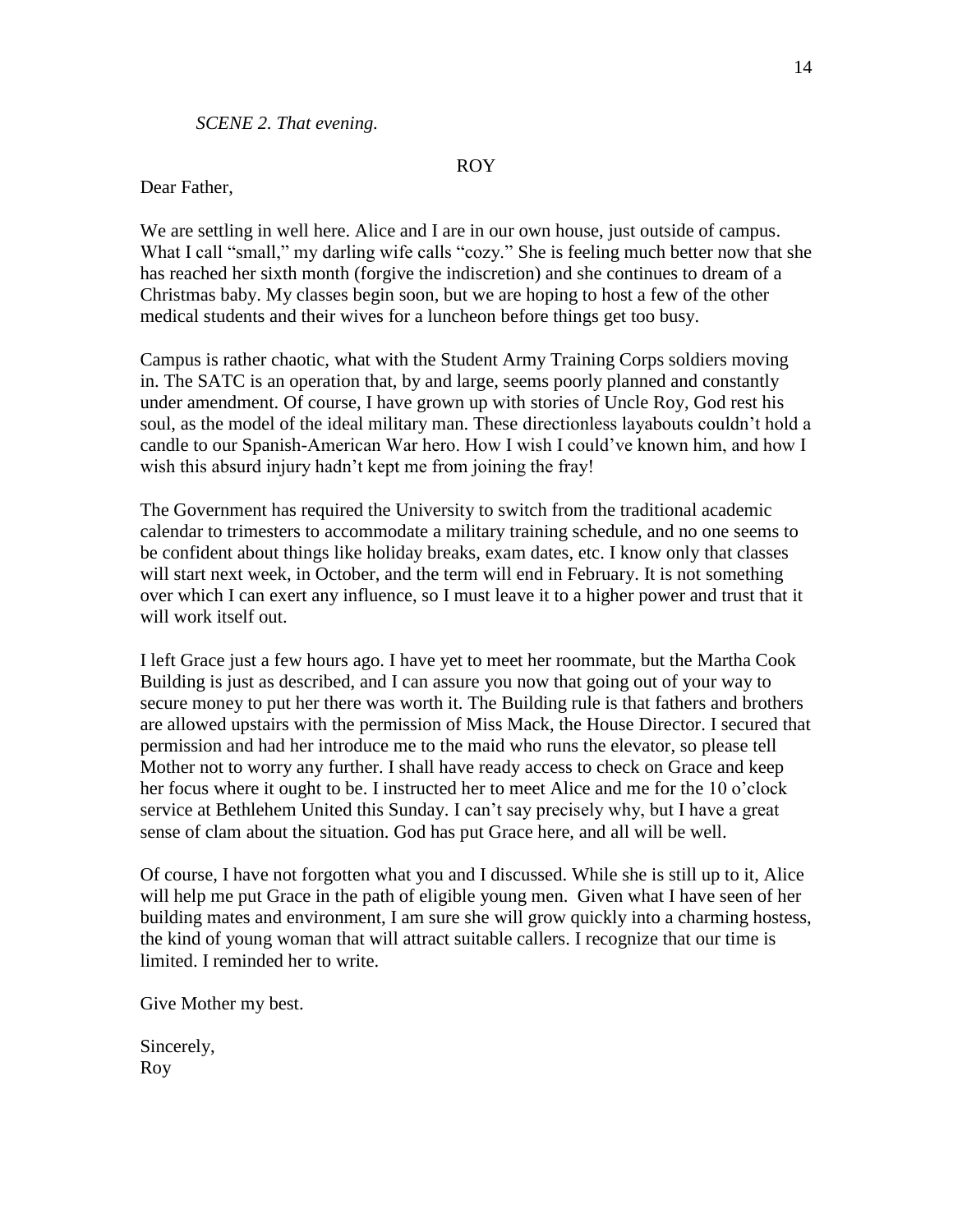*SCENE 3. Thursday, October 3. The dorm room. GRACE remains partially unpacked and is deeply engaged with a text book. A small, covered basket sits on IDA's side. IDA takes an apple from her pocket and puts it in the basket, then snaps something up off of her bed, about the size of a wedding table place-card and hands it to GRACE.* 

#### **GRACE**

IDA

*(taking in what's on the card)* Who's Helen? Do you know her?

Who?

GRACE

Helen B. Happy. It's a funny name. Is that someone you know?

Grace!

What?

Read it out loud.

*(reading)* "Work like Helen B. Happy."

Don't you hear it?

GRACE What? *(reading)* "Work like Helen B. Happy."

Work like hell and be happy!

GRACE What? Oh! *(handing the card back to IDA)* That's clever.

You keep it. I think you need the reminder.

GRACE

IDA

What?

IDA

GRACE

IDA

GRACE

IDA

IDA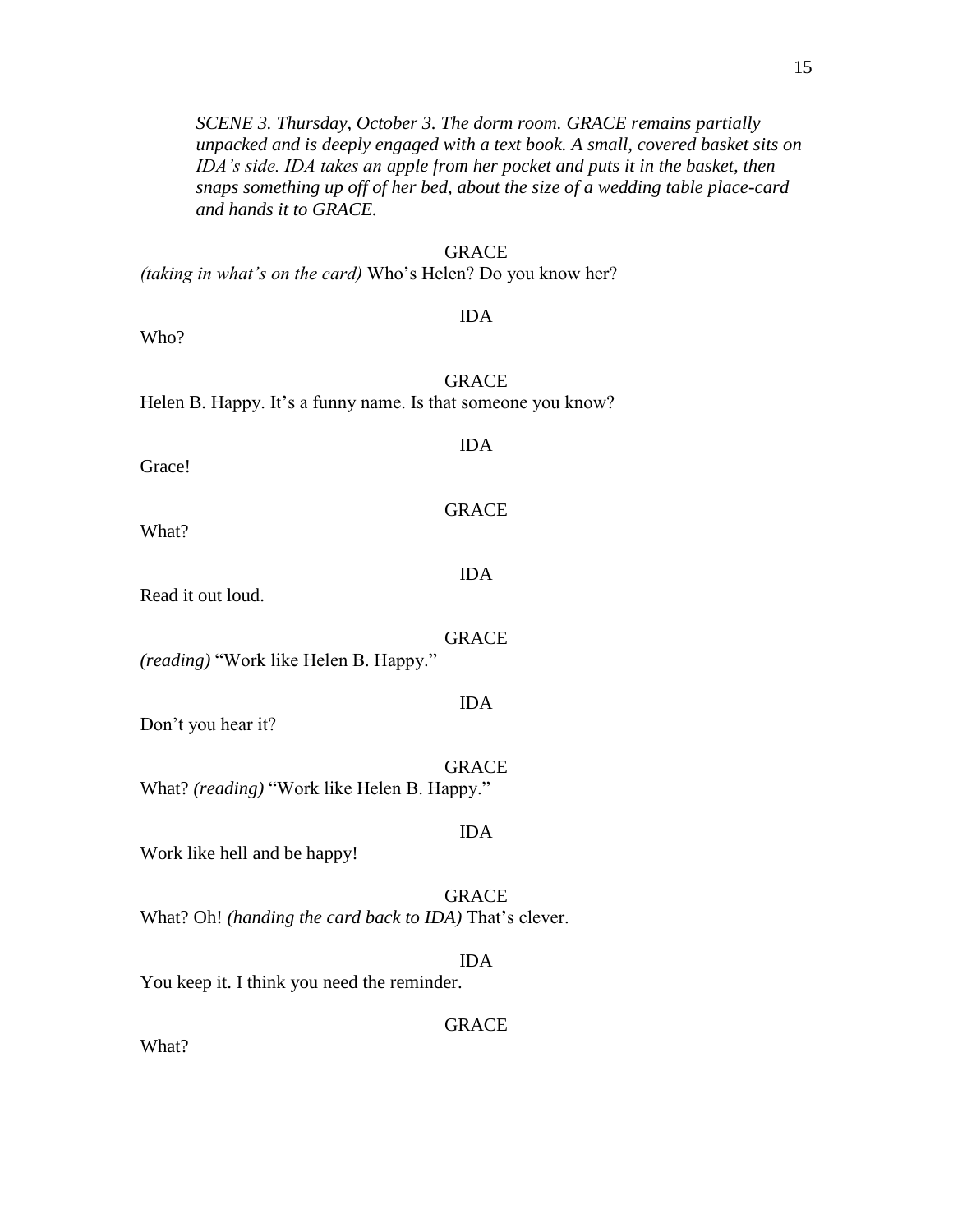## IDA

You've got the work part down, but you're not having any fun.

## GRACE

*(holding up her text)* This makes me happy. This is my fun. *(IDA sighs, exasperated)* Ida, I've got four years, and I figure if I buckle down for the first two, after that I'll start on the other stuff. Clubs, and boyfriends, and all that. Once I'm sure that nothing can sidetrack me from finishing.

IDA You lovely, level-headed, academic angel. Did you read the Daily? Did you see we have to choose a sport?

## GRACE

What?

## IDA

In the Daily, it said Freshman Girls have to choose a sport. The choices are archery, field hockey, tennis and military marching.

#### GRACE

IDA

GRACE

IDA

I don't want to do any of those. Time-wasters, all.

You've got to pick one.

What are you doing?

Archery, of course.

#### GRACE

Why?

## IDA

To vanquish my enemies. *(GRACE laughs, IDA poses, strikingly well)* I'm Artemis, the goddess of the hunt.

## GRACE

It'll be military marching for me. No goddess for that, I suppose. *(a glance toward the basket)* Why are you hoarding food?

I'm not hoarding.

#### IDA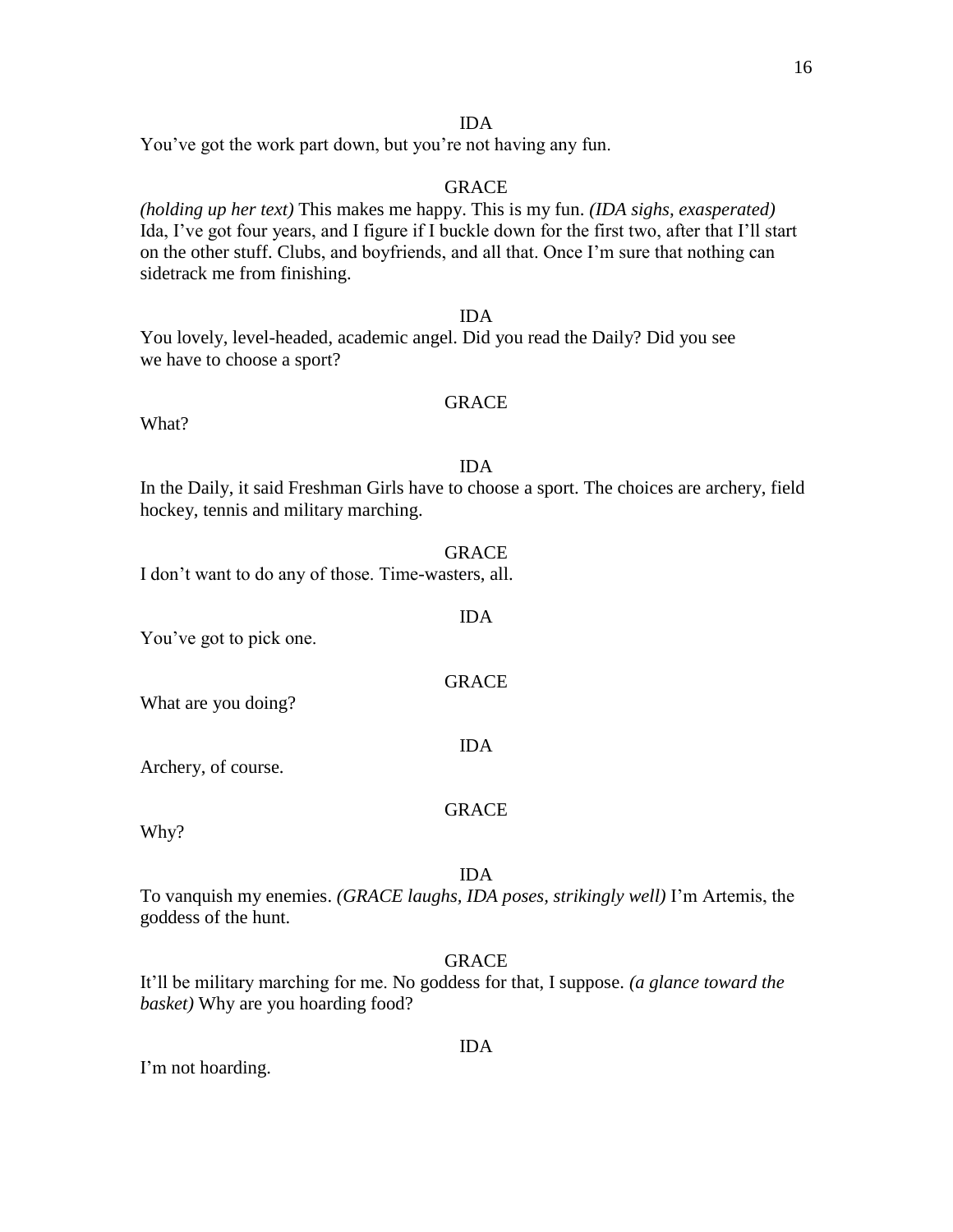GRACE The last three days you've been sneaking food up here from meals.

| I'm taking a trip.         | <b>IDA</b>   |
|----------------------------|--------------|
| Where are you going?       | <b>GRACE</b> |
| Detroit.                   | <b>IDA</b>   |
| Alone?                     | <b>GRACE</b> |
| Yes.                       | <b>IDA</b>   |
| Why?                       | <b>GRACE</b> |
| I'm to meet someone.       | <b>IDA</b>   |
| Family?                    | <b>GRACE</b> |
| No.                        | <b>IDA</b>   |
| Friend?                    | <b>GRACE</b> |
|                            | <b>IDA</b>   |
| Not yet.                   | <b>GRACE</b> |
| How are you getting there? | <b>IDA</b>   |

The train. That's what the snacks are for.

GRACE

I see. You're leaving school, hopping on a train to travel, what? How far? A hundred miles?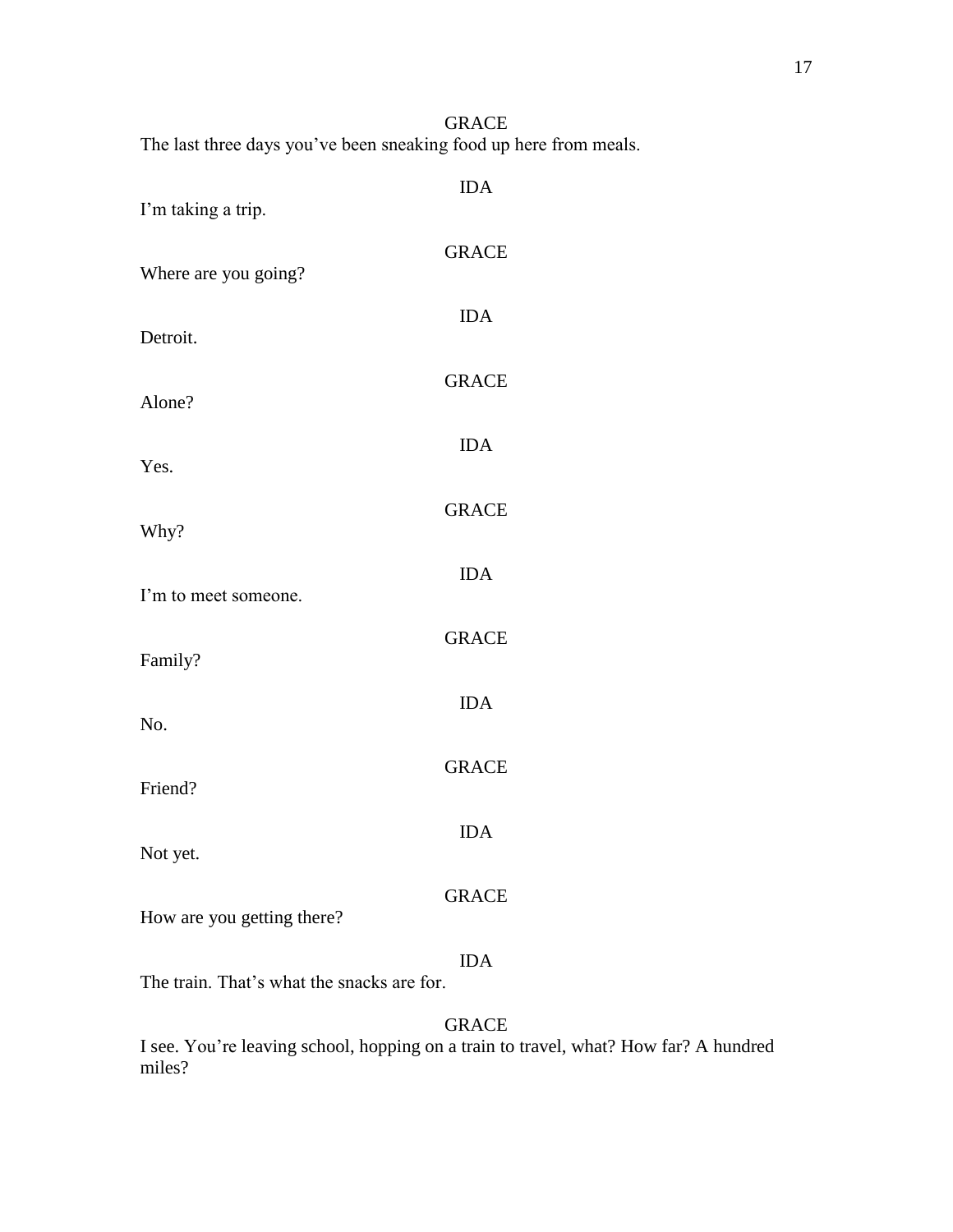|                                                                        | <b>GRACE</b>                                                                        |  |  |
|------------------------------------------------------------------------|-------------------------------------------------------------------------------------|--|--|
| Fifty miles to a strange city. You've not been there before?           |                                                                                     |  |  |
|                                                                        |                                                                                     |  |  |
| No.                                                                    | <b>IDA</b>                                                                          |  |  |
|                                                                        |                                                                                     |  |  |
|                                                                        | <b>GRACE</b>                                                                        |  |  |
| Arriving in a strange city, making your way to — a home? Or an office? |                                                                                     |  |  |
|                                                                        | <b>IDA</b>                                                                          |  |  |
| Home.                                                                  |                                                                                     |  |  |
|                                                                        |                                                                                     |  |  |
|                                                                        | <b>GRACE</b>                                                                        |  |  |
| The home of a man who-                                                 |                                                                                     |  |  |
|                                                                        | <b>IDA</b>                                                                          |  |  |
| Woman.                                                                 |                                                                                     |  |  |
|                                                                        |                                                                                     |  |  |
|                                                                        | <b>GRACE</b>                                                                        |  |  |
| Woman?                                                                 |                                                                                     |  |  |
|                                                                        |                                                                                     |  |  |
|                                                                        | <b>IDA</b>                                                                          |  |  |
|                                                                        | Perhaps a man lives there too, but I'm going to see a woman. Her name is Ruby Zahn. |  |  |
|                                                                        |                                                                                     |  |  |
|                                                                        | <b>GRACE</b>                                                                        |  |  |
| You show up at the door of Ruby Zahn, and then what?                   |                                                                                     |  |  |
|                                                                        | <b>IDA</b>                                                                          |  |  |
| Have a conversation.                                                   |                                                                                     |  |  |
|                                                                        |                                                                                     |  |  |
|                                                                        | <b>GRACE</b>                                                                        |  |  |
| In which?                                                              |                                                                                     |  |  |
|                                                                        | <b>IDA</b>                                                                          |  |  |
| In which I try to convince her to do something.                        |                                                                                     |  |  |
|                                                                        |                                                                                     |  |  |
|                                                                        | <b>GRACE</b>                                                                        |  |  |
| Convince her to do what?                                               |                                                                                     |  |  |
|                                                                        | <b>IDA</b>                                                                          |  |  |

IDA

Half that.

## 18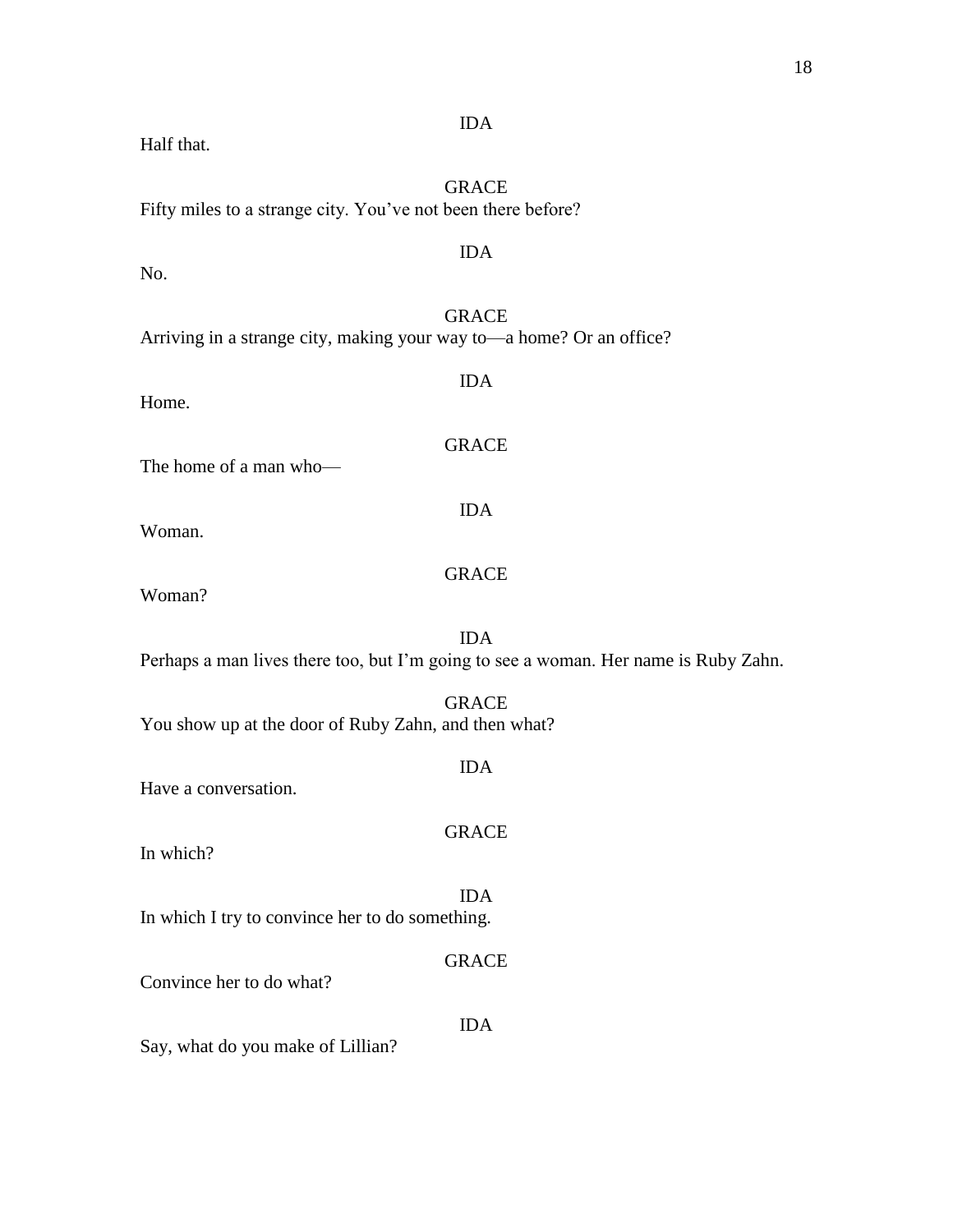Don't change the subject.

## IDA

I must. What do you make of Lillian?

## **GRACE**

If you're not going to answer my question, I'm going back to reading.

IDA

## We're only two days in! You can't possibly be behind yet!

## GRACE

I'm not! But I want to be ahead!

## IDA

The best part of living in a building full of women is that you learn about each other and lift each other up. I'm not trying to gossip. I sincerely want to know.

## GRACE

She's fine. She seems to be making an effort to convince herself that she wants to be here. And sad. She seems a little sad.

## IDA

Yes. Yes, she does. I agree. Why?

## GRACE

She seemed very fixated on finding the names of dead people in the paper.

#### IDA

Oh. I meant what's the cause of her sadness, not what evidence you have for your opinion.

## GRACE

It's not our place to—I tried not to speculate, but—

#### IDA

Is she unmoored? Listing through her days with no direction or purpose?

## GRACE

*(amused)* I don't think so!

## IDA

Play along! Is she devastatingly lonely?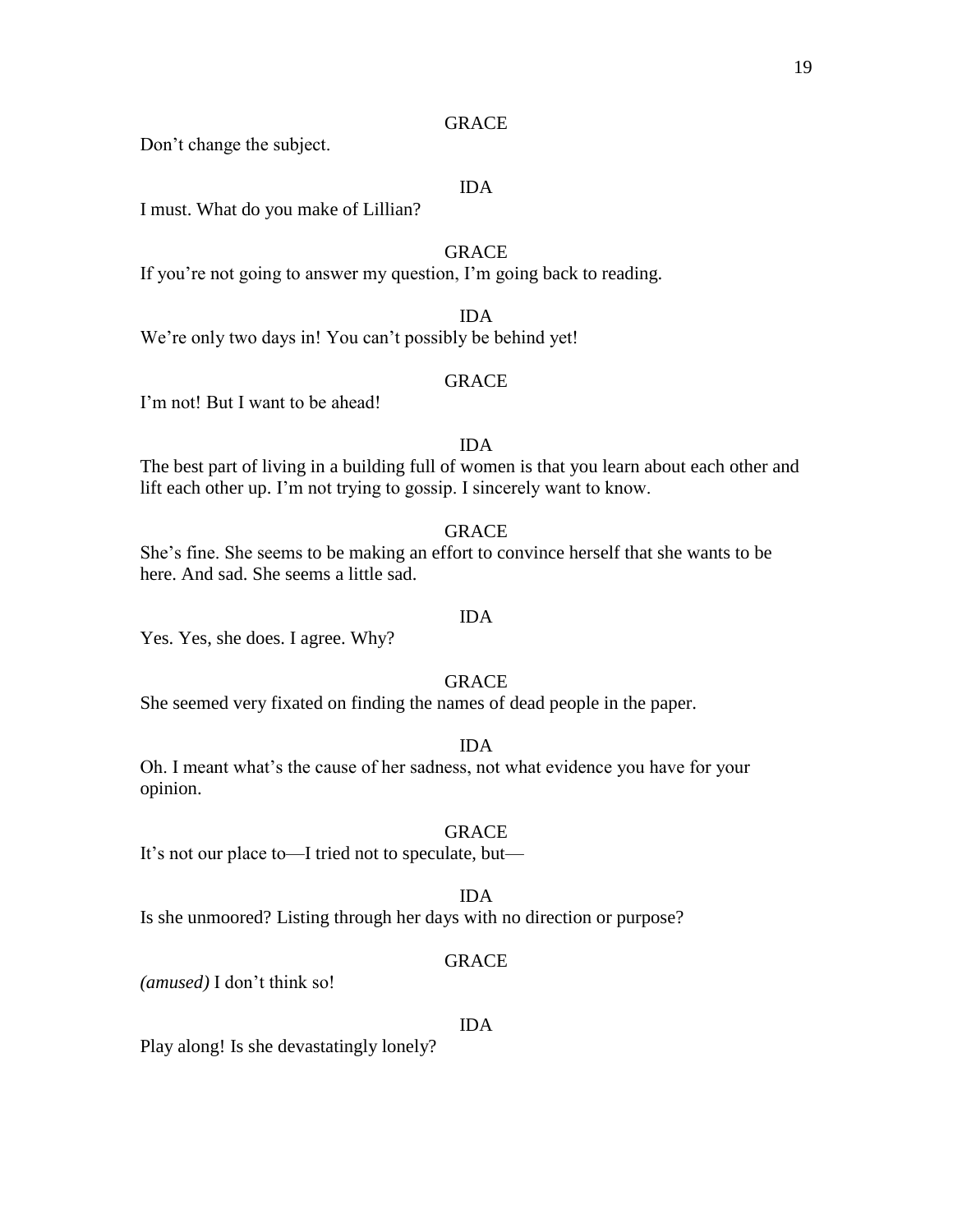Maybe?

## IDA

Longing for the companionship of some long-lost chum?

## **GRACE**

Like someone from school? Or a favorite cousin who died!

IDA Oh, yes! Perhaps she's wallowing in the depths of grief!

#### GRACE

IDA

GRACE

That seems the most likely.

I'm going to find out.

How?

#### IDA

I'm going to ask her.

#### GRACE

*(snidely)* People don't always answer the questions they're asked.

## IDA

She shouldn't be alone, just sitting in her room, by herself. There was a girl once who everyone thought was snobbish and rude. All the girls around her took to ignoring her after their early overtures were met with silence. It went on for weeks until one day one of them heard her singing—in perfect French! She had only just arrived in the States! She didn't speak a word of English.

#### GRACE

Lillian speaks beautiful English.

#### IDA

Of course she does! My point is that we can't let her push us away just because she's shy and sad.

## GRACE

Her father thought she'd do better with her studies if she wasn't distracted.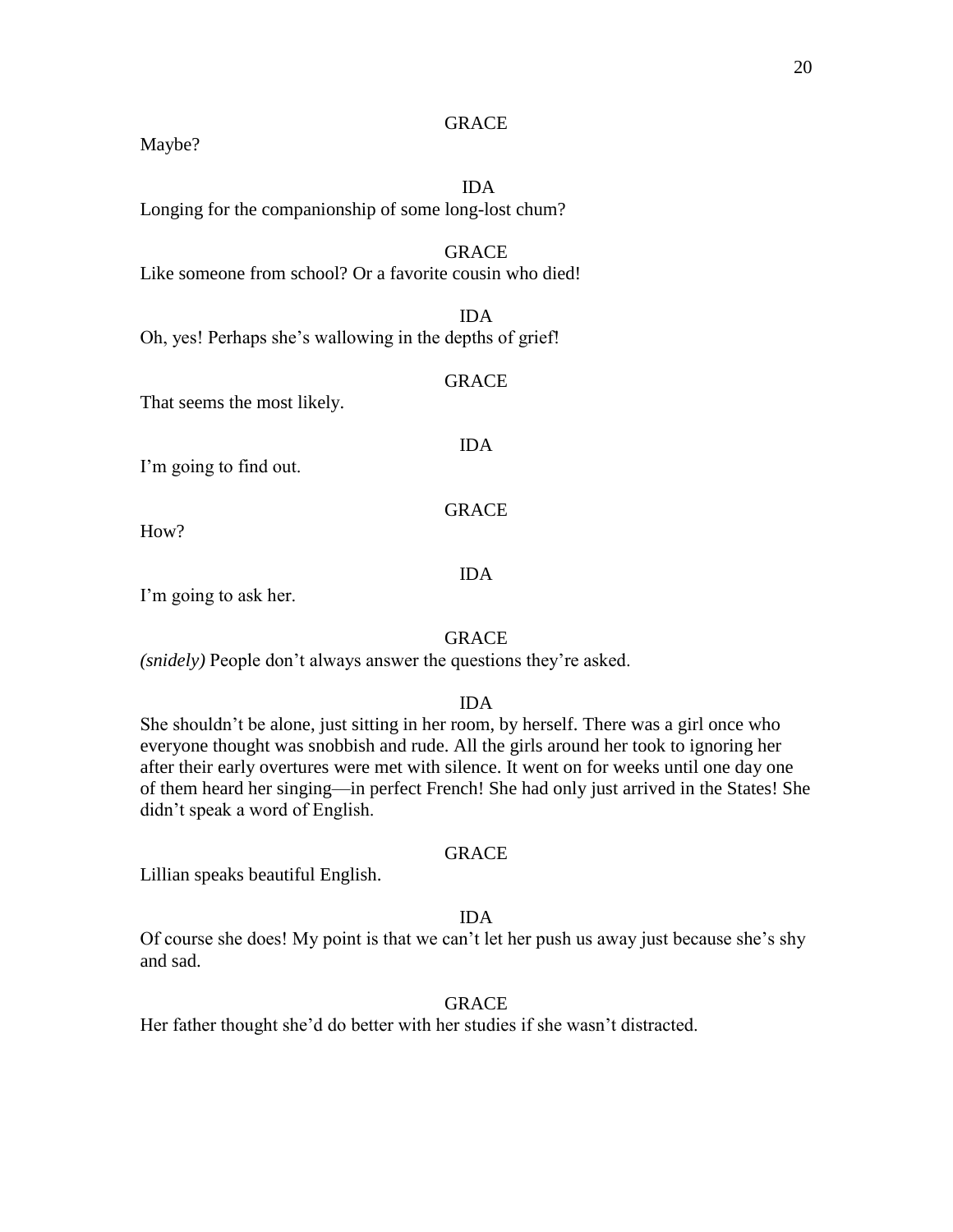#### IDA

Fathers! What do they know? We'll make her an honorary resident of this room. We will take her in. What do you say?

## GRACE

Lillian might not want that.

## IDA

Of course she does. I've suffered tragedy and I've been taken in and I can tell you that there are few better feelings than knowing someone wants you.

## GRACE

*(highly incredulous)* You've suffered tragedy? Tell me, dear friend, who took you in?

#### IDA

I'm going to tell you something. You should prepare yourself adequately. I don't share this with everyone and I don't want my reputation to precede me here on campus. My life is like a Frances Hodgson Burnett story. You know those?

GRACE

"The Secret Garden?"

Yes. And "A Little Princess."

## GRACE

IDA

I read that one too!

#### IDA

Things happen to me. Things have always just happened to me. I bet you think nothing much has happened to you.

#### GRACE

You might—

#### IDA

Maybe it has, maybe it hasn't. You can recount your life for me sometime and I can help you figure out what has happened to you.

## GRACE

Perhaps I will.

#### IDA

As far as I go, a lot has happened to me. Elizabeth Deeds, "Aunt Elizabeth," to me, took me under her wing a few years back. I'd been orphaned and—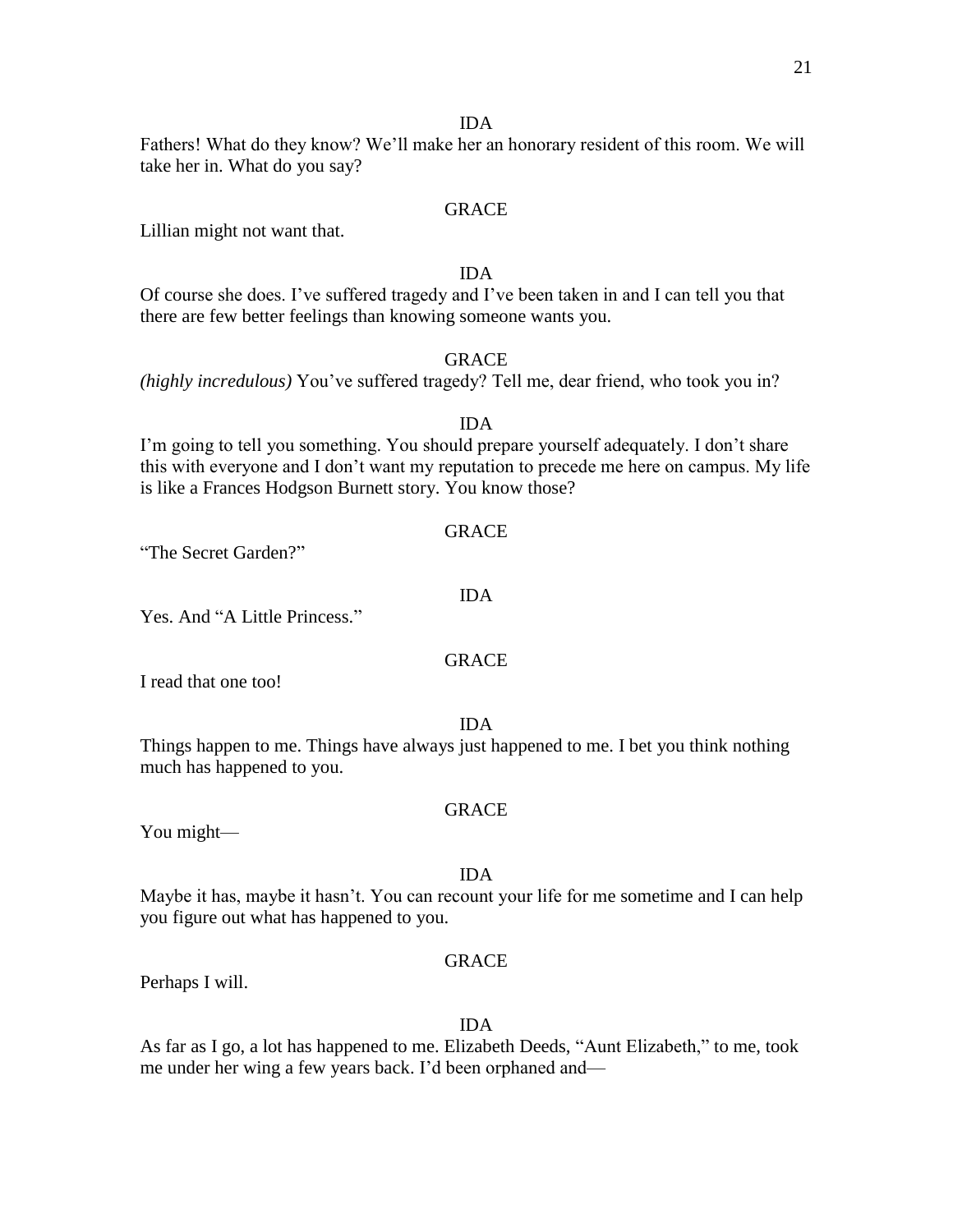Oh no! Ida, I shouldn't have joked—

## IDA

I made a go of it on my own for a short while. I think Aunt Elizabeth admired my resourcefulness, but she wasn't comfortable with the way things were, and she made room for me. She is a widow, and childless, and I intend to follow in her footsteps when I finish here. It's like a book, really. Or it will be, once I get to the triumphant ending.

## GRACE

It's just like a book. *(IDA laughs)* Follow her footsteps into what?

#### IDA

Her husband Martin, several years deceased—

## GRACE

Your uncle?

## IDA

*(ignoring the question)* Martin owned a machine parts factory which converted to making airplane parts once the US joined the war. Dayton Manufacturing, it's called. When he died it became hers. And someday, I'd like it to be mine.

## GRACE

You're not going to fly planes?

IDA

No. Well, perhaps. But I'm to study Industrial Psychology.

#### GRACE

What's that?

#### IDA

It gives insight into the mind of the worker. It examines the best methods for maximizing productivity.

#### GRACE

Is that why you're going to Detroit? To look at Ford's factories?

## IDA

No. It has nothing to do with that. Well, not in the way you're thinking. When I do run a factory, I'm going to do it on my own, and fairly. And, in a roundabout way, the trip does have something to do with that. I want to depend only on myself and my ability. Fathers, uncles, husbands, nephews—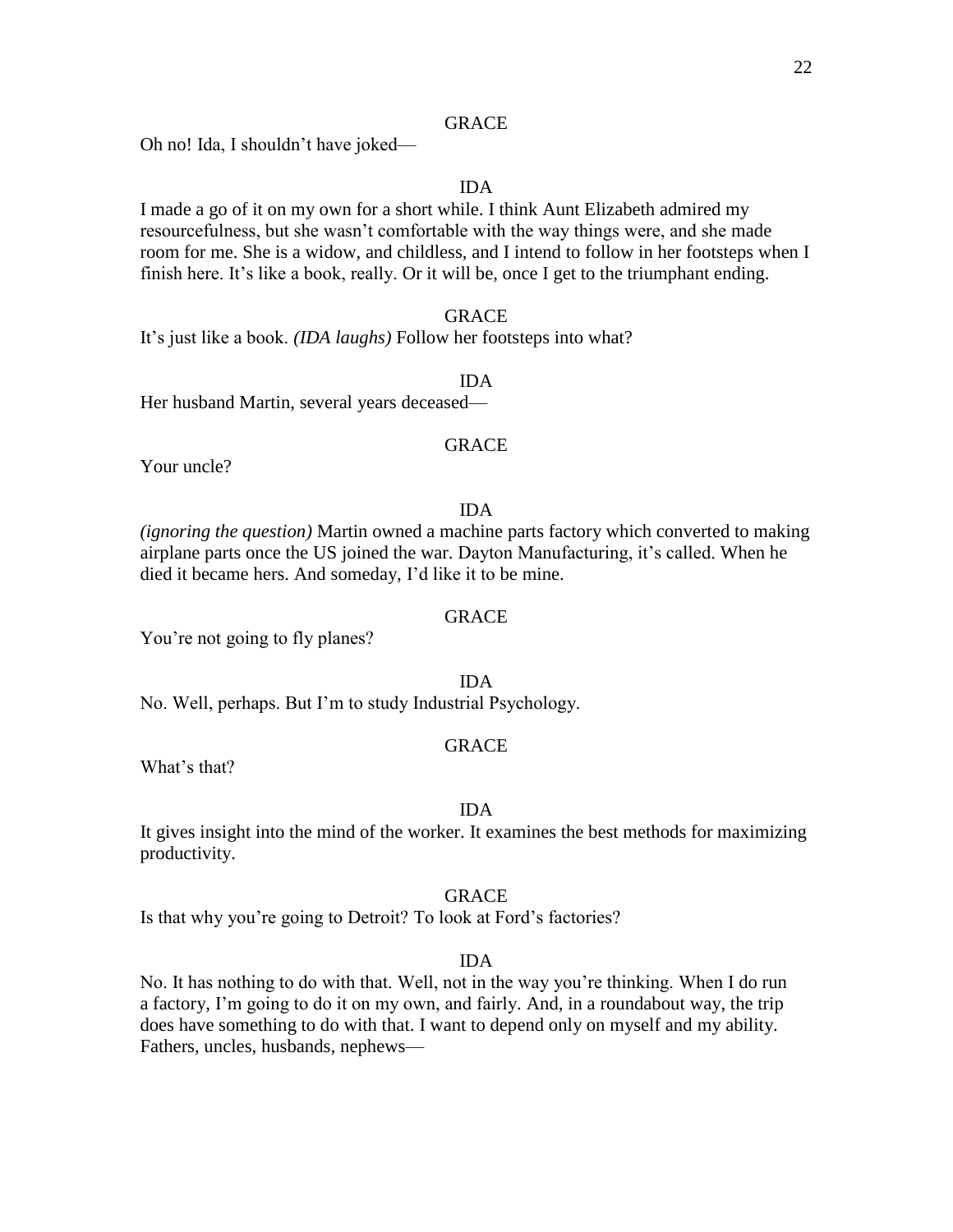You've got nephews?

IDA

No. But men, in general . . . are not to be relied upon. Independence is the aim.

## GRACE

I think I could be independent if I was a travelling veterinarian.

## IDA

Is Roy going to let you do that? Is your father?

## **GRACE**

I'm here, aren't I? *(IDA concedes)* I feel a bit guilty about how little I miss home.

IDA Nuts to that! You're getting ready to do amazing things!

## GRACE

Don't be ridiculous.

## IDA

You are! You're going to do amazing veterinary things! You're going to save species from going extinct! Bring back species that we've already lost! You're going to argue with God!

## GRACE

As much as I like that idea, Ida, I need to focus.

## IDA

Look where we are! The world is laid out before us, and we can take it for our own.

## GRACE

Do you really think we can?

*(a knock at the door)*

Visitors?

## GRACE

IDA

I'll open it.

## IDA

Maybe it's Lillian.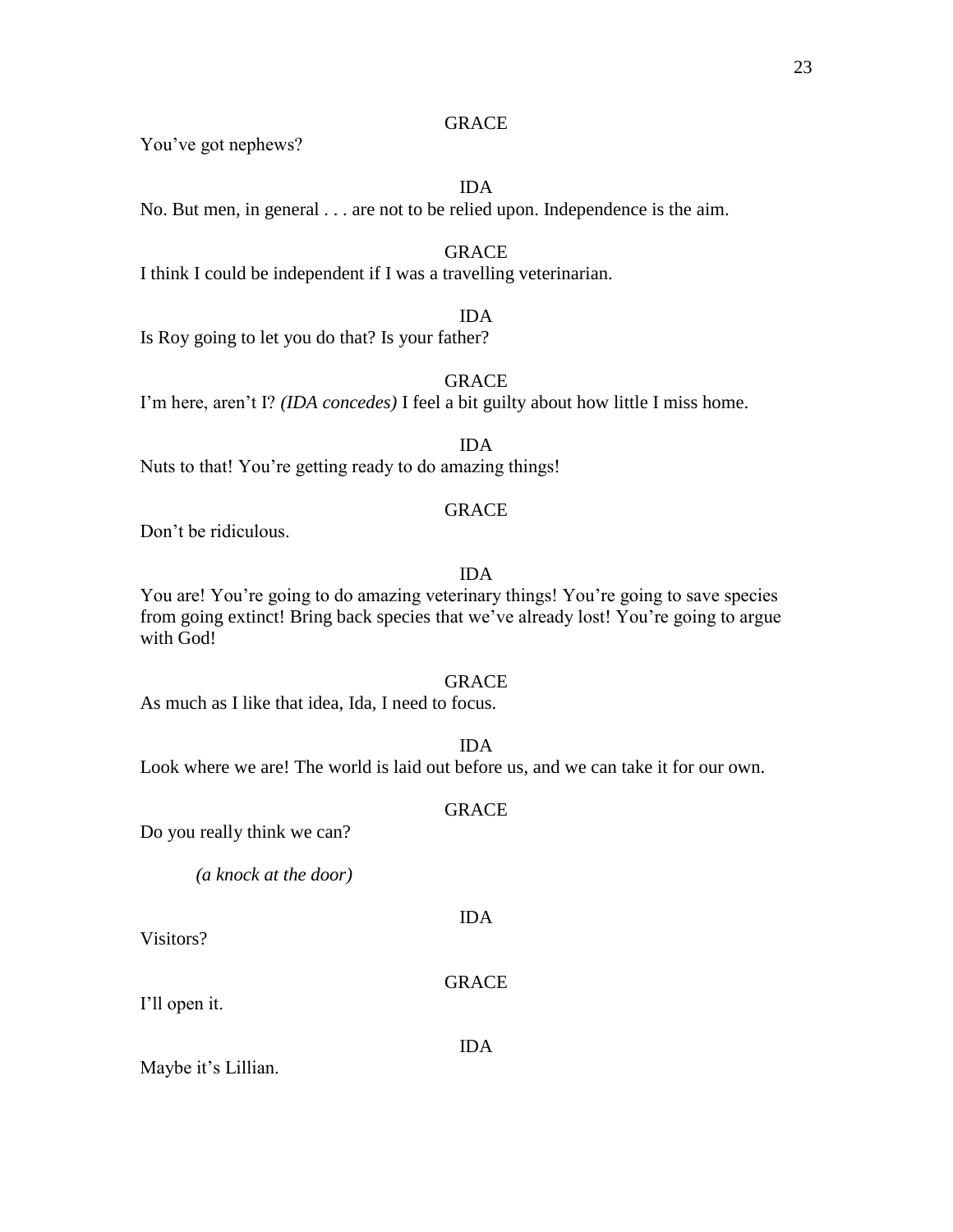If it is, don't ask her why she's sad.

## IDA

Fine. I won't ask—today. But our taking her in begins . . . right . . . now!

*GRACE flings open the door to find ROY and a pregnant-but-barely-showing ALICE. ALICE is holding a covered cake plate.*

## GRACE

Roy! Alice! I forgot you were coming. Ida, this is my brother, Roy McBride, and his wife, Alice. Roy, Alice, this is my roommate Ida Kettering.

#### ROY

Miss Kettering, how do you do?

## IDA

*(put her hand forward to shake, perhaps ROY thinks she means for him to kiss it, and there is a moment of discombobulation when she grabs his hand and shakes it)* How do you do, Mr. McBride? Mrs. McBride, lovely to meet you.

#### ALICE

Likewise. Grace, I brought you a cake.

#### GRACE

Alice, how sweet of you!

#### IDA

Do I smell lemon? Lemon is my favorite.

#### ALICE

There's lemon in it, and limes and oranges.

## IDA

Father, son and holy citrus!

*GRACE chuckles before realizing that neither ROY nor ALICE has found this funny.*

### GRACE

It sounds wonderful.

#### ROY

How's the food here?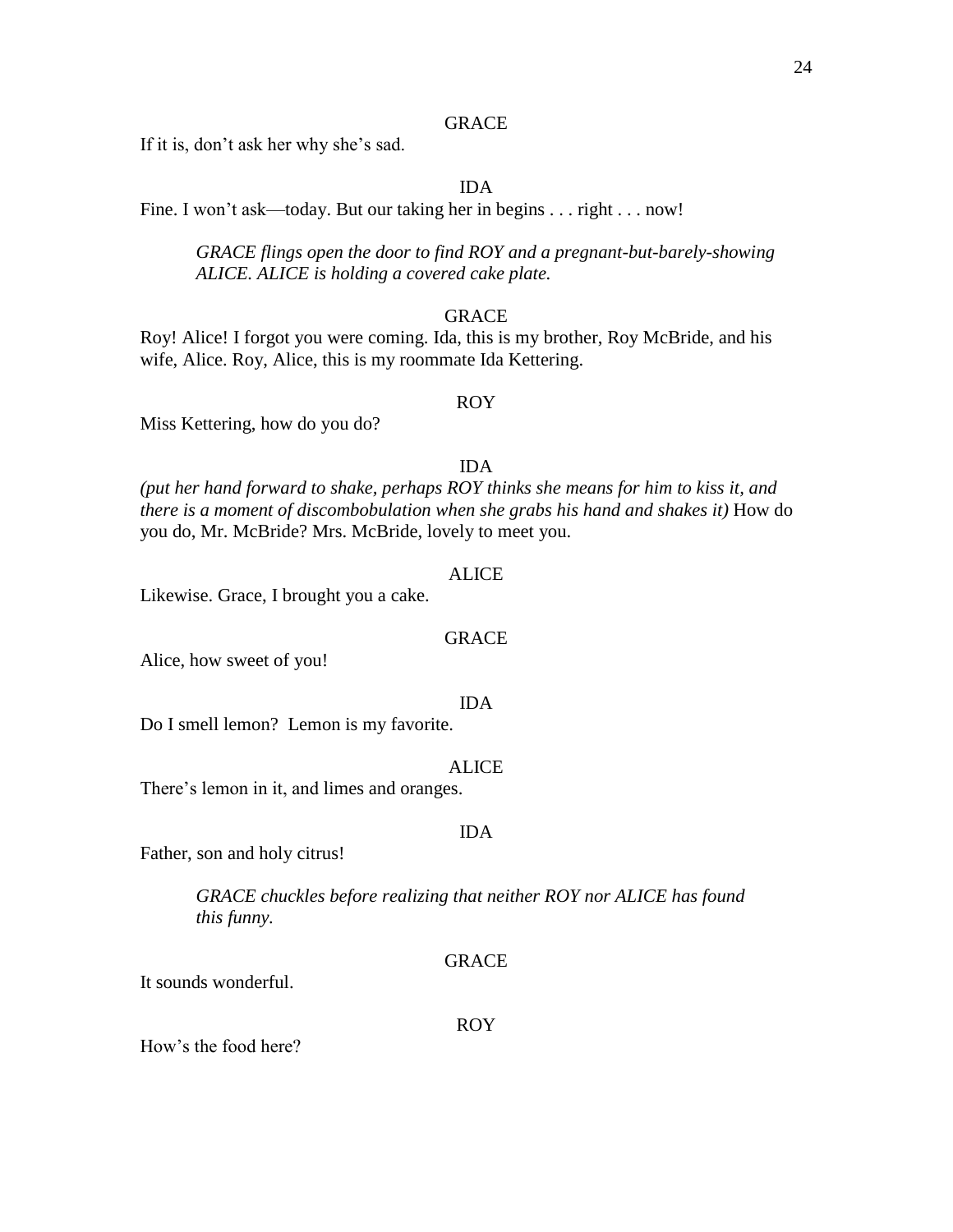## GRACE IDA Very nice. Passable.

## GRACE

Ida's used to finer things. She's fancy!

## IDA

Oh, not as fancy as you might think! Cook just took a liking to me and made my favorites when I asked! Let me see if Lillian is in! We shouldn't have cake without Lillian!

*IDA exits.*

#### ROY

Cook?

GRACE

She's wealthy. Her aunt owns Dayton Manufacturing in Ohio. Ida lives with her.

#### ROY

Where are her parents?

## **GRACE**

ALICE

ROY

She's an orphan! Things happen to her.

Oh, that's awful.

She seems to have made out just fine.

## GRACE

She's interesting.

*IDA returns with LILLIAN, who seems loathe to interfere.*

IDA Mr. and Mrs. McBride, this is our neighbor Lillian Dodsley.

ROY

How do you do? Any relation to the mathematics professor?

## LILLIAN

Yes, he's my father.

## ROY

He's a tough one, but I learned a lot. Got top marks, too.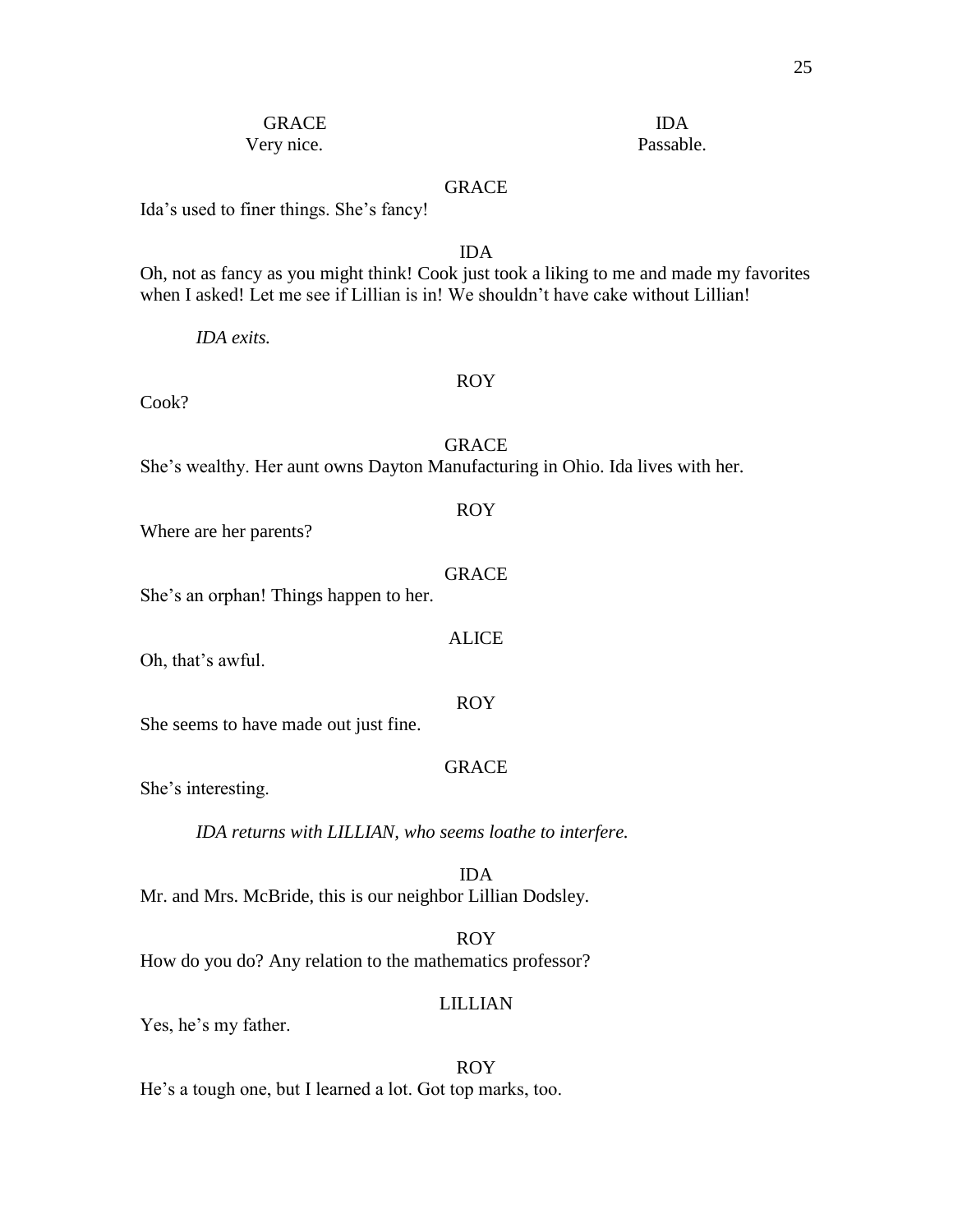#### ALICE

Roy.

## ROY

What? That's not something to be ashamed of.

#### IDA

I don't think he teaches anything I need. Lillian, we may remain friends!

## ROY

Grace, tell me, how's it all been going? Have you read the Daily today?

#### GRACE

Yes. I noted the flu prevention advice: "Avoid sneezing people." Seems to me by the time you know a person is sneezing, it's a little late to—

#### LILLIAN

A Michigan alum died of the flu in Ohio.

#### ROY

Hasn't made it this far, though. We're all right.

### LILLIAN

They're planning to close all the theaters! To prevent it spreading!

## ROY

That's precautionary.

## LILLIAN

*(to ROY)* Have you been able to find the war deaths listed? I haven't been able to find them.

ROY

They list them under the heading "For Liberty," when there are any to show.

## LILLIAN

I know that, but I haven't seen—

## ROY

Won't be long now, til the war is over. *(to GRACE)* I asked because there was an item about the new French professor coming. She's going to run a Cercle Francais. That might be good for you, Grace.

#### GRACE

My French isn't nearly good enough for that!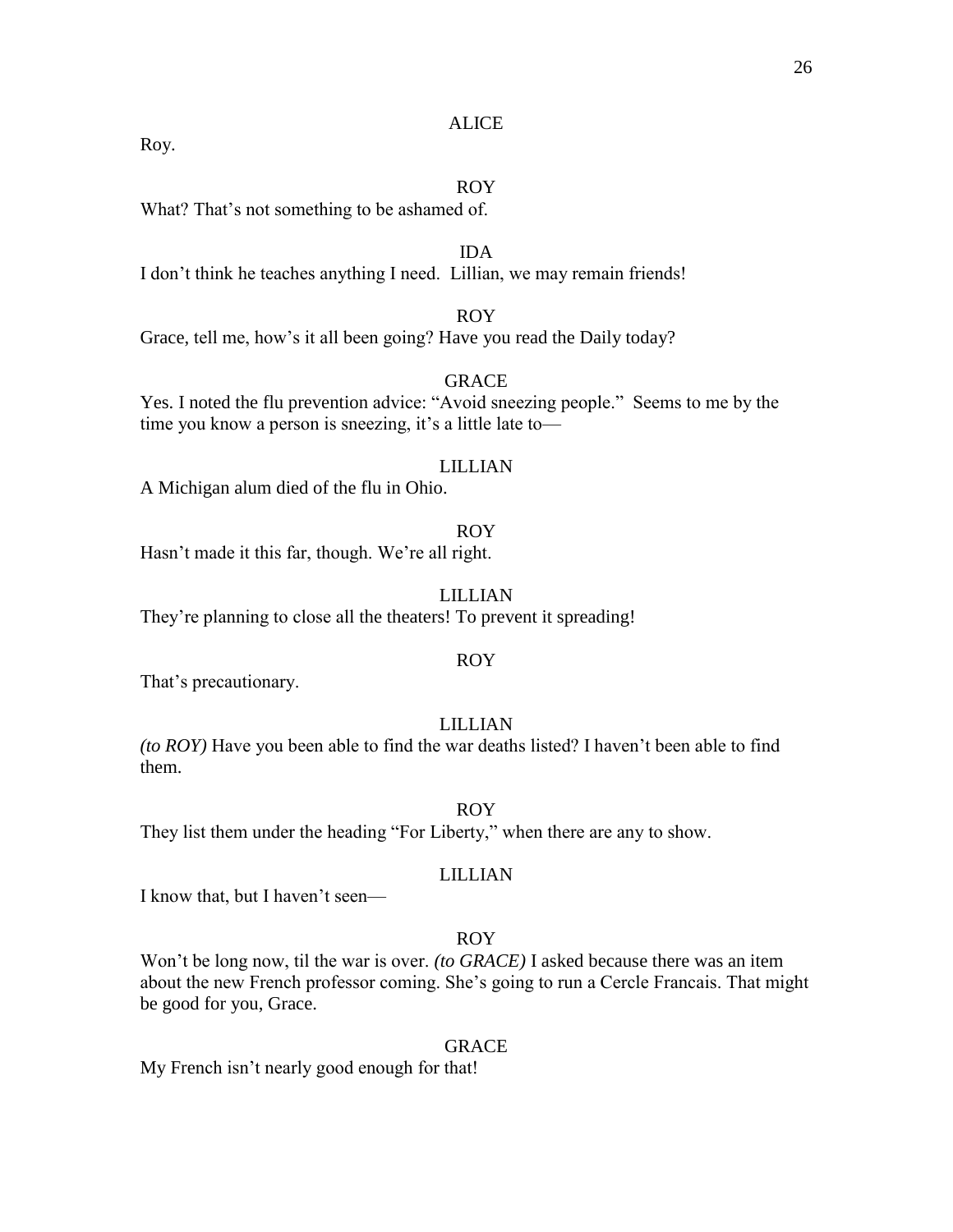IDA

ROY

ROY

IDA

Mon français est excellent! *(the words are correct, the pronunciation is abysmal)* I can get you up to speed and we can go together.

How kind. Are you studying French?

IDA Mais, non. I know it already! A dear friend from home is a native speaker.

That's fine!

I'm in Industrial Psychology.

## ALICE

That sounds daunting.

ROY

A relatively new program, and I don't believe there are many girls in it.

IDA Oh, no! I'm the only one of the first years. And only the third all together.

Is that right? What do you expect to do when you leave here?

IDA

Run something! Aunt Elizabeth's got a factory, building airplane parts, but who knows what it'll convert to when the war is over!

ROY Grace mentioned that! What was it, Dayton Manufacturing? And your aunt is the owner?

IDA She is. She was partnered in it with her husband before he passed.

## ALICE

I'm sorry for your loss.

IDA ROY Thank you. Well, aren't you a pip!

IDA

A pip? Maybe. I'm just trying to keep my head above water in these classes.

## ROY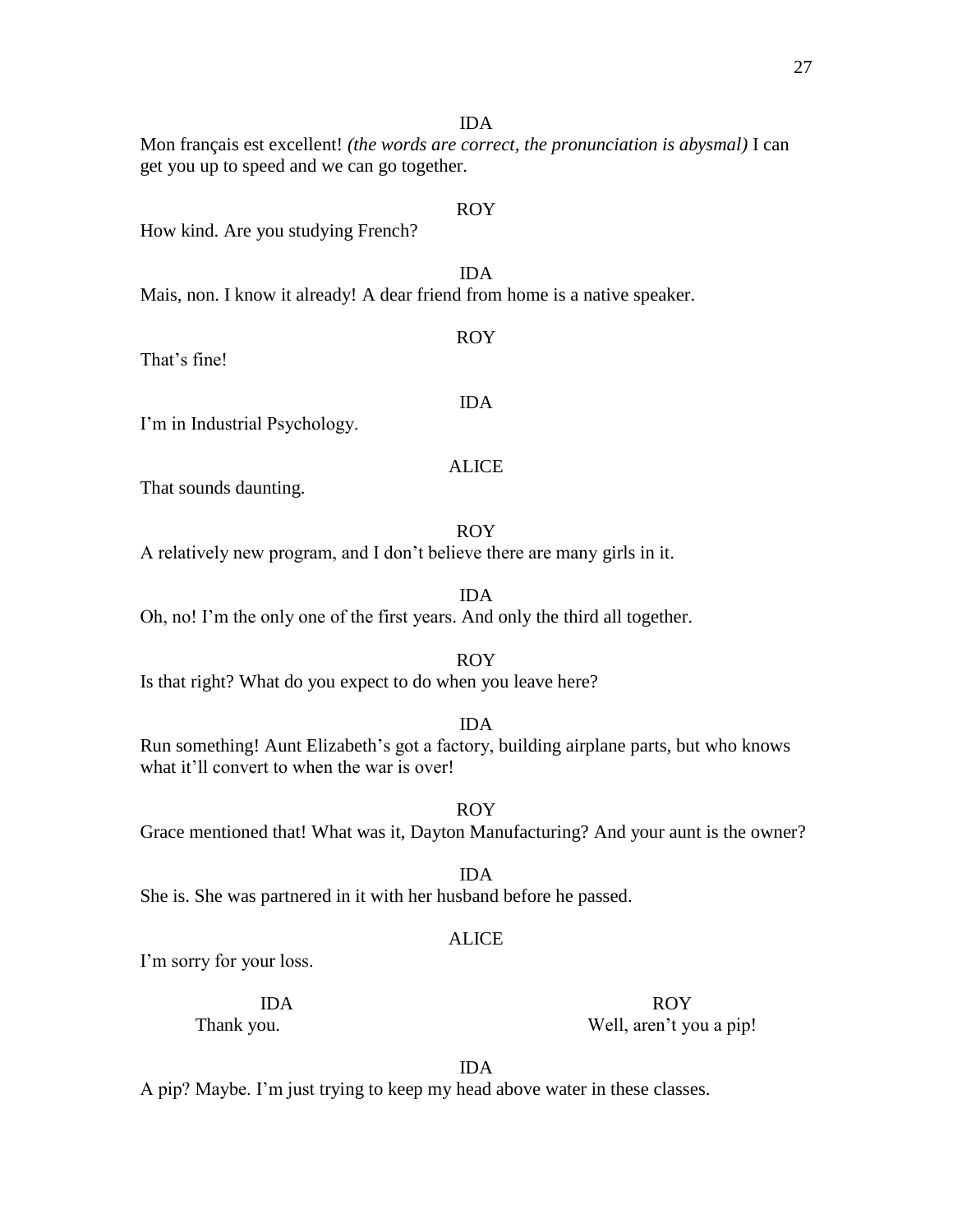## ROY

I'm sure you'll do fine. And if you don't—you can change your major to French!

## IDA

I will remember that advice come exam time!

## ROY

I feel a little sorry for you girls, everything being so topsy-turvy on campus. These military men taking up so much space. I worry you're not getting the traditional Michigan experience.

## IDA

We've got to make room for them. Isn't it admirable? Studying and getting ready to fight?

## ROY

They don't belong here. They'd be better off in boot camp. Say, has anyone given you a green ribbon?

#### GRACE

Lillian has one.

## ROY

Excellent! Grace, you've got to get into the spirit!

## ALICE

Roy, will you go down to the kitchen and see if they've got a cake server we can borrow? And maybe some small plates?

#### GRACE

I'll go, too, to  $\dots$  help.

## IDA

Yes. Roy shouldn't be wandering the Building by himself. It's a relatively new building, and I don't believe there are many boys in it.

*ROY isn't sure whether he's been insulted, but he chooses to chuckle as he exits with GRACE.*

## ALICE

There's only one girl in Roy's year in medical school. She fainted on the first day of class and he felt awful about it.

#### IDA

Did he?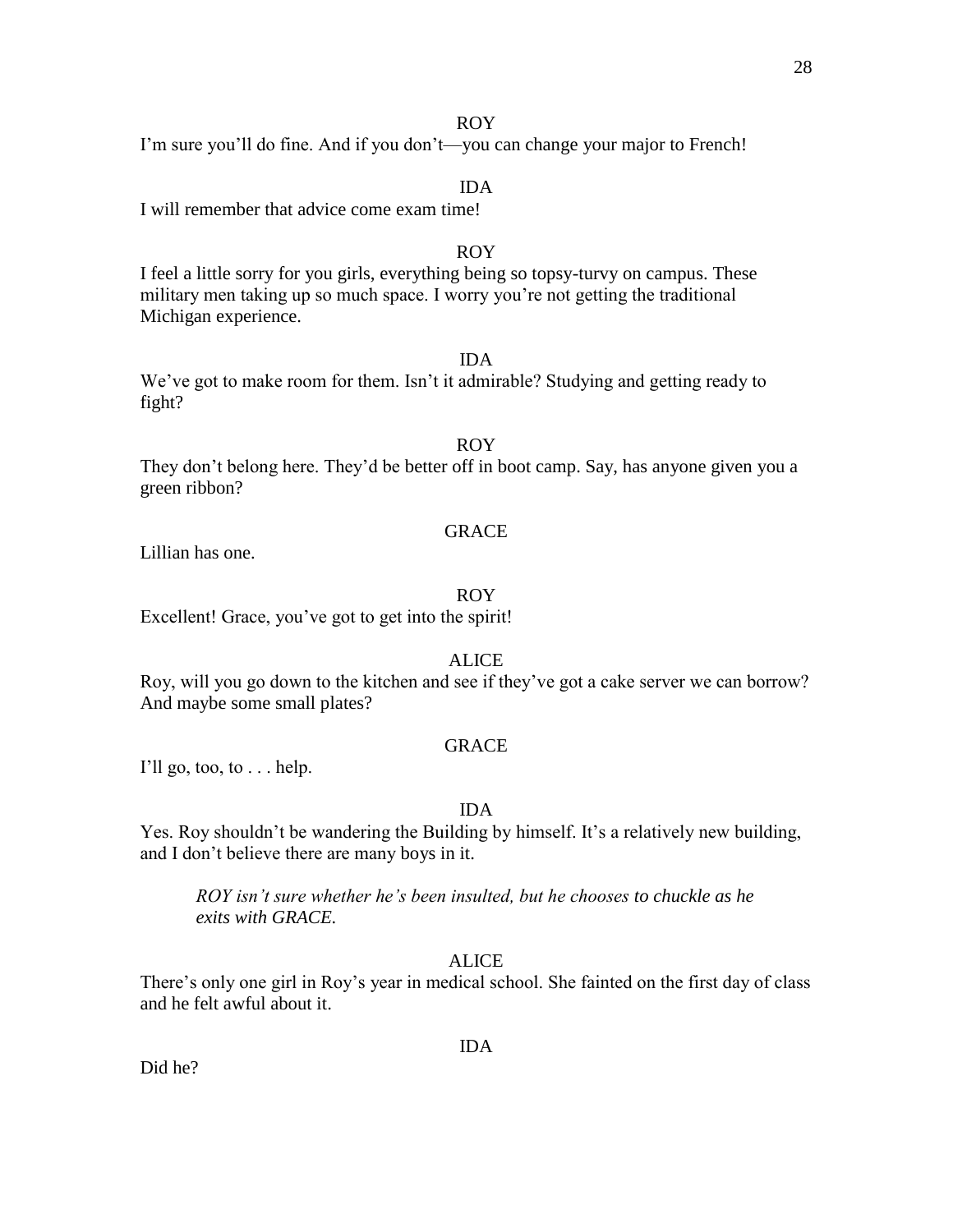I used to faint a lot, while I was gardening. It was a bit scary, the first few times.

## IDA

And did anyone suggest you should stop gardening forever, that you weren't cut out for it?

## LILLIAN

Of course not. My mother would bring me a glass of water and I would sit in the shade for a bit.

## IDA

There are still people who don't want women to be doctors, or business owners and they will cling to the most meaningless anecdote to support their argument.

## ALICE

Roy doesn't think that! He just wondered if this particular girl was really cut out for medicine.

#### IDA

I think she ought to be allowed to decide if she is.

#### ALICE

Of course.

## IDA

Does he wonder about his sister's choice of a program? Veterinary Science is mostly men.

## ALICE

Oh, no! You should see Grace with horses, and cows . . . my goodness, even the ducks. They flock to her! And she's only . . . . She should spend her time here doing what she enjoys.

#### IDA

I think that's what we're all trying to do. Looking around a factory floor, trying to see how things could be better, I get excited. When Grace tends farm animals, I'm sure she feels the same way. And when Lillian—what do you do?

#### LILLIAN

I read novels.

## IDA

That's not a good example, unless you read with wild abandon. *(LILLIAN shakes her head no)* We deserve the opportunity to pursue things we are passionate about.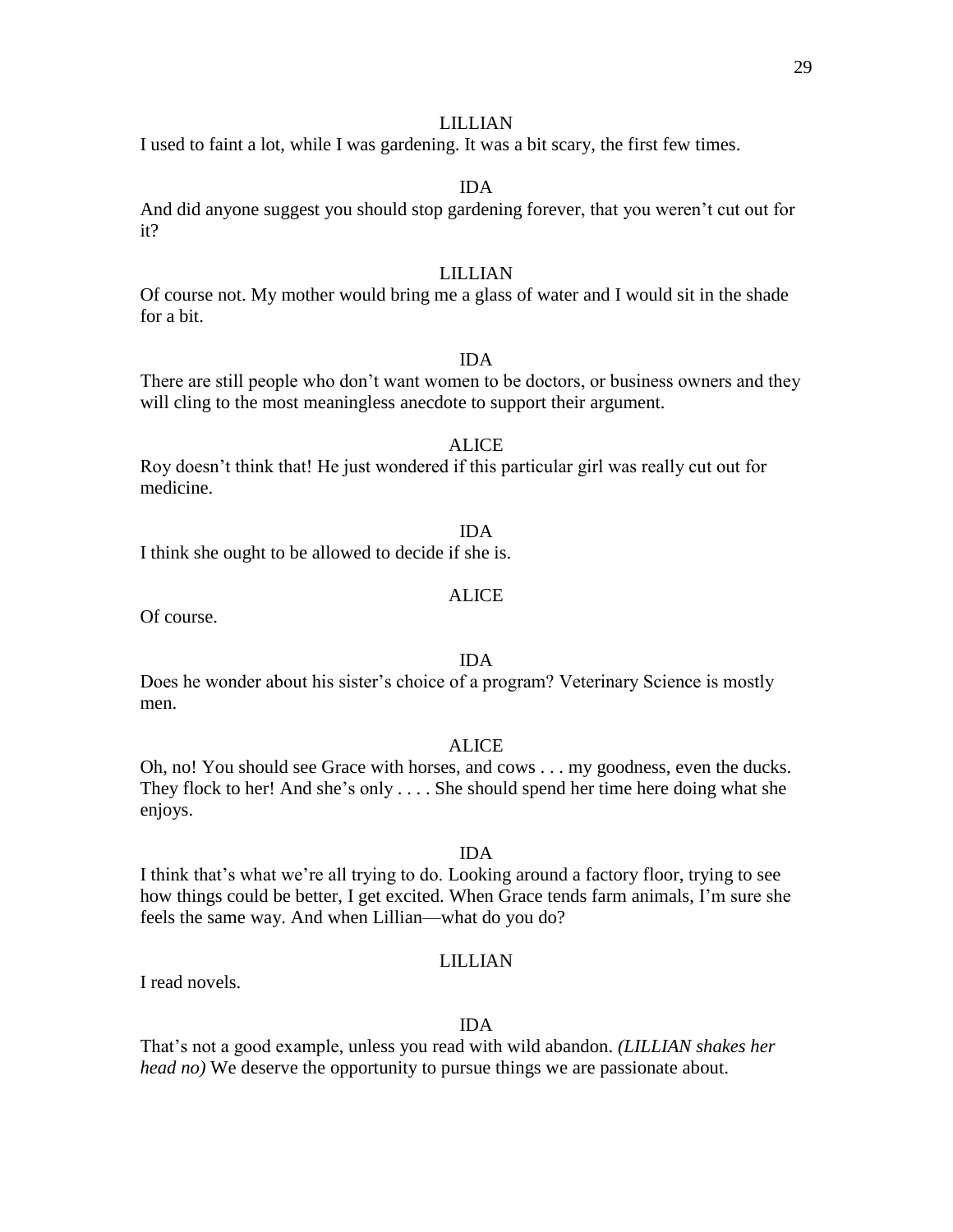## ALICE

Roy would never—

## LILLIAN

Alice, I'm sorry we upset you.

## ALICE Oh, I'm fine. The baby makes me tired, though.

IDA

I'm sorry, Alice. I get . . . enthused.

## ALICE

No apology necessary.

IDA I didn't realize you were in a delicate condition.

The corset helps.

*ROY and GRACE return with a cake slicer.* 

GRACE

ALICE

Shall we have cake?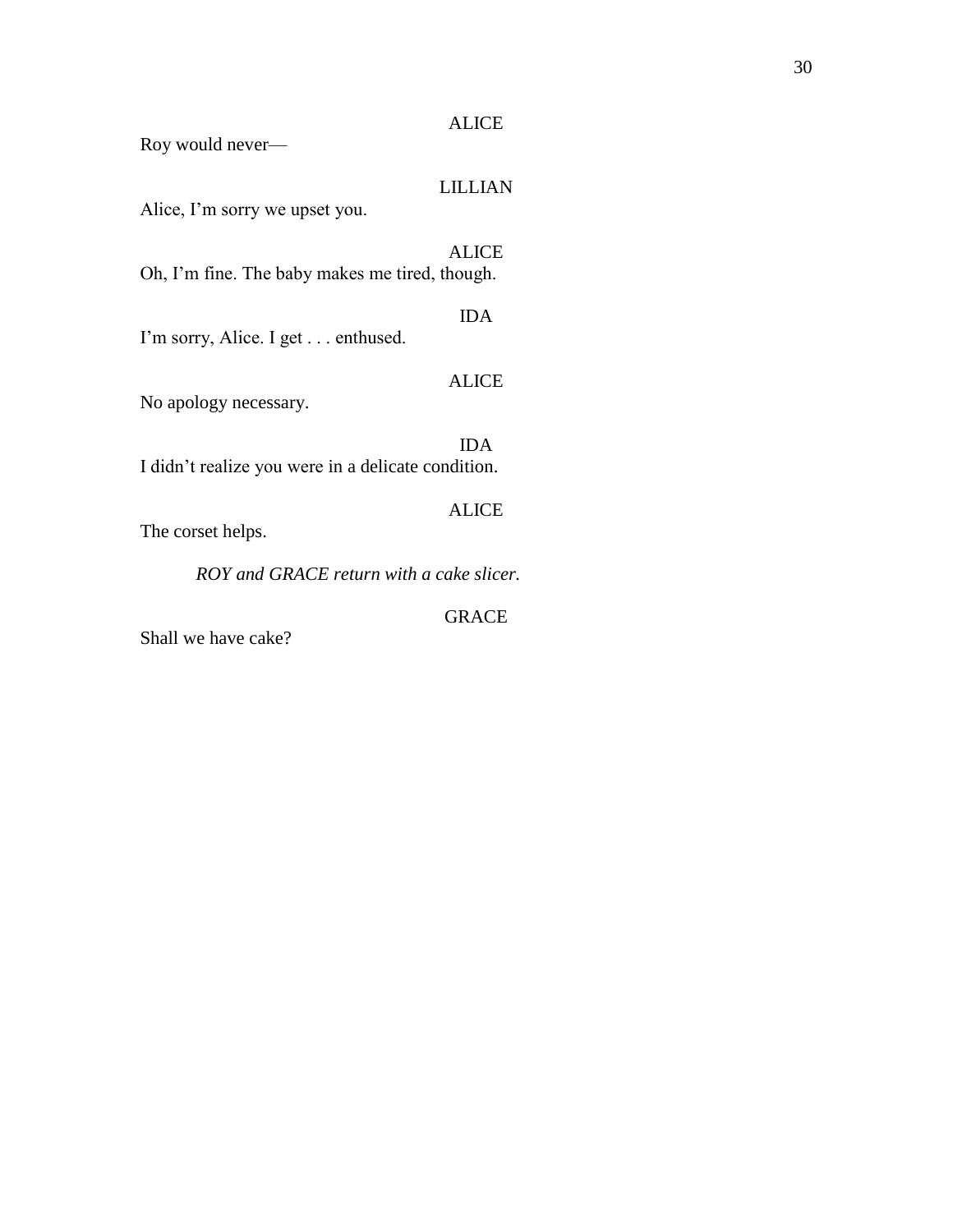### ROY

## Father,

We are two weeks into the term and things are going well. My professors are exceptional, and I am besting their expectations. If I am unable to be on the front, facing down the Huns, I resolve to finish this year as the best new doctor in Michigan.

Ann Arbor remains a haven from the spread of Spanish influenza. There is no indication that it will hit here as it has in so many other places. The only cases reported locally seem to be among the SATC men. Living in such close quarters, and with such low regard for hygiene, they pass the virus from man to man unimpeded. Those infected are quarantined though, and there have been no fatalities. Alice and I continue to pray for the afflicted and for protection for ourselves and those we love.

I have met Grace's roommate and she is an interesting person. Ida Kettering, niece, and apparent ward, of the lady-owner of Dayton Manufacturing in Ohio, is a strong contrast to our beloved Grace. Being raised by a widowed aunt in a situation of privilege has had some effect on her character. She is high-spirited and a little bit forward, but perhaps these are the exact qualities we need to draw Grace into a life of engagement and activity. I will note that when we first arrived for our visit, Grace did not have her nose in a text, and seemed in tune with her new friend's lively demeanor. Miss Kettering is pursuing a degree in Industrial Psychology, a relatively new field, that, in all honesty, seems to me like a lot of mumbo jumbo. She has an eye to taking over the factory when her aunt's time is finished. Can you imagine? What husband would endorse such a pursuit? What children would take pride in their mother roaming a factory floor, face smudged with grease, hair blown about by exhaust fans? To come to the University of Michigan only to end up a factory girl. It's quite laughable. Alice and I agree that by the end of term this February, Miss Kettering may well have adjusted her course of study to focus on something more practical and suitable for a young woman of means.

I will keep a close eye on the situation, perhaps deploying Alice, who seems to get lonely while I am at class, on missions of espionage.

My regards to Mother.

Roy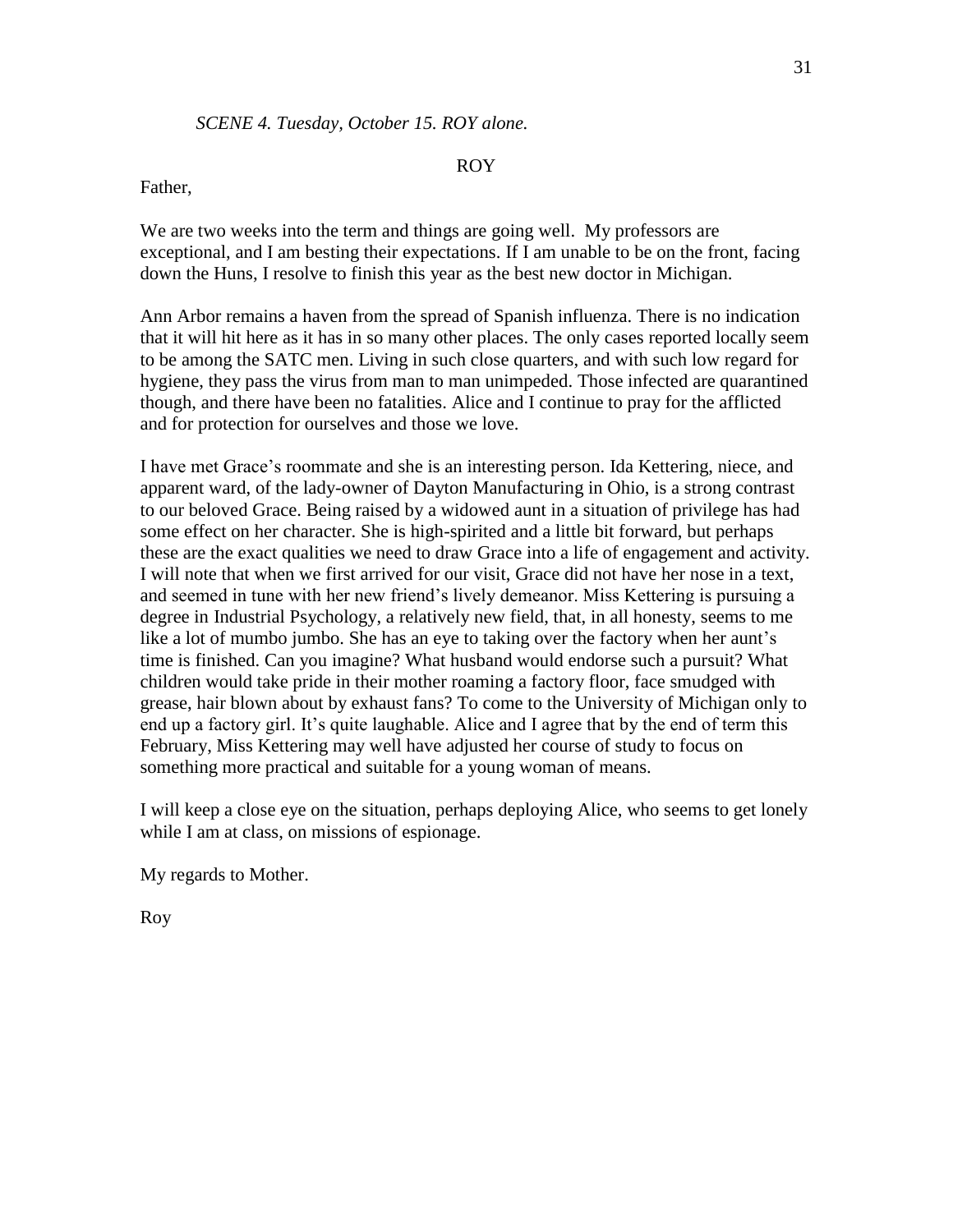*SCENE 5. Wednesday, October 16. IDA alone, reading a pamphlet or newsletter, something clearly not a textbook. After a moment, GRACE enters, in her gym suit. She looks, and feels, ridiculous.*

Marching go well?

## GRACE

IDA

You're back!

IDA You look quite serious. You're a top student, you say?

|                                                | <b>GRACE</b> |
|------------------------------------------------|--------------|
| You missed your classes.                       |              |
| The train ran late.                            | IDA          |
| Did you have your conversation with Ruby Zahn? | <b>GRACE</b> |
| You remembered her name.                       | IDA.         |
| Of course I did. And?                          | <b>GRACE</b> |
|                                                | 11 ) A       |

I need to go back.

## GRACE

When?

## IDA

I wanted to go again this coming weekend, but the flu seems to be taking hold there. They are preparing to shut all the public buildings down. I'll wait until it passes.

## GRACE

Don't tell Lillian. She'll have you quarantined. What are you reading?

## IDA

Are you going to change?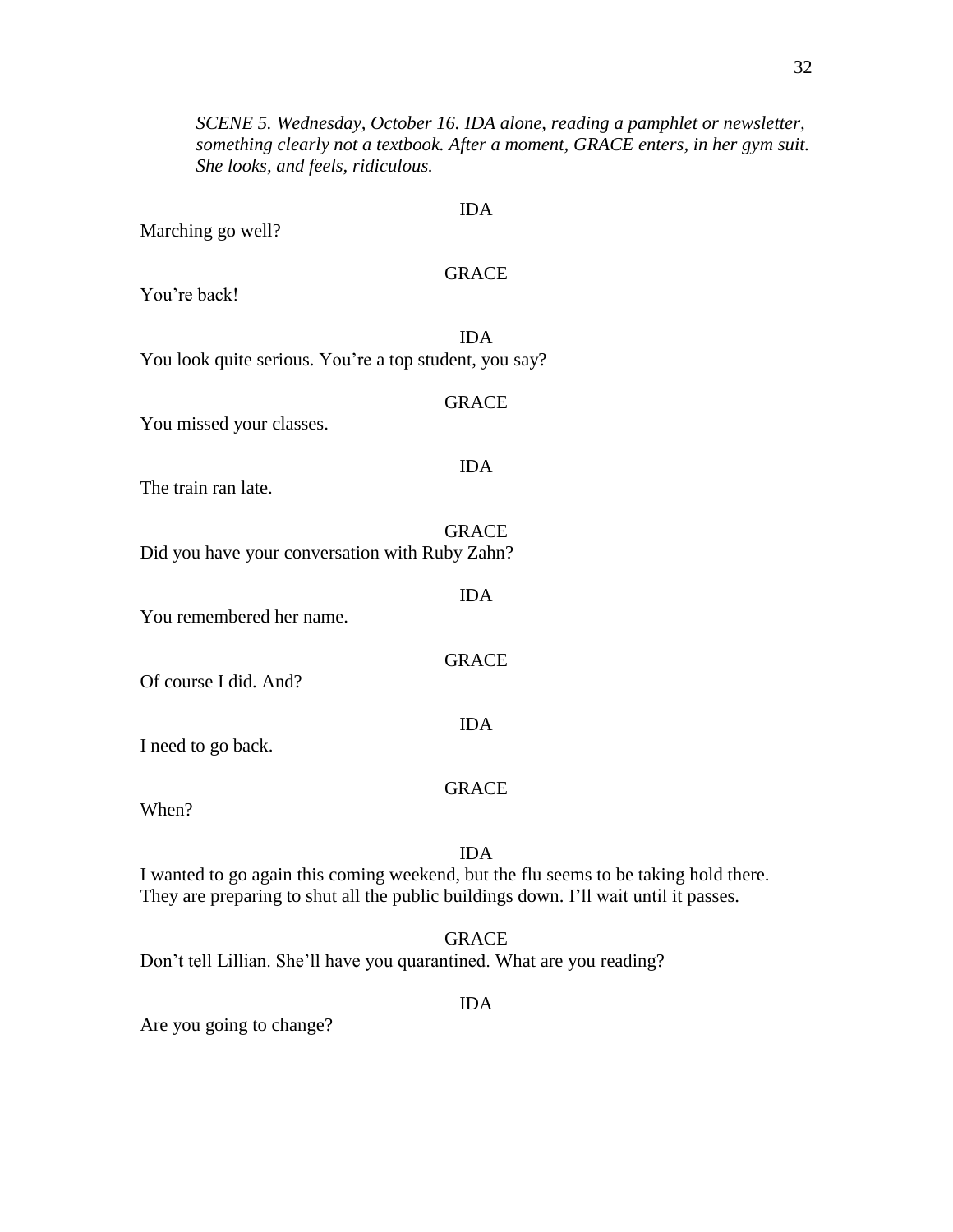They won't let me sit down for dinner in the Dining Room looking like a puffed up sailor! *(IDA laughs)* But first I need to look something up. I was reciting the bones of the hand while I marched and I think I missed one.

*GRACE takes a text from the shelf and flips to a page marked with the "Helen B. Happy" card.*

Work like hell and be happy.

## IDA

That's right.

## **GRACE**

IDA

It should be easy for me. Working like hell is what makes me happy!

So?

## GRACE

There are things I want to learn, and do and try, but I'm required to march around a field for hours in order to, what? Bolster my strength? Ward off the flu?

#### IDA

Someday you'll determine your own path, every single day, and your time will be spent as you like it. It won't always be easy, but it will always be good.

GRACE

My brother and Alice are pestering me about meeting this boy from Roy's class.

### IDA

Tell them you don't want to.

## GRACE

I have! Another wasted afternoon pursuing something I don't even want. Yet.

#### IDA

Well, you could just go and be rude.

## GRACE

I don't want to upset Alice, or Roy, to be honest. I know they care about me.

## IDA

Then why won't they listen? *(GRACE shrugs)* We have to exert the little control we have, Grace.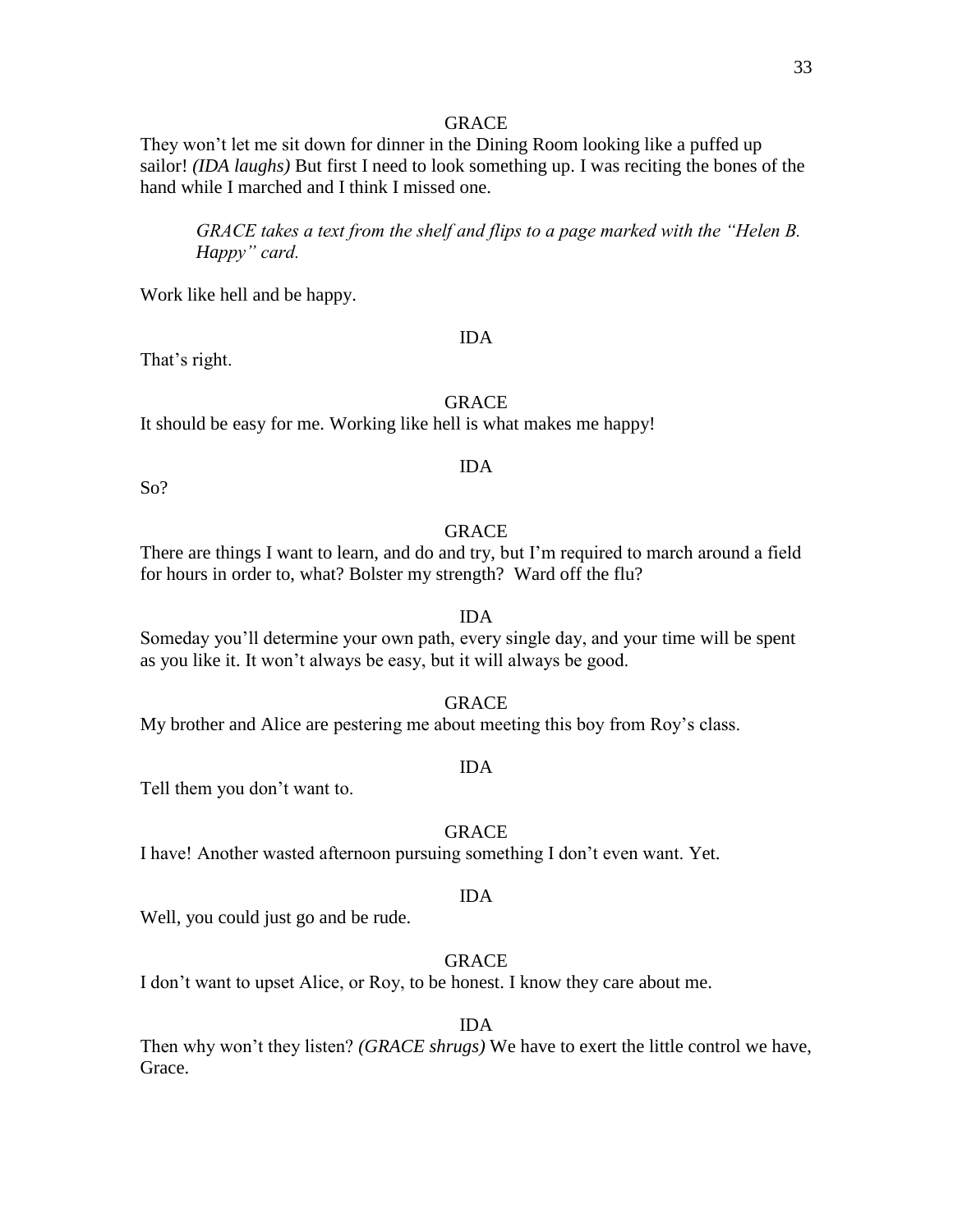I just . . . Roy seems to think I'm missing out on the whole Michigan experience by not meeting boys and being courted. But he thinks the Michigan experience is the same for everyone, and I think it won't be the same for me.

Will he come around?

## GRACE

IDA

I'm not Alice. Alice is fine, but I'm not Alice.

I like Alice.

## GRACE

IDA

Oh, so do I.

#### IDA

But I don't want the same things she wants. And neither do you. You're rather unconventional.

## GRACE

I am not. *(IDA laughs)* I'm not!

## IDA

I picture you, five or six years from now, riding a horse from town to town—or maybe an automobile!—pulling up to City Hall, and announcing that Dr. McBride is here to see anyone who requires her services.

## GRACE

Dr. McBride, in her automobile!

#### IDA

And the people in each town will be so glad to see you because their animals need help and you've got all the answers.

## **GRACE**

And where's my husband?

## IDA

If you've got him—

#### GRACE

If I've got him!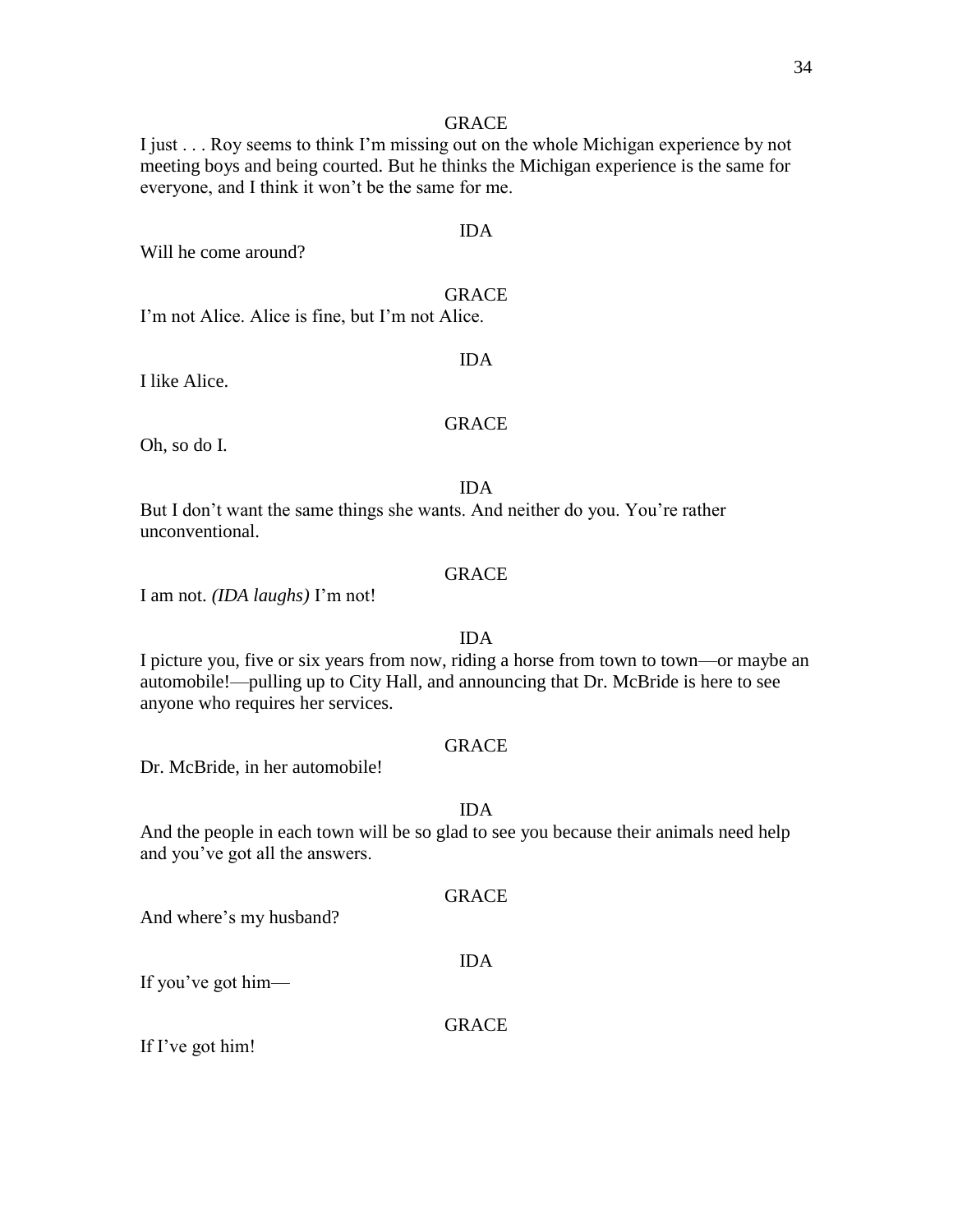## IDA

—he's stayed at home watching the babies, while you make your rounds!

## GRACE

I've gone off, without my husband and children, riding from town to town, in a Model-T, fixing animals?

## IDA

Absolutely.

## GRACE

I've just spat in the face of every expectation?

## IDA

*(flipping to a page in her pamphlet)* I think you're one who's meant "To look the whole world in the face with a go-to-hell look in the eyes; to have an ideal; to speak and set in defiance of convention."

#### **GRACE**

What is that? What are you reading?

*(a knock at the door)* 

Who is that? Ida, what are you reading?

## IDA

Nothing. Answer the door.

#### GRACE

I want to know what that was about.

*(knocking)*

#### IDA

It's about you. I'll tell you later, I promise.

## ALICE

*(OS)* Are you here? Grace?

## GRACE

One moment! *(to IDA)* Don't show that to Alice.

*IDA widens her eyes, tucks the sheet away. GRACE opens the door.*

Alice! Hello!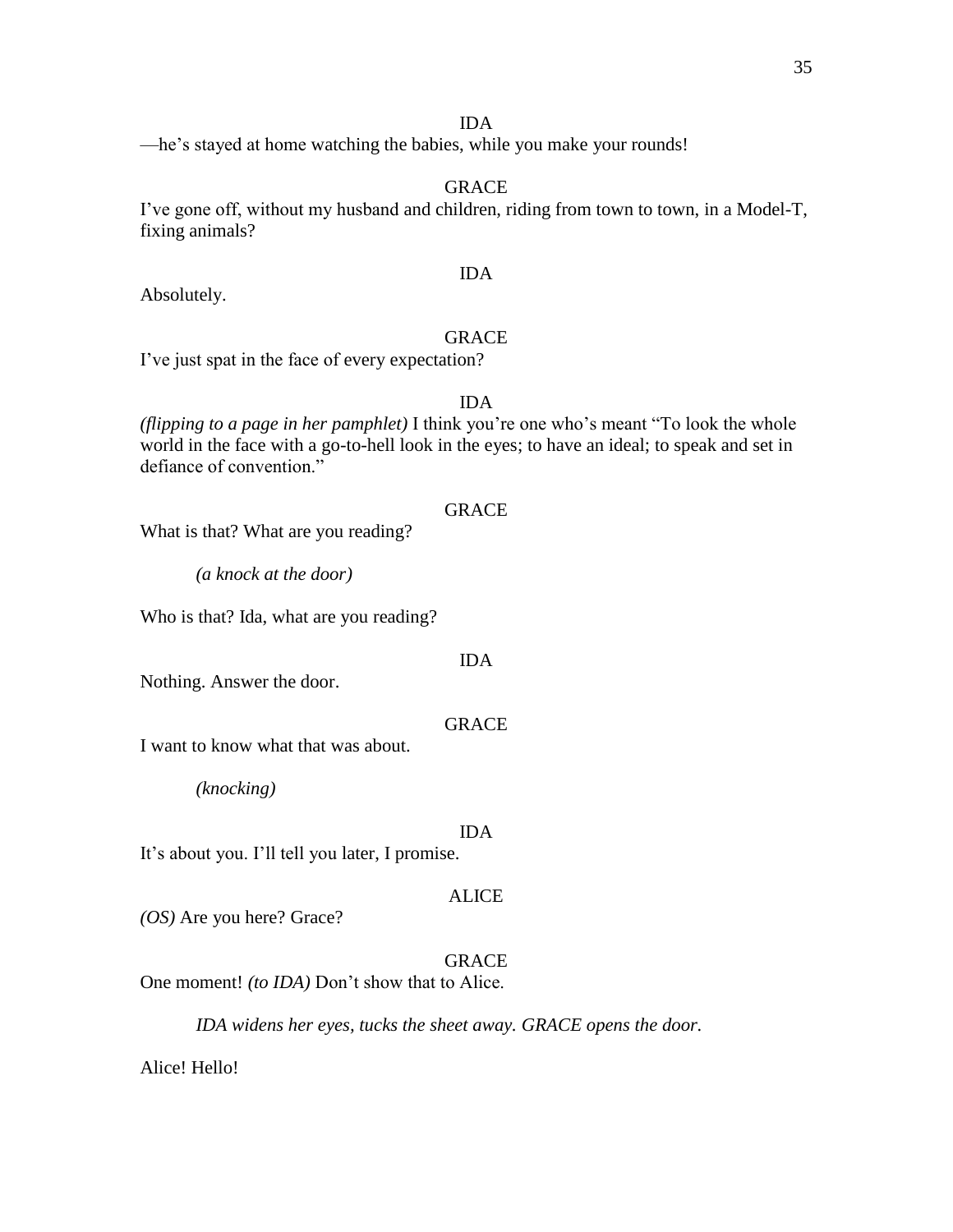## **ALICE**

*(entering)* You look well, Grace. Hello, again, Miss Kettering.

## IDA

Please, let's make it "Ida."

## ALICE

Then "Alice" as well.

## IDA

Thank you, Alice.

#### ALICE

I've come for my cake plate. Do you have it?

IDA

Oh, yes! We've got it. We finished the cake in Lillian's room and washed the plate. I think we may have left it there. I'll see.

*IDA exits.*

## ALICE

Are you all right? You look flushed.

## GRACE

I'm fine. I just got back from marching. Then Ida got me worked up . . . laughing. We were laughing.

#### ALICE

Do you find her funny?

## GRACE

Sometimes. I'm getting used to her.

## ALICE

Are you ready to step out a little? Roy told you about the young man in his Physiology Laboratory? Michael, I think he's called.

## GRACE

Oh, I don't know. Classes have just really started and there are already so many other obligations, distractions—

## ALICE

*(talking over her)* We're hosting some medical students and their wives Saturday for lunch at our place and Roy and I would like it very much—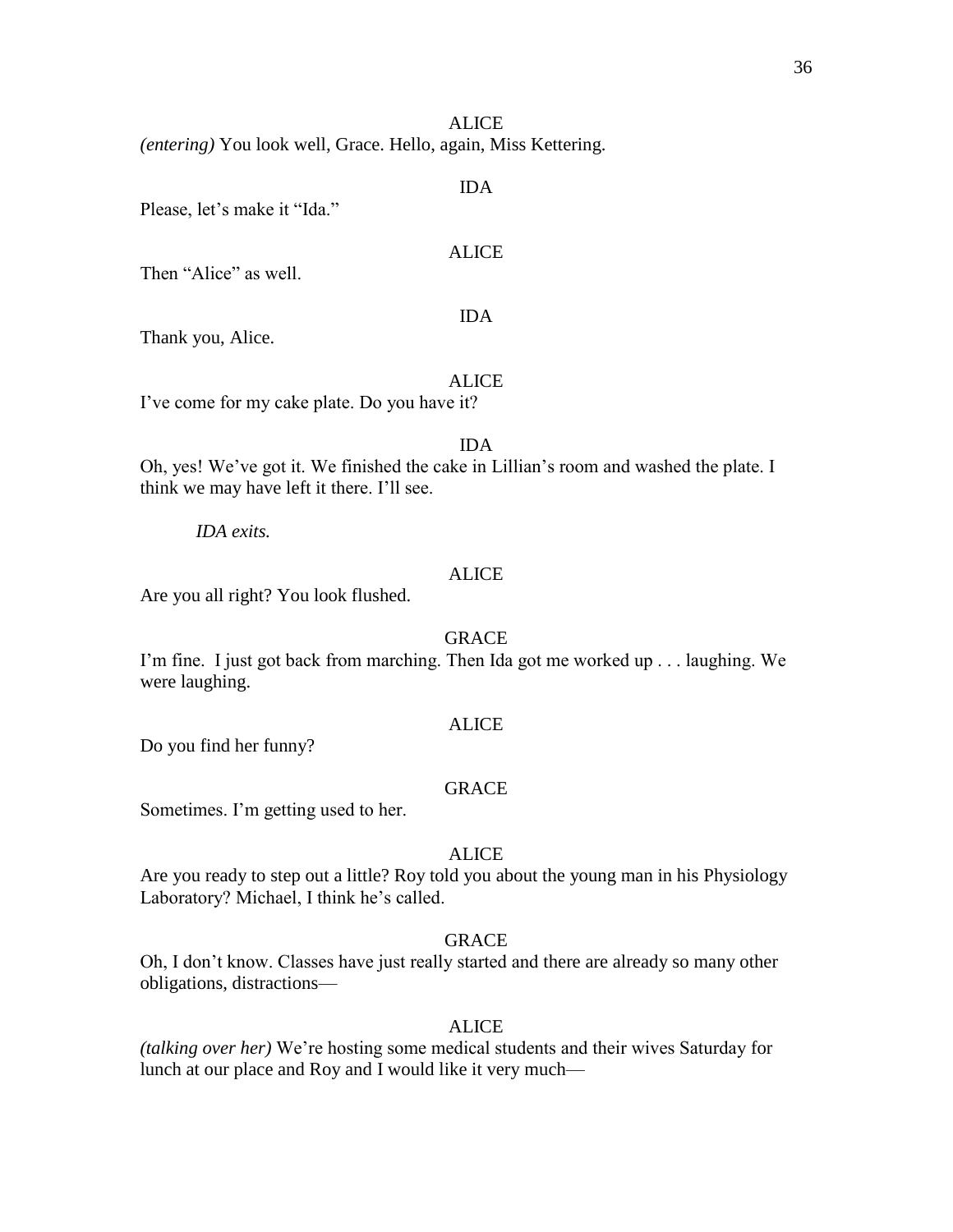*IDA enters with the cake plate followed by LILLIAN, carrying her ukulele, down at her side.*

IDA *(cutting them both off)* We've got it! Clean as a whistle.

ALICE Hello again, Miss . . .? LILLIAN Dodsley. But "Lillian" is fine. ALICE Then "Alice," please.

Of course.

# ALICE

LILLIAN

What's that toy guitar?

# LILLIAN

IDA

*(surprised to find the ukulele in her hand)* I didn't mean to bring this with me. I was daydreaming, working on something in my room. I should have left it there.

What on earth is it?

LILLIAN It's called a ukulele. They're popular in Hawaii.

IDA

You've been to Hawaii?

# LILLIAN

No, it's a bit of a story, actually.

#### GRACE

Tell it!

# LILLAN

My brother George had a friend, James, stationed in Hawaii. James sent it to him from there. When George went overseas, he left it in my care.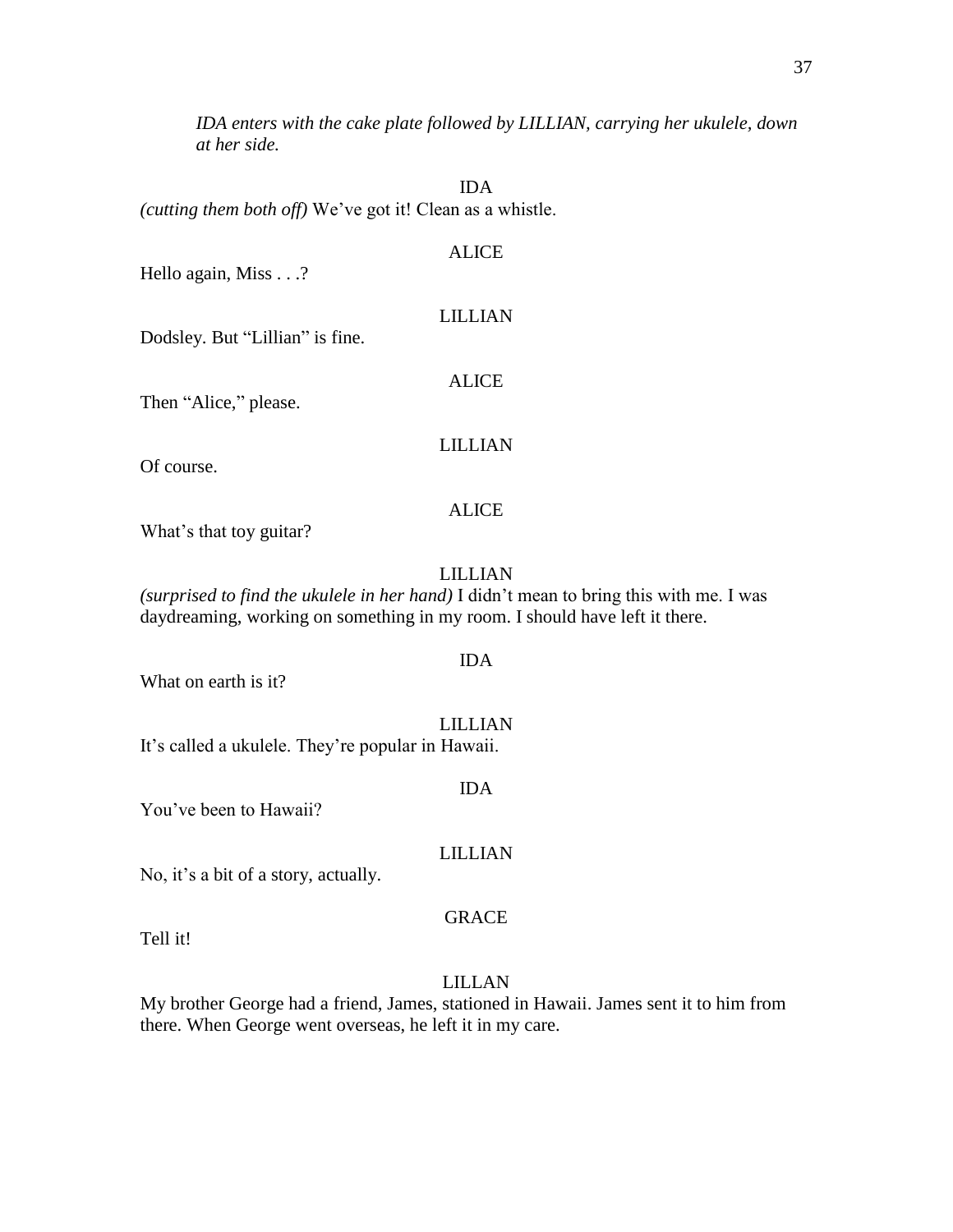# **ALICE**

You'd better write him to buy himself a new one, if you're getting good at playing it! I'd bet he'd like to hear about it!

## IDA

Lillian?

# LILLIAN

There isn't a way to say this that won't sound abrupt, so I apologize. George was killed at Belleau Wood.

# ALICE

Oh! Lillian! *(all motherly instinct, ALICE wraps LILLIAN in her arms)* I'm so very sorry.

*A moment of love and comfort, but the level of intimacy should feel unusual. ALICE has, with the kindest of hearts, crossed a line.*

I'm sorry, my manners, I don't know what—

#### IDA

That was just a few months ago, the beginning of the summer.

#### LILLIAN

*(only slightly emotional)* It's all right. We're proud of him.

# ALICE

I'm sure you are. And what a beautiful thing, to be learning to play the instrument he left you. May we hear something?

#### LILLIAN

Oh, I don't know.

#### GRACE

Please, Lillian?

#### IDA

I'd like to hear it. I've never seen one of those.

### LILLIAN

I mostly play silly songs.

# ALICE

That might be good, right now, if you can muster it.

# LILLIAN

All right.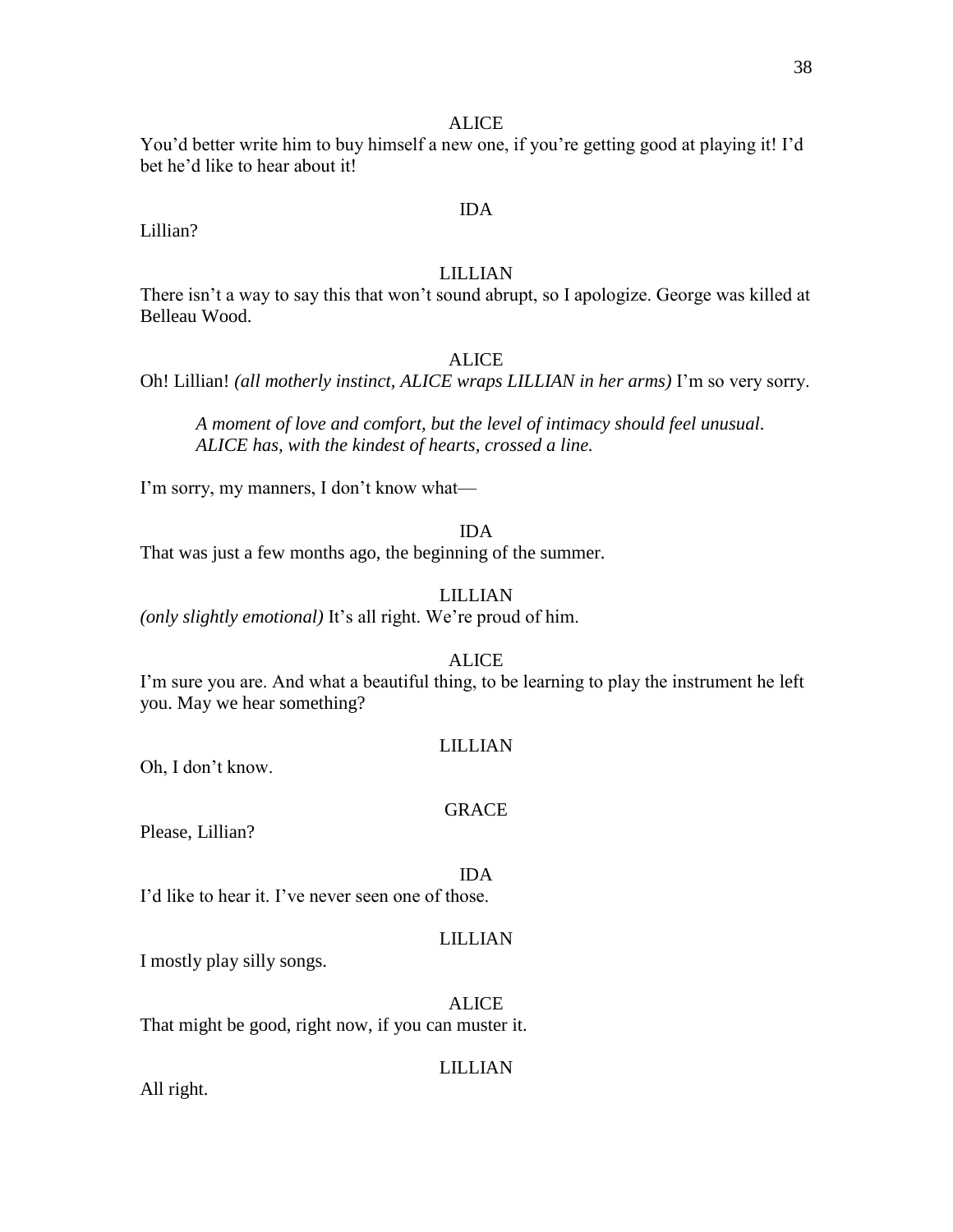*LILLIAN prepares to play, and the others assemble themselves as an audience. She begins to play. Even before she starts singing, the transformation is remarkable. With the wall of an instrument between her and others, LILLIAN is a much more relaxed communicator, and funny. She plays and sings, "He'd Have to Get Under—Get Out and Get Under." If the actress playing IDA is capable, she might join in and sing harmony a little ways into the song, perhaps after shouting, "Oh! I know this one!" By the middle of the verse, the others are laughing and by the line "to fix his little machine," they are wonderfully scandalized and doubled over.* 

# LILLIAN

*(singing)* Johnny O'Connor bought an automobile He took his sweetheart for a ride one Sunday Johnny was togged up in his best Sunday clothes She nestled close to his side Things went just dandy till he got down the road Then something happened to the old machinery That engine got his goat Off went his hat and coat Everything needed repairs.

He'd have to get under Get out and get under To fix his little machine He was just dying to cuddle his queen But every minute when he'd begin it He'd have to get under Get out and get under Then he'd get back at the wheel A dozen times they'd start to hug and kiss And then the darned old engine it would miss Then he'd have to get under Get out and get under And fix up his automobile.

Millionaire Wilson said to Johnny one day—

*ALICE stands.*

#### ALICE

*(laughing and holding her small baby belly)* Please stop! Please stop! You're wonderful, Lillian! But I can't take it! Excuse me!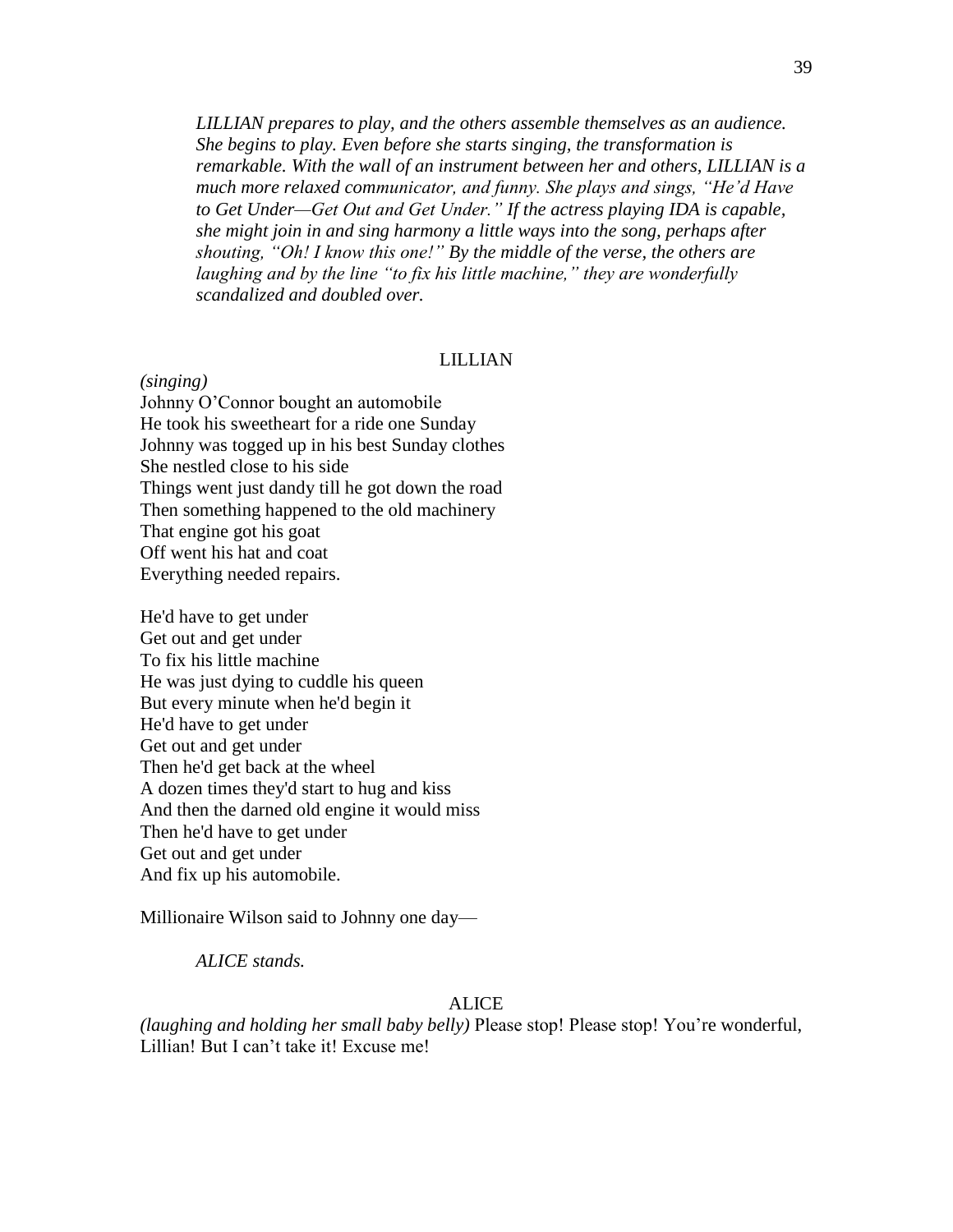*ALICE exits, just out to the sink, maybe we hear here splash water on her face. LILLIAN looks after her, smiling a smile that reaches her eyes.*

# GRACE

Lillian! She's right! You're wonderful!

IDA You're a star! You have to play for the Building!

# LILLIAN

Oh, no!

IDA Absolutely! You must! I can talk to the Tea Committee! You can play at tea on Friday!

# LILLIAN

I don't play in front of people.

#### IDA

You just played in front of us!

#### LILLIAN

I mean on a stage, in a show, I don't . . . It's just for me.

#### GRACE

Thank you for sharing it with us. Maybe you can play us the rest some other time, when Alice isn't . . .

IDA

GRACE

IDA

Great with child!

Ida!

What? It's just us!

*ALICE returns.*

#### ALICE

Thank you, Lillian, again. I haven't laughed like that since . . . well, since we arrived for the year I think.

#### LILLIAN

I'm glad it made you happy.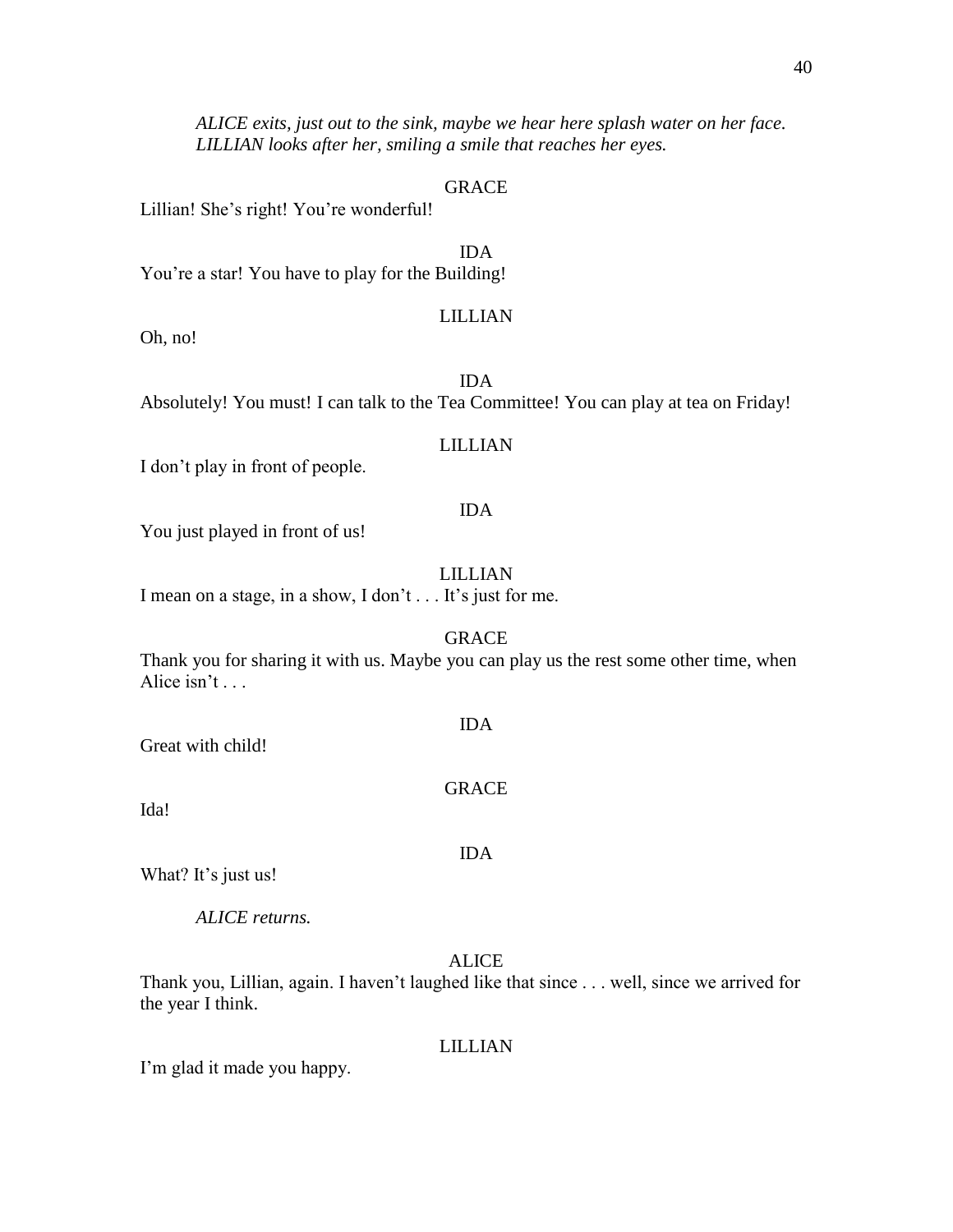#### IDA

I think Lillian should play for the whole building!

# ALICE

I think it's nice to have something just for yourself. *(a moment)* I've got to go. Roy will be home soon and we'll need to eat. I'm getting tired earlier and earlier.

# GRACE

I should've returned the plate to you.

# **ALICE**

Oh, no! It gave me somewhere to go. It can get lonely in our little house when he's gone to class all day.

# LILLIAN

If you'd ever like company . . .?

# ALICE

You're welcome to come down and sit in my little kitchen any time you'd like, Lillian. I think I need to apologize again, for my gesture earlier. My emotions got the best of me. My brother, Adam, is still over there. I pray for him constantly.

# LILLIAN

Oh, Alice.

#### ALICE

May I pray for the repose of George's soul?

#### LILLIAN

I'd be grateful. I'd like to hear about your brother.

ALICE Then come and visit me. Grace, Ida, studying tonight?

#### GRACE

IDA

Yes.

We'll see.

#### **GRACE**

Alice, I'll walk you out.

# ALICE

Wonderful. We can plan for lunch on Saturday. Goodbye, girls.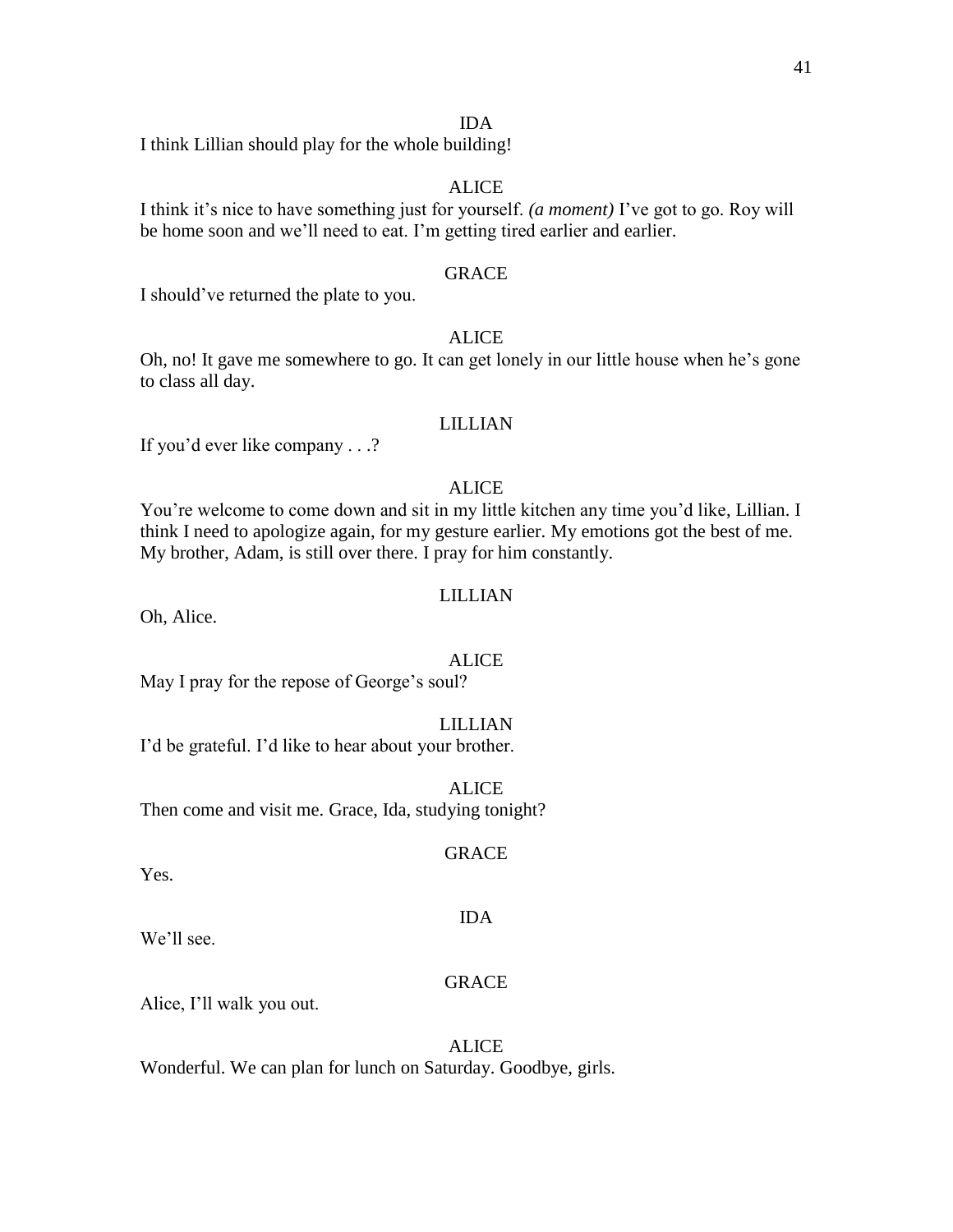*GRACE and ALICE exit.*

IDA

I think if you managed to get up in front of a crowd just once, Lillian, there'd be no stopping you.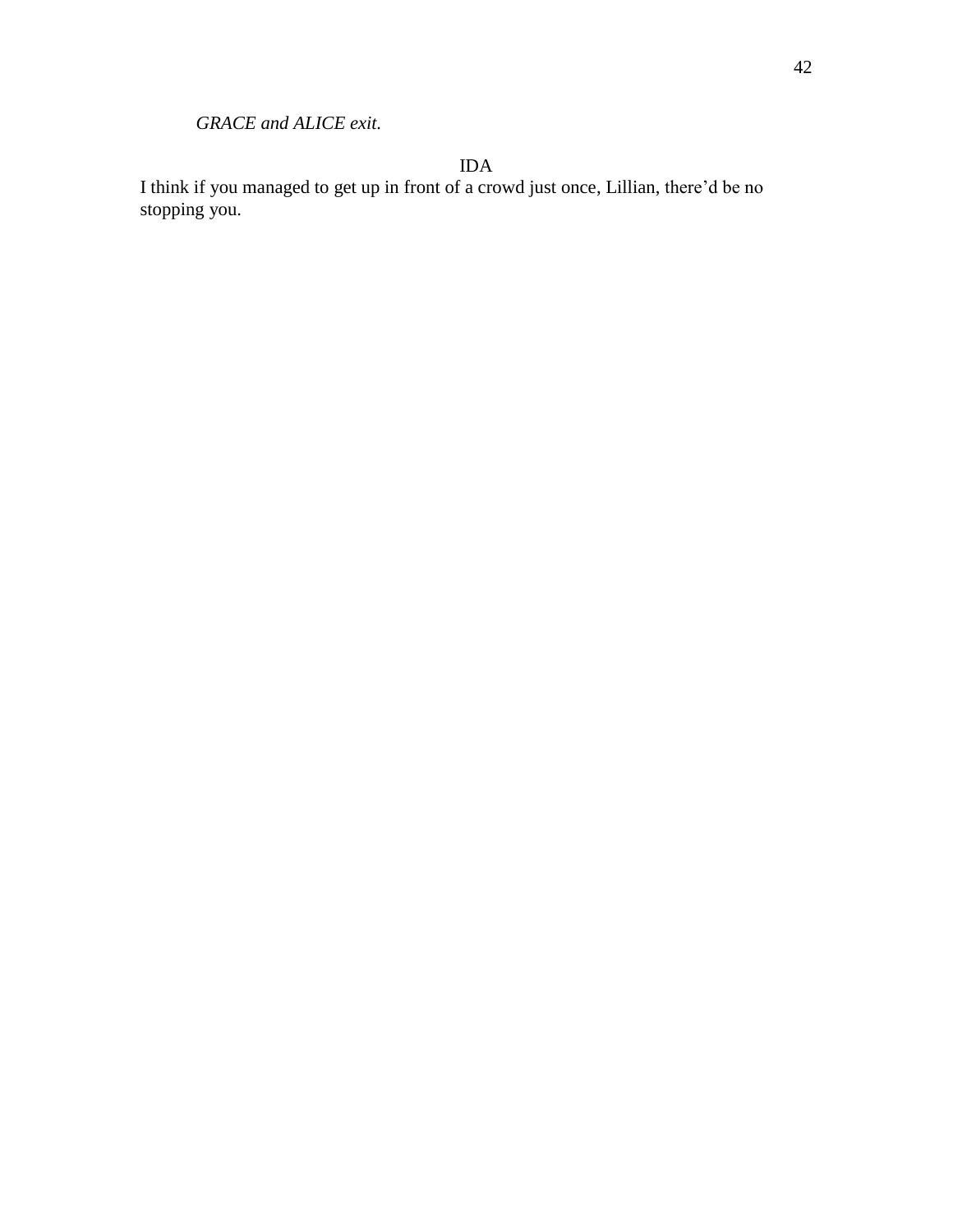# *SCENE 6. Sunday, October 20. ROY alone.*

# Dear Father,

I hope you are doing your best to keep Mother away from the news. One teaching assistant here has died of the flu and the Ag College is under quarantine. However, daily life is normal and the local outlets insist that this is the crest of the disease. As Abraham begged for the city of Sodom, I pray for Michigan. Although with Alice, me, Grace, you and Mother, we are already halfway to the ten required for salvation.

Alice and I did host a luncheon for a few medical students and their wives. One young man who attended, Michael Rhead, may be a good match for Grace. Obviously, he attended without a wife. We invited Grace, but she claimed to be overwhelmed with schoolwork. Mr. Rhead is my age and will be graduating this Spring. Alice says he is reasonably handsome. I shall not let the idea go just yet.

Alice visited Grace earlier this week to retrieve her cake plate and reported back that Grace seems in good spirits. Alice says my original estimation of Ida was accurate, but that I shouldn't worry, and that Ida's ways may just take some getting used to. There are several med in the medical school from industrial juggernauts like Dayton, and I have had no issue with them thus far. However, I will trust Alice's opinion for now and stay out of it, but should anything go awry, I will be speaking to those in power about changing Grace's arrangements.

Alice feels that we are close to convincing Grace that she can balance school and a potential courtship, so we are forging ahead, and plan to host her and Mr. Rhead at our home for tea very soon. Let Mother know that he is from Michigan, so should things work out, we shall all still be together for the holidays.

Send Mother love from Alice and me,

Roy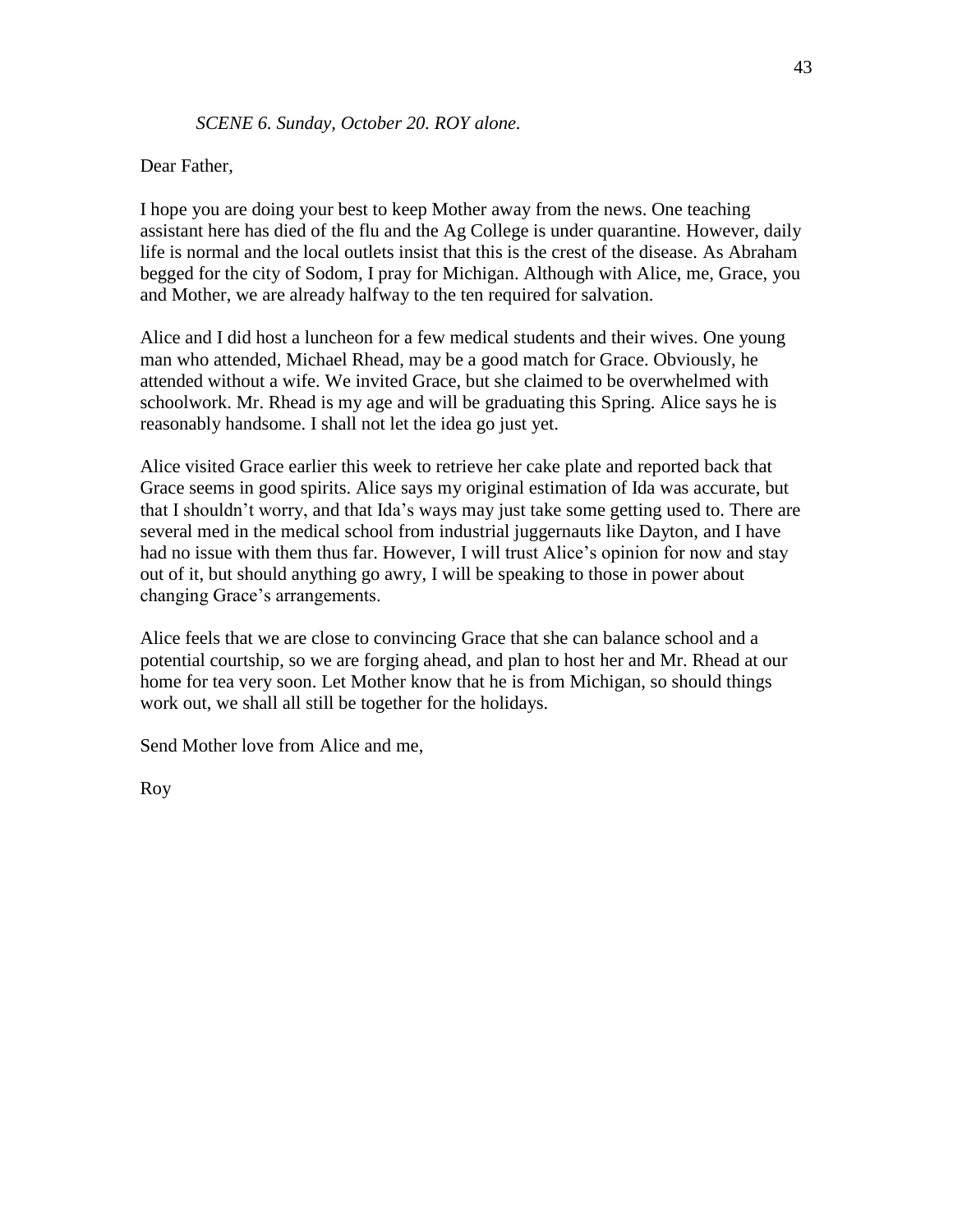*SCENE 7. Thursday, October 24. The empty room.* 

GRACE

*(OS)* Anyone here? I've got my brother along! Ida? Lillian?

*GRACE and ROY enter.*

# ROY

Lillian might be with Alice. I found them drinking lemonade in our kitchen yesterday. I have so many responsibilities, Alice gets lonely. It's good for her to have a friend.

GRACE

Ida's at class, I think. She had plans to take the train to Detroit again, but with the flu—

ROY Take the train to Detroit? By herself? For what?

# GRACE

She knows someone there. A relative, I think, elderly, in need of company. How are your classes? How's the girl who fainted?

ROY

Oh, here's a story you won't find in the Daily! She's pregnant! By one of those SATC buffoons!

# GRACE

Oh my!

# ROY

She's had to drop out of school, of course. We can hardly have a girl in that state in the medical school!

# GRACE

She could have finished the term!

# ROY

To what end? She can hardly be a doctor AND a mother! I'm sorry, did you say "again?" Ida's already been to Detroit and back?

# GRACE

Yes. Thank you for walking me up. I've got a test in General Pathology tomorrow and I've got the next two hours set aside to study, so . . .

# ROY

Funny you bring up Pathology, I've got a paper to turn in Monday on Diseases of the Blood. Mind having a look at it for me?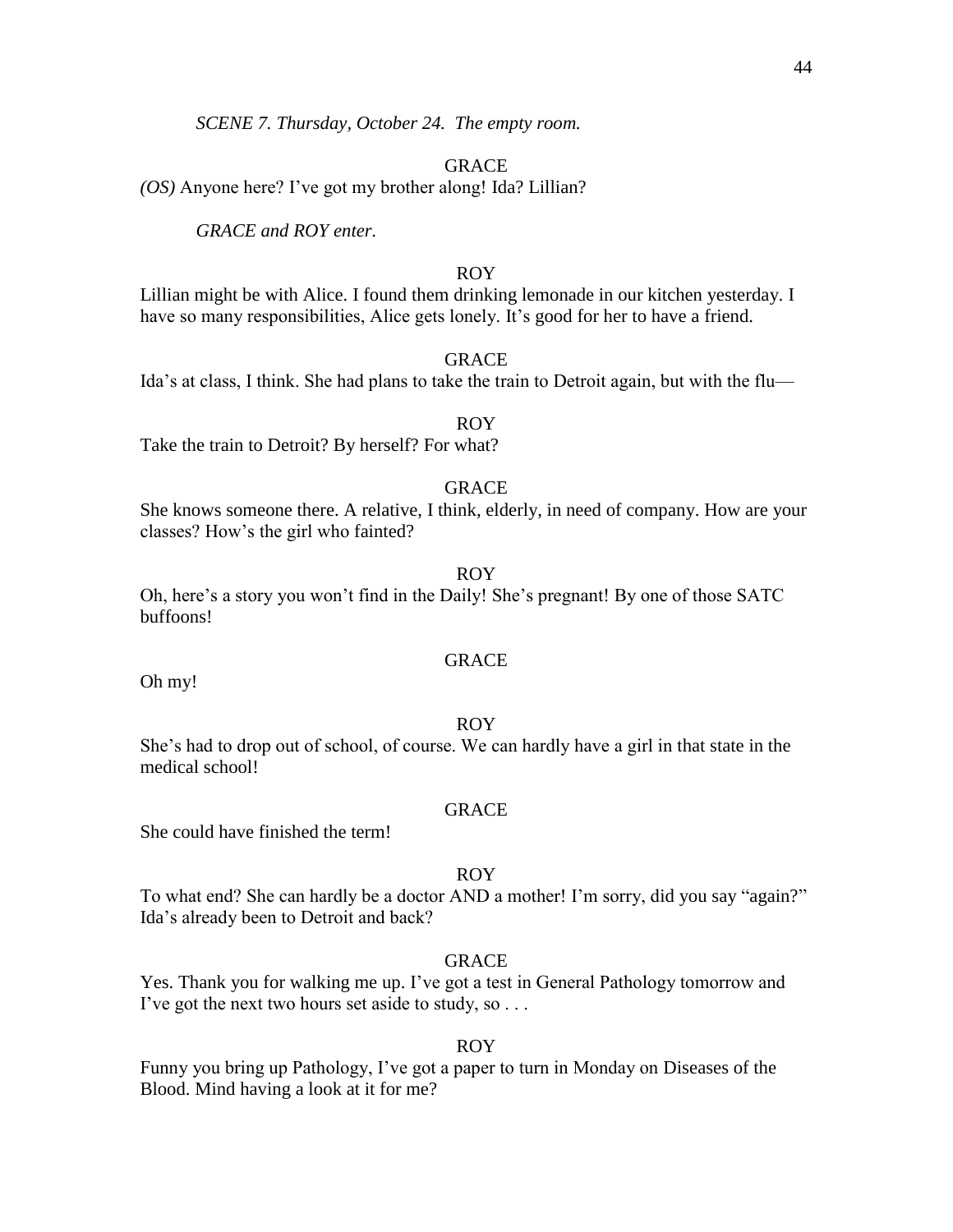I'm very busy, Roy, but I'll help you with it if you stop talking to me about Michael Rhead.

# ROY

Grace! Part of the bargain is that you find a husband while you're here.

# GRACE

I know, but no one said I had to find him in the first month!

ROY All the men like freshmen girls, Grace, because they are new, "fresh."

# GRACE

Campus isn't a butcher shop.

ROY I know. I'm sorry. But it would be good if you could meet someone before—

# GRACE

Before word gets out on me?

ROY

There's no one else here from Edmore, but Alice said—

# GRACE

It's a very big pond here, Roy. The people in Edmore . . . Edmore is so . . . it's a very small pond.

# ROY

And you made a very big splash.

**GRACE** You talk like I'm Lady Godiva, riding naked through—

# To some people, you're worse.

# GRACE

ROY

Don't say that.

ROY

You trampled on the sacred, Grace. **I** understand what you were trying to say—

# GRACE

Do you?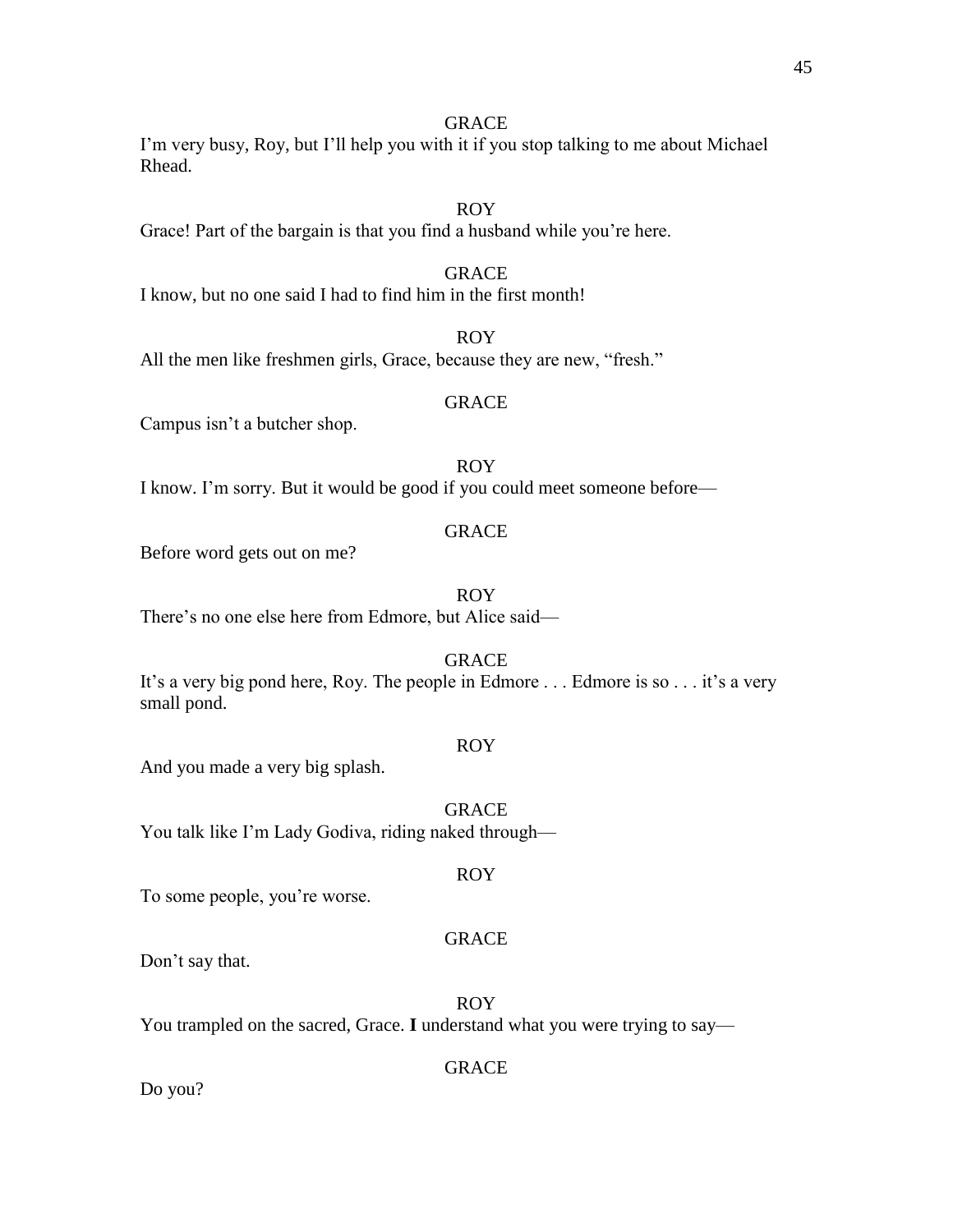#### ROY

*(cont)* but you embarrassed your fiancé.

# GRACE

We were not engaged.

#### ROY

He was going to propose.

GRACE

He claimed he found a piece of the Ark! Noah's Ark!

ROY

And who's to say it couldn't have been?

# GRACE

Me! Me! I say it couldn't have been!

#### ROY

On what grounds?

# GRACE

On the grounds that there was no Ark, Roy! There was no Ark! It's a myth! Like Zeus, and Achilles and Adam and Eve!

# ROY

Are you a heathen now? Is that it? The flood is a myth! Well, is God is a myth?

#### GRACE

You're studying science, Roy! Look at the evidence! God got mad at people and animals and decided to start over? What about the fish? What about the dolphins? What about the turtles? If God wanted all the animals gone, then He would have drained the oceans too! Or burned everything! Exploded the earth and started over. Genesis is a made-up story, created from oral tradition for a population that was largely illiterate. Have you heard of Hermann Gunkel, Roy? He's written a lot about Genesis, looking at it as a collection of legends and not—*(ROY sighs)* What?

#### ROY

I love you, Grace, but for the first time, I'm worried that this isn't going to work.

#### GRACE

Don't say that.

# ROY

Do you understand what you did, that day in Church? You laughed at him, in front of people.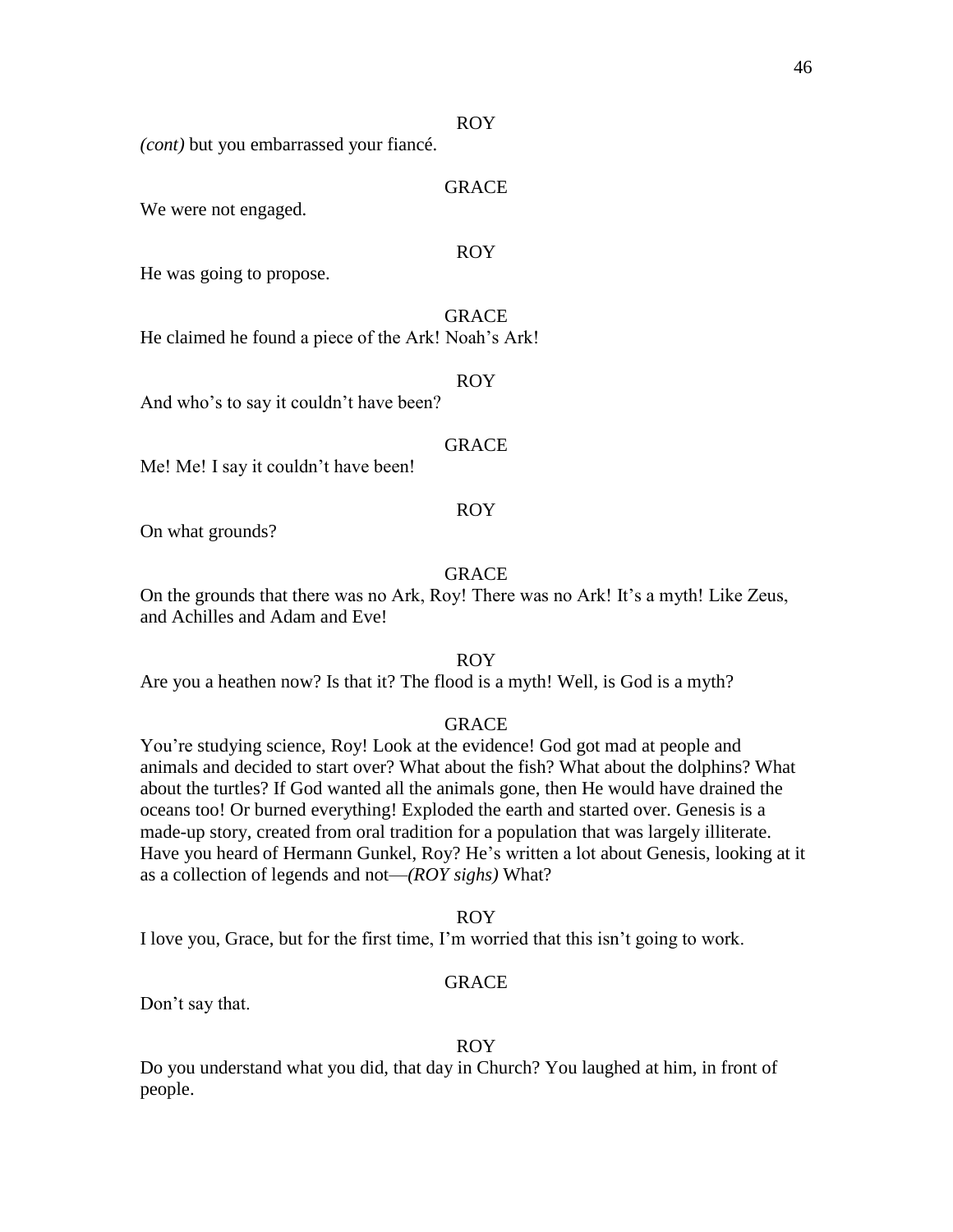At best, he was ridiculous. At worst, he was taking advantage of the gullible people in his congregation.

# ROY

It wasn't your place to let them know. People don't like show-offs, Grace.

# GRACE

Do people ask show-offs to help them with their Diseases of the Blood papers?

# ROY

No. Brothers ask sisters to do that.

# **GRACE**

When my intelligence is useful to you, suddenly it's not an embarrassment.

# ROY

Are you making many friends?

# GRACE

I've got Ida, and Lillian, and I won the Name Game last week. I only mixed up two— Victoria Shaw and Valiera Sheldon!

# ROY

What are you talking about?

# GRACE

It's a contest. We had it in the Blue Room. You have to name all the girls in the—

# ROY

Are you attending things? Going anywhere? Michael Rhead—

#### GRACE

We're having a Backwards Party on Friday evening.

*The sound of the outside door, then water running at the sink. IDA is washing her hands.*

#### ROY

A what?

# **GRACE**

A Backwards Party. It's a dinner, you know, but you do everything backwards—dessert first, and utensils upside down.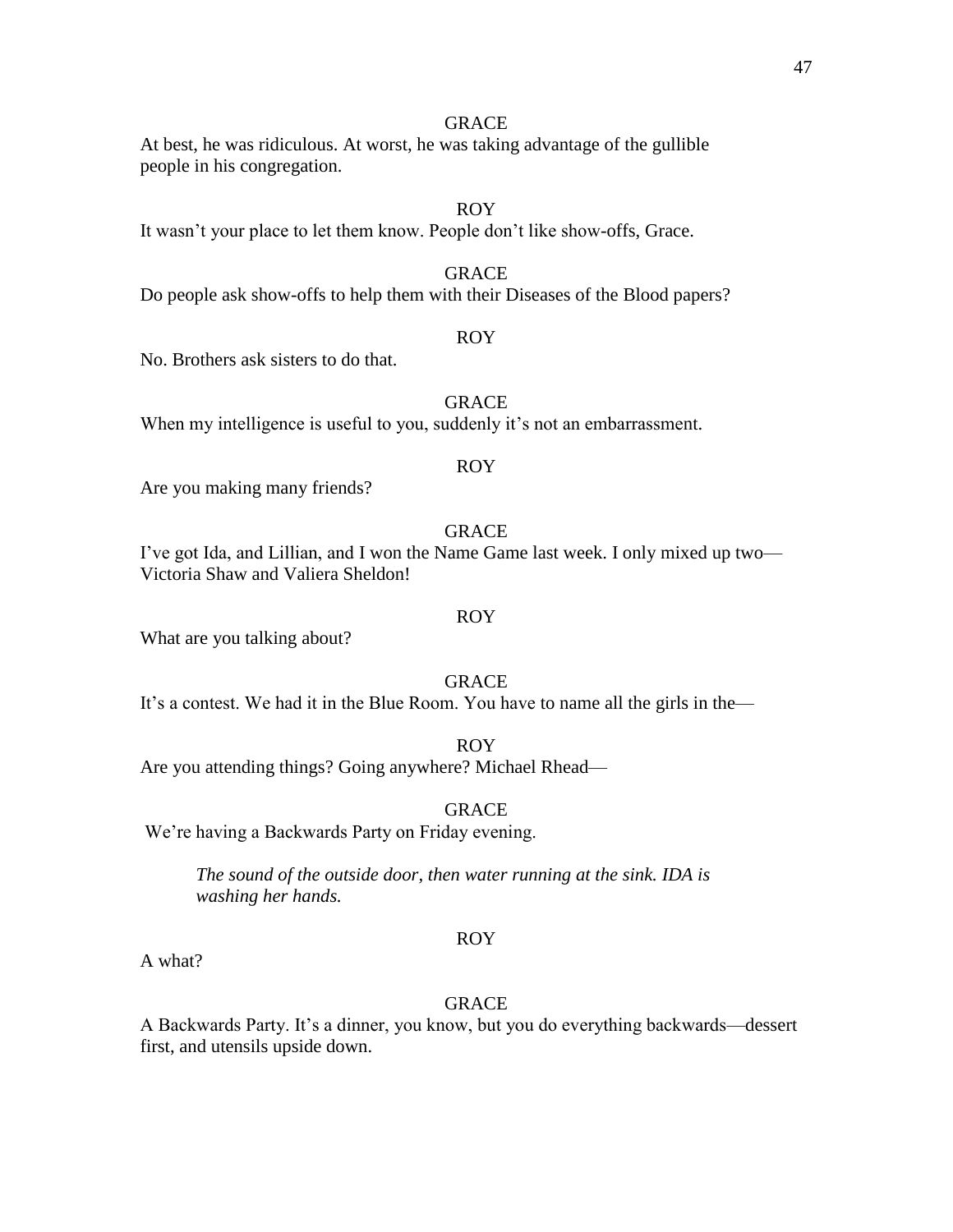| <b>ROY</b>                                                                                                                          |
|-------------------------------------------------------------------------------------------------------------------------------------|
| Grace-                                                                                                                              |
| <b>GRACE</b><br>The girls even said Mackie has to eat with her right hand!                                                          |
| <b>ROY</b>                                                                                                                          |
|                                                                                                                                     |
| <b>GRACE</b><br>She's left-handed.                                                                                                  |
| <b>ROY</b><br>Right.                                                                                                                |
| <b>GRACE</b>                                                                                                                        |
| It's funny. I'm looking forward to it.                                                                                              |
| <b>ROY</b><br>Are you inviting guests?                                                                                              |
| <b>GRACE</b><br>No. It's just for the Cookies.                                                                                      |
| <b>ROY</b><br>For whom?                                                                                                             |
| <b>GRACE</b><br>The Cookies. Us. The residents of the Martha Cook Building.                                                         |
| <b>ROY</b><br>Hmm. Well, don't make too much of a night of it. Michael Rhead has accepted our<br>invitation for Saturday afternoon. |
| <b>GRACE</b>                                                                                                                        |
| Oh.                                                                                                                                 |
| <b>ROY</b><br>I've already told Father and Mother that you're meeting him.                                                          |
| <b>GRACE</b><br>Why? Roy, why?                                                                                                      |
| <b>ROY</b><br>Have you met any men?                                                                                                 |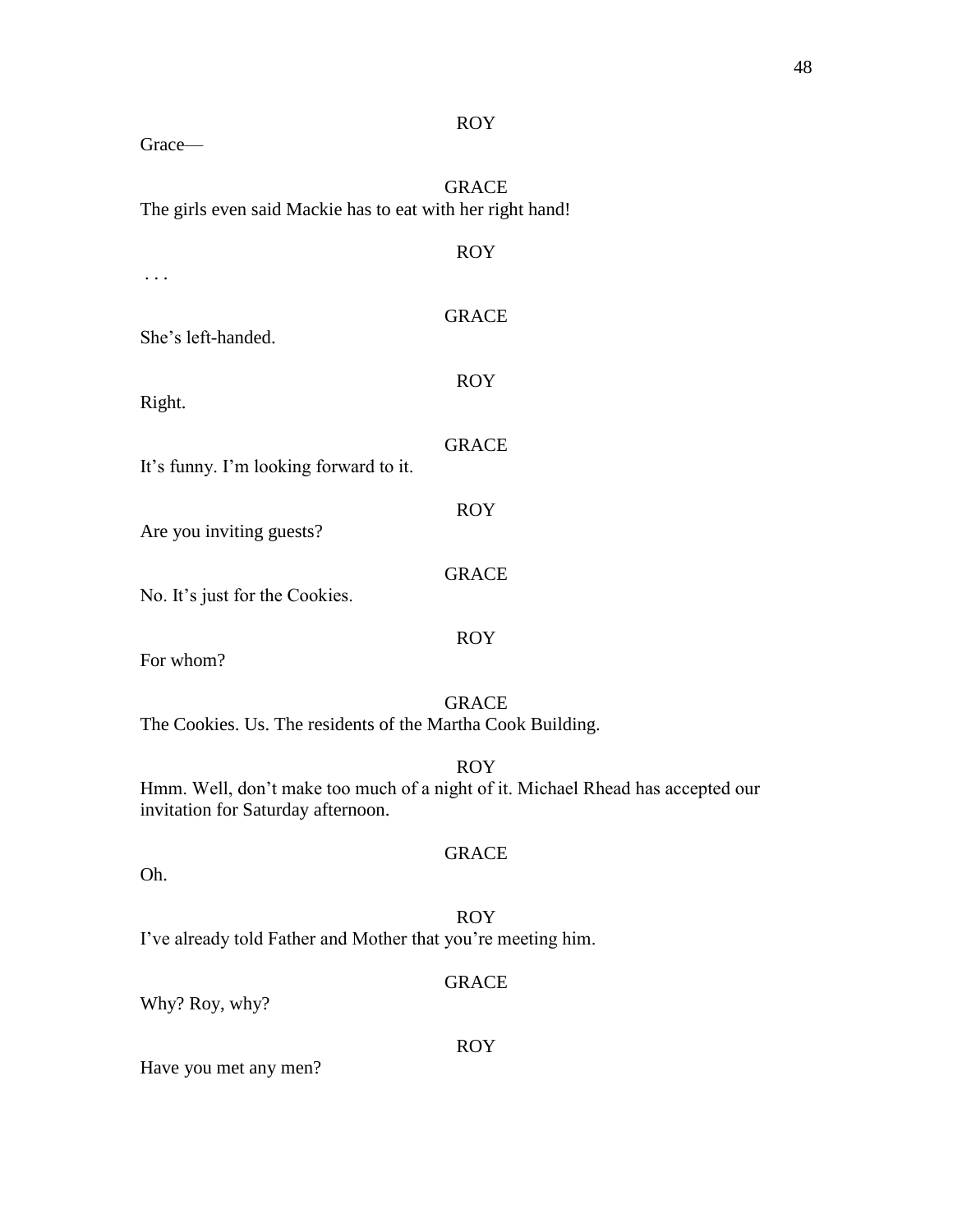# ROY

Well, you're meeting one on Saturday, and if it goes well, you can invite him to something here. Weren't we told there would be events to which guests would be invited? Dances and things?

*IDA has entered and has overheard much of this last exchange. Over the next several lines, she locates and gathers her flu mask.*

# IDA

There will be. Although they'll be informal. Not like the year the Building opened, they've said, because of the war.

# ROY

I see.

. . .

#### IDA

I forgot this ridiculous thing. Professor Mathers is adamant we wear them in class. It makes it difficult for everyone to hear my extraordinary ideas.

#### ROY

I can't imagine you having a problem being heard.

#### IDA

The Martha Cook Administration thinks it seems insensitive to host a Mock Wedding or a Winter Formal when so many of our young men are fighting abroad, and so many of their family members are worried about them.

#### GRACE

Lillian's own brother—

#### IDA

What kept you from the front, Roy?

*ROY is taken aback, maybe stumbles with an "I—I—"*

Grace can tell me later. I'm nearly late for class.

*IDA exits.*

#### GRACE

I'll explain it to her.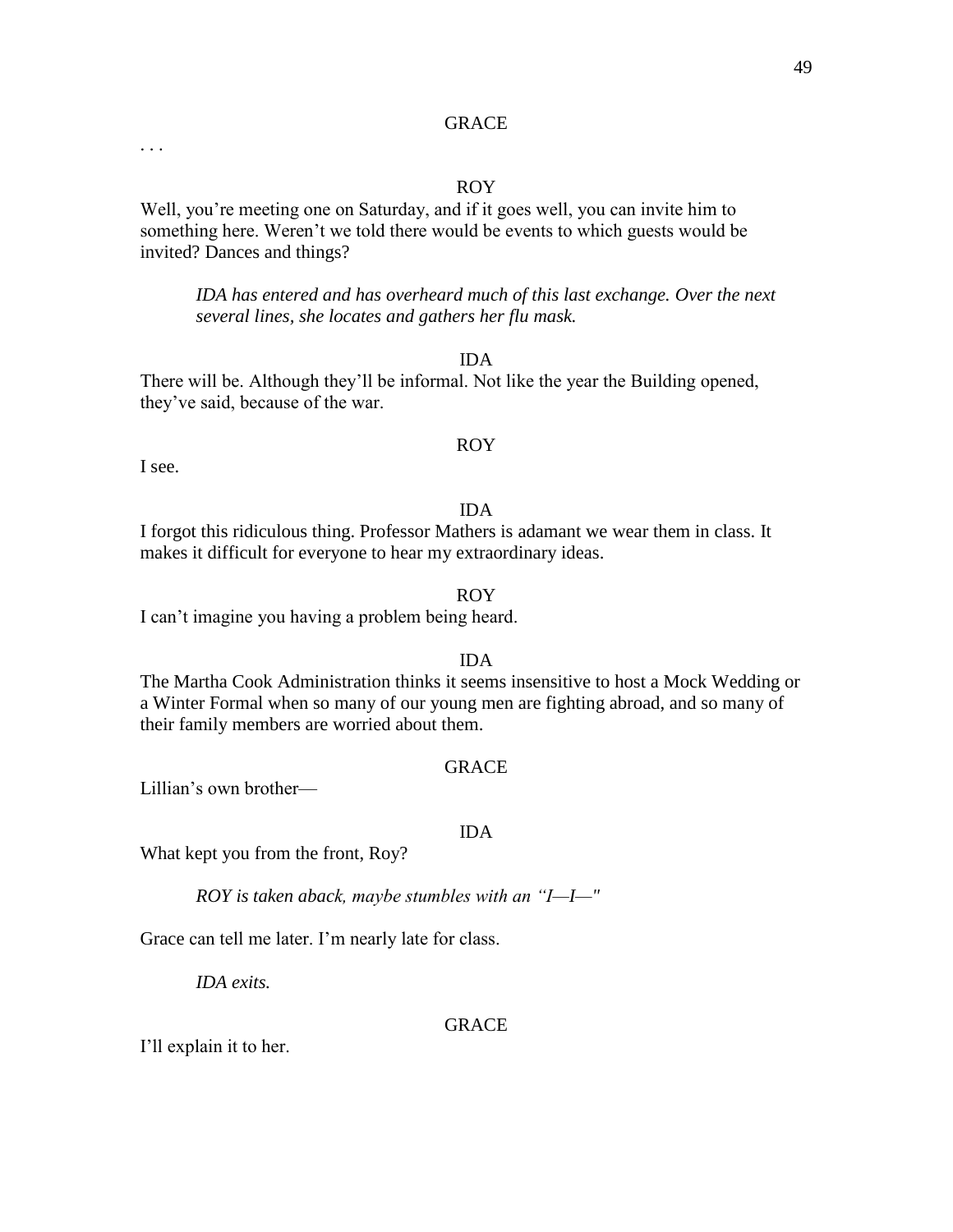#### ROY

You absolutely will not.

# GRACE

But you have a legitimate reason.

# ROY

It isn't her business. Our lives are not her business.

# GRACE

So what? I'll just tell her you lost your toe.

# ROY

And the next time she sees me she'll demand that I take off my shoe and sock and prove it to her. Who does she think she is?

# GRACE

It was her way of defending me.

# ROY

From what? Me? What was I—?

# GRACE

She was acting like my friend, standing up for me.

#### ROY

She's strange, Grace. You see it, don't you? Do you suspect her Aunt paid her way into the Building? Made a large donation?

| Don't be ridiculous.       | <b>GRACE</b> |
|----------------------------|--------------|
| Does she have a boyfriend? | <b>ROY</b>   |
| Not that I know of.        | <b>GRACE</b> |
| Does Lillian?              | <b>ROY</b>   |
| No, I don't think so.      | <b>GRACE</b> |
|                            | ROY          |

Then neither of them is of any practical use to you.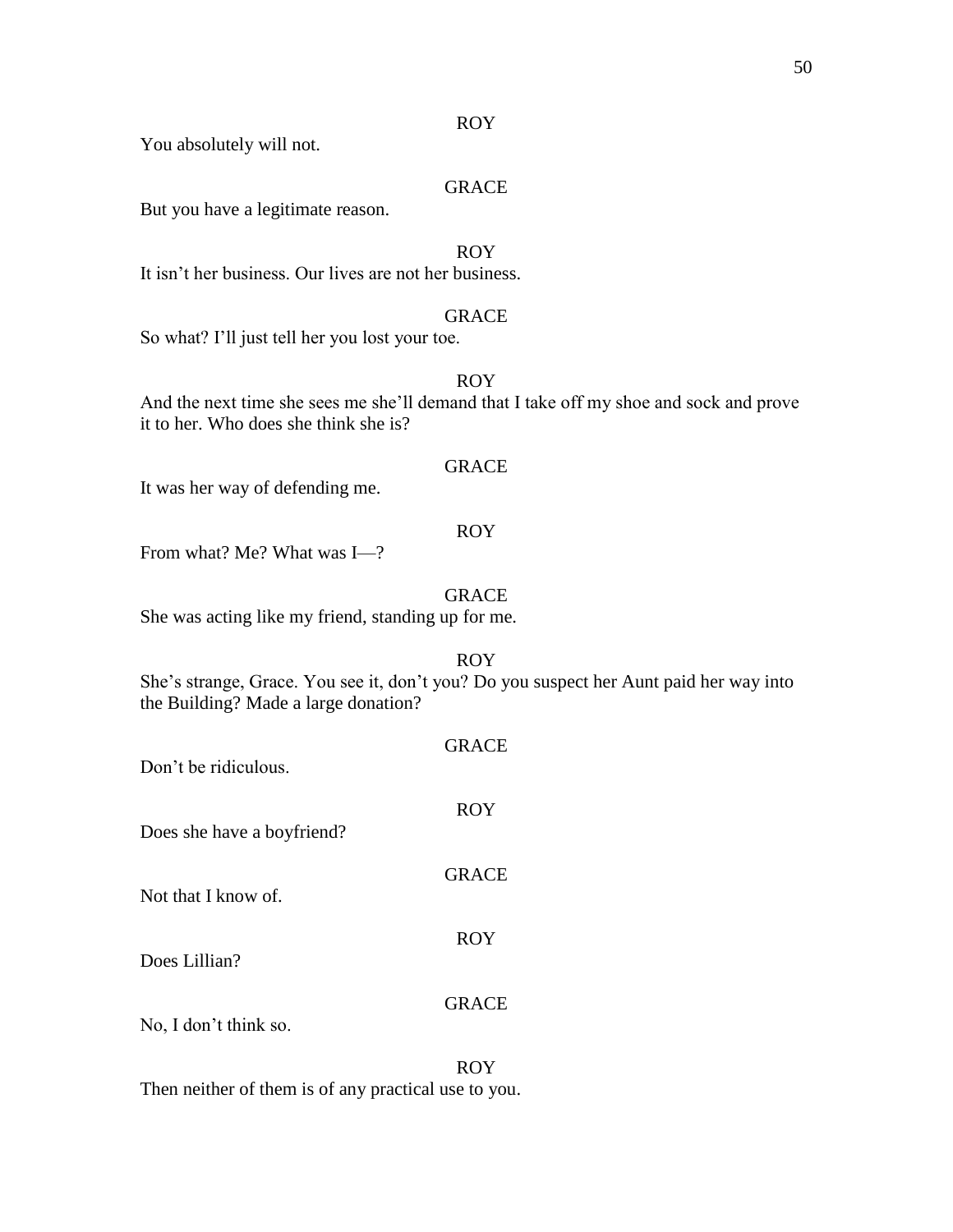*ROY fishes his paper out of his bag.*

Can you look at this before tomorrow evening?

*GRACE nods.*

*ROY exits. GRACE may be momentarily overwhelmed. After she collects herself, she takes a look at ROY's paper, as if to sit down with it, then tosses it aside and makes to IDA's side of the room, where she begins to gently poke about to see if she can find the mysterious thing that IDA was reading the other day. She doesn't hear LILLIAN come in. After a moment—*

# LILLIAN

Grace?

*GRACE starts.*

#### **GRACE**

My brother thought you were with Alice.

# LILLIAN

No. We had lemonade yesterday. We might go for a walk tomorrow. I find it very calming to be with her. What are you looking for?

#### GRACE

Something Ida had. Something I wanted to read. I didn't hear you come in.

#### LILLIAN

Would you mind if I read in here?

# GRACE

Why?

#### LILLIAN

I don't have to. Just, the way the light comes in, it's ... nicer and I...

#### GRACE

I'm sorry. Of course you can. Ida's at class.

#### LILLIAN

My father thinks I don't like to be around people. He thought he was doing me a favor by putting me in there alone. But the truth is, I only ever really had one friend, and when I lost him, I didn't quite know how to be around other people. It's not that I don't like it, it's just that sometimes I don't quite know how to do it.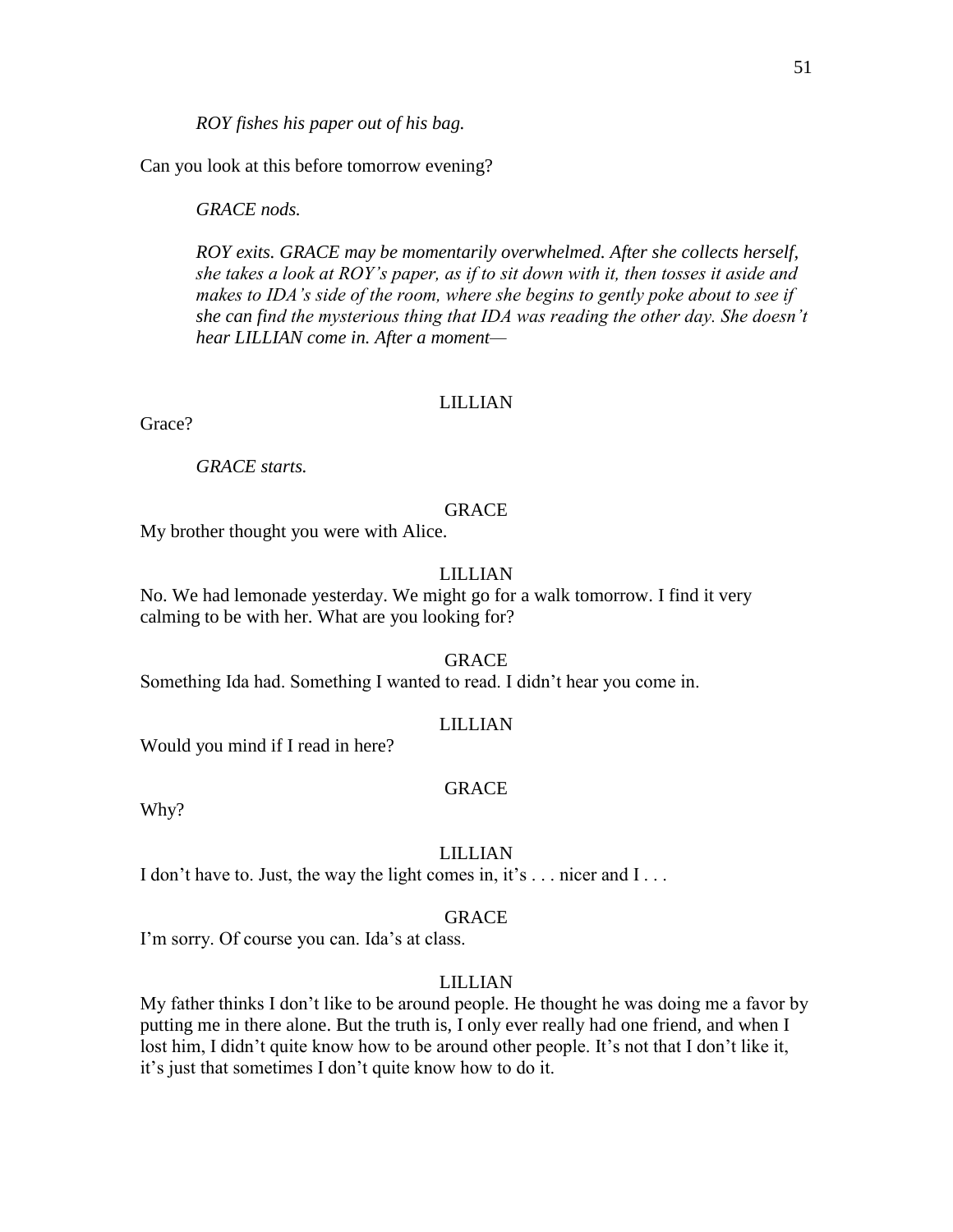Oh, Lil.

# LILLIAN

But being in here, in this building, on this floor, next to you and Ida. It's somehow a little easier than at home.

# GRACE

That's good.

# LILLIAN

My mother . . . can't tolerate a lot of noise anymore, since George. And we've all gotten used to being quiet—silent, really. So the very first day, when we heard Ida in the hall, and she was swearing, and you and I were laughing, that was the first time I'd felt like myself in months. I laughed like that with George. He was funny.

# GRACE

You are, too.

# LILLIAN

Really?

*GRACE nods. They settle into a quiet moment. LILLIAN reads. GRACE gently pokes through IDA's things, not wanting to really dig in, especially in front of LILLIAN, but she wants to hear that sentence again. GRACE realizes she won't be able to find it, thinks for a moment and then—*

# GRACE

LILLIAN

Did you have boyfriends, in high school?

No.

GRACE

All right.

LILLIAN

All right.

# GRACE

Wasn't anyone worried about you?

# LILLIAN

I don't know. George never had girlfriends. I thought maybe we'd just stay in the house together after our parents passed. Now I don't know.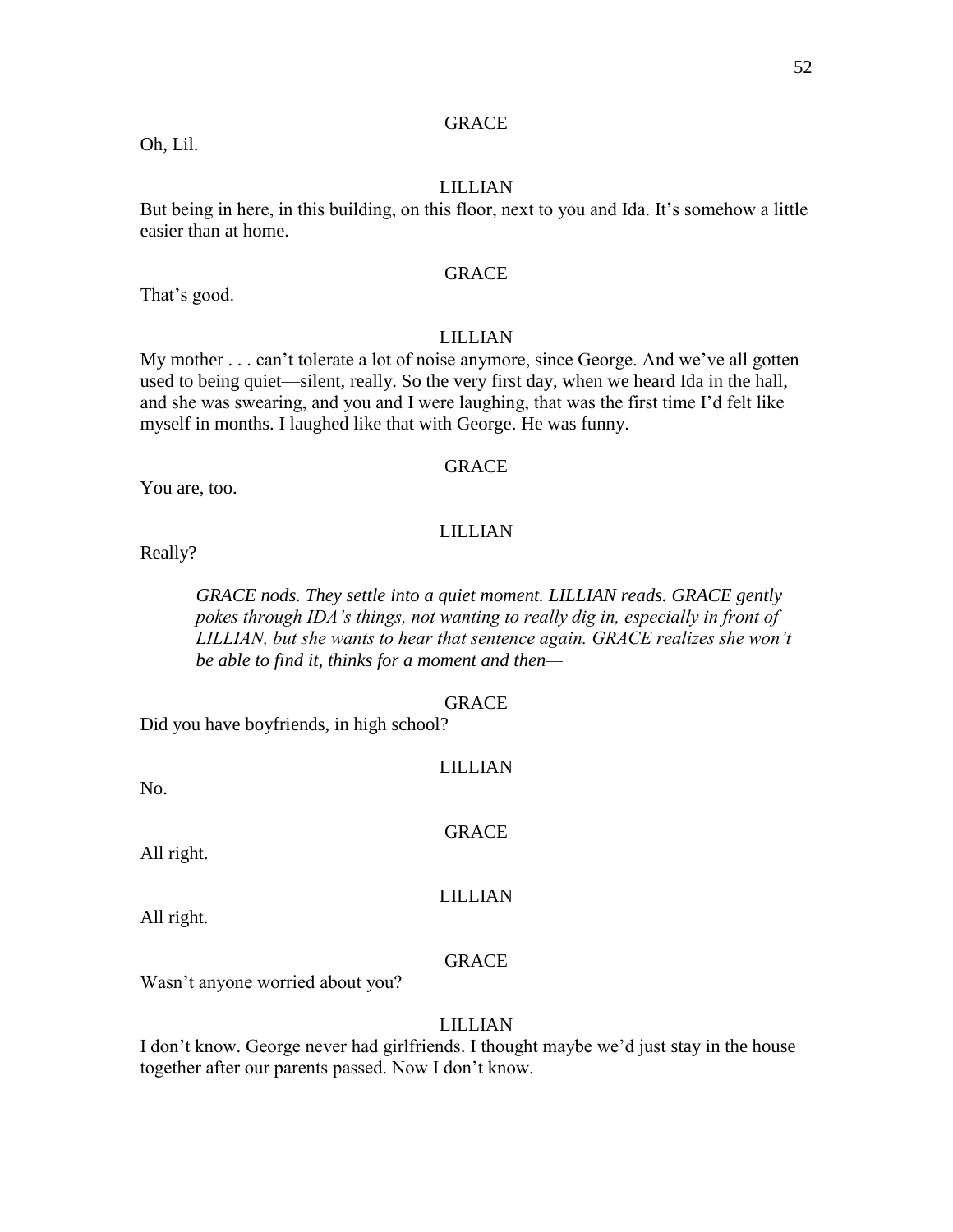Roy and Alice started going together when she was twelve. By the time she was fourteen, everyone knew they'd get married. People in Edmore, including my family, didn't know what to make of me.

# LILLIAN

I suppose it's a good thing you came to Ann Arbor.

# GRACE

It's a privilege to be here?

# LILLIAN

Isn't it?

#### GRACE

It is. It is. I could've been forced to go a number of places when I was run out of town, but I ended up in the best place I can imagine.

#### LILLIAN

Run out of town?

# GRACE

Sort of, yes. There was a man, Douglas Moore, descended from Edwin Moore, who founded the town. Ed. Moore. Edmore.

# LILLIAN

I understand.

# GRACE

He was a deacon in our church, and it became sort of understood that he was going to propose marriage to me.

#### LILLIAN

What did you think of him?

#### GRACE

I thought I might be able to tolerate him. Until . . .

### LILLIAN

Tell it, Grace.

*IDA enters, exasperated.*

#### IDA

Professor Mathers has left campus. His son in Minnesota has the flu, and he's gone to be with him.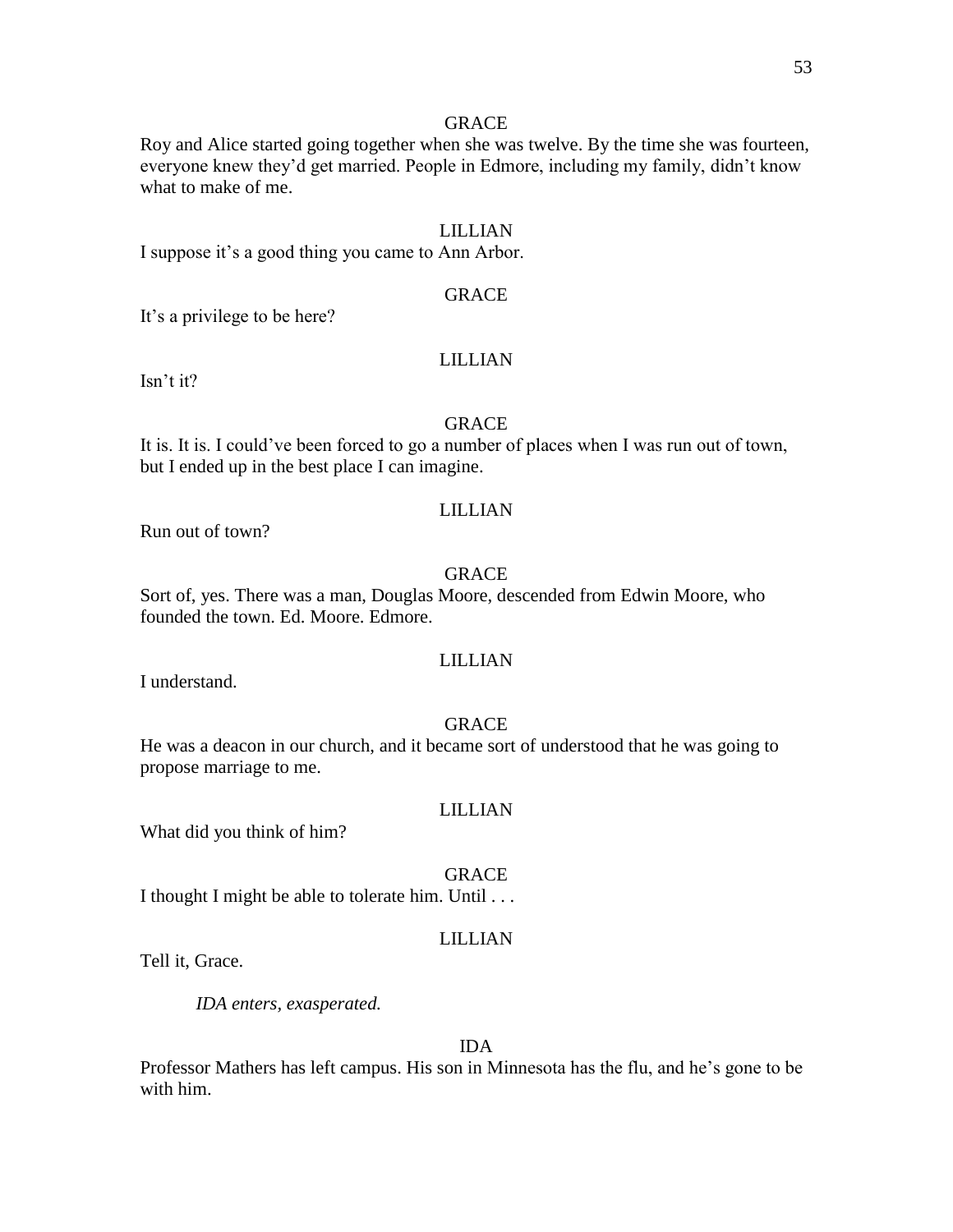# LILLIAN

Oh no!

# IDA

# He's expected to recover, that's what the note on the classroom door says, but Mathers won't be back for at least a week. *(a moment)* Did I interrupt?

# LILLIAN

# Yes, Grace, finish your story. Ida, did you know Grace was to be engaged to a minister?

IDA

I did not! A minister with a wife named Grace! That seems like something that would have garnered Roy's stamp of approval.

| I ruined it.           | <b>GRACE</b>   |
|------------------------|----------------|
| On purpose?            | <b>IDA</b>     |
| No!                    | <b>GRACE</b>   |
| Tell us what happened. | <b>LILLIAN</b> |
|                        | <b>GRACE</b>   |
| He, Douglas-           | <b>LILLIAN</b> |
| (to IDA) The minister. | IDA            |
| I gathered.            |                |

# GRACE

He was giving a sermon one day, and I was there, as were most members of the church. He held up a strange piece of wood. He told those assembled that he had been walking in the woods and spotted it, and heard . . . heard the voice of God tell him it was a remnant of the Ark.

# IDA

The Ark of the Covenant? Or Noah's?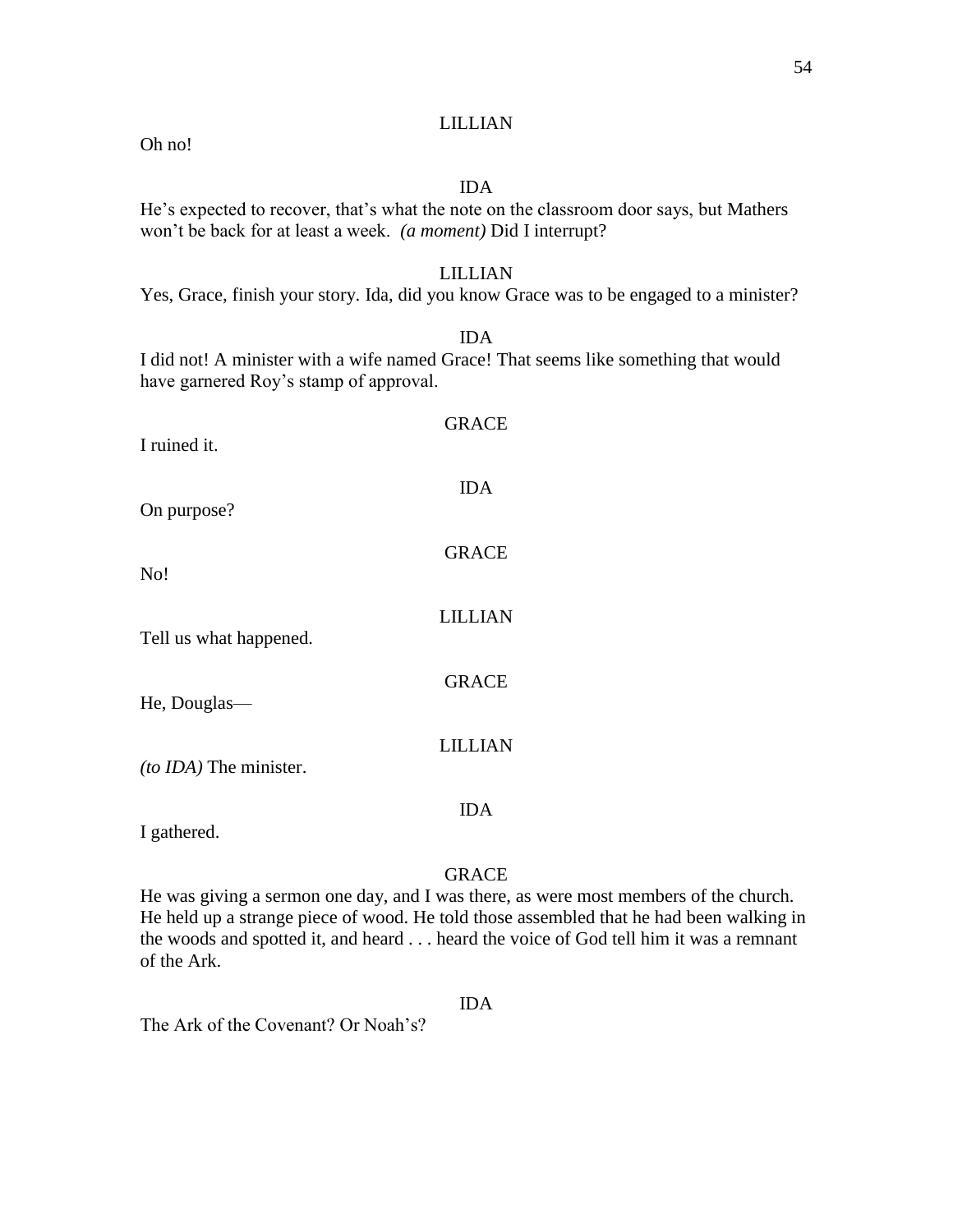Noah's. The people of Edmore have a special relationship with the Ark and Noah. Lillian, I'm sure you remember.

# LILLIAN

I do.

# GRACE

And many in the community still choose to believe, even after those alleged relics were declared frauds years earlier, that they were real, and that only those of true faith could see it.

# LILLIAN

Oh my.

# **GRACE**

And Douglas held it up, this piece of wood, and declared it to be a sign that we, the people of Faith United, were to build a new place of worship, centered around this . . . stick . . . and he would need all of those assembled to dig deep into their hearts, and their pockets, to see if we could make his dream, God's dream, a reality.

# LILLAN

GRACE

IDA

And you . . .?

I laughed. Loudly. From the back.

Oh, good!

#### LILLIAN

People heard you?

# GRACE

Yes. It sounded like a dog bark. And everyone turned and stared and it felt . . . very accusatory.

#### IDA

You were surrounded!

#### **GRACE**

I was. And before I even knew what I was thinking, I stood and asked, "Do you mean to tell me you all believe him?" and they didn't move, or look away, so I slowly made my out the back door.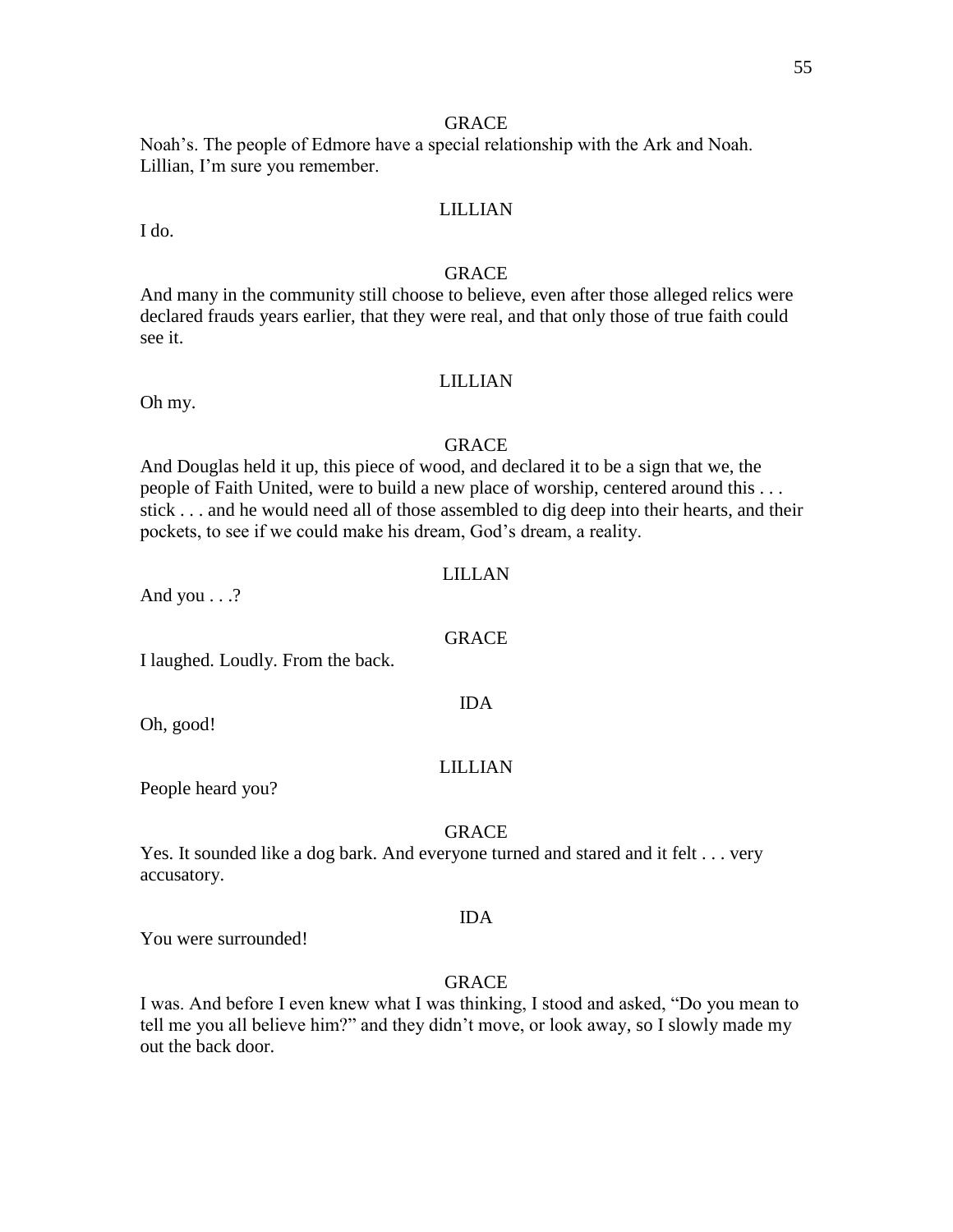# IDA

Did you burst into flames?

# GRACE

After a moment, my father appeared, turned me in the direction of home, and told me to start walking.

# LILLIAN

Was he angry?

# **GRACE**

Just sad. So sad. He and Mother both thought Douglas was my last, best chance. No one ever really said out loud that he had been my only chance.

IDA

GRACE

Isn't it funny?

No.

#### IDA

It is! A scandal, if you want to call it that, opened up a new world for you. If you hadn't laughed, you'd be up there, married to a deacon and maybe having a baby. But you laughed, and so you're here, getting to do bigger things than you ever dreamed.

# GRACE

I hadn't considered that.

#### IDA

Amazing things can happen when you're on your own.

# LILLIAN

Things worked out.

#### GRACE

They did.

#### IDA

The church . . . the church . . . hold on.

*IDA digs out her pamphlets and books from the secret spot and rifles through them.*

This is the one!

#### LILLIAN

Is that what you were looking for?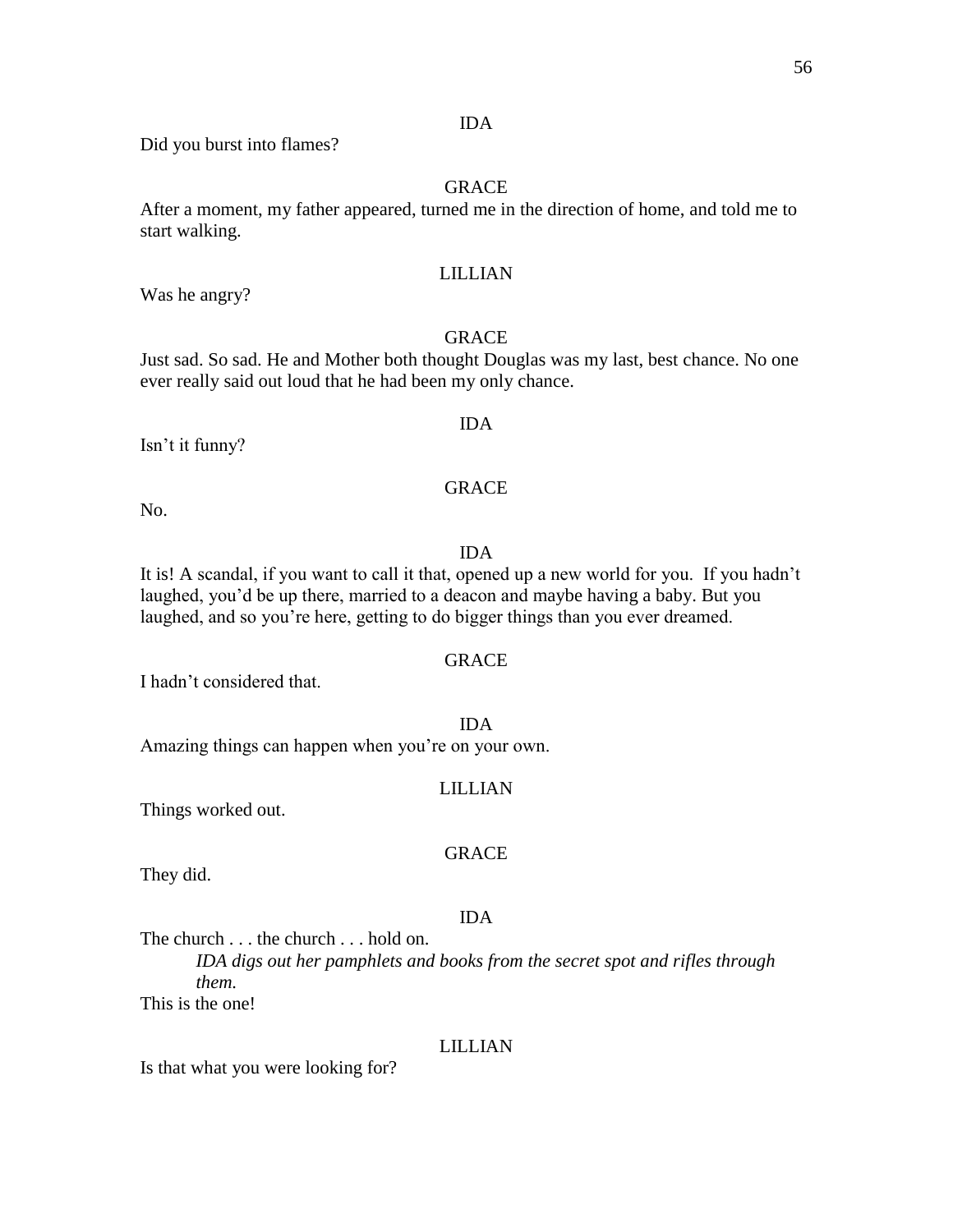# *(softly)* Yes.

# IDA

You were looking for these? Why?

# **GRACE**

I . . . I . . . I wanted to find that sentence. That sentence that you said to me the other day. It gave me a lot of courage in the moment, and when Roy was here earlier, yelling at me, I wanted that feeling again.

# IDA

Oh, I've got that one memorized. "To look the whole world in the face with a go-to-hell look in the eyes; to have an ideal; to speak and set in defiance of convention."

# LILLIAN

IDA

What is that?

It's a woman's duty.

# LILLIAN

IDA

What woman?

All women. Me. And you. Both of you.

# LILLIAN

Who said it?

#### IDA

Hold on. I need to find the—I thought it was in number 5—ah! There it is! *(reading)* "Female attendance at churches is diminishing in proportion to their interestedness in social advancement; --thus becoming investigators instead of believers." See? You're part of something bigger.

#### GRACE

What is that? What are you reading from?

# IDA

It's a newsletter, although it's not new, anymore. It's over three years old. The feminist frontier is finally reaching the middle of America.

GRACE Is that what it's called? "The Feminist Frontier?"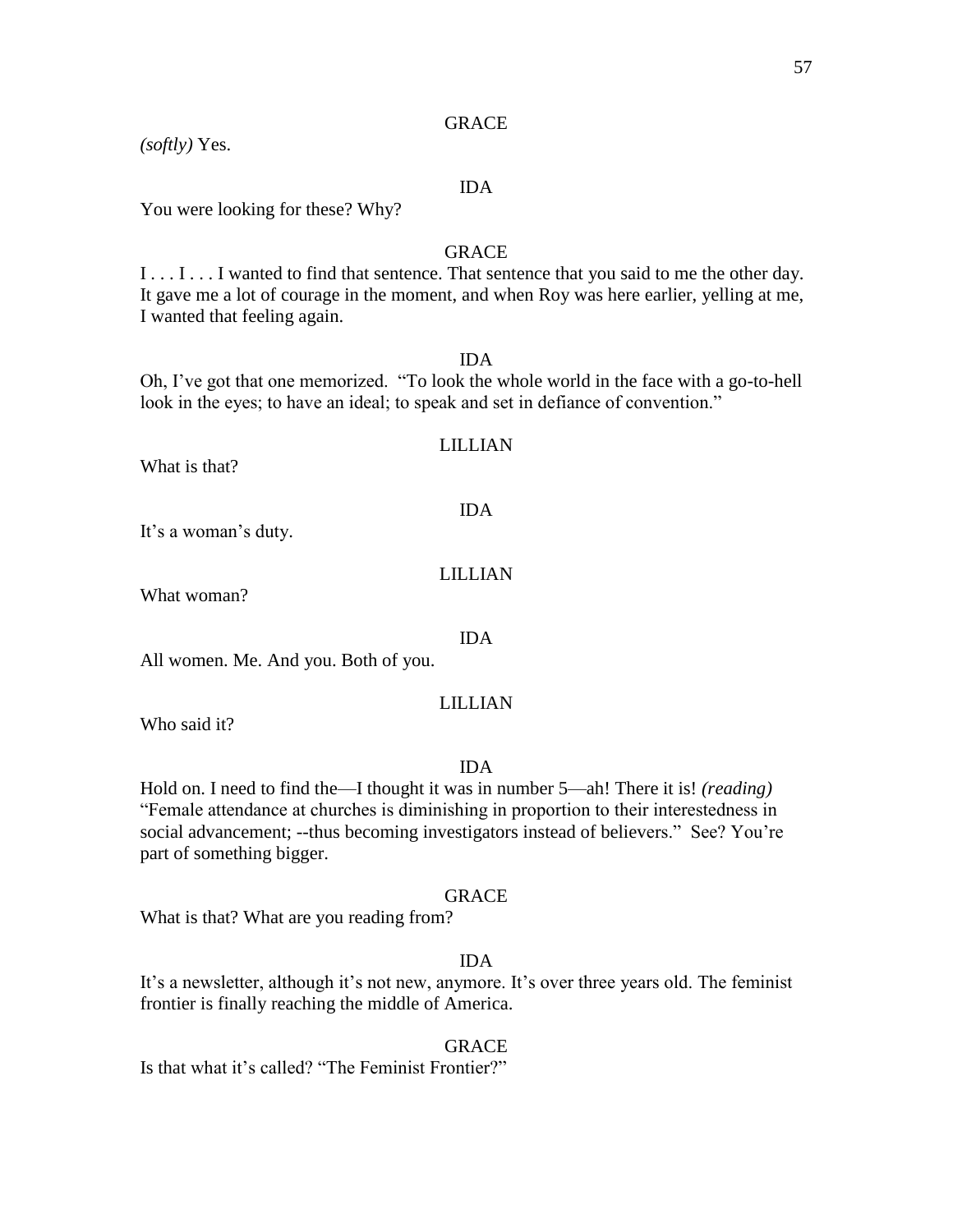No. It's called "The Woman Rebel."

LILLIAN

IDA

Let me see it.

IDA I can't. It's not. I'm not supposed. It's not entirely legal. My having it.

# GRACE

What?!?

IDA Seven issues were printed and mailed out, but most were suppressed by the Post Office.

LILLIAN Suppressed? By the Federal Government? Ida, what are you? Some kind of spy?

Don't be ridiculous.

# GRACE

Then how did you get it?

IDA Some girls I knew, they had a connection to the publisher. Margaret Sanger is her name.

#### GRACE

Give it to me. I want to read it.

IDA No. You shouldn't even know it's here. You could get in trouble.

# LILLIAN

Well, we already know.

IDA

Step into the hall, while I hide them somewhere new.

# GRACE

You're being silly.

#### IDA

If someone finds out I have these, there will be consequences. It's better for you if you don't know exactly where they are.

# IDA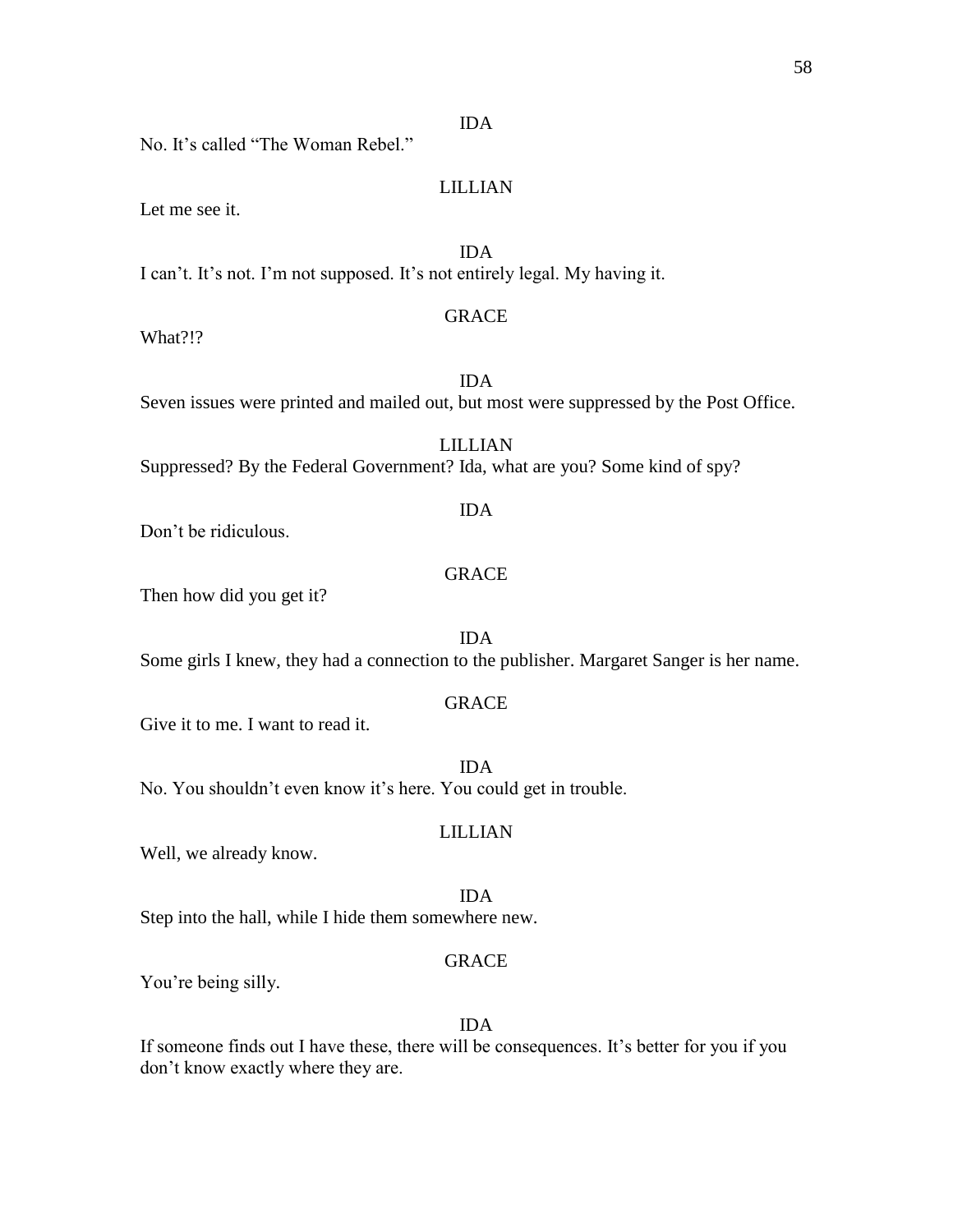# LILLIAN

Give us a bit more first, before you put them away.

# GRACE

Yes, do!

### IDA

Oh, all right. *(IDA flips through an issue or two, but she knows exactly what she's looking for.)* One of the Rebels quotes a publication called the Western Watchman, a terrible church-y thing, and goes on to rail against it. Here is what is quoted and disputed. "We say, a young girl's business is to get a husband. Having got a husband, it is her business to beget children. Under ordinary conditions of health a young wife ought to have a child in her arms or on her bosom all the time. When she is not nursing a child, she should be carrying one. This will give her plenty to do, and she will have no time for political meetings or movements."

# LILLIAN

Oh. Oh. That makes me angry. He's saying we need to be distracted so we don't go and develop opinions.

#### GRACE

What does the writer say? What's the response?

#### IDA

Let's save that for another day. You two step out while I tuck these away.

#### GRACE

I might like to walk a bit.

### LILLIAN

Me too.

*LILLIAN and GRACE exit. IDA takes a moment to savor the feeling of having successfully reeled them in before she goes about finding a place to sock away her stash of newsletters.*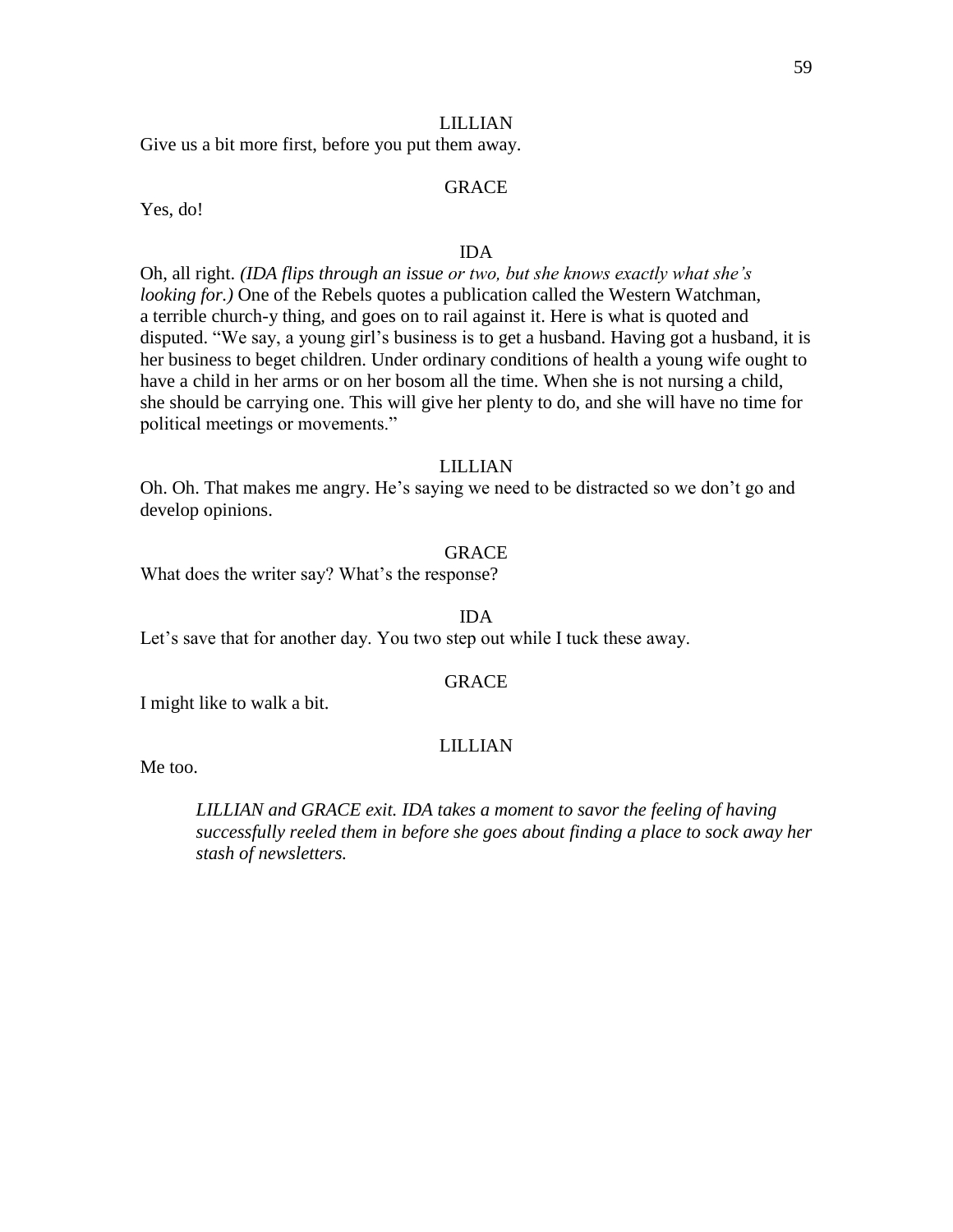# Mother,

I am writing with news that will cheer you.

In just a few moments, Alice and I expect to greet two very special lunch guests. Can you guess who they will be? Of course! Grace and my classmate Michael Rhead. I am betting Father has told you about him. He is an extremely bright medical student from Battle Creek. That is less than one hundred miles from home, so while it does not meet your specific definition of "nearness," one must admit it isn't agonizingly far. Rhead's ultimate goal is to return there and join Dr. Kellogg at the Battle Creek Sanitarium. Catch Doc Stewart after Sunday service and ask him to tell you about that place. They are leading an amazing revolution in holistic health care.

I hope that, with the progress we make today, and with the Lord's blessing, we can prepare ourselves for Grace to be engaged by Christmas and ready to leave the University of her own accord after this term.

Grace will be married and you will have no more worries about the farm.

I told you I could do it!

Your son,

Roy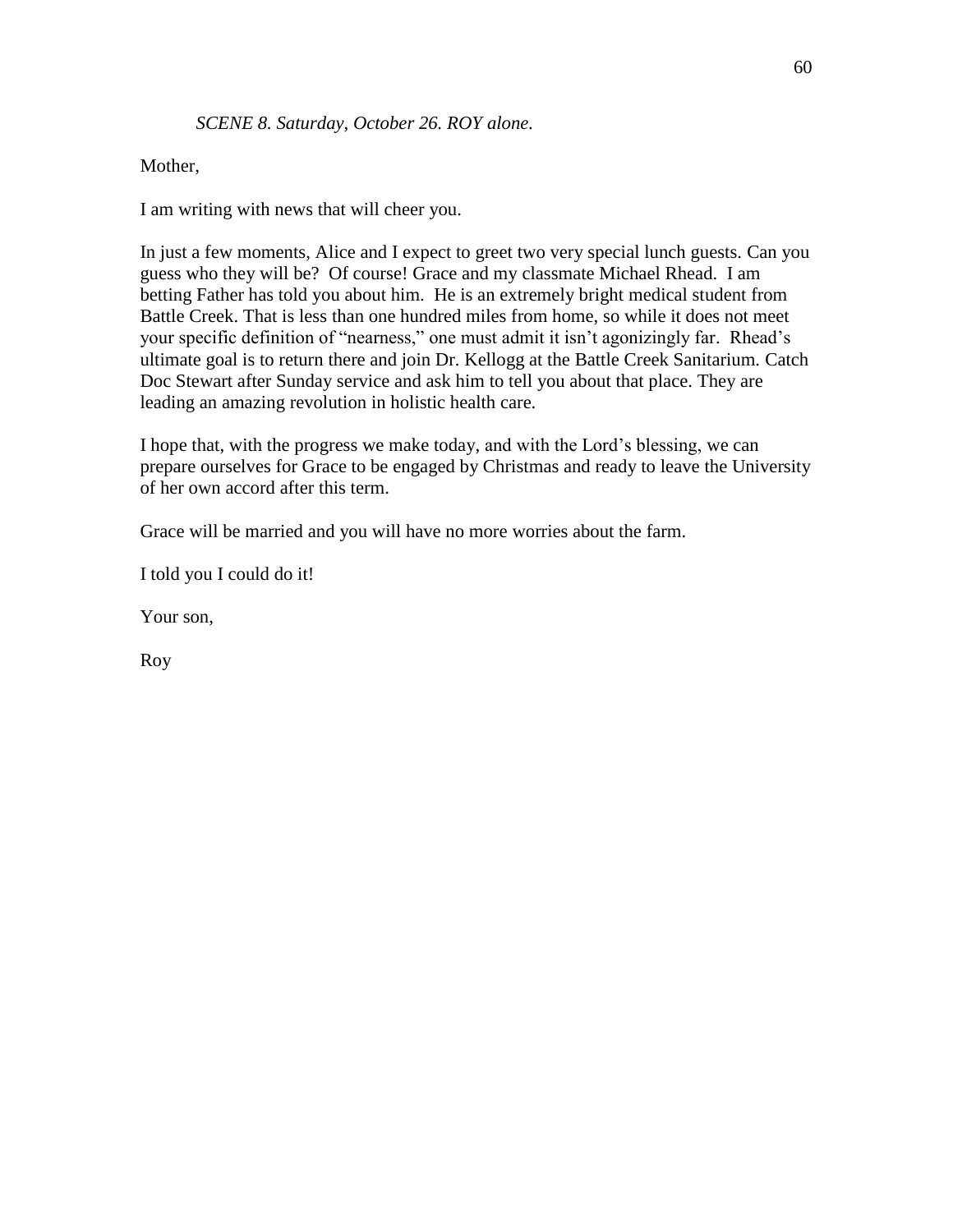*SCENE 9. Later the same day. The dorm room, GRACE alone. She sits with a textbook but is clearly distracted. Her angry breathing might be audible as she attempts to quell her emotions. She slams the book shut and shelves it. She makes a half-hearted attempt to find Ida's illicit materials, realizing quickly that her search will be futile. IDA enters, wearing a flu mask.*

#### IDA

*(through mask)* I want a full rep*—(realizing she has mask on, pulling it off)—*damn this ridiculous thing! It's gotten so I don't even know when I'm wearing it. And for what? The flu can make it across the Atlantic, but not through four layers of cotton?

#### GRACE

Did you get what you needed at the library?

#### IDA

Most of it. The boys are so competitive. I swear one of them runs to the library on Friday after class and checks out all the material that might help with the assignments. They are more concerned with causing the failure of others than they are with ensuring their own success. I got creative, though. Found some minor publications with articles that will serve me. Grace?

# GRACE

That's very good. Are you planning to go back to Detroit soon?

# IDA

In a week or so, if they open up the public buildings by then. The Daily's been reporting on it so it's easy to keep an eye—What's wr—?

#### GRACE

That's good. It's good that you get to go where you want, and have the conversations that you want to have.

#### IDA

What happened?

#### GRACE

Nothing.

#### IDA

Michael Rhead. The luncheon. *(GRACE says nothing)* At the very least, it's over. *(nothing)* Isn't it over?

#### GRACE

I presume so, by now. I left before it ended.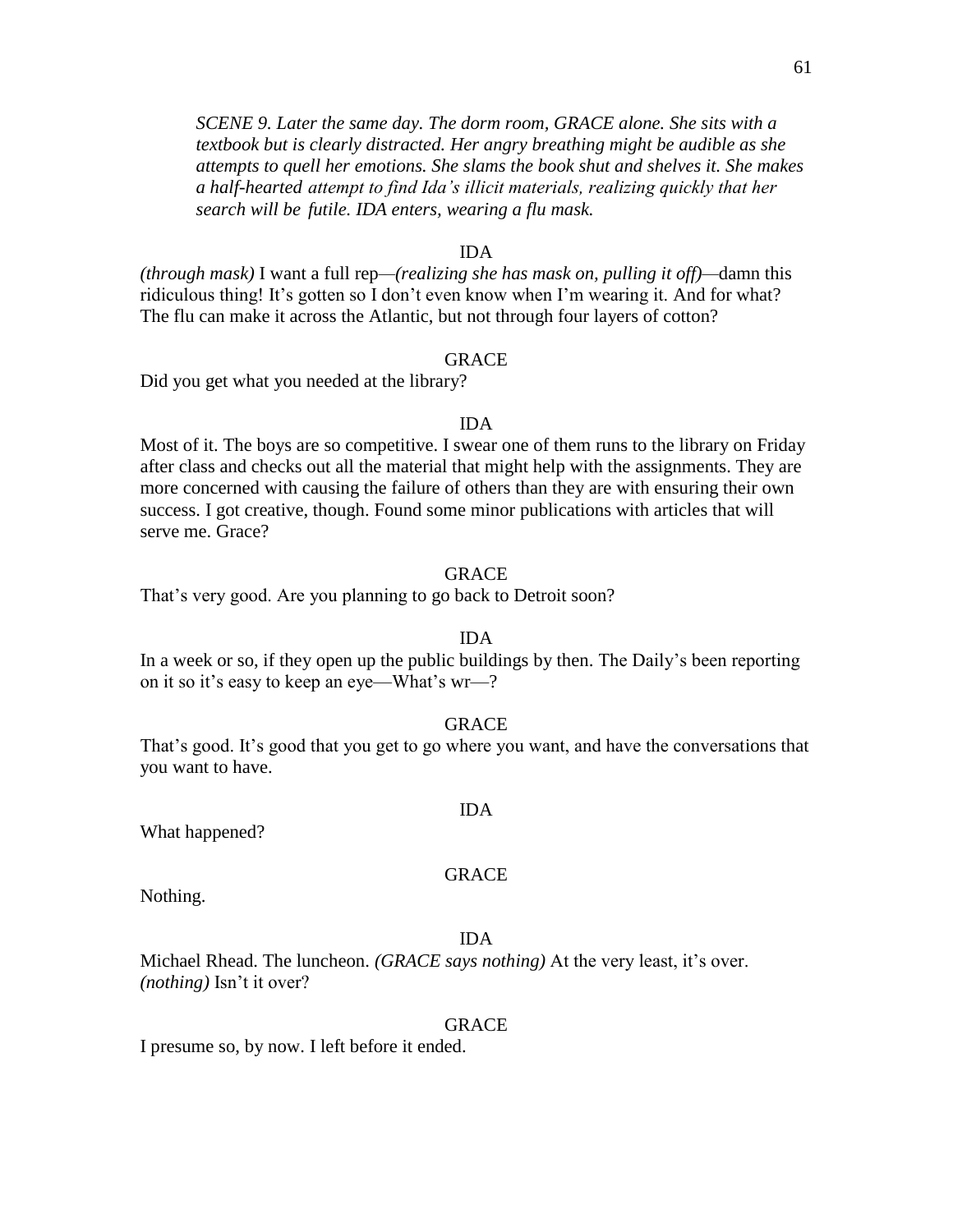# IDA

I like the sound of this. Why?

# **GRACE**

I feel horrible for Alice. She tried to make it so nice.

#### IDA

I feel horrible for you. What happened? Was he awful?

# GRACE

He was perfectly polite, at the outset, almost to the point of being dull. Roy and Alice kept encouraging him to talk about himself, and I started to feel like he was selling himself to me. He was talking about his grades, his ancestry—he is of hearty Scottish stock, Ida!

#### IDA

Is he?

# **GRACE**

I heard about the land his family owns, and his sister, who, as it happens, is married to a minister.

#### IDA

Bless those girls who suffer so the rest of us don't have to.

#### GRACE

I got bored and started daydreaming a little. And all I saw in my head was me, myself, doing what I wanted to do. Not being a doctor's wife, not being a minister's wife, not being a wife. Just, every single day, deciding what I wanted to do and doing it.

#### IDA

My darling revolutionary!

#### GRACE

Roy caught me drifting. He said, "Grace, wait until you hear about the place Michael wants to go when he graduates!"

#### IDA

Some hospital, middle of nowhere?

# **GRACE**

No. A place called The Battle Creek Sanitarium. They seem to subscribe to an unconventional protocol for achieving overall health. This protocol involves, in large part, "rectal applications," a phrase he used, not once, but twice, during lunch!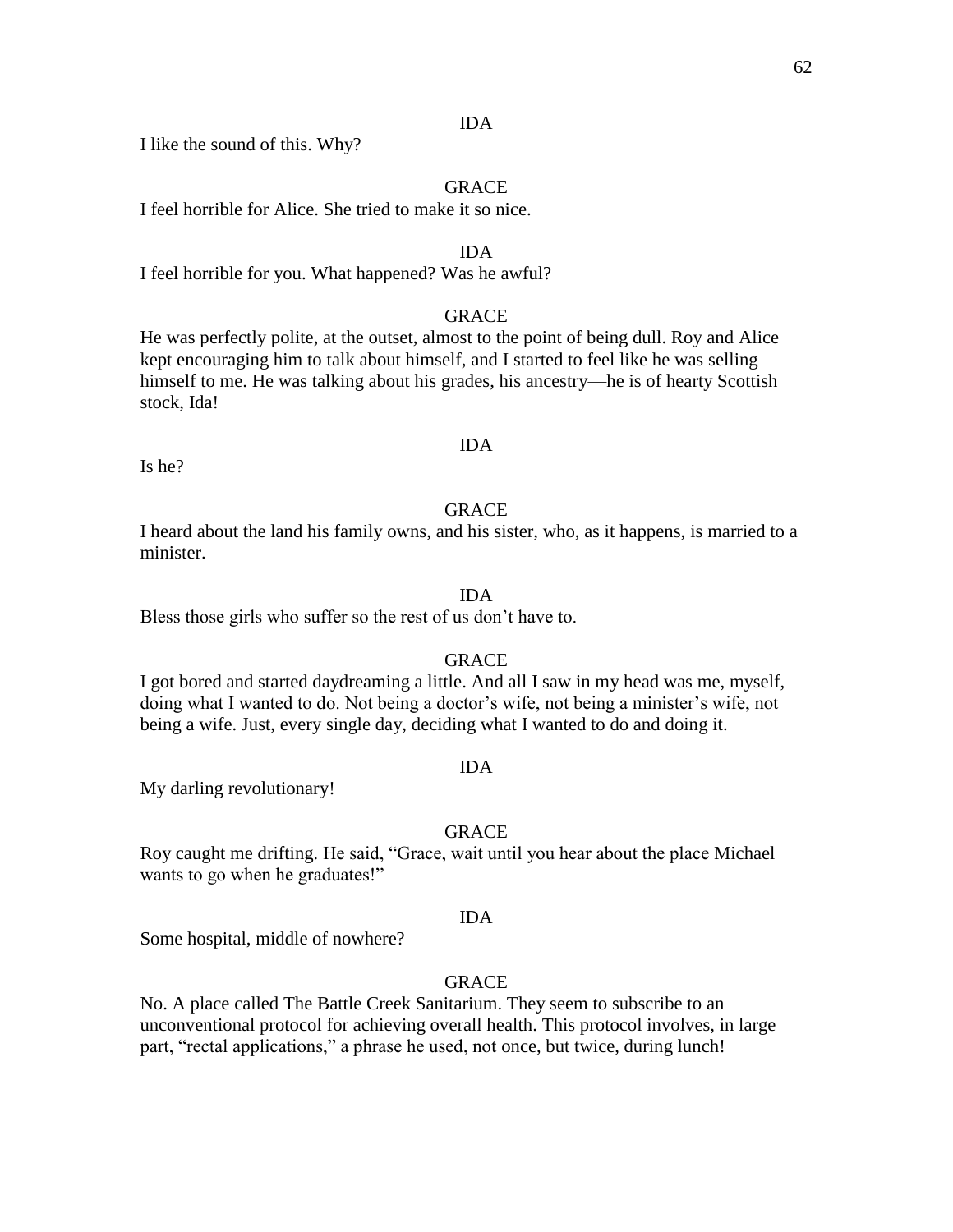# IDA

*(laughing)* I bet Roy set him right!

# GRACE

That was the strange thing! Roy said nothing! Roy hummed and nodded. I caught Alice's eye and she looked utterly mortified.

# IDA

He's off the list, though, I'm sure.

# GRACE

You give my brother too much credit. After we had finished eating, Alice began to clear and, in the most contrived of tones, Roy said he would help and began to gather things and move to the kitchen.

| You were left alone.      | <b>IDA</b>   |
|---------------------------|--------------|
| Alone together.           | <b>GRACE</b> |
| And?                      | <b>IDA</b>   |
| I don't want to tell you. | <b>GRACE</b> |
| You must.                 | <b>IDA</b>   |
| It's terrible.            | <b>GRACE</b> |

IDA

I'm your friend, Grace, your true friend. I don't want your life's path to be dictated by anyone but you. What happened? *(GRACE hesitates)* I won't look at you while you tell it.

# GRACE

Once he was sure they were out of earshot, he put his hand on my thigh and whispered, "I understand your prospects are quite limited."

IDA

The beast.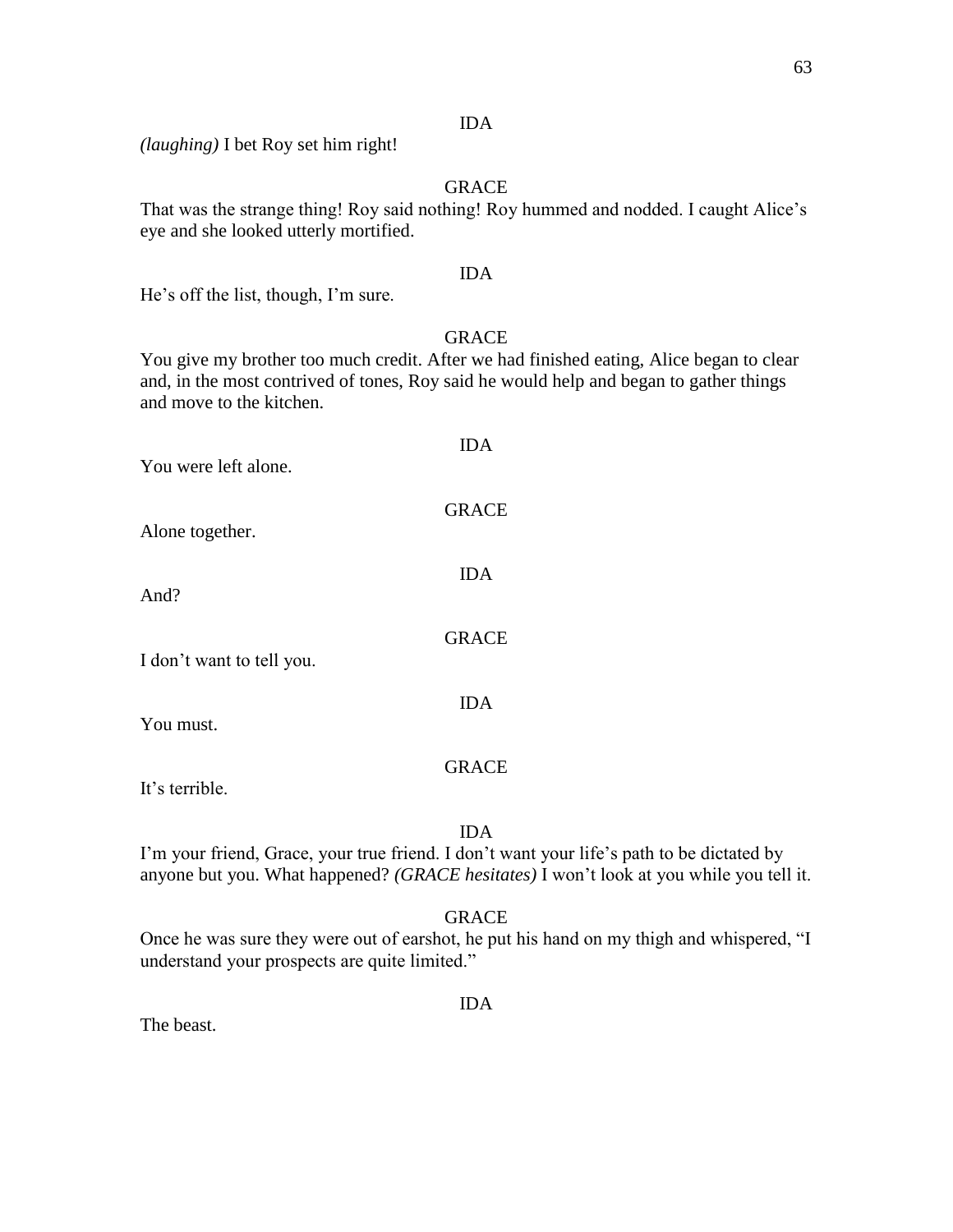Then he put his other hand on my neck and said, "I'm betting I'm as good as you'll get."

He knew.

GRACE

How?

Yes.

# **GRACE**

IDA

I didn't ask. His sister, maybe? Do ministers and ministers' wives gossip with each other?

# IDA

My darling, I am so sorry.

# GRACE

Don't you apologize! If it wasn't for you, I wouldn't have had the courage to do what I did next!

Which was?

# GRACE

IDA

I flung his hand off my neck and stood up. I looked him in the eye and said, *(ROY enters, followed by ALICE)* "Go to hell."

ROY

That isn't what you said. Alice, tell her what she said. *(ALICE hesitates)* Alice.

# ALICE

Grace, you said—

# GRACE

I said, "See this look in my eyes? Do you know what it's telling you? It's telling you to go to hell."

*IDA's internal response to this news is excitement and delight, but she realizes this isn't her fight, and even more, that GRACE doesn't need her.* 

# ROY

We couldn't fix that, Grace, after you left. We couldn't fix that. He won't see you again!

# IDA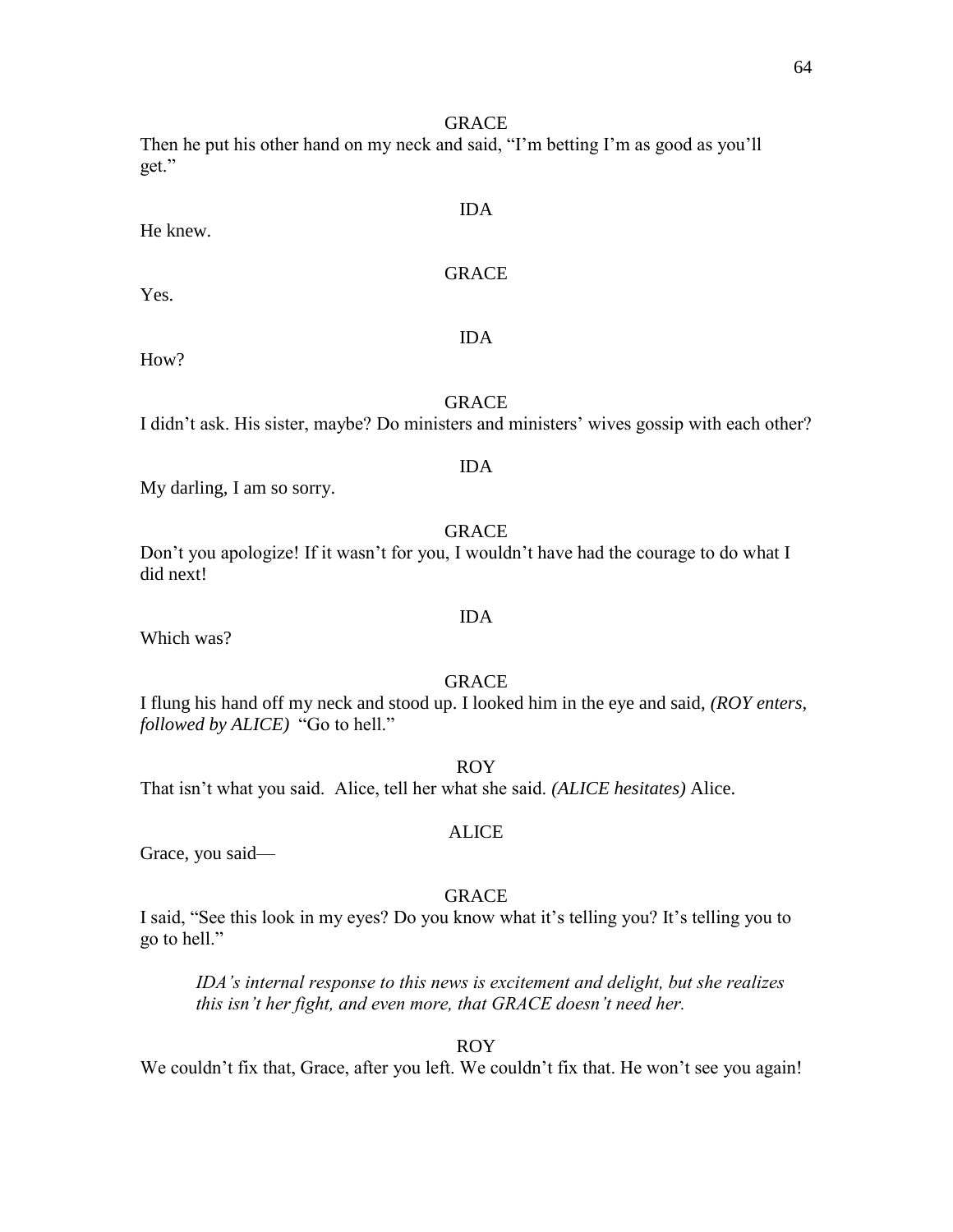You don't know the half of what happened! While you and Alice were in the kitchen, he put his hands on me, said things to me that suggested—

# ROY

That means he likes you, Grace!

# GRACE

It wasn't like that!

# ROY

You wouldn't know what it's supposed to be like! You've managed to not have a single real suitor your entire life.

I have time!

# GRACE

#### ROY

But now your chances here are about as good as they were in Edmore! You think he won't tell people you cussed him out over lunch?!?

# GRACE

I'll be glad if he does!

#### ALICE

Roy, maybe talk to him in class on Monday and see if it can't be smoothed over.

#### ROY

No! He said he's through with her! I'm not going to beg!

#### IDA

Perhaps you can leave it to Grace, for this term, maybe. And if she doesn't find anyone, when we return in the Spring, you can start in again with the set-ups.

#### ROY

Thank you for your thoroughly ignorant opinion, Ida, but Grace needs to understand what's at stake.

#### ALICE

Roy, be careful.

#### ROY

After the debacle with Deacon Moore, Mother and Father were distraught. They concocted this plan to get you out of town and get you married. They scraped together money, Grace. They borrowed from Uncle James and Aunt Clara. Father took the money he'd saved to fix the Holt and used it instead to try to fix you.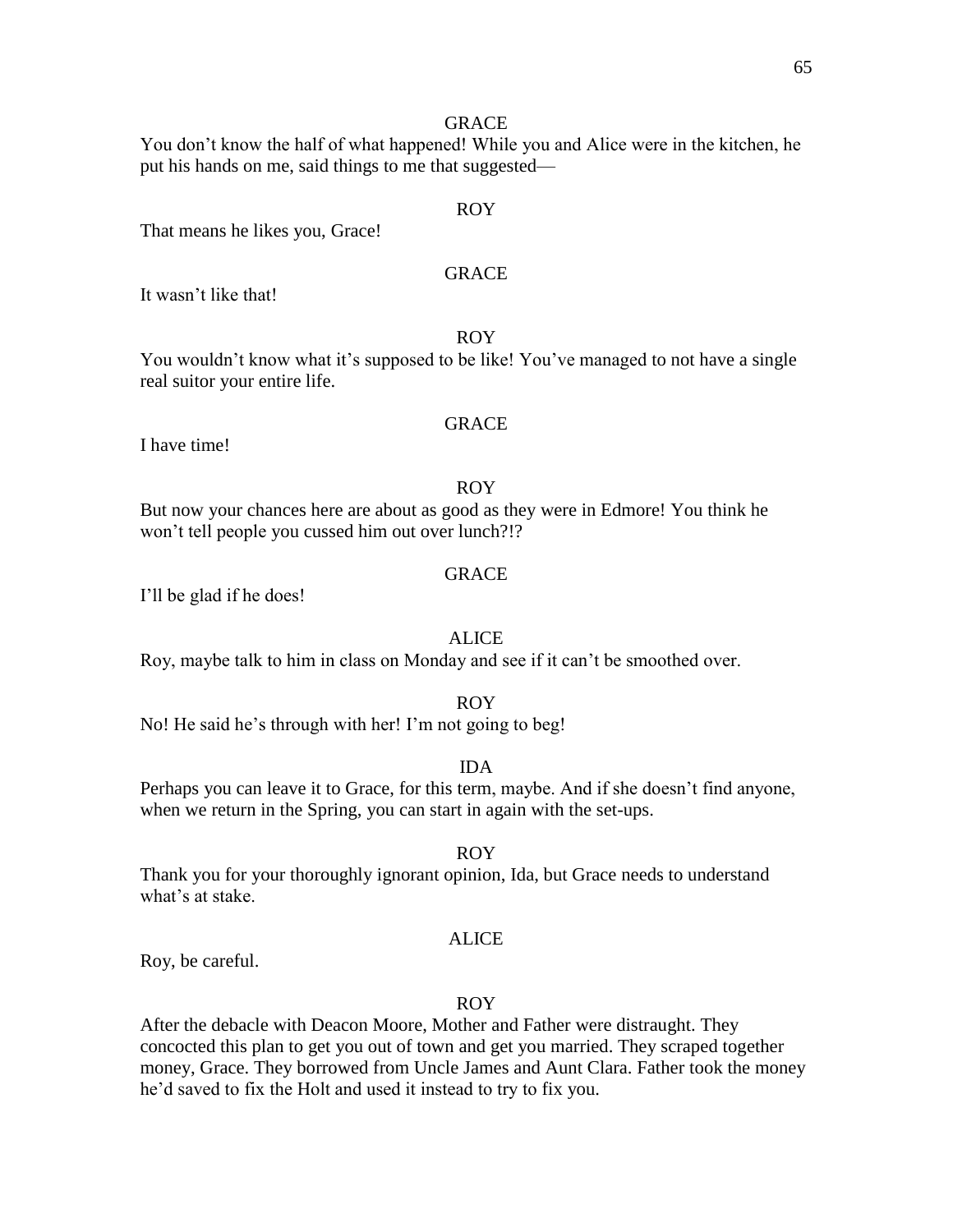# **ALICE**

Roy, don't be cruel.

# ROY

This is just the truth, Alice. They've invested everything they have in you, Grace, because they love you. No more dilly-dallying.

# GRACE

I'll make sure it's worth it. I'm becoming a veterinarian. A travelling veterinarian. I'll make them proud.

# ROY

Pride doesn't finance a farm.

# GRACE

Is the farm in trouble?

#### ROY

It's a family farm, Grace. And you're a part of this family. I've seen Father's books and—

# ALICE

Roy, let's go.

# ROY

So you need to find a husband. We need to find you a husband. That's why you're here. Not to entertain some ridiculous daydream.

*ROY takes ALICE's hand and leads her out. Perhaps ALICE casts an apologetic glance over her shoulder. After a tense moment, GRACE speaks.*

# GRACE

Where are they?

#### IDA

They're gone, to the elevator by now, I'm sure. Are you—?

#### GRACE

Not them. Where are your books, your newsletters?

#### IDA

Now might not be the—

# GRACE

Now is the time! Now is just the time. I need you to teach me how to do this. To stand up to him. I know what I'm here for and it isn't what he says.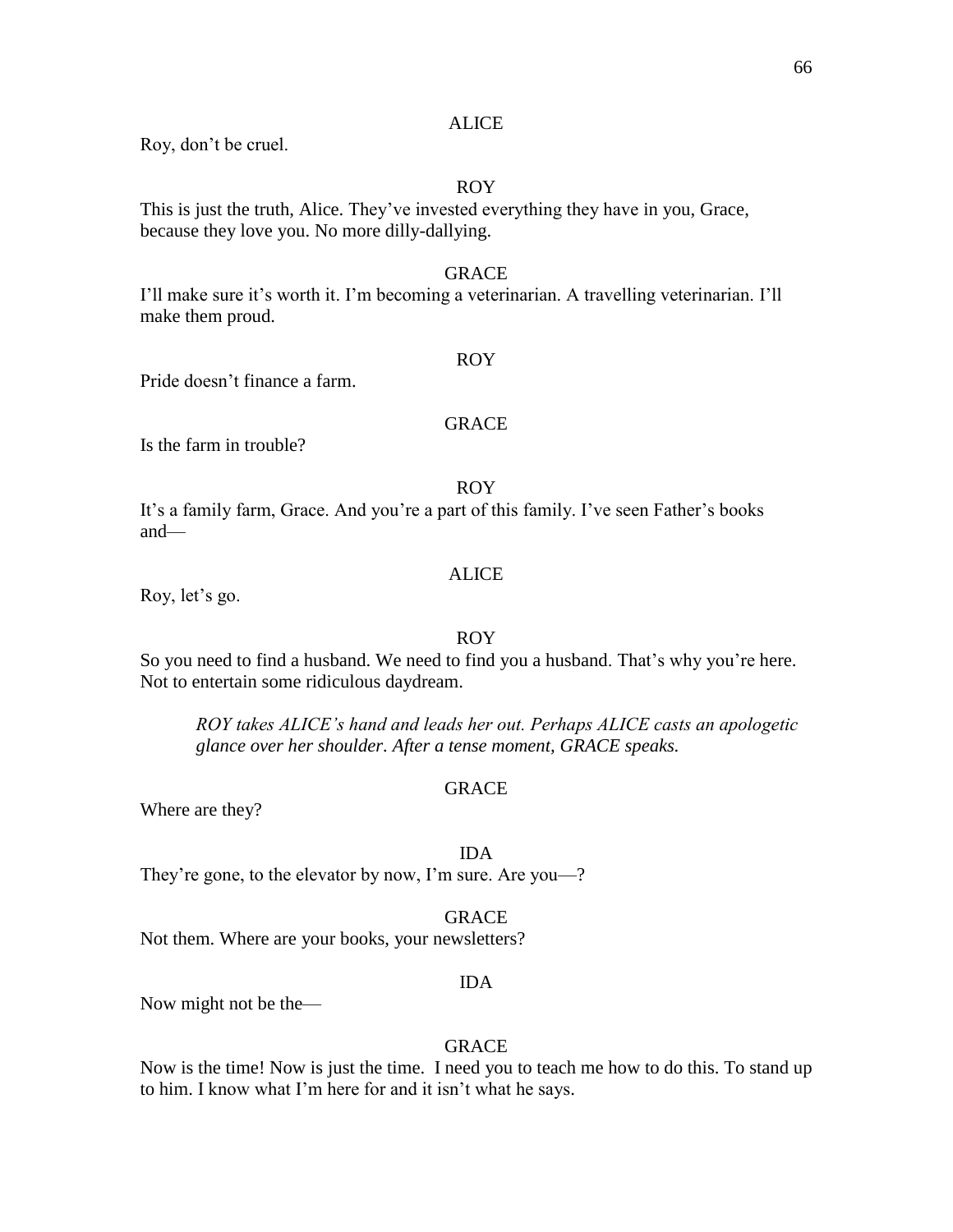*IDA moves to her stash (maybe multiple places) and pulls pamphlets, newsletters and a book or two. She hands them to GRACE.*

Your next trip to Detroit, does it have anything to do with what's in these? *(IDA nods)* Could you use some help?

END OF ACT I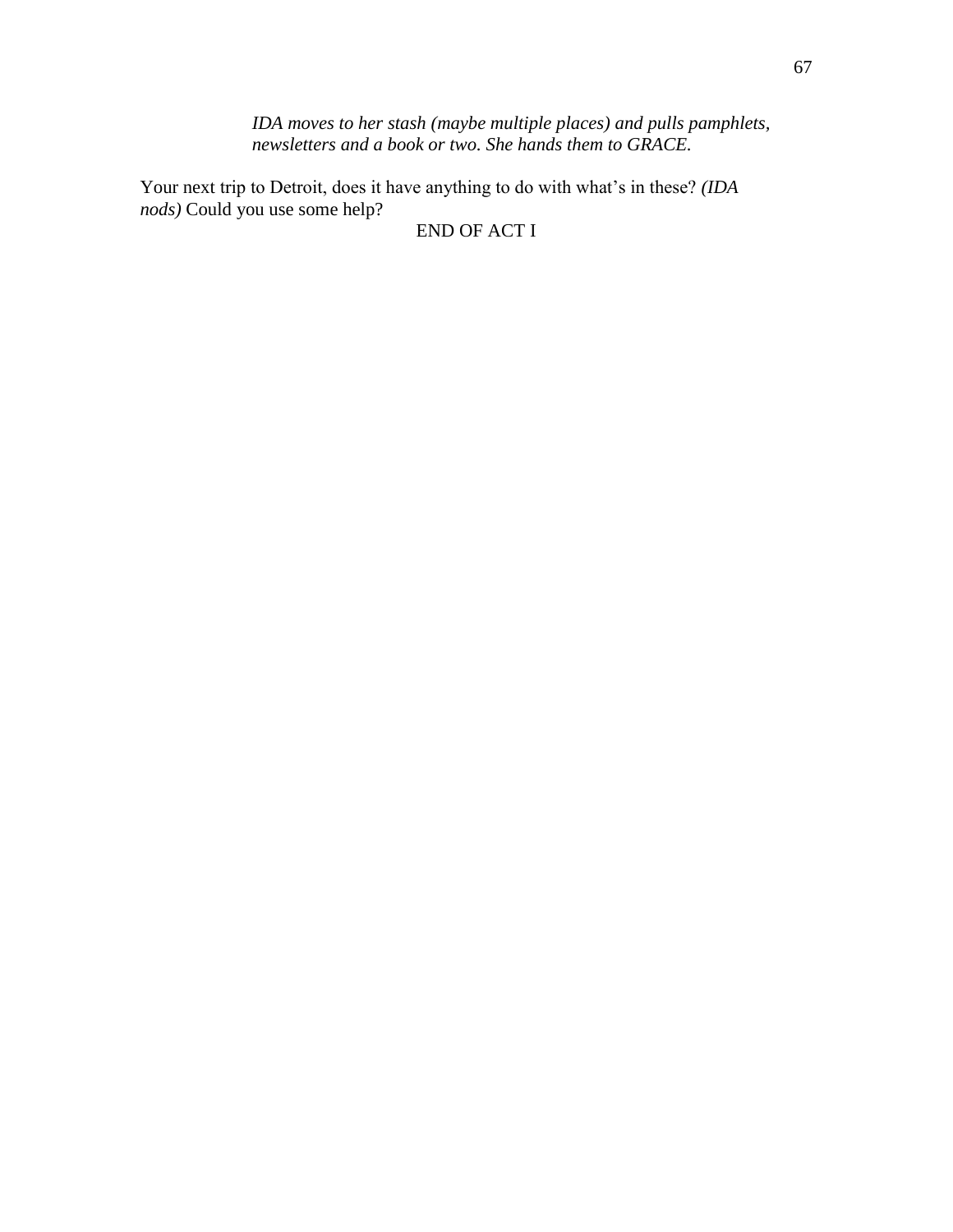# ACT II

*SCENE 1. Monday November 11, 1918. Early afternoon. The sound of a train whistle and a train rolling down a track. Lights up on IDA and GRACE on the train, returning from Detroit. IDA hasn't made much progress on her mission, but is talking herself into the idea that there is still hope. GRACE is utterly shellshocked.*

## IDA

You haven't said much. Did you like her? Ruby Zahn? I think we got somewhere. I think we inched her forward a bit. She is said to have a particular interest in destitute mothers and delinquent girls. She's been in it for years. She's done all kinds of work on public playgrounds. And suffrage, of course. Grace?

#### GRACE

I had imagined we were going to talk about suffrage.

Why?

#### GRACE

Because it just passed! Michigan women can vote! In the state, at least.

#### IDA

That battle is half-won.

#### GRACE

My mother would have keeled over if she was in that room.

IDA That's why it's us, the young women, leading the charge.

#### GRACE

Ruby Zahn isn't young.

#### IDA

No, there are a few like-minded older ones, but they've been active in the movement since they were young*.* I don't think I expected you to be scandalized.

# GRACE

I didn't expect you to be scandalous! On the way there, you said we were going to talk about helping factory girls!

#### IDA

And we did! Mr. Ford has just begun hiring women. We might as well help him get it right from the outset.

## IDA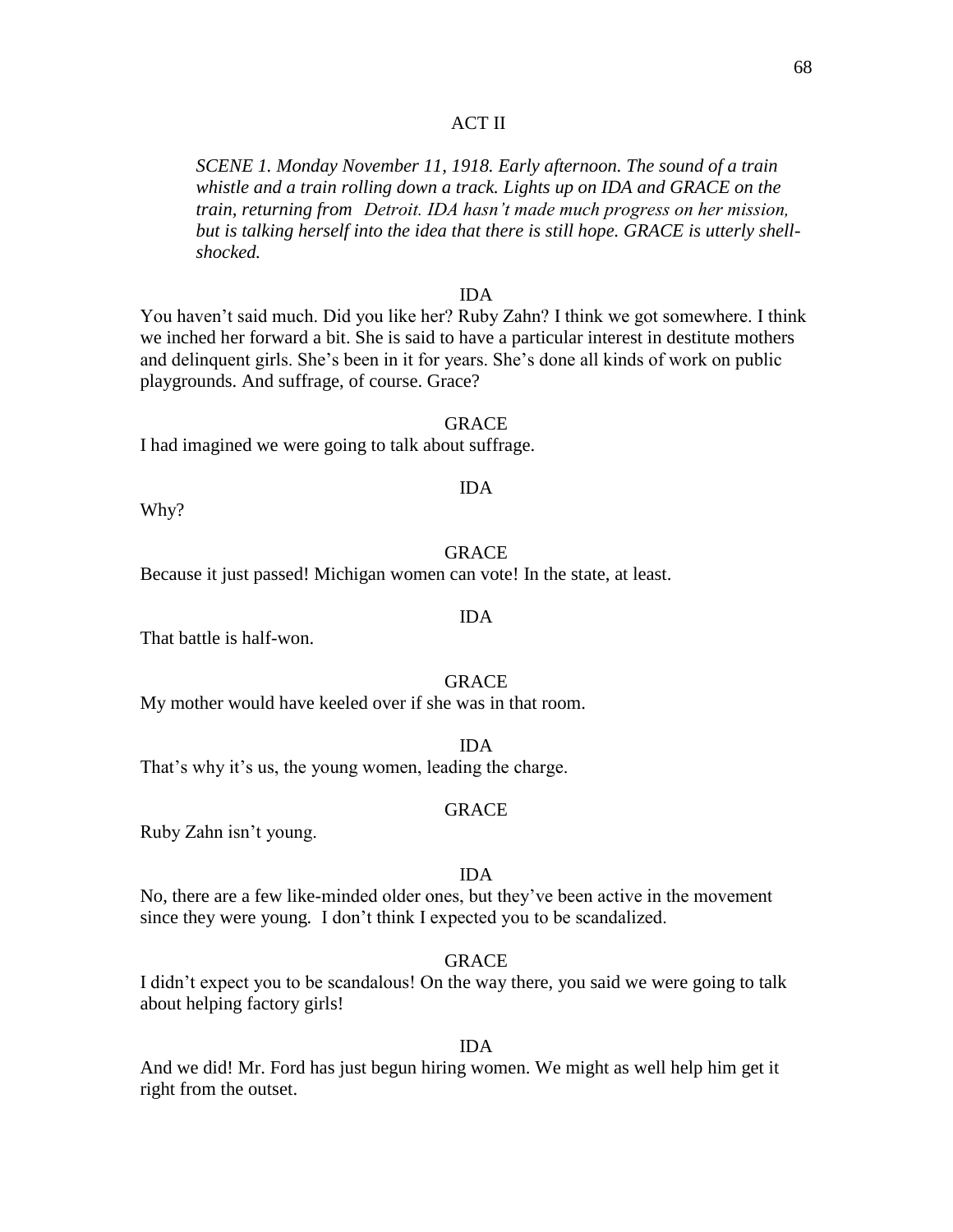It just doesn't seem right—to talk about it.

# IDA

"I say, discuss and expose all—I am for every topic openly." Do you know who said that?

# GRACE

One of your women rebels? Mrs. Sanger?

# IDA

No. Walt Whitman.

# **GRACE**

I hardly think Walt Whitman would endorse the discussion of factory girls bearing children out of wedlock!

#### IDA

Someone needs to help them.

#### GRACE

Someone can tell them not to have intercourse, which one presumes they already know.

We can presume nothing.

# GRACE

Why?

Because they are young, they are romantic, they fall in love and they are persuaded.

#### GRACE

Moral people wait until they are married.

It's naïve to think that.

#### GRACE

IDA

So what if a girl does find herself in a family way? She just marries the father and moves on to being a wife and mother.

#### IDA

Even if that works out, you end up with a household with one wage-earner and multiple mouths to feed. Women don't have the information they need to control the size of their families.

# IDA

#### IDA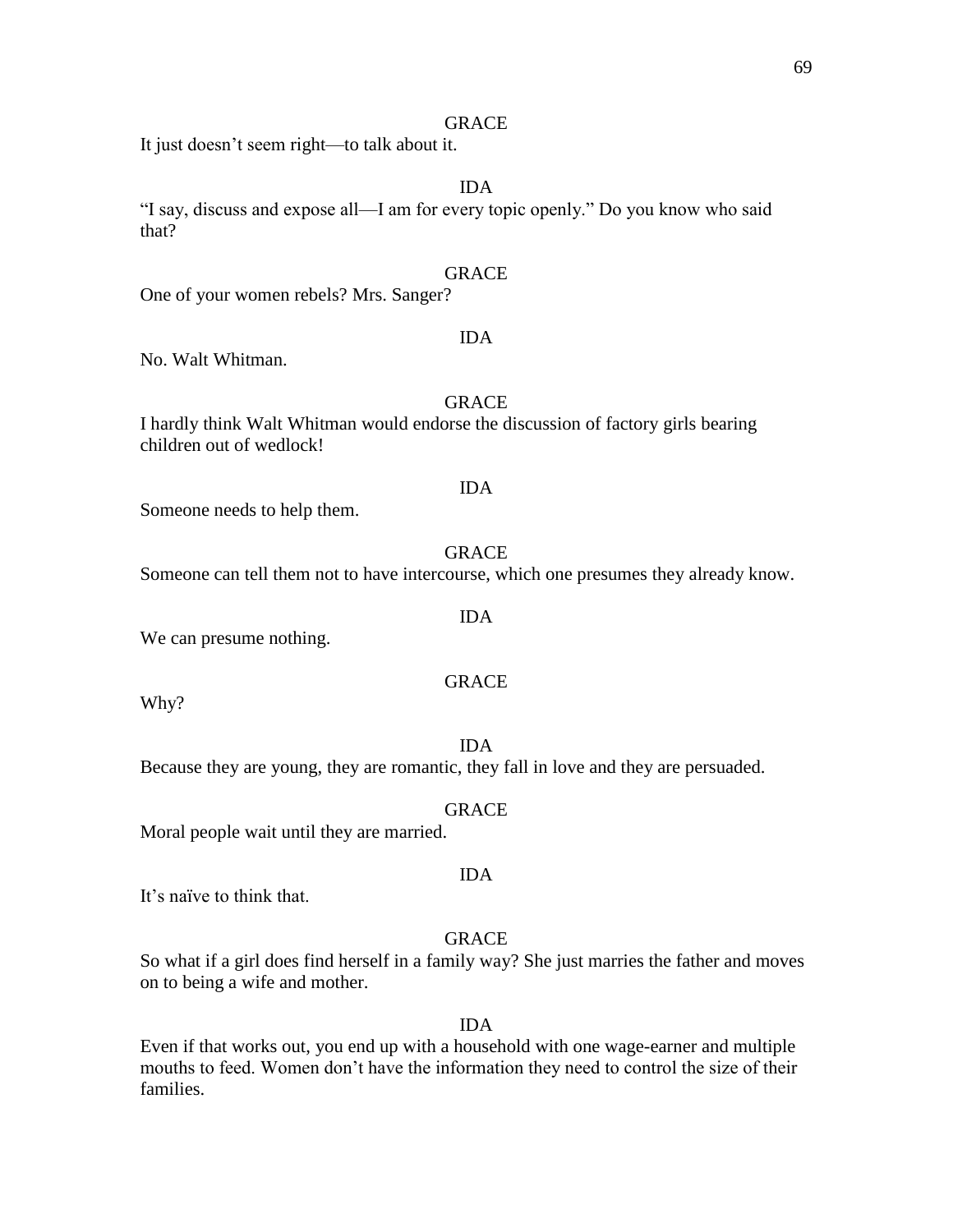How did my mother manage to have only two children?

# IDA

Have you ever asked her?

# **GRACE**

Don't be ridiculous!

# IDA

I'll tell you how. Someone told her how to prevent it. Someone gave her information.

#### GRACE

What particular interest do you have in delinquent girls and destitute mothers, you soonto-be lady industrialist?

# IDA

Imagine a girl. I'm going to tell you about her and you tell me if you think you could be friends with her. Imagine a girl, born in New York, right at the turn of the century.

#### GRACE

Our age.

# IDA

Roughly. She was the first child her parents had, and her mother died soon after giving birth. Her father drove a delivery wagon and paid a neighbor to mind the girl during the day. She grew up with just enough, and even once she was old enough, her father wouldn't let her work. He insisted she stay in school.

### GRACE

Good for him!

#### IDA

It was good. Well, if not good, it was satisfactory. They had just enough and no more. When the girl was 13, he died.

#### **GRACE**

And what did she do? She'd have to go to work then, I suppose.

# IDA

She did. She stopped going to school and she found factory work. She couldn't afford rent on the flat she'd shared with her father, so she left that and moved into an all-female boarding house.

#### GRACE

That's terrible. That's hardly a home.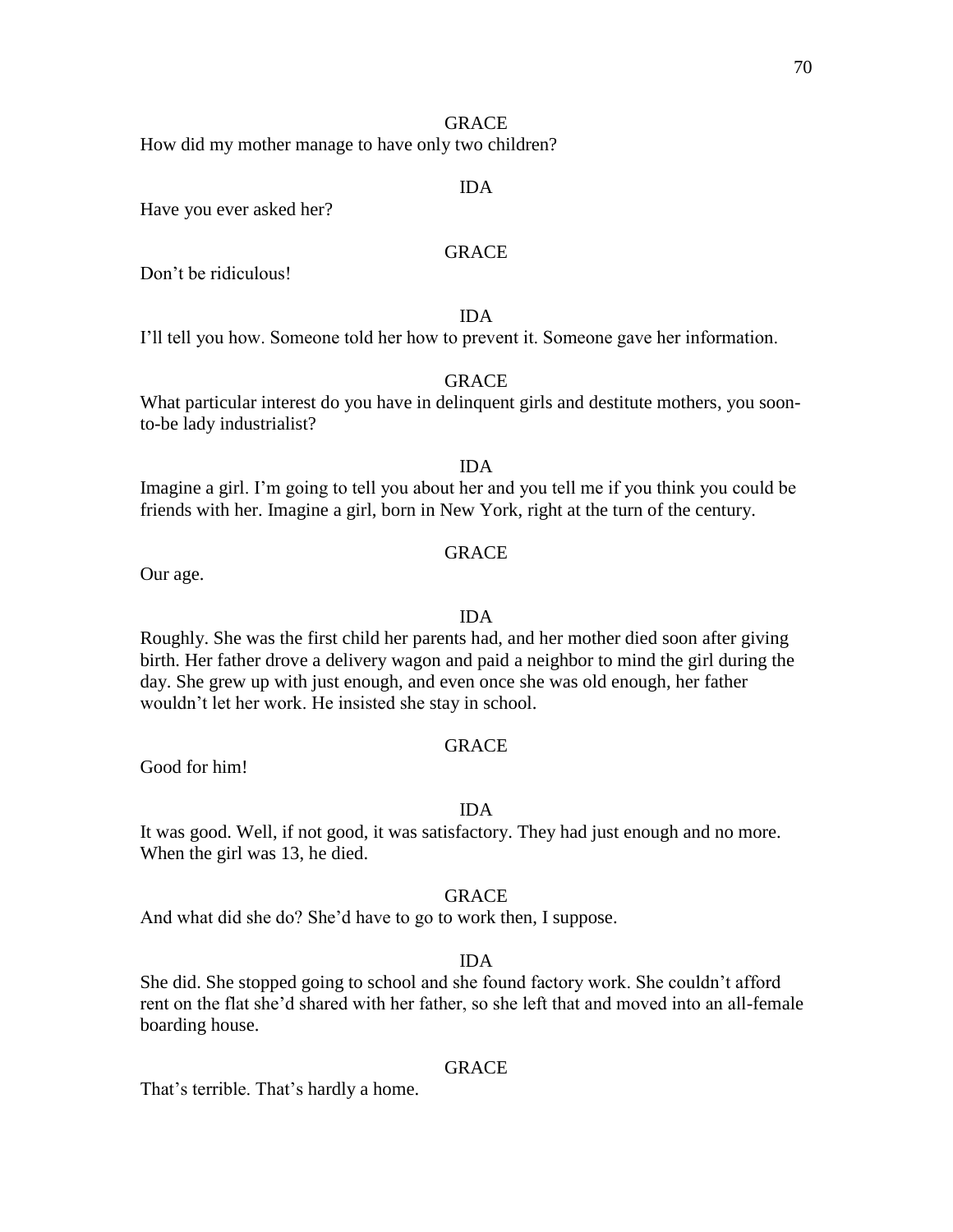#### IDA

She would tell you it wasn't all that bad! She had fun there. It was hard to be on her own, in the streets, because she was pretty and people knew she had no one looking out for her. But at the boardinghouse, with the girls, she felt safe.

# GRACE

How about at the factory?

# IDA

At the factory, she made less than half what the boys made, fended off leering eyes and grabbing hands and developed an incurable cough from the things she was inhaling every day. Still, she stayed there for two years. It took that long for her to find the next step.

#### GRACE

This is like a Frances Hodgson Burnett book.

# IDA

Remember, she was in New York, so there were . . . other opportunities.

#### GRACE

This is not like a Frances Hodgson Burnett book.

#### IDA

She found work, through one of the girls in the boarding house, at a concert saloon, as a living statue.

#### GRACE

A what?

#### IDA

She posed as famous works of art. Like Venus Rising from the Sea, or The Greek Slave.

#### GRACE

She posed as a slave?

#### IDA

The Greek Slave is just a woman, standing there, like this? *(IDA does the posture, maybe gets rocked by the train motion)*

# GRACE

*(laughing)* She must have been a sight better at it than you are! *(IDA settles back down)* And I suppose she wasn't wearing much?

#### IDA

She had to look like the statue. The statue was a nude.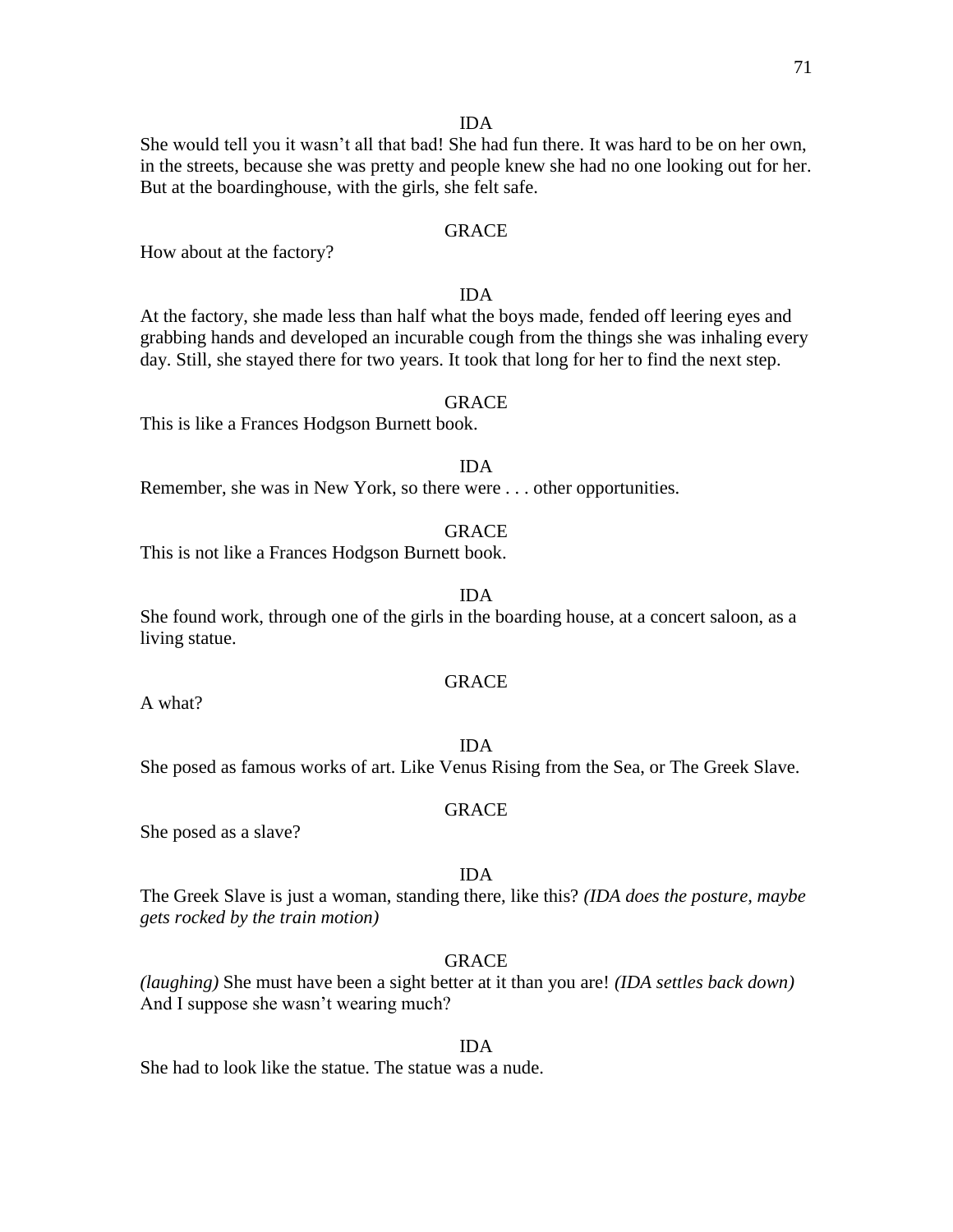I could not be friends with this girl. *(IDA's face indicates "case closed")* Finish the story.

### IDA

She stood on a rotating platform several times an evening and people looked at her.

# **GRACE**

Men.

# IDA

Of course. She grew popular, had admirers and earned about three times what she had been making at the factory. After a year or so, one particular admirer arrived on the scene. He was young, and wealthy. A "Fancy Man," was what the other girls called him. She just called him his name—Teddy.

# GRACE

And he saved her from the wretched life?

#### IDA

She didn't find it all that wretched, Grace. The girls she worked with were funny and sweet. They took good care of each other. One of them spoke a little French, it was part of her act. She taught it to our heroine. Another one wanted to get on the legitimate stage. She had the complete works of Shakespeare in the dressing room and had the girl read scenes with her when they weren't required out front. She furthered her education, as best as she could.

#### GRACE

It can't have been all books and laughs.

# IDA

Oh no! There were fights and arguments, and once one of the girls just disappeared. It was rumored that she had to go underground, that her boyfriend was active in the union movement and they had to run. The other girls missed her, but they divided up the things she'd left behind.

#### GRACE

But not our girl! Because wealthy Teddy had fallen in love with her!

#### IDA

Oh, yes right! She and Teddy had dinners, and he bought her gifts, for which she treated him to . . . certain favors.

#### GRACE

Oh. *(eyes opened)* Oh! I could not be friends with this girl. But please finish.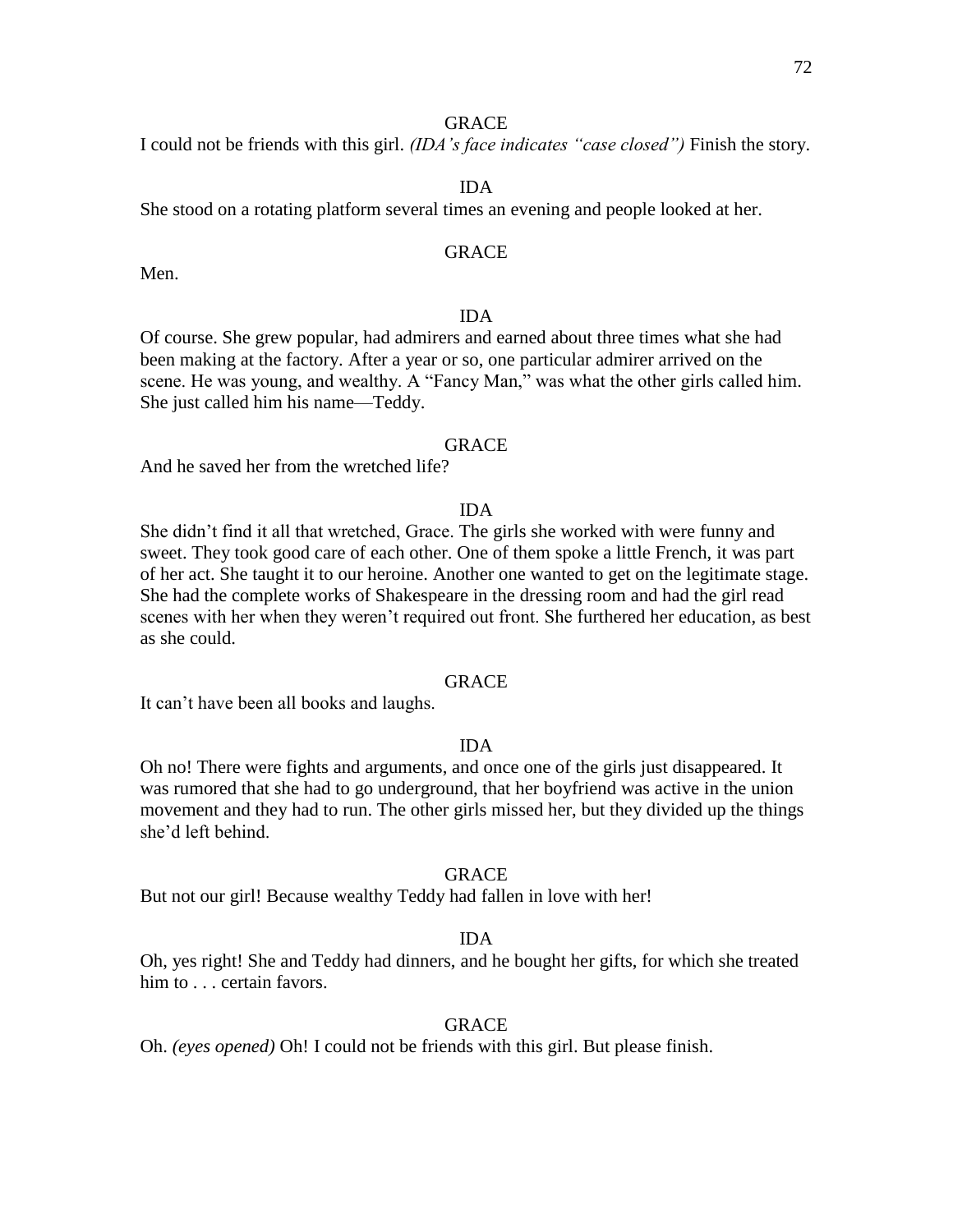#### IDA

He was ready to declare himself to her, and tell his family all about her, when she found herself in the family way.

#### GRACE

He left her high and dry, didn't he?

## IDA

Oh no! He was more determined than ever to make a life with her. He spoke to his parents, keeping out the more colorful details, but they were unwilling to accept her, solely on the fact that she was an orphan of no significant name, and uneducated.

#### GRACE

So they ran away together?

## IDA

Teddy proposed it, and the girl considered it, but they waited too long.

#### **GRACE**

What do you mean?

#### IDA

Teddy's father had friends in the police force. They followed Teddy, who led them right to the concert saloon where they arrested the girl. Her friends and co-workers were particularly curious, because they arrested this girl only, and did not raid the whole place. The girl knew this was because of Teddy's family, and also because many of the saloon's repeat customers were police themselves.

#### **GRACE**

This is the most scandalous thing I've ever heard!

#### IDA

Teddy's father met the girl at the station. He said he would bail her out and pay the fine if she would agree to being sent away, out of the state and being given a position as a domestic in the home of a wealthy industrialist. The girl said she would agree on two conditions. Teddy's father must find her a doctor who would relieve her of her burden, and the industrialist must agree to pay her as much as she was making in the concert saloon. These conditions were met and the girl was sent to Dayton, Ohio.

## GRACE

Oh! Oh! It was your Aunt Elizabeth! That's where you met this girl! She worked for you!

#### IDA

It was all fine and good for about a year (although the girl made a terrible domestic) and then, somehow, Teddy found out where she was. He began to write letters to her, telling her he'd come down from New York as soon as he had enough money secreted away.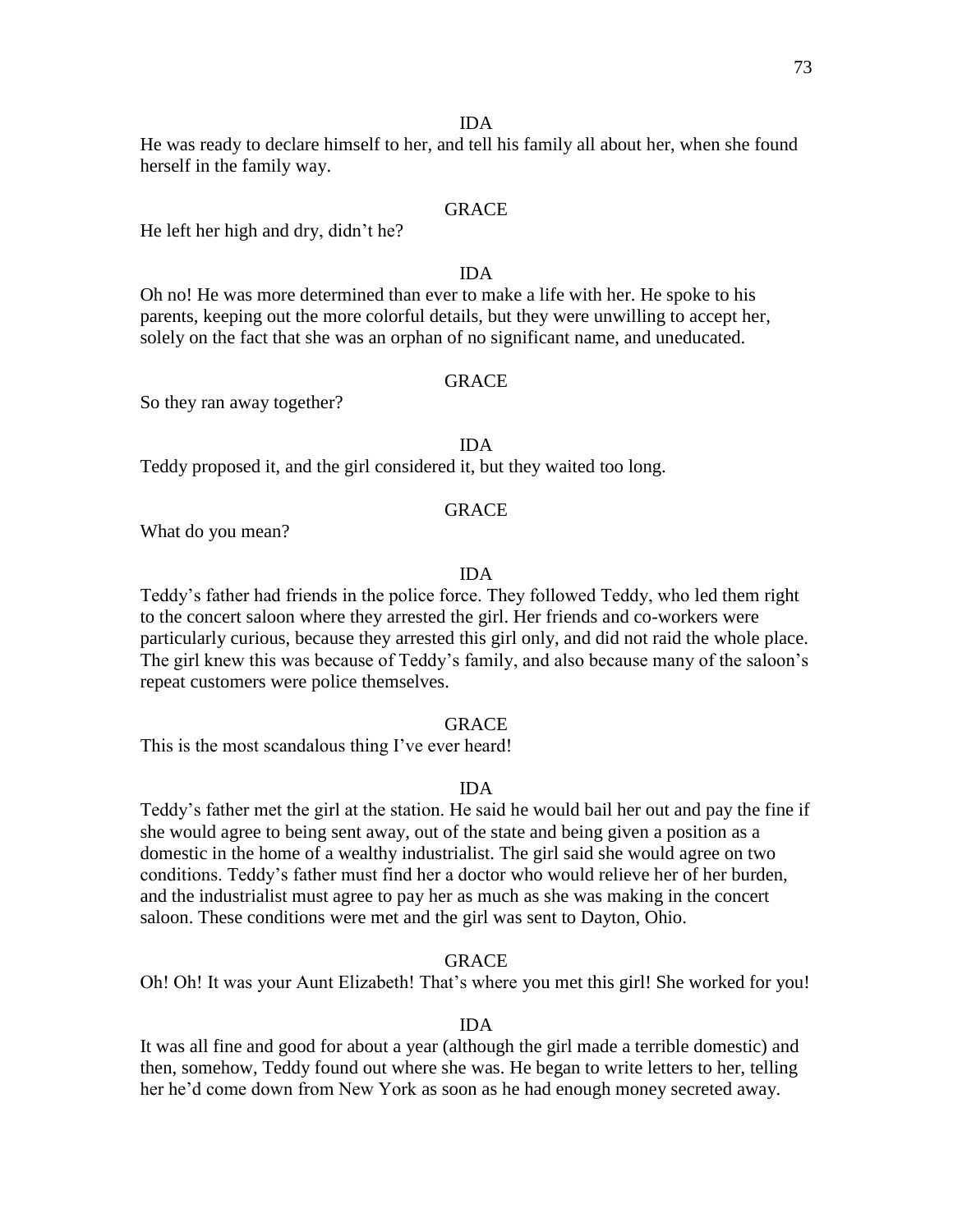The other girls working in the house were unlike the girls from the concert saloon in that they could not keep a secret. Aunt Elizabeth soon found out and told Teddy's parents. Distraught, they told Elizabeth to do whatever she could, at any expense and they would foot the bill. They wrote her that they could not have their son married to a woman whose bosoms had been seen by half the men in New York. Aunt Elizabeth asked the girl what she wanted.

## GRACE

And what did she demand? Do you know? Let me guess! A fur coat! An automobile! Oh! An airplane!

## IDA

Grace.

## GRACE

Well, what?

## IDA

She demanded an education at a top university, with a monthly stipend, a wardrobe, elegant accommodations, and the opportunity to be around people of a higher class while she was wearing clothes. *(something dawns on GRACE)* Aunt Elizabeth told her to choose a university outside Ohio and she would take care of the rest.

#### GRACE

And she chose the University of Michigan.

#### IDA

She did. I've let you believe a number of things about me that weren't true, Grace. You're my best friend and you deserve to know what's what. So, could you be friends with a girl like that?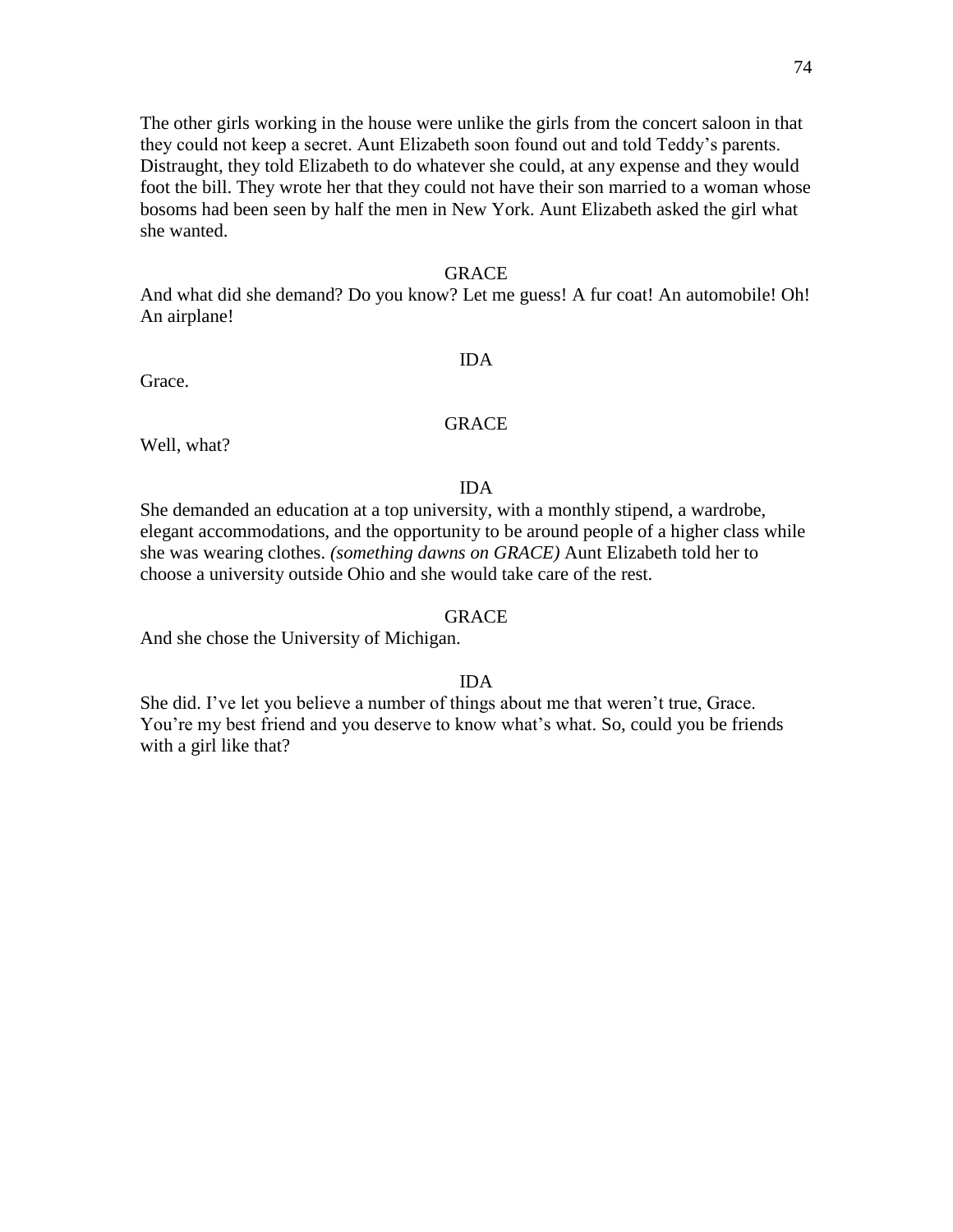*SCENE 2. An hour later, the same afternoon. The dorm. ALICE sits, ROY paces.*

ROY

I've a mind to go see Miss Mack and ask how on earth she lost my sister.

ALICE

That could get Grace into trouble, Roy. And don't we want her here as long as she can be?

## ROY

Of course! Are you sure Lillian isn't in?

## ALICE

I'll knock again.

*ALICE goes out the door and knocks at LILLIAN's. ROY pokes through his sister's things, maybe turns down her bed.*

*(OS)* Lillian? Are you in?

*ALICE returns.*

When was the last time you spoke to Grace?

## ROY

I saw her walking to class on Friday morning. Nothing seemed out of the ordinary. She wasn't keen on talking to me. Still upset about Rhead, although in the big picture, it's me who's got the right to be—

## ALICE

I wonder if she isn't more upset that you expect her marriage to save the farm.

## ROY

Every girl here is looking for a husband. Some of them have to wait for years. Lucky for Grace, she's got us helping.

#### ALICE

Maybe Grace wants other things.

## ROY

Do you know they host an event here at Martha Cook called the Husband Hunting Tea? Have you heard about that?

## ALICE

No.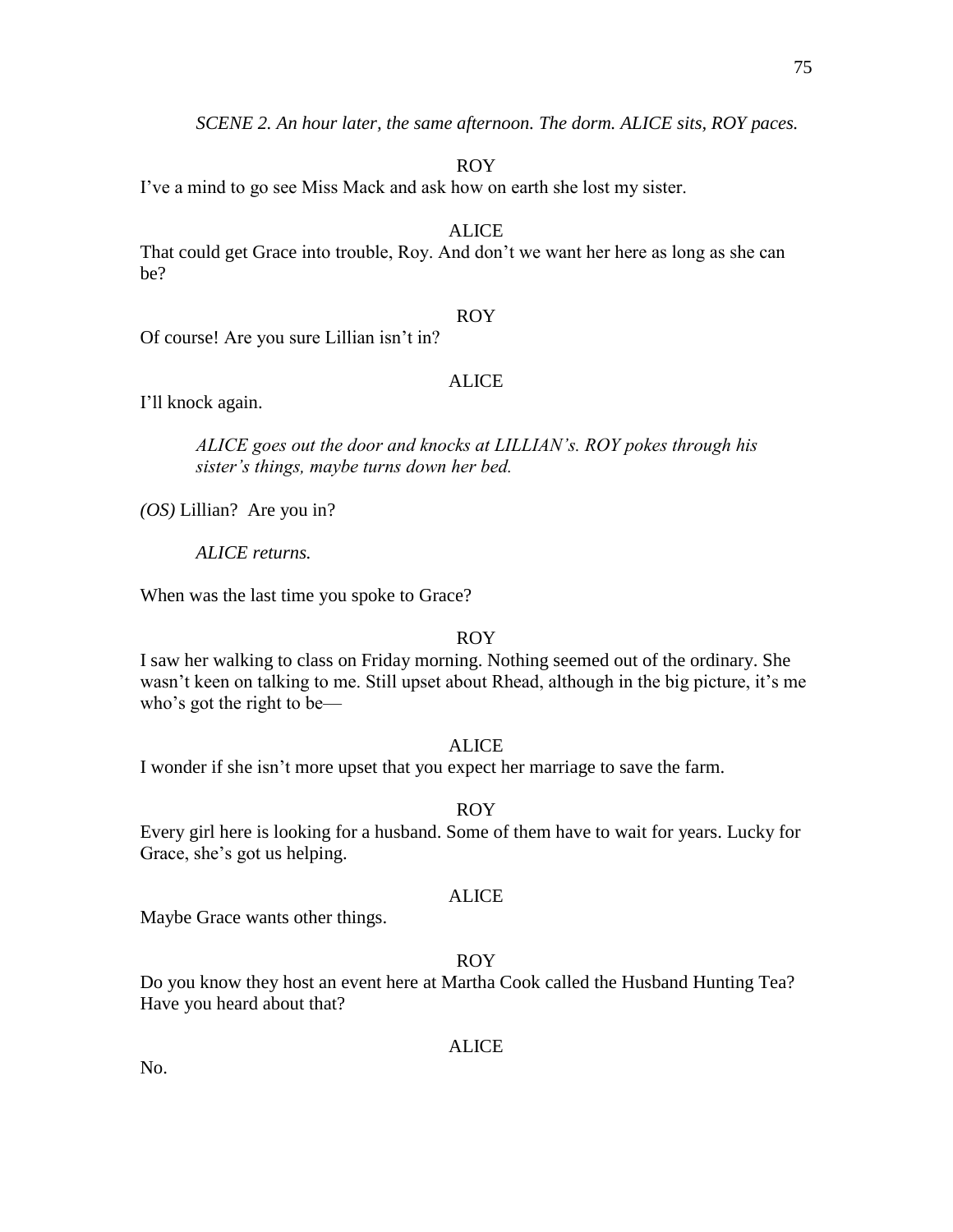They invite all the Law School men for tea and see who might make a good catch. These girls all want the same thing—a husband, a home and a family. I bet they're all jealous of you—you have all three!

## ALICE

When you saw Grace on Friday, were you able to tell her about Sam Hetzel?

## ROY

No. She wouldn't let me get a sentence out. She didn't even stop. She strolled by and hollered over her shoulder, "I'll see you Monday, Roy!"

## ALICE

Oh. Oh.

#### ROY

I'm getting sick to my stomach.

## **ALICE**

How long do you think she's actually been gone?

*The outer door opens.*

Grace, is that you?

## LILLAN

*(poking her head in, flu mask on)* No, it's Lillian. Just getting back from class.

## ALICE

Have you seen Grace? *(LILLIAN does not respond)* Lillian? Has Grace been gone all weekend?

#### ROY

What? Gone all weekend? Lillian?

## LILLIAN

*(pulls mask down around neck)* She left on Friday, I don't know exactly when, she and Ida—

## ROY

Ida? She left with Ida and she's been gone three days? Alice!

## LILLIAN

They said they'd be back this morning! I thought they'd be here by now. Maybe the train—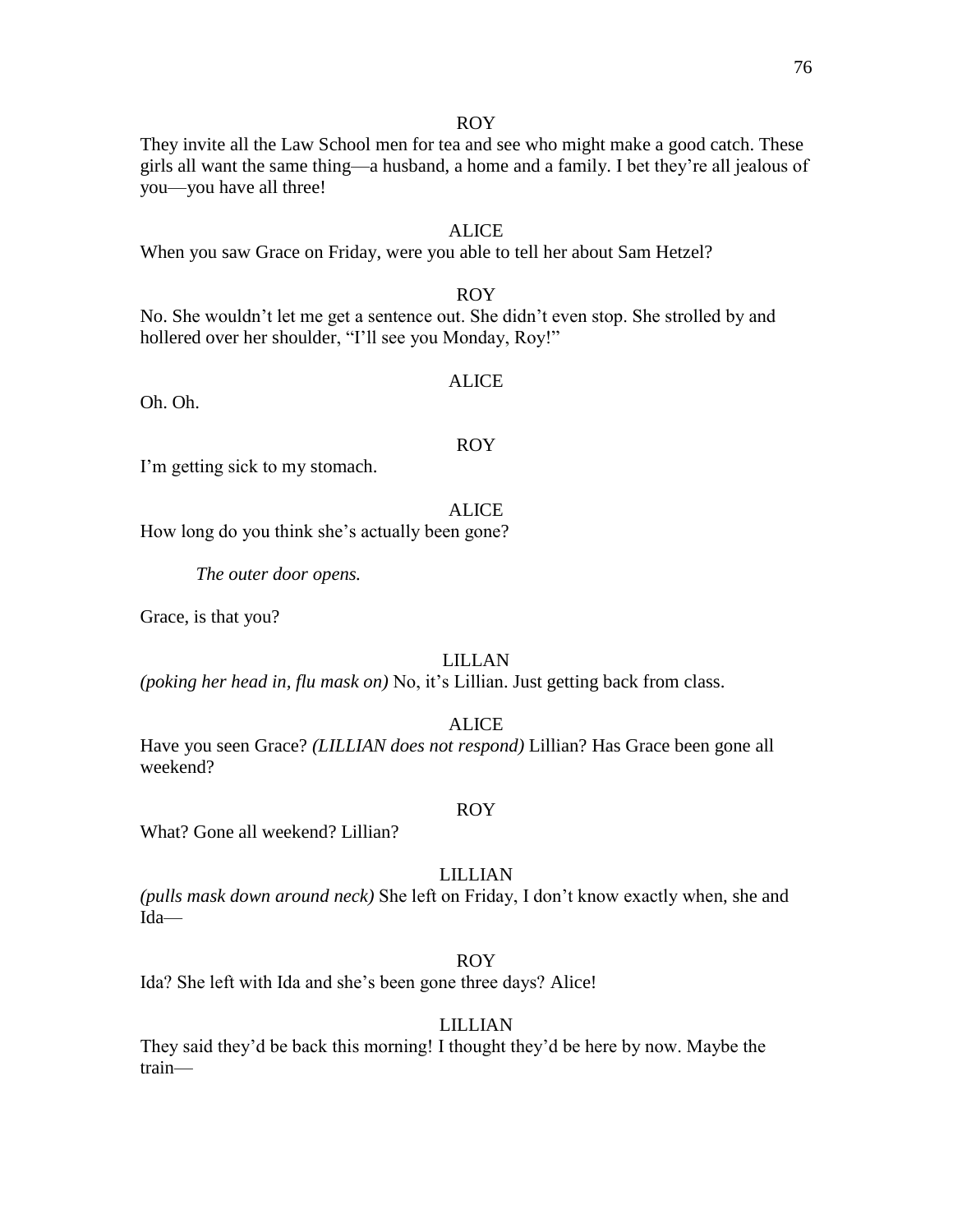The train?!? They're on a train? To where?

## ALICE

Roy, lower your—

#### ROY

Don't tell me to lower my voice, Alice! Lillian, weeks ago my sister told me that Ida had taken the train to Detroit. Did she go back? Did Grace go with her?

*LILLIAN nods, pulls her flu mask off and sets it down. ALICE sinks. ROY fumes*.

ALICE

I'm sure they're fine. You said Ida's been before? She must know her way around, then.

## ROY

Where on earth did they sleep? What did they eat?

## LILLIAN

Ida knows someone there. She had an appointment of some kind.

## ROY

IDA

But why would she need Grace to go with her? She's already gone on her own. What would she need Grace for?

*A noise in the outer hallway. IDA and GRACE returning with small valises, arm in arm. ROY, LILLIAN and ALICE are silent as IDA and GRACE enter.*

| A welcoming party! | 11/1 L       |
|--------------------|--------------|
| Grace, thank God.  | <b>ROY</b>   |
| We were worried.   | <b>ALICE</b> |
| About what?        | <b>GRACE</b> |

ROY

You, of course! You weren't at church yesterday.

## GRACE

I'm done with Bethlehem United. The service is in German, for heaven's sake!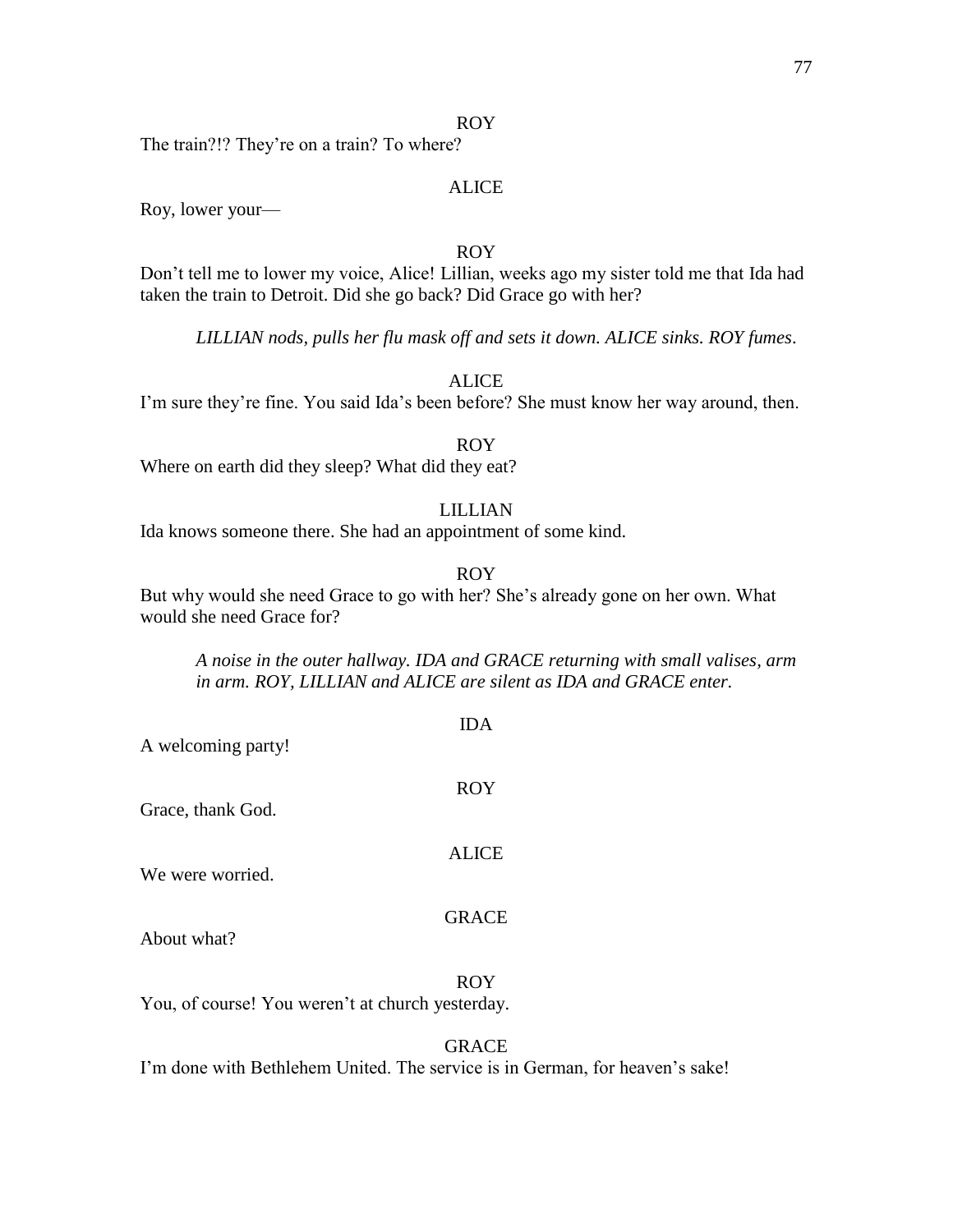There's an English service at 7 a.m. I chose the German one because I thought you might have an easier time behaving appropriately if you couldn't understand what was being said.

## ALICE

Roy.

## ROY

*(on the edge of tears, maybe?)* But that's not why you weren't there. You weren't even in town.

## GRACE

No, I was in—well, it's a little complicated—I was on—

## ROY

Some kind of little trip?

*LILLIAN looks at GRACE in a way that indicates that ROY knows the truth.*

## GRACE

I accompanied Ida. To Detroit.

## ROY

In what capacity? Carrying her suitcases? Pressing her dresses?

## ALICE

Stop it.

## ROY

Brushing her hair? Tying it back?

IDA

Grace! Stop scaring your brother! I had business there, Roy*—(off a look from GRACE)*— Not even business, really! Silly to call it that!

## **GRACE**

Remember, Roy, I told you about Ida's elderly family member the last time she made the trip? Mrs.?

## IDA

Yes! Mrs. Whitman. I was sent, by my aunt, to visit Mrs. Whitman! An old family friend! Mrs. Whitman is aged and infirm and I brought Grace along to have someone to talk to. My Aunt Elizabeth encouraged me to bring a friend—she even paid for both train tickets! It was absolutely wrong of us not to tell you. It made it more fun, pretending we were on a secret adventure. It was silly.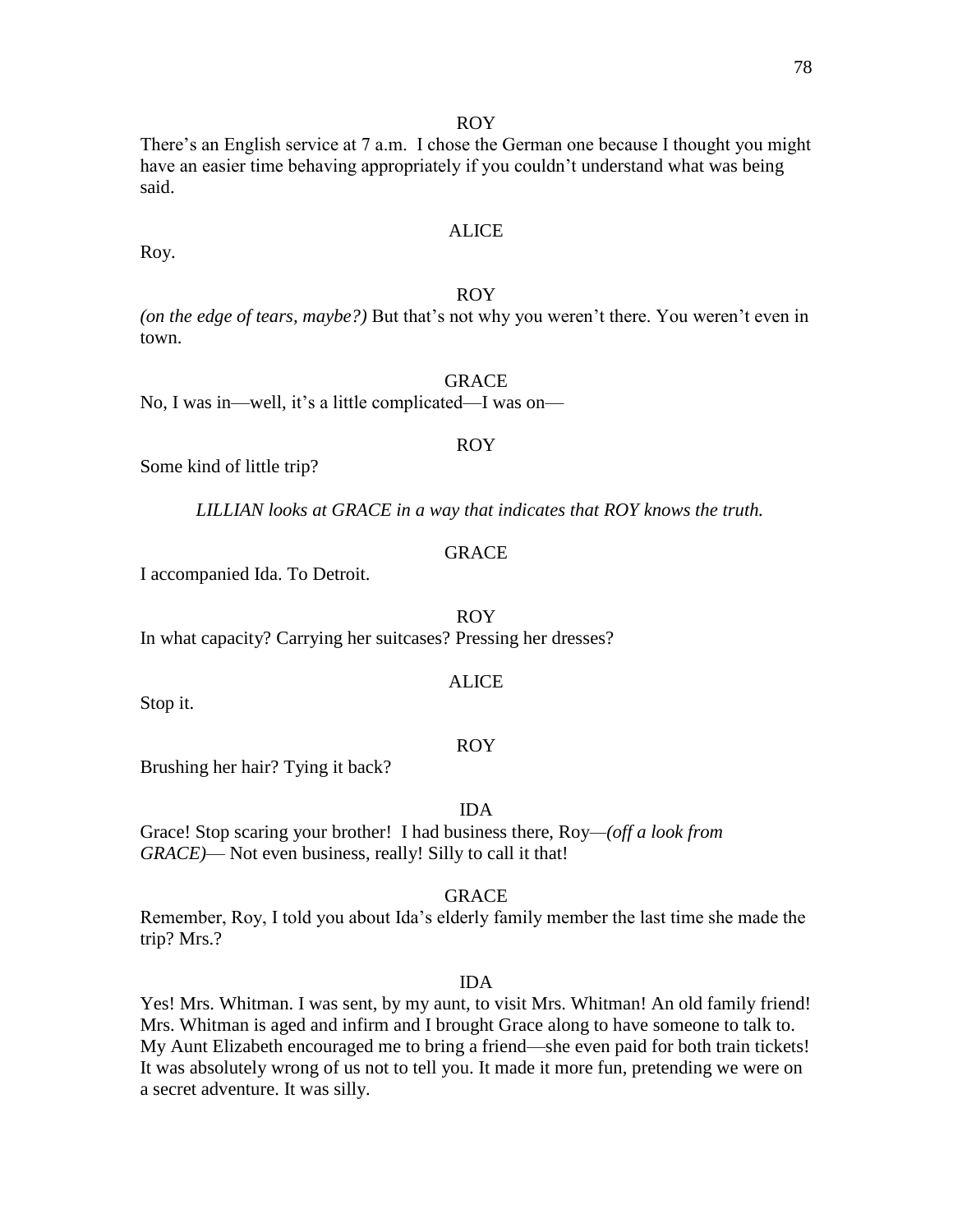## **GRACE**

We were safe.

## ROY

*(he has collected himself)* Grace, you can't wander off, to strange cities with strange people. If you leave Ann Arbor again, I'll inform Father.

*A whoop from down the hall. Another. Group laughter. The sound of distant church bells, dissonant, from many different churches, ringing.*

#### LILLIAN

What's going on?

#### ROY

Probably still whooping about getting the vote.

## IDA

We won't stop whooping about that for a while. Even old Mrs. Whitman, who won't even be alive for the next election, was whooping about getting the vote.

*A scream of joy, hollering, maybe a song breaks out? IDA runs out and down the hall. More sounds of young women whooping.*

#### ROY

Isn't anyone in class?

*IDA returns.*

#### IDA

The Huns signed the Armistice! The war is over!

*A stunned moment, then ROY whoops. IDA grabs GRACE by the hand and pulls her toward the door.*

We're not missing this!

## GRACE

Come on, Lillian!

*LILLAN, more stunned than joyful, goes to exit, doubles back for her flu mask and leaves with IDA and GRACE.* 

#### ROY

Who would've guessed?

#### ALICE

Don't you want to go and celebrate?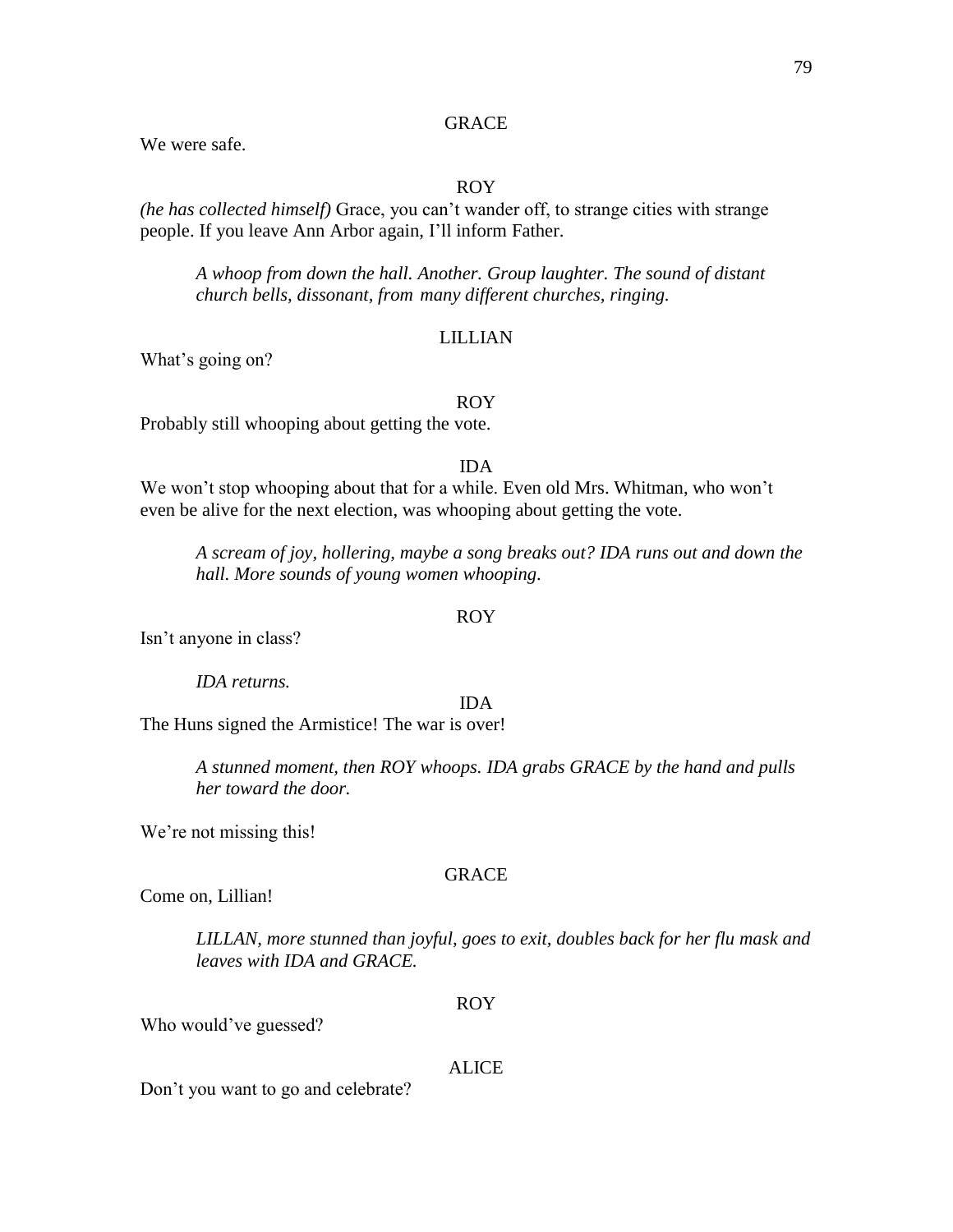She shouldn't be dragging my sister off to—

ALICE

Set your anger aside for the rest of the day. It's historic, Roy. We shouldn't miss this.

## ROY

You can't go out there!

## ALICE

I'll be fine!

ROY

*(attention on the window)* The streets are flooding with people. Look, the Army band's warming up. You can't be jostled like that. And the flu. If anything were to happen, I'd never—

#### ALICE

Fine. But you go.

#### ROY

I'm not just going to leave you here.

#### ALICE

You need to keep an eye on your sister. It's a melee!

#### ROY

I know. Father would be furious if he knew she was out there alone.

#### ALICE

Then go!

#### ROY

What will you do?

## ALICE

I'll sit and read something. I'll unpack Grace's things! I'll set her side of the room to order.

#### ROY

You're wonderful. *(taking the moment in)* Our baby is going to grow up never knowing war.

*ROY kisses ALICE and exits. ALICE looks out the window for a moment, taking in the scene of thousands of people rushing into the street, filled with joy at the prospect of peace. After a moment, she pulls GRACE's suitcase onto GRACE's*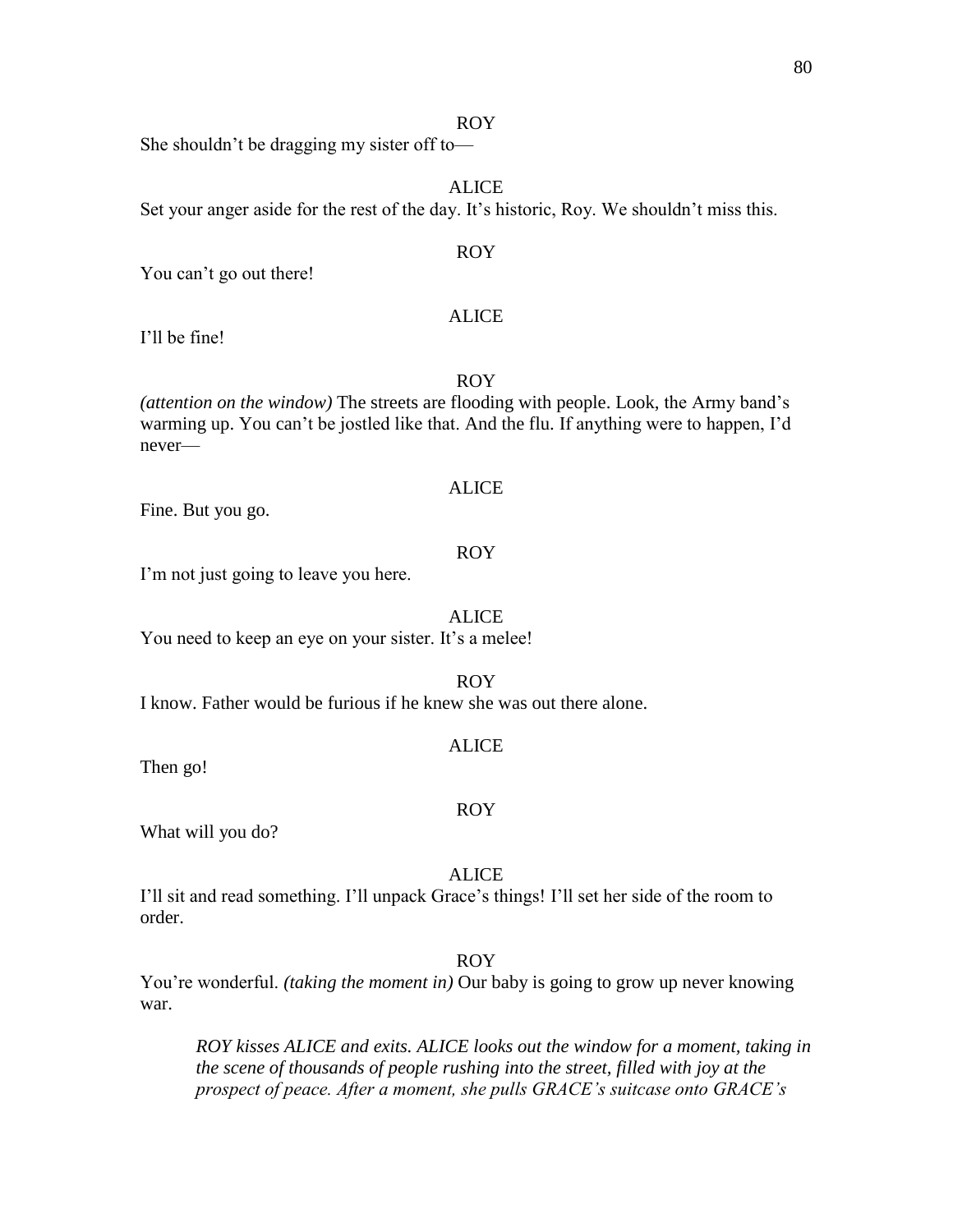*bed, intending to unpack and sort her things for her. There are, however, issues of The Woman Rebel on top of the packed clothing. ALICE is taken aback by the headlines, flips through the newsletters, then sits down with them.*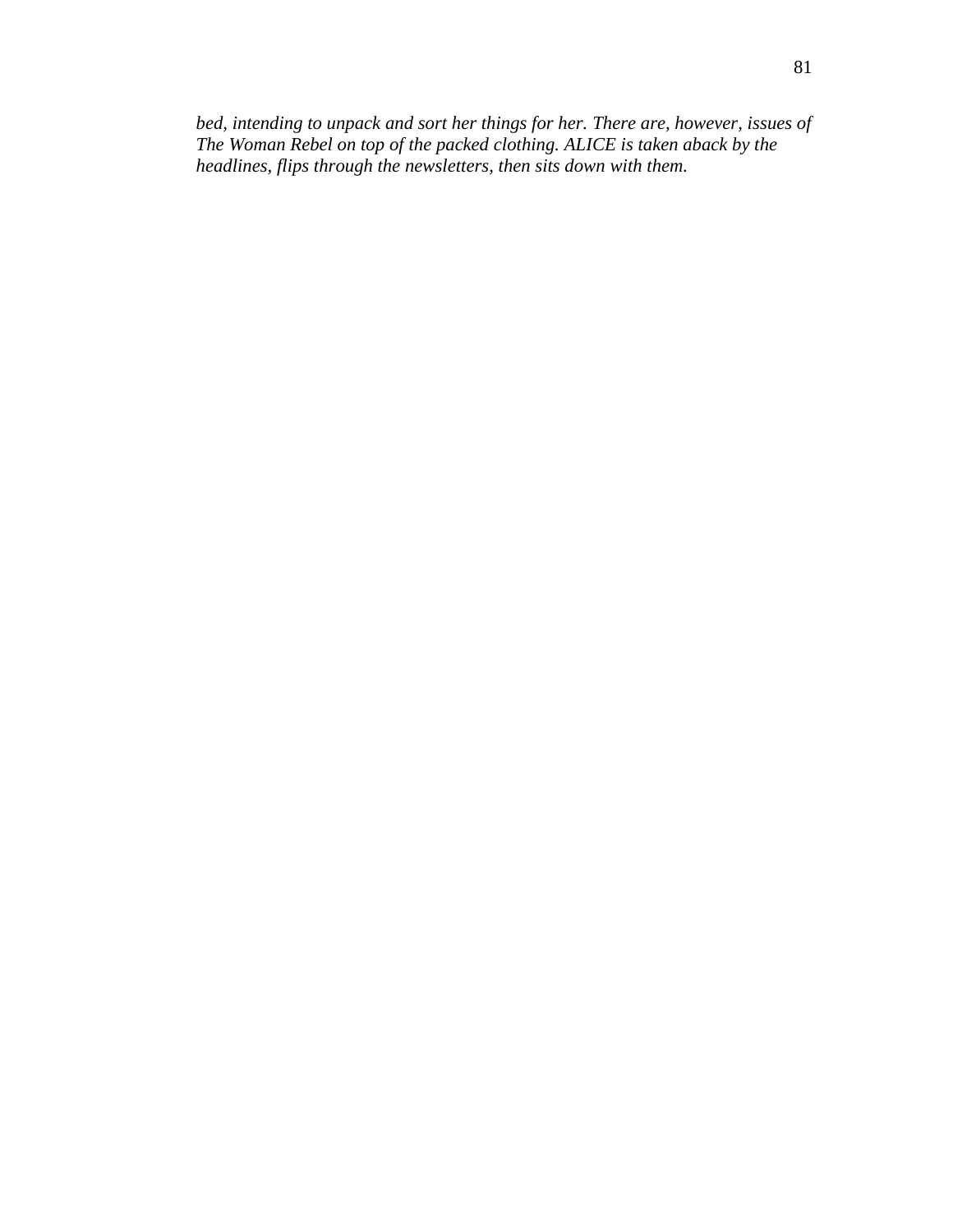*SCENE 3. Late the same evening. ALICE sleeping in a chair, newsletters on her lap. ALICE is beautiful in repose. The sound of water running at the sink. LILLIAN peeks in to see if GRACE and IDA have returned. She sees ALICE sleeping and enters the room, turns on a lamp and is mesmerized by ALICE. LILLIAN hangs her just-washed flu mask to dry, then sits and stares, eventually reaching out to touch ALICE's face. ALICE starts, and over the first few lines, tucks IDA's papers at her side.*

#### ALICE

Oh, my! Did I fall asleep? I'm so sorry.

LILLIAN Don't apologize. You looked beautiful. I mean—

#### ALICE

Did I?

#### LILLIAN

You looked like a painting.

#### ALICE

You flatter me, Lillian. What time is it? It's so dark!

#### LILLIAN

It's late. Roy hasn't come back yet?

#### ALICE

No, but I suppose it's quieted down enough for me to make my way home now.

#### LILLIAN

You can sit for a minute. I'd like you to, if you would.

#### ALICE

Tell me, how was it out there? What went on?

#### LILLIAN

Oh, all kinds of things. I didn't stay out too long!

#### ALICE

No?

#### LILLIAN

I was in the street for a little while, but then walked home, to my parents' house.

## ALICE

They weren't out celebrating?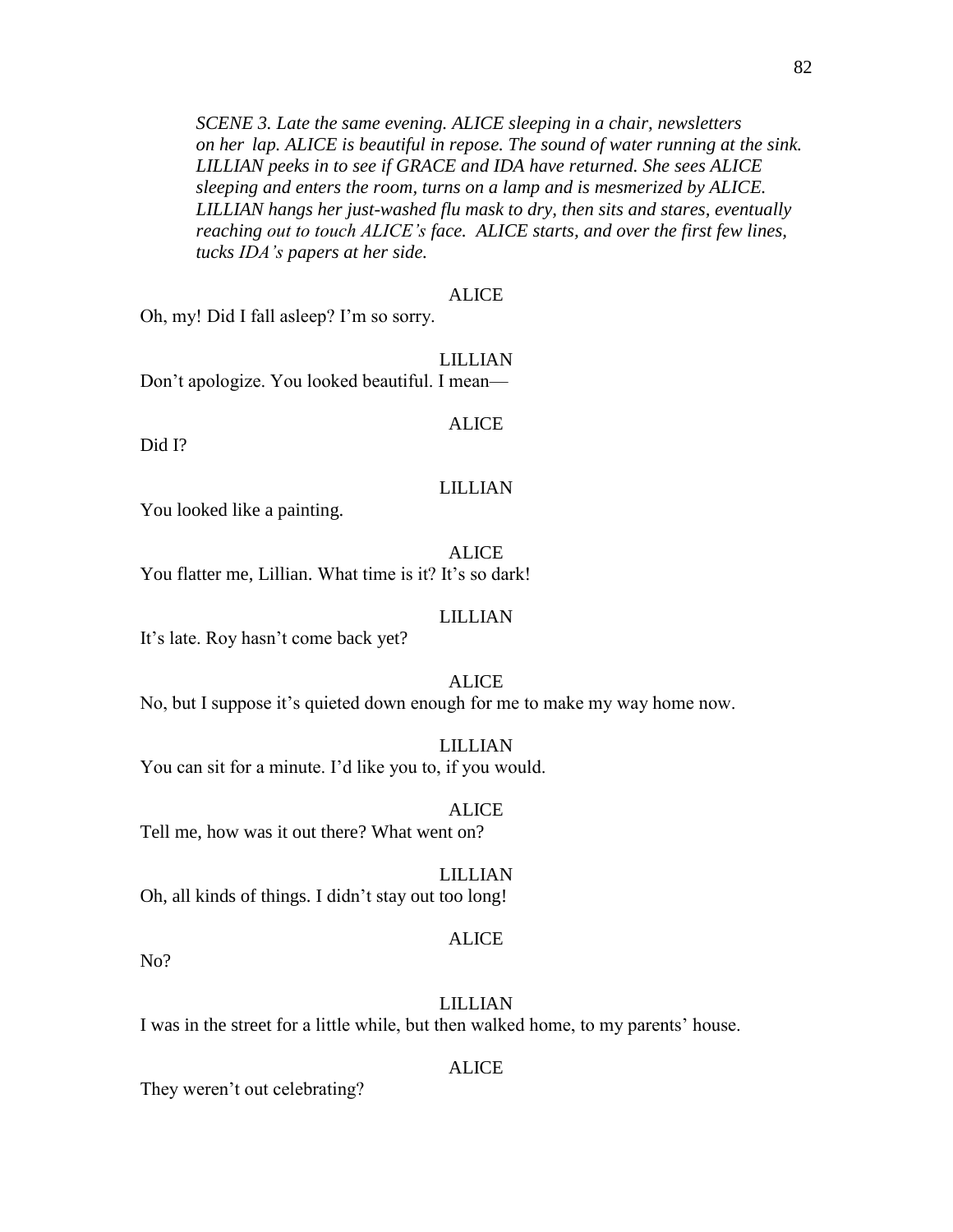### LILLIAN

No. It's George's birthday.

## ALICE

Oh.

## LILLIAN

A hard enough day, I think, but to have the war end—in a way it caused them extra grief, my Mother especially.

## ALICE

I see.

## LILLIAN

If he could've survived until his birthday, he would have made it to the end of the war.

## ALICE

You had no control over that. You know that, of course.

## LILLIAN

I feel guilty for not being able to celebrate the peace.

#### ALICE

I can stay here with you, at least until the others get back.

## LILLIAN

Thank you. I'm being a bit silly. Alone or in company, I don't get him back.

#### ALICE

No, you don't. But you're not silly.

## LILLIAN

Mother's going to go visit her sister on the East Coast, through the holidays, she said. We've still got all his things, around, you know? I think Father may try to clear it all out while she's away.

#### ALICE

I'd like to hear about him, your brother.

#### LILLIAN

Really? All right. He was meant to be here, at the University this fall. Even when he went to Europe, Father said they'd just push his attendance back a year. He was so excited to have George here with him. Then after Belleau Wood, he decided I should take the spot. I wasn't planning on school, but here I am. George would've liked it better. He played the piano.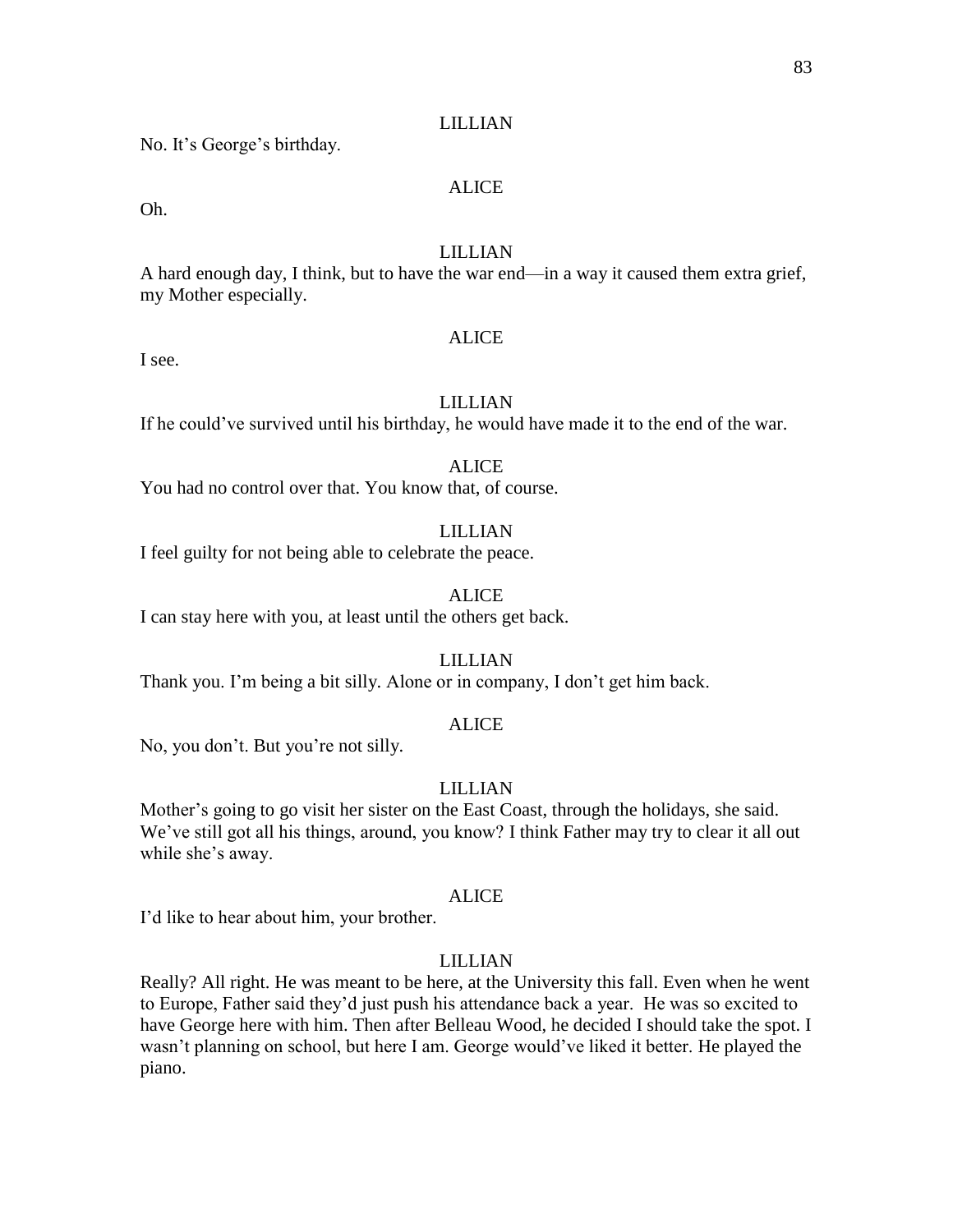## **ALICE**

## LILLIAN

Yes. And he was just learning the ukulele, you know, when he shipped out.

## ALICE

Did he only play funny songs?

## LILLIAN

Oh, no! He was a real musician. My mother thought it was important that he play at church. *(ALICE nods)* But sometimes he'd slip in a line, just instrumentally, from a silly song we knew, and he'd catch my eye across the church and I'd have to bite my lip to keep from laughing.

#### ALICE

He sounds wonderful.

#### LILLIAN

He was. *(she tears up)* I'm sorry.

## ALICE

*(making her way to standing)* Don't apologize. *(she moves to LILLIAN)* Come here. I'm sure he's looking down over you and he's proud of you. And you have to do your best to honor his memory.

#### LILLIAN

I know.

#### ALICE

Come here.

*LILLIAN steps into ALICE's embrace and her guard falls. She weeps. ALICE kisses LILLIAN on the forehead. They separate but remain holding hands. IDA and GRACE tumble in loudly, giddy, laughing.*

#### IDA

Look who's still here! Are you dancing? Come here, Grace!

## *IDA twirls GRACE in a circle.*

Lillian, we lost you quite early! Did you have fun?

## GRACE

The parade seemed a mile long! We started out by the Army band and ended up by the Navy band!

#### Did he?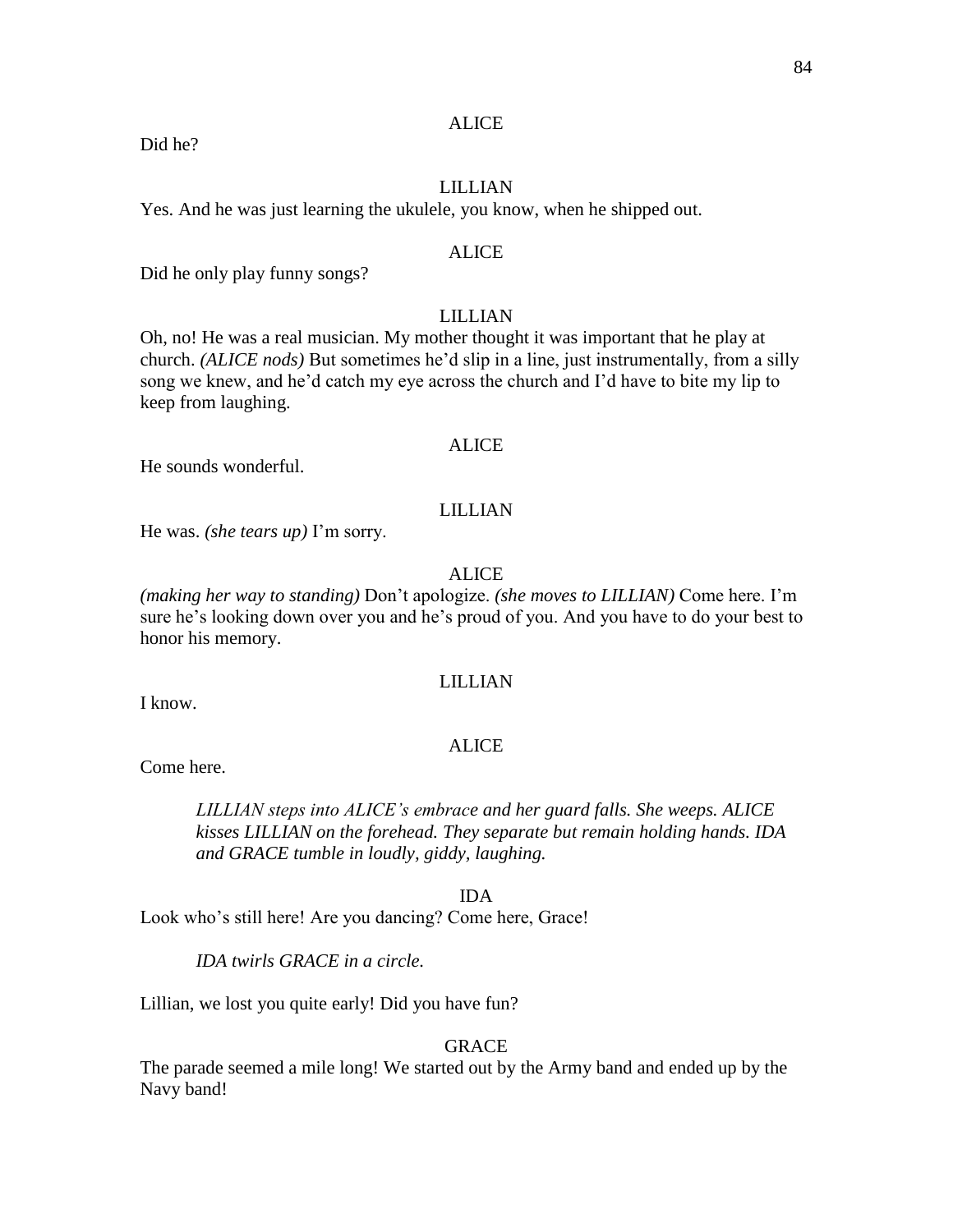IDA

All the flags from allied nations. That was lovely to see. Mostly Old Glory, of course, but lots of others as well.

| Where's Roy?                         | <b>GRACE</b>   |
|--------------------------------------|----------------|
| He's not back yet.                   | <b>ALICE</b>   |
| He was on the float with the medics. | <b>GRACE</b>   |
| The float?                           | <b>LILLIAN</b> |
| Yes, didn't you see it?              | <b>GRACE</b>   |
| No.                                  | <b>LILLIAN</b> |

IDA Did you see the effigy of the Kaiser, being dragged behind that wagon?

## LILLIAN

No.

## GRACE

You missed everything!

# LILLIAN Maybe. I'm awful tired now, though. I'm going to go get ready for bed.

ALICE Good night, Lillian. Thank you for visiting with me.

## LILLIAN

Of course. Good night, girls.

*LILLIAN exits to her room.*

## ALICE

So Roy was on a float?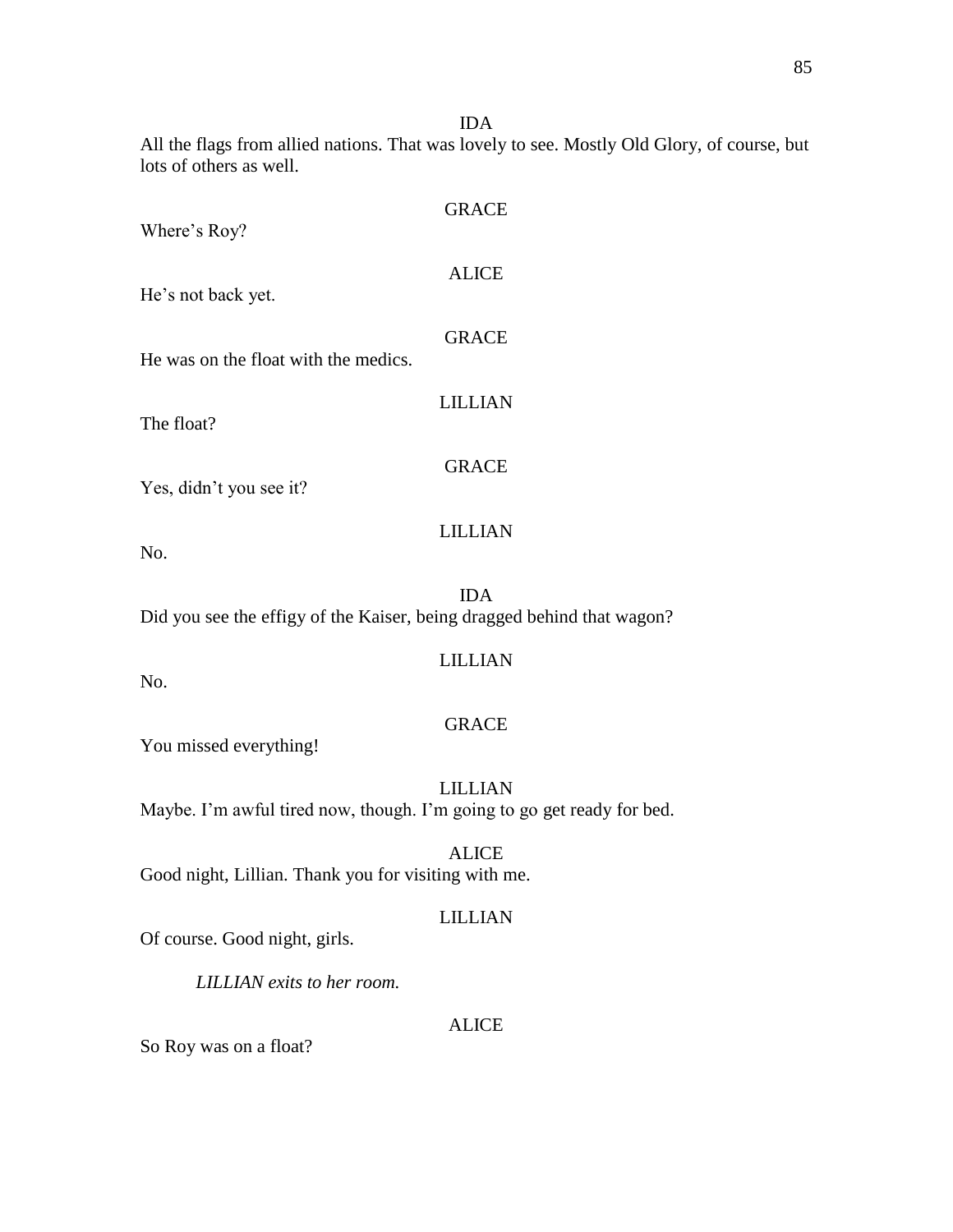## **GRACE**

Yes, the medics built a big phony operating table and they made it to look as if they were dissecting the Kaiser alive!

## IDA

With his silly hat and his huge moustache!

# ALICE

It sounds gruesome.

**GRACE** It does now, but at the time, it was quite funny.

#### ALICE

And did the parade just end now?

## IDA

Oh no, hours ago. They opened up the theatres and there were all kinds of shows. Not the highest of quality, of course, being impromptu.

#### GRACE

Many sing-alongs! And patriotic performances!

#### IDA

Oh yes! Lots!

*GRACE sings or hums a snippet of The Marines' Hymn: "From the halls of Montezuma, to the shores of Tripoli."*

#### ALICE

I suppose I'll be fine making my way home now.

#### IDA

The streets are clear.

#### GRACE

I can walk you. *(noticing her open suitcase)* Oh. You've been in my bag.

## ALICE

I was trying to be kind and unpack your things for her after your trip. It was intrusive, I see that now.

#### GRACE

There are things missing.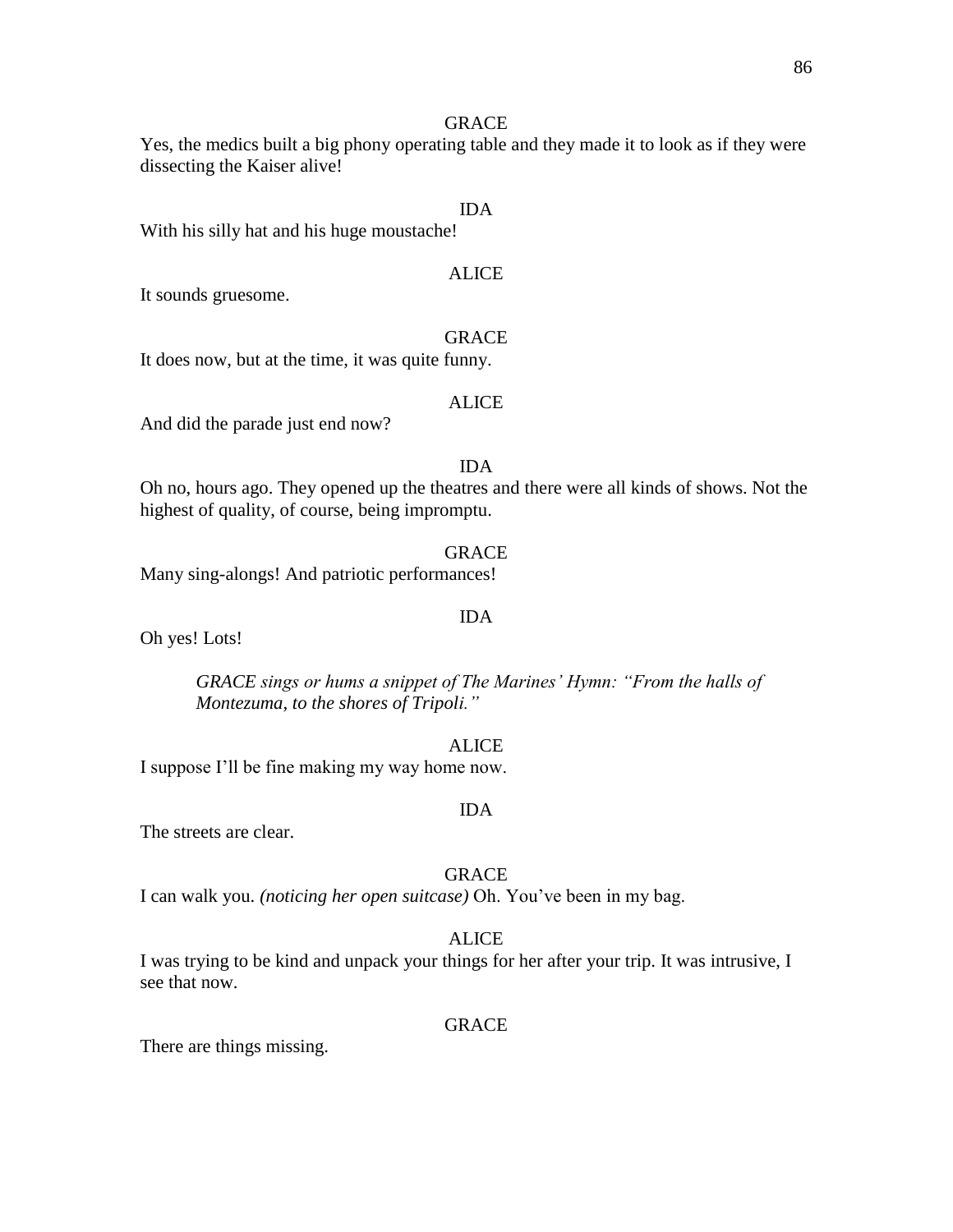## **ALICE**

Here*. (She reaches between the chair cushions and hands them to GRACE)*

| Does Lillian know you've seen them?       | <b>IDA</b>   |
|-------------------------------------------|--------------|
| No. Did she get these from you, Ida?      | <b>ALICE</b> |
| You won't tell Roy? Will you?             | <b>GRACE</b> |
| Oh my. Grace.                             | <b>ALICE</b> |
| You have to keep it secret.               | <b>GRACE</b> |
| This isn't. None of this is. Appropriate. | <b>ALICE</b> |
|                                           | 11) A        |

It's information.

## ALICE

Forgive me, Ida, but Grace is my concern right now. There's a column in there supporting assassination as a political tactic!

## GRACE

No one is assassinating anyone, for heaven's sake!

ALICE

Grace! If you're being corrupted? Roy and I have been charged with—

GRACE

Charged with me! I'm in your charge. It's ridiculous. I'm grown!

#### ALICE

It seems if we leave you to your own devices, you're going to turn into a radical—

## GRACE

Stop.

## ALICE

How do you expect to settle back down and run a household, knowing that people are writing things like this? The more you know, the less you'll fit.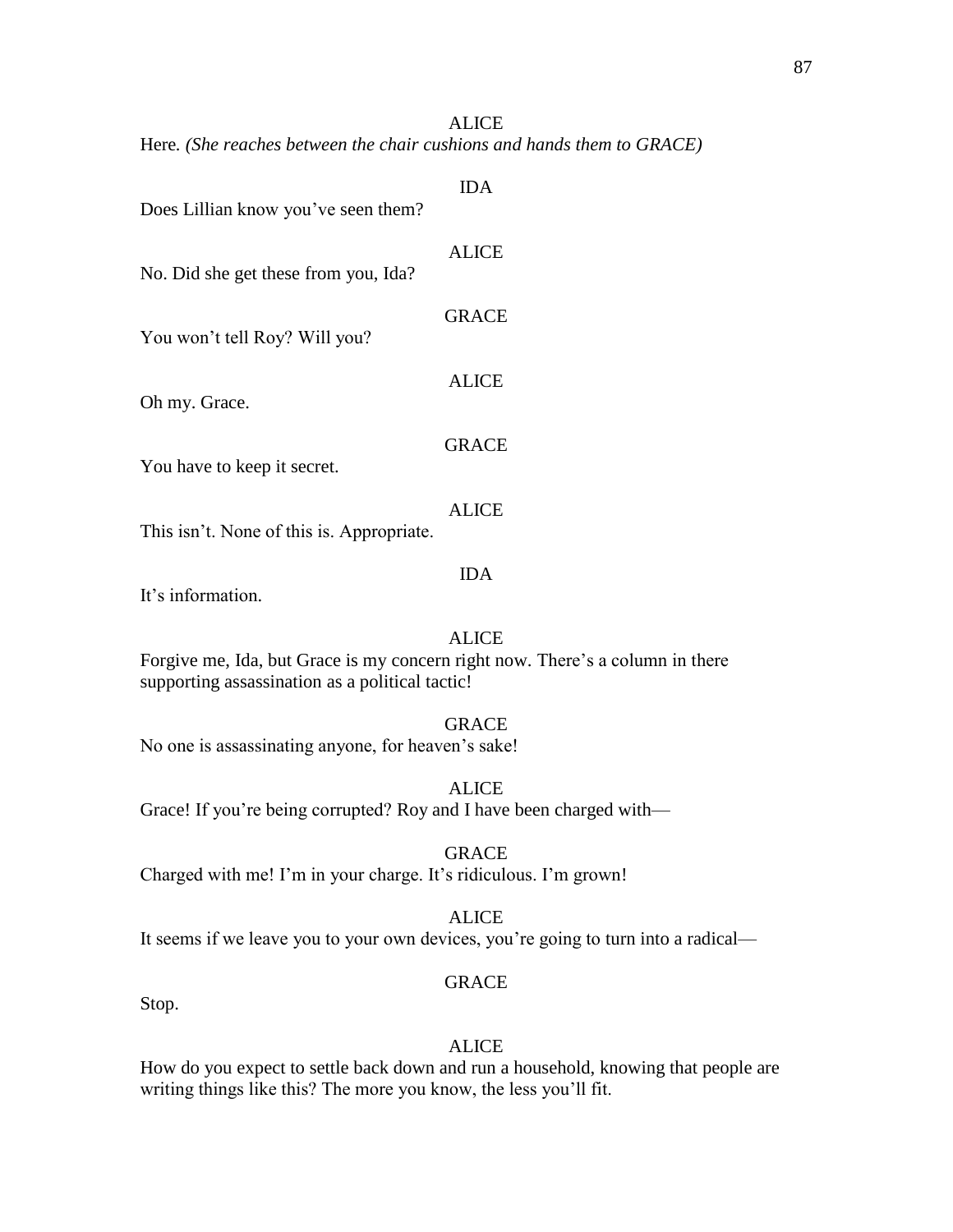## **GRACE**

Who says I want to fit?

## ALICE

What do you mean?

## **GRACE**

Never, not once in my life, has anyone asked me if I wanted a husband, if I wanted children, or a farm, or to stay in Michigan close to my parents.

## **ALICE**

*(a moment, and then a decision to echo ROY)* What are you talking about, Grace? Those are all the normal things to want!

GRACE Why? Because you want them? Are you saying I'm not normal?

#### IDA

I'm not.

## GRACE

What?

## IDA

I'm not a normal girl, you know that. And I've got a strong suspicion you aren't either.

#### ALICE

This is starting to sound quite perverse.

## GRACE

Alice! Ida just means that we are part of a new generation of women! You are too! We can have bigger ideas, live different lives, than our mothers before us! We can stretch our—

*ROY stumbles in, face flushed and happy. The tone in the room shifts quickly and completely.*

#### ROY

My Alice! Thank goodness you're here!

*He sweeps ALICE into his arms and spins. GRACE discreetly sets the pamphlets down and IDA discreetly picks them up and tucks them out of sight.*

## ALICE

*(laughing, maybe falsely at first)* Where did you think I'd be?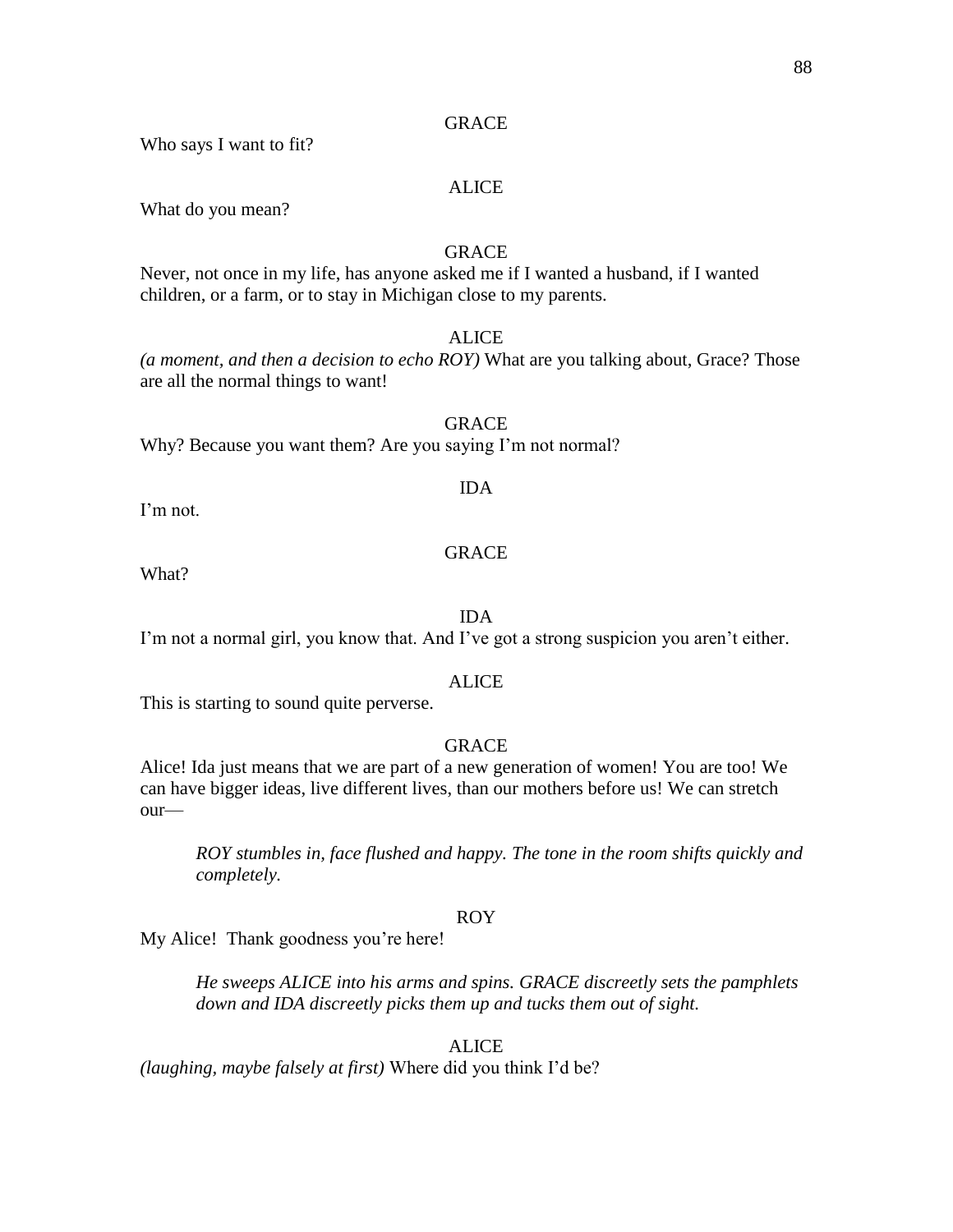Well, I went home, of course, expecting you there. It had been hours! But you weren't there! I'm so sorry. I got . . . caught up.

#### ALICE

I'm glad you did. Roy, I think we ought to talk—

## ROY

Did you watch any of it out the window?

#### ALICE

A bit. After you left, I—

## ROY

It was wonderful! And chaotic. I wish we could've been in it together. But there are places you ought to be right now, and places you ought not go. That kind of manic celebration would've gotten the mother of my child much too riled up.

#### GRACE

It's a good thing Alice has got you, Roy.

## ROY

Grace, I rode the float! You saw me?

## GRACE

Yes.

#### ROY

Sam Hetzel was on it with me. He's a friend from last year. He's agreed to meet you, to have lunch. Alice, will Saturday work?

Yes.

# ALICE

#### ROY

Wonderful. Saturday it is. And Grace?

#### GRACE

Yes?

#### ROY

I forgive you for earlier—for going out of town and for the way you spoke to me—in the spirit of the day, I forgive you.

*ROY and ALICE exit.*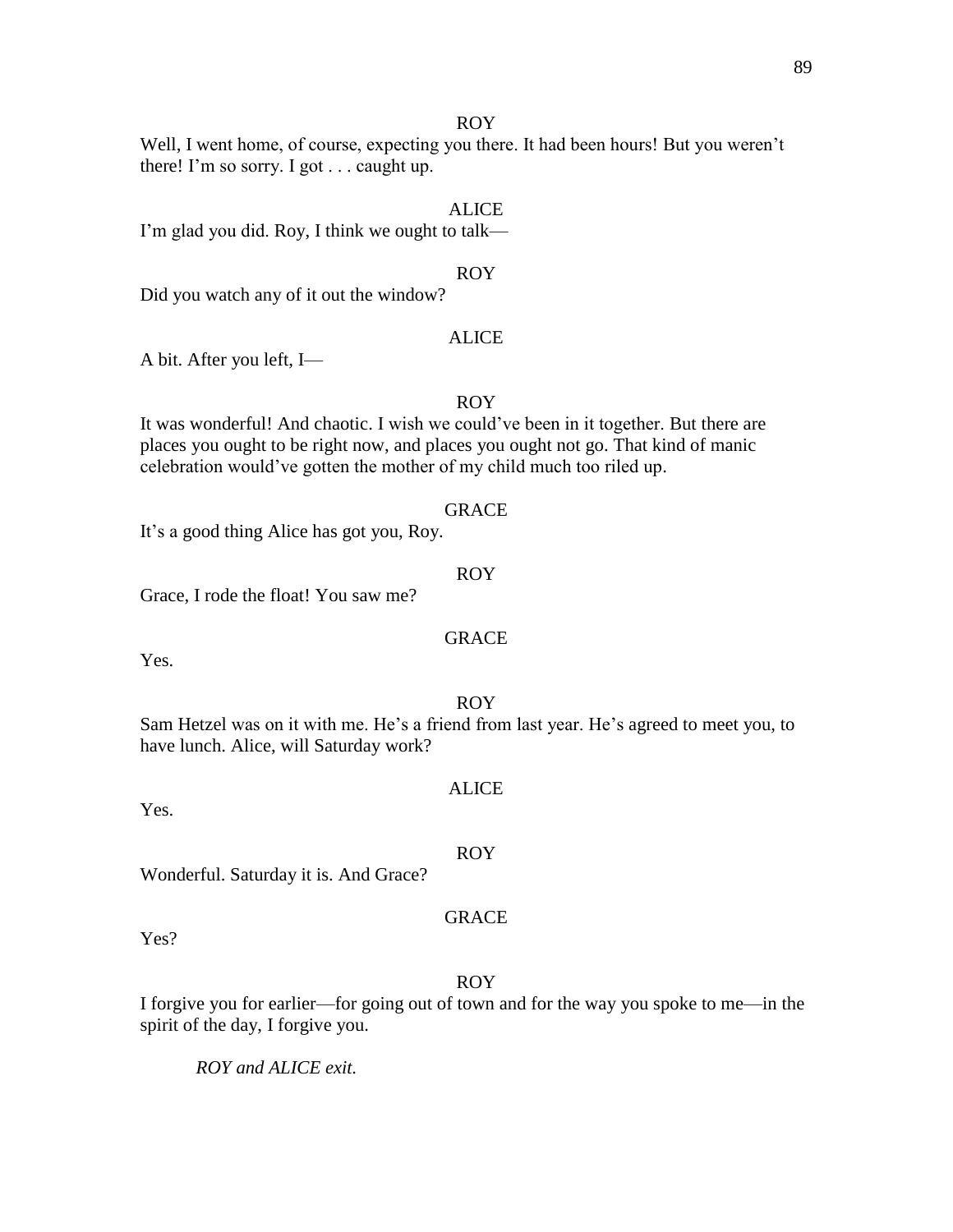## GRACE

I'm not sorry.

#### IDA

I didn't suppose you were. Do you think she's going to tell him? About what she saw?

## GRACE

We can't monitor her every minute. But if we're moving forward, the sooner, the better.

### IDA

Moving forward?

## GRACE

So we spoke to Mrs. Zahn about the information these girls need, but what is that information? Where is it? All "The Woman Rebel" ever says is that it needs to be conveyed. Where are the facts?

## IDA

*(somewhat surprised)* Do you feel ready for that? It's very specific, very . . . anatomical.

## GRACE

Have you ever put your arms inside a cow to deliver a calf? *(IDA balks, maybe gags)* My tolerance for anatomy is very high.

*IDA opens a text book and from within it draws out "Family Limitation."*

## IDA

Here, also by Sanger. Also somewhat illegal.

## GRACE

"Family Limitation?" Let the corruption continue.

*IDA laughs.*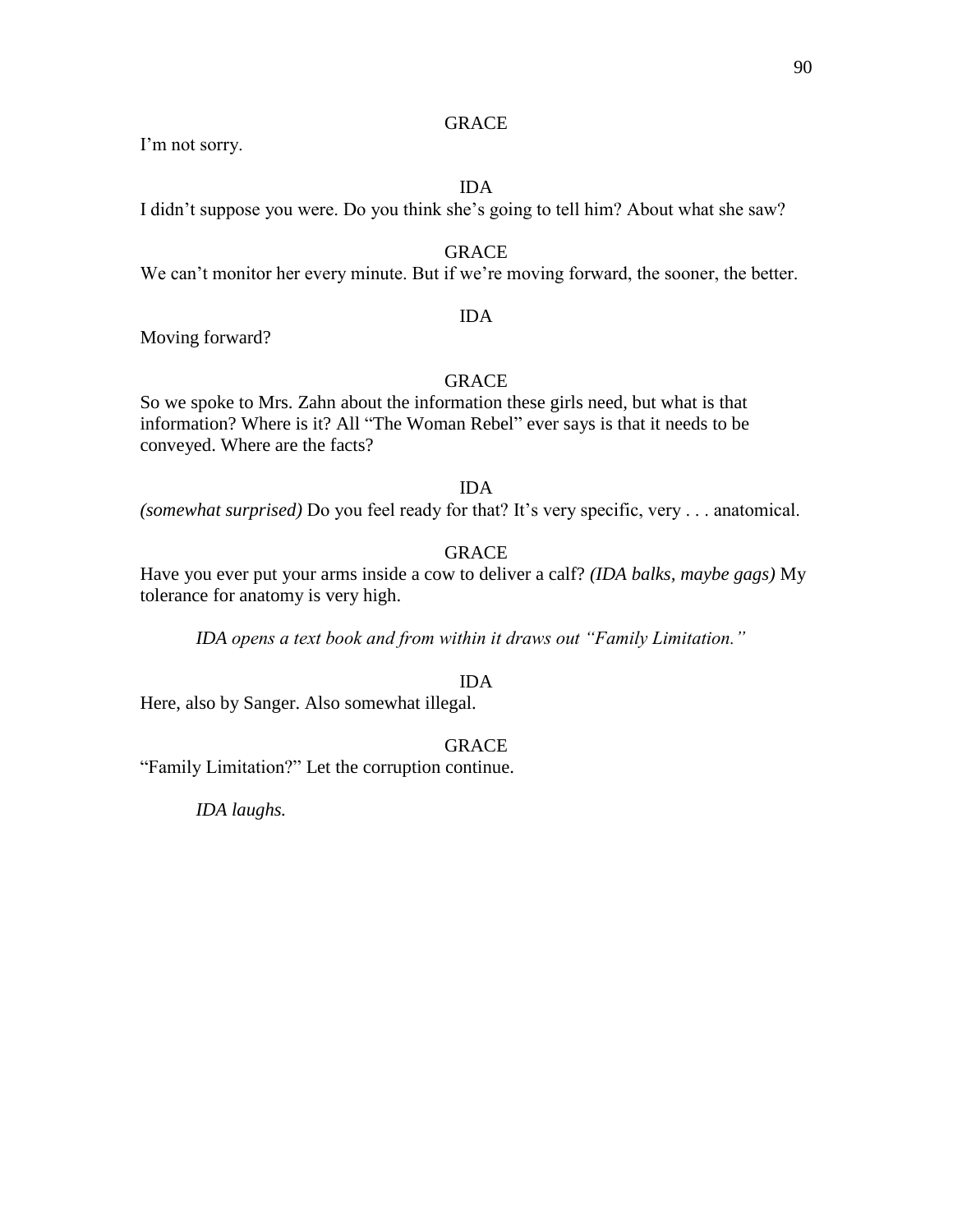## Father,

I hope you were able to celebrate the news of the armistice yesterday! I doubt you had a celebration in Edmore akin to what we had here, but I'm sure it was a memorable Monday, perhaps the most memorable of our lives. It is thrilling to know that peace reigns once again. "God is in his heaven and all is right with the world," as Mother's favorite, Mr. Browning, wrote.

How are we to process history being made before our eyes? The war ending on Monday, and Michigan women getting the vote only a few days before. Have you asked Mother whether she intends to exercise her right? *(chuckles)* I think her nerves would get the best of her, and she'd second guess herself for months after any election. Alice, I know, will do no more than second my vote, as I expect most wives will do for their husbands. So the number of votes will increase, but the ratio of votes will remain about the same. It is the young, unmarried women that create uncertainty.

The SATC has been told by the government to disband immediately, for there is no need for them to keep training, but the University is insisting that they be allowed to finish the term. Their presence here has caused such chaos, their departure will be welcome to all who wish to see the true spirit of Michigan restored. A number of their men still have the flu, and they are asking for senior medical students to assist in their care, but I have begged off, being unwilling to carry the virus home to my pregnant wife.

Grace has another date this weekend, with a new fellow, Sam Hetzel. As you can guess by his name, he is German, but I assure you he was no sympathizer. He has two drawbacks. The first is that he is from Iowa. The second, he is not graduating for two more years. For my part, I intend to see if he can be swayed to settle near Edmore, and for yours, please consider the possibility that the farm might have to eke by without a third income for a little while longer. Grace doesn't yet understand that there isn't tuition money for her beyond this term—she is still maintaining her veterinary dream—but we attempted to increase the pressure on her without revealing all. If it comes up while we are home for Thanksgiving, let's not let her know that February will mark the end of her time as a student.

Love to Mother.

Your son,

Roy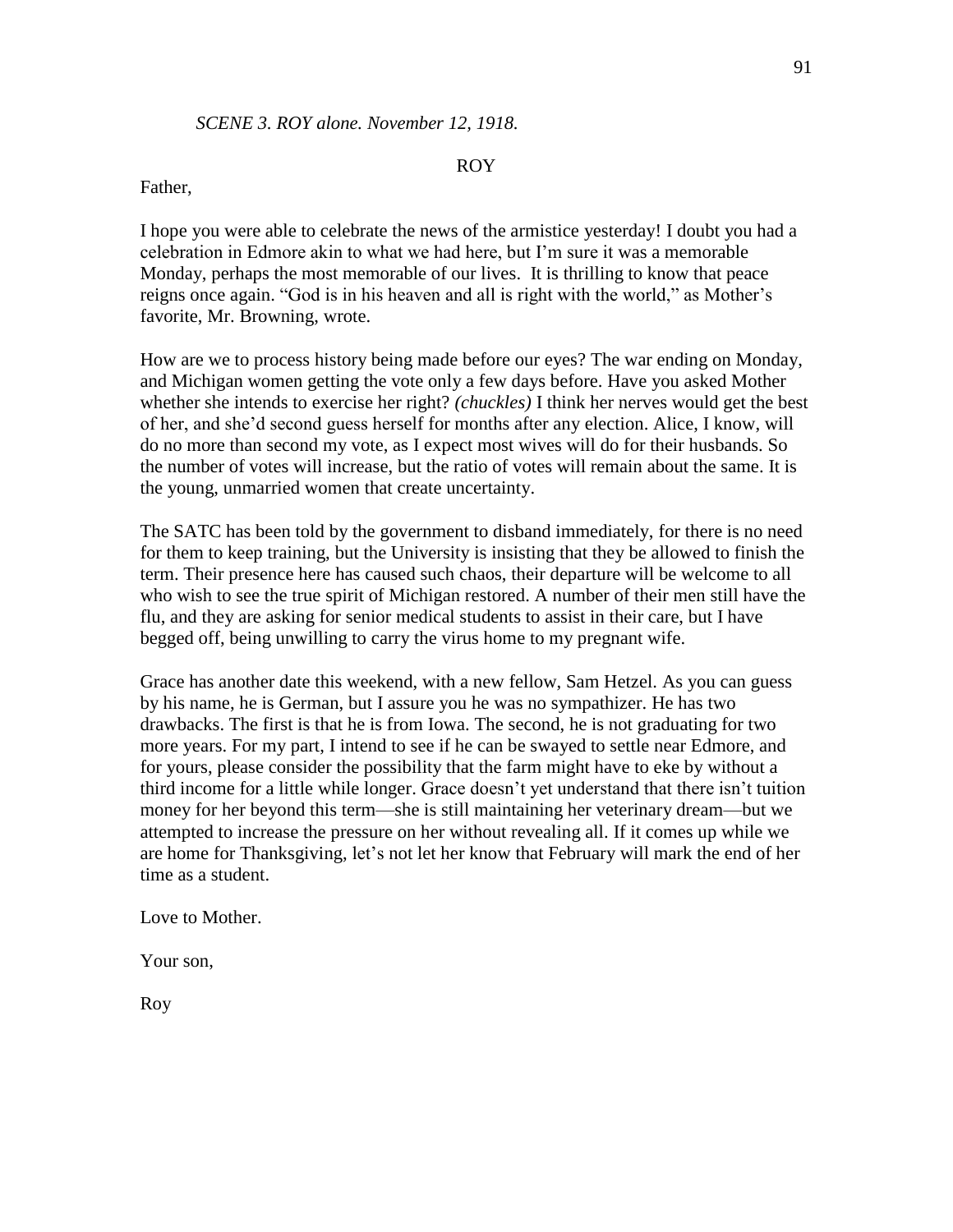*SCENE 4. Saturday, November 16, 1918. The empty room. 1 pm.*

*ROY bursts in.* 

# ROY

Grace! Grace! *(he sees no one is there, looks around for information)* Lillian! Ida!

*LILLIAN peeks her head around the door.*

## LILLIAN

Yes?

#### ROY

My sister's gone missing again.

## LILLIAN

Missing?

#### ROY

She was supposed to be at lunch at my house half an hour ago. I've left Alice there entertaining Sam Hetzel and come to find her.

#### LILLIAN

I haven't seen her today.

ROY I haven't seen her since the Pep Meeting yesterday.

## LILLIAN

Oh, I wasn't there.

#### ROY

Why not? Honestly, you girls—

## LILLIAN

Those kinds of gatherings are just hot beds of flu.

## ROY

The flu has passed, Lillian. Congratulations, you survived. *(a thought occurs)* Say, my sister hasn't taken off on a day trip again, has she?

#### LILLIAN

I truly don't know. I haven't seen her since—

*IDA comes in.*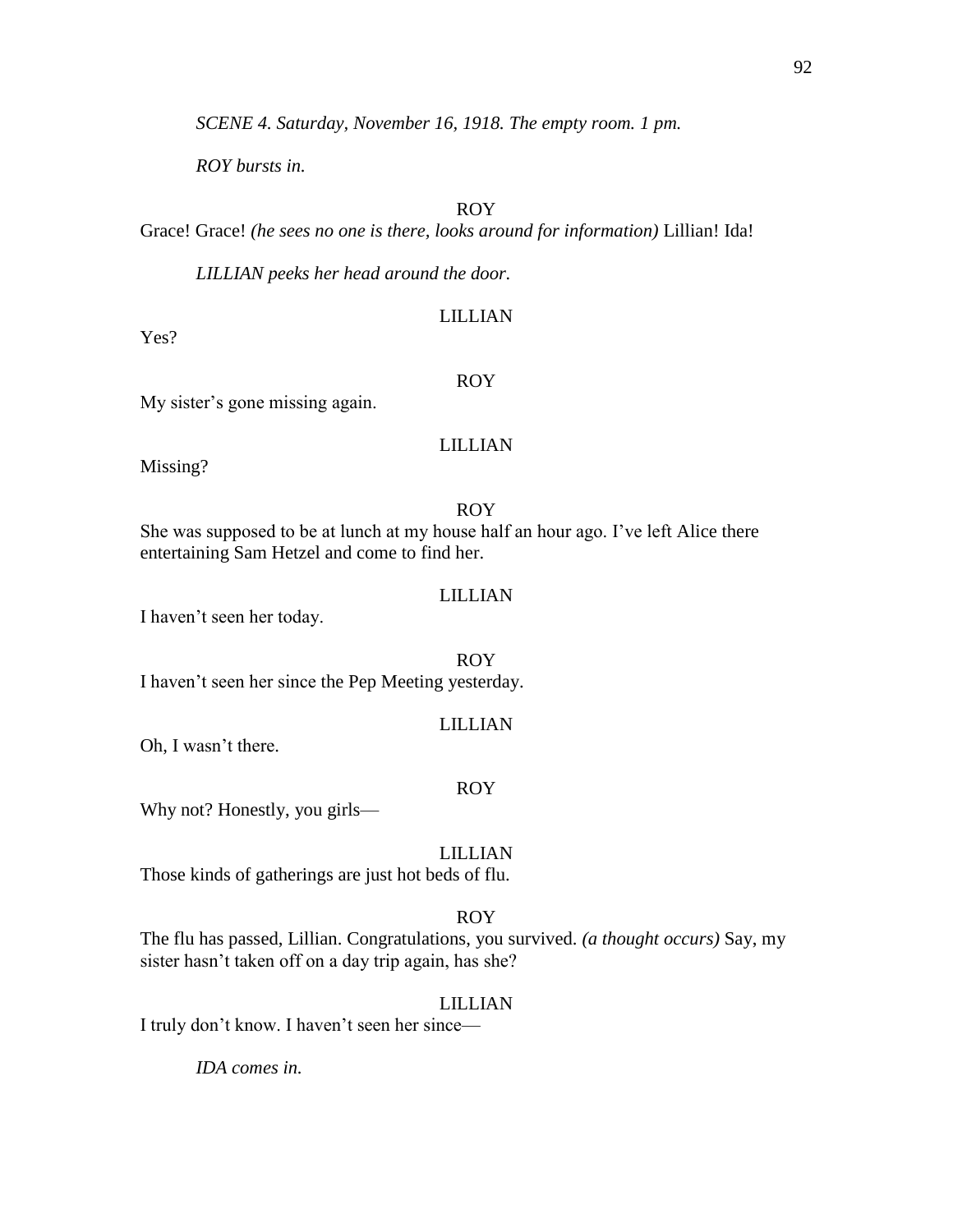#### IDA

Oh, hello.

#### ROY

Ida, where is Grace? Where were you?

#### IDA

I'm not her keeper, and you are not mine.

## ROY

She was meant to be at my house for lunch.

#### IDA

As far as I know, she intended to be there.

## ROY

What? What did she say to you about it?

#### IDA

I was here when you demanded her attendance. I thought it was presumptuous.

## ROY

*(laughing)* You thought it was presumptuous! That's rich! Grace has a family obligation.

#### IDA She's obliged to be awarded to the first semi-appropriate man that will have her? For life?

ROY She is obliged to take responsibility for the next phase of her life. She is obliged to respect her role in maintaining our family's legacy.

#### IDA

Or what?

#### ROY

Or she can anticipate a life without our support.

#### IDA

And so what? She'll be able to support herself once she's a veterinarian.

#### ROY

There's no future as a vet. That's a little girl's silly daydream! And the needs of our family are greater than Grace's fantasies. If the plan holds, in three months she'll be a wife, and in a year, she'll be a mother.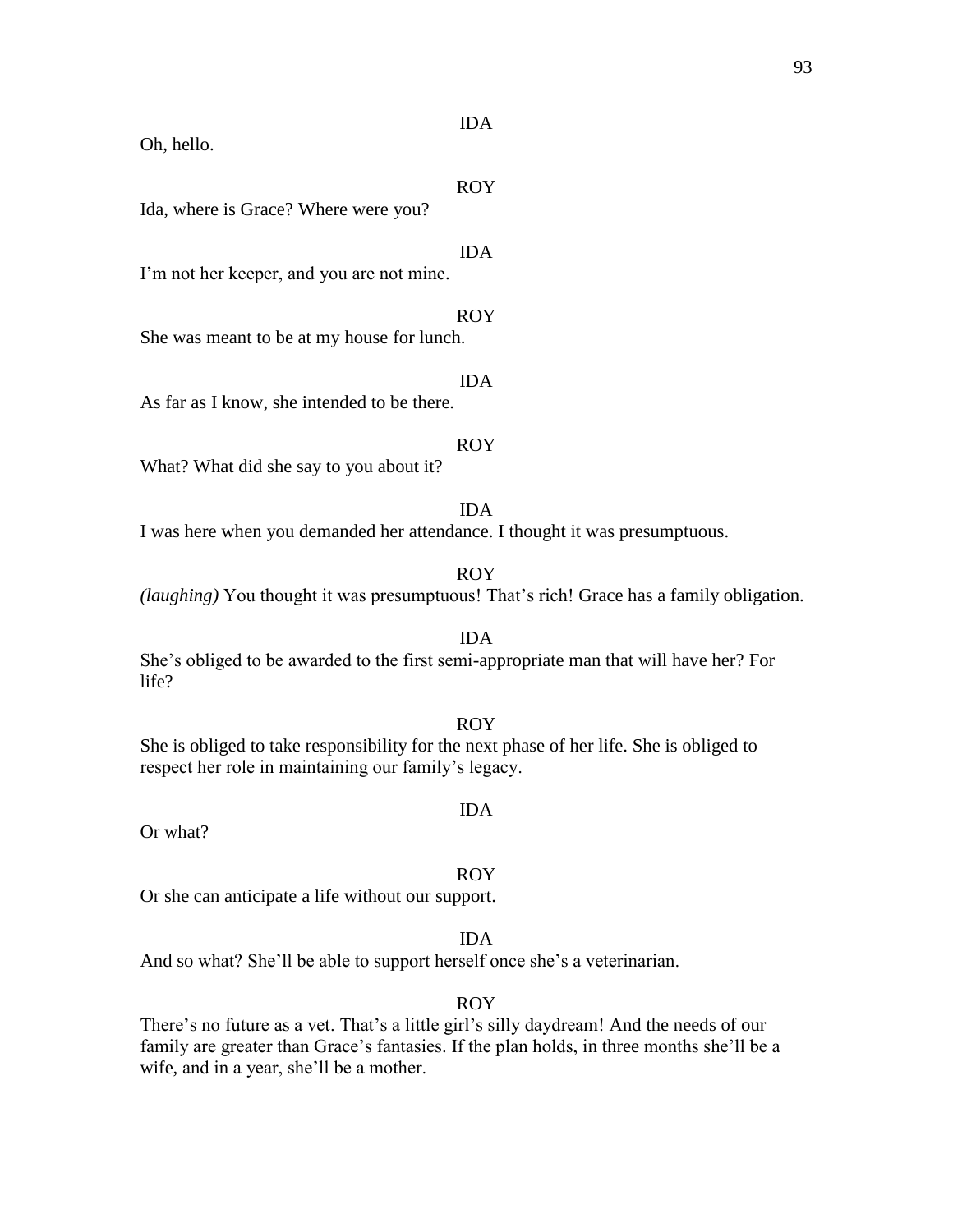#### LILLIAN

*(referencing a small pad of paper she has taken from her pocket)* "Nearly all women are no better than slaves;"

*IDA laughs.*

## ROY

What?

## LILLIAN

"that is to say social restrictions prevent the full, free and natural development of nearly every woman that is born."

#### ROY

What is that? Stop that.

IDA

"For a rich man's wife is merely his most costly possession."

LILLIAN

"I believe that deep down in women's nature lies slumbering the spirit of revolt."

ROY

This is not something you're learning here, Lillian. Where did you pick up that nonsense?

#### IDA

"We are a race of women that of old knew no fear and feared no death and lived great lives and hoped great hopes."

#### ROY

Stop it! Shut up with that.

IDA

That's Olive Schreiner, Roy. Have you heard of her?

#### ROY

I'm reporting you to the House Director.

## LILLIAN

For what? Saying words you don't like?

## IDA

"I am the Master of all. I am the daughter of strength. . .

#### IDA and LILLIAN

I am the dawn of life. I am I. I have no desire to be free, for I am free."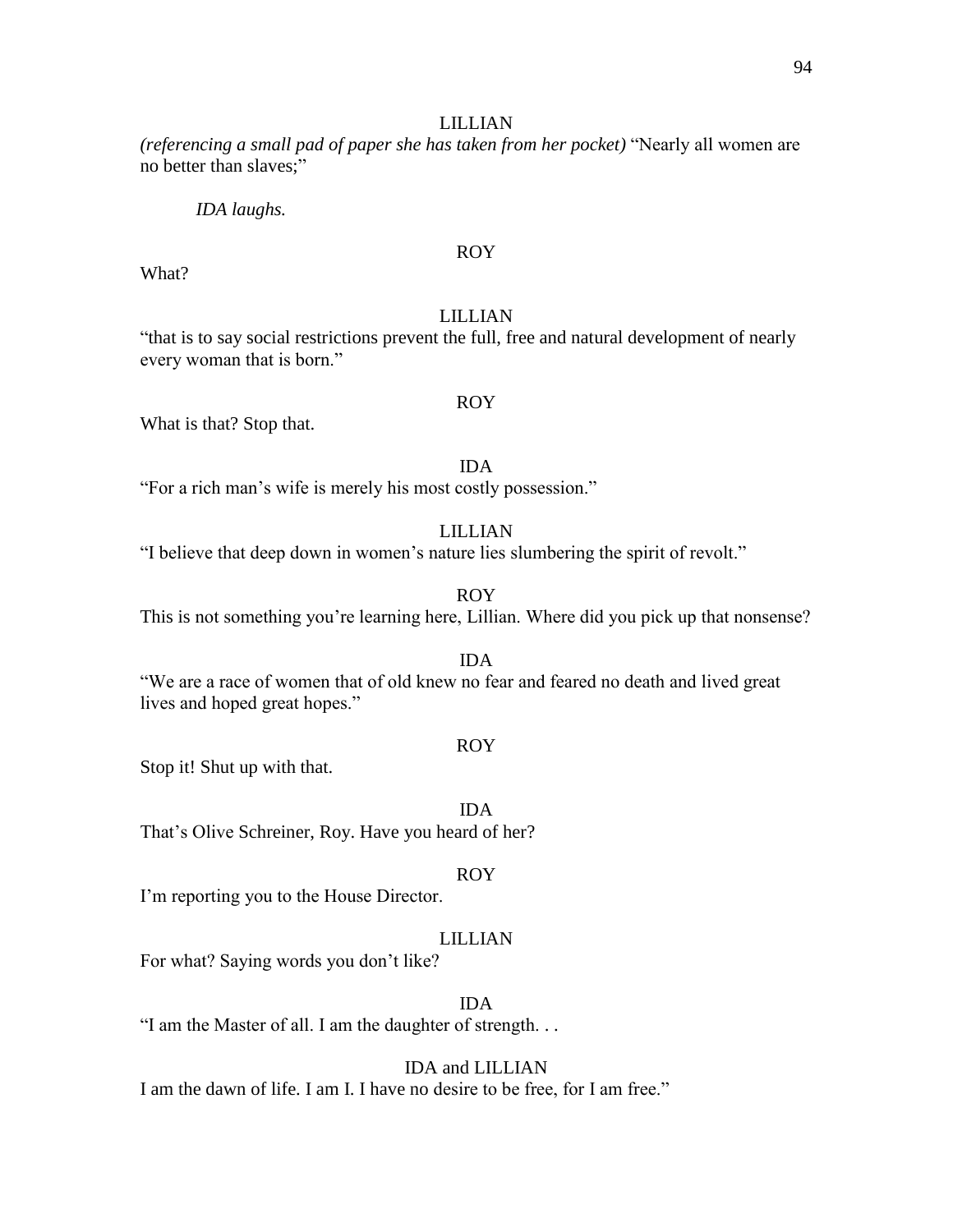*(lunges at LILLIAN to grab the pad from her hand)* Give me that!

IDA

*(getting in his way, exhibiting a toughness that we haven't scene)* Don't you touch her.

*ROY exits, flustered. LILLIAN and IDA relax.* 

#### IDA

Oh, Lillian! You were marvelous!

## LILLIAN

That was scary, and exhilarating. I'm afraid we may have done more harm than good.

#### IDA

Maybe, but right now, I don't care!

## LILLIAN

I wanted to shout at him, but I couldn't think of my own words. It was easier to call upon the words of others. I felt powerful. I felt like a witch!

*GRACE enters from IDA's room.*

#### GRACE

I'm sorry to do that to you. I'm glad Ida showed up. I'm glad you had each other.

#### IDA

Oh! You're here?

## GRACE

I didn't go to the Hetzel lunch, as you can see. I didn't expect Roy to come searching for me! Lillian spotted him storming up the street and I hid in her room.

IDA

My word! Quite the schemers you're becoming! And, Lil, you've been reading.

LILLIAN

There aren't too many possible hiding places in this room.

## GRACE

What do you mean?

#### IDA

Lillian told Roy off! Quoting from the "Rebel" like she was hexing him!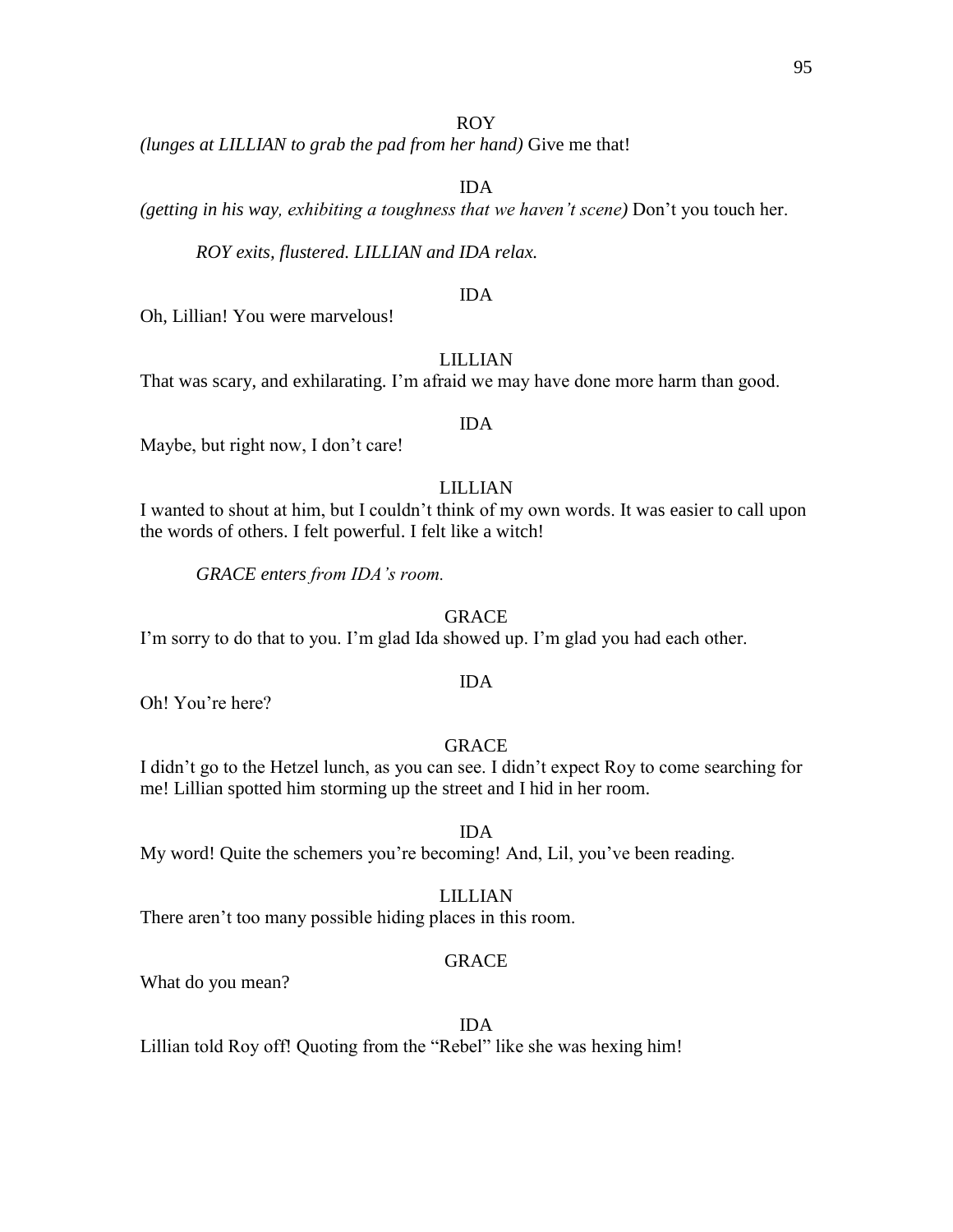## LILLIAN

Ida joined me, thank goodness.

GRACE He didn't see any of it, did he? Your papers? Your books?

## IDA

Oh no!

# GRACE

Because he wouldn't hesitate to turn you in. He doesn't like you.

## IDA I give a damn? I've been prepared for this since Alice found everything. I can't believe she hasn't squealed.

GRACE Me neither. Lillian, Alice has seen all of Ida's--

## LILLIAN

I know. She told me.

IDA She snooped around while we were out celebrating the armistice.

## LILLIAN

I know. She won't tell Roy.

Are you sure?

# LILLIAN

IDA

Absolutely.

## IDA

How?

LILLIAN *(hesitating)* She asked me to help her find the information.

## LILLIAN

What information?

# LILLIAN

Birth control.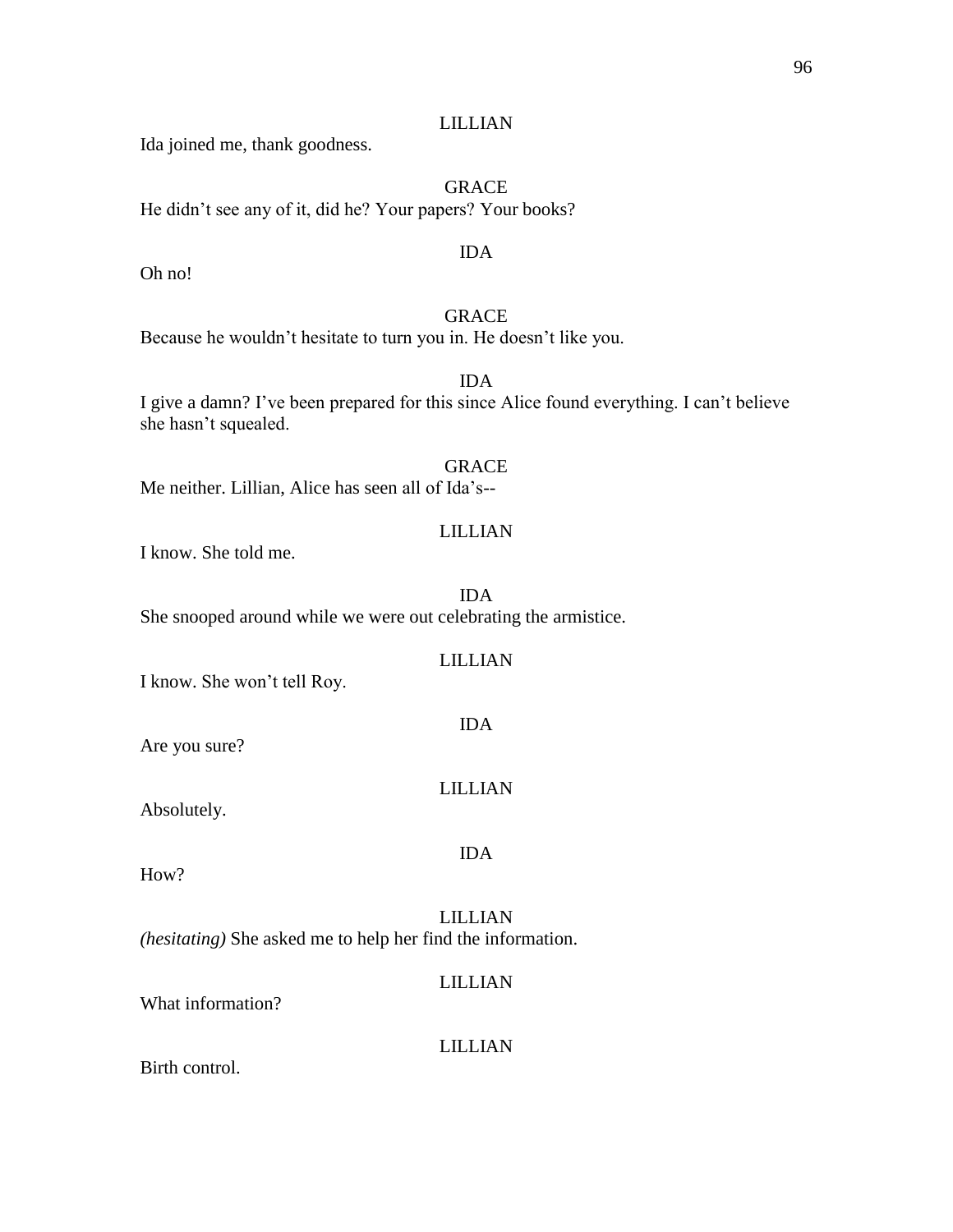## **GRACE**

What?!?

## LILLIAN

She said Roy keeps talking about having seven or eight babies, and she only wants two. Do you have it, the real information? *(IDA nods)* Every woman that wants to know should know.

## IDA

LILLIAN

# But if it got back to Roy . . .

#### It wouldn't.

#### IDA

Grace, I hate to say this, but you may need to run down and see Alice and apologize for dodging lunch.

#### **GRACE**

Why?

## IDA

We need to throw Roy off the scent. That was reckless, what Lil and I just did, as fun as it was. And if we intend to bring Alice into the know . . . you need to go and play the part of the dutiful sister.

#### GRACE

I can do it. *(she takes in, for a moment, the joy of having people on her side)* I'm so happy here with you two. I don't care about saving the farm. Let them sell it.

## IDA

Don't worry about that now.

# GRACE

But, if I was . . . to marry him . . .

#### LILLIAN

Hetzel?

#### IDA

You haven't even met him!

## GRACE

He's got two more years of medical school. So if I was to do it, even if Roy wouldn't let me stay in the veterinary program, I could still stay in Ann Arbor. And still be close to the two of you. For a little while, at least.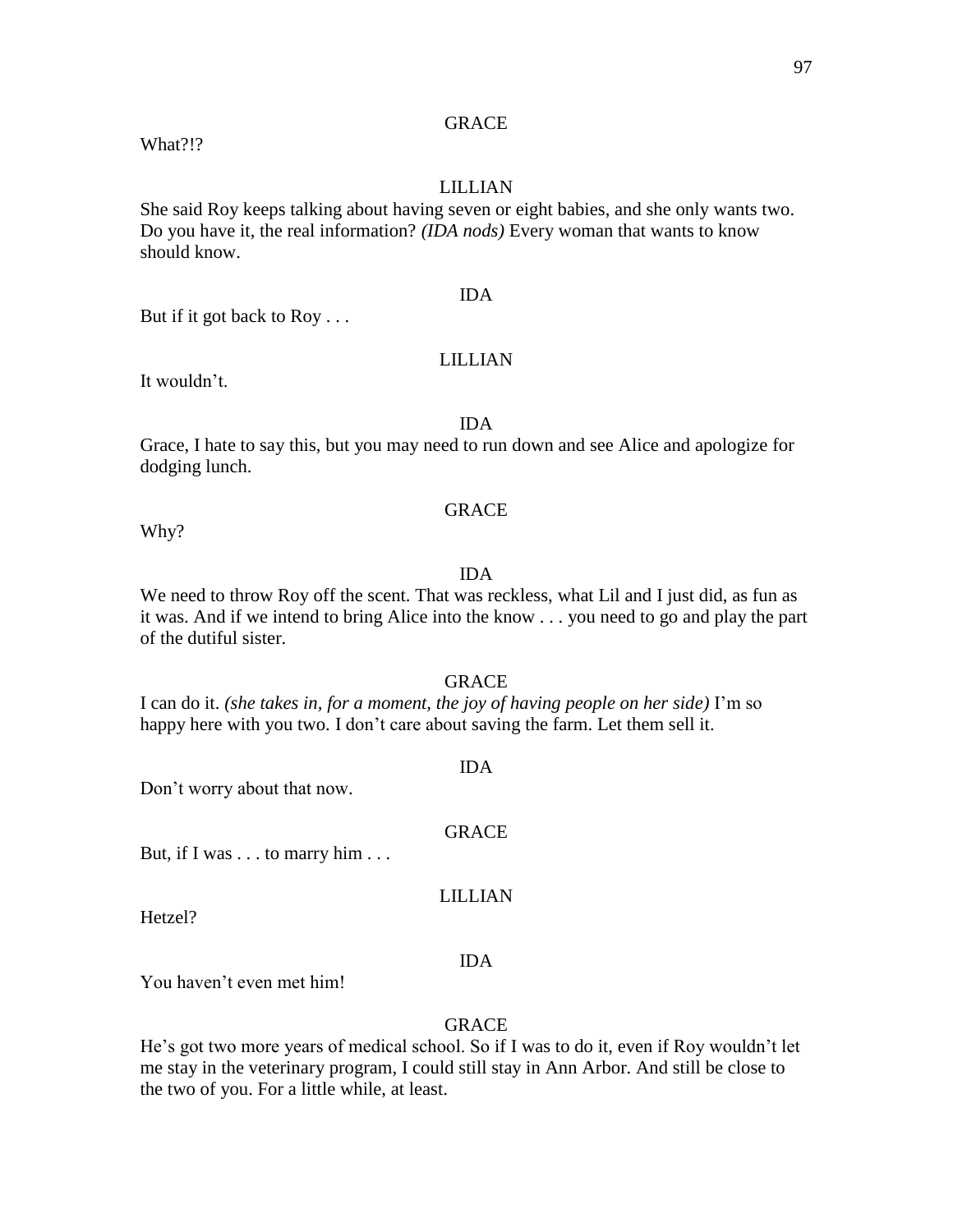# IDA

Let's not concede just yet. Go and smooth things over. Don't fall in love. Tell them you made a mistake on the time. We'll stay here and, I don't know . . .

# LILLIAN

Cast some spells?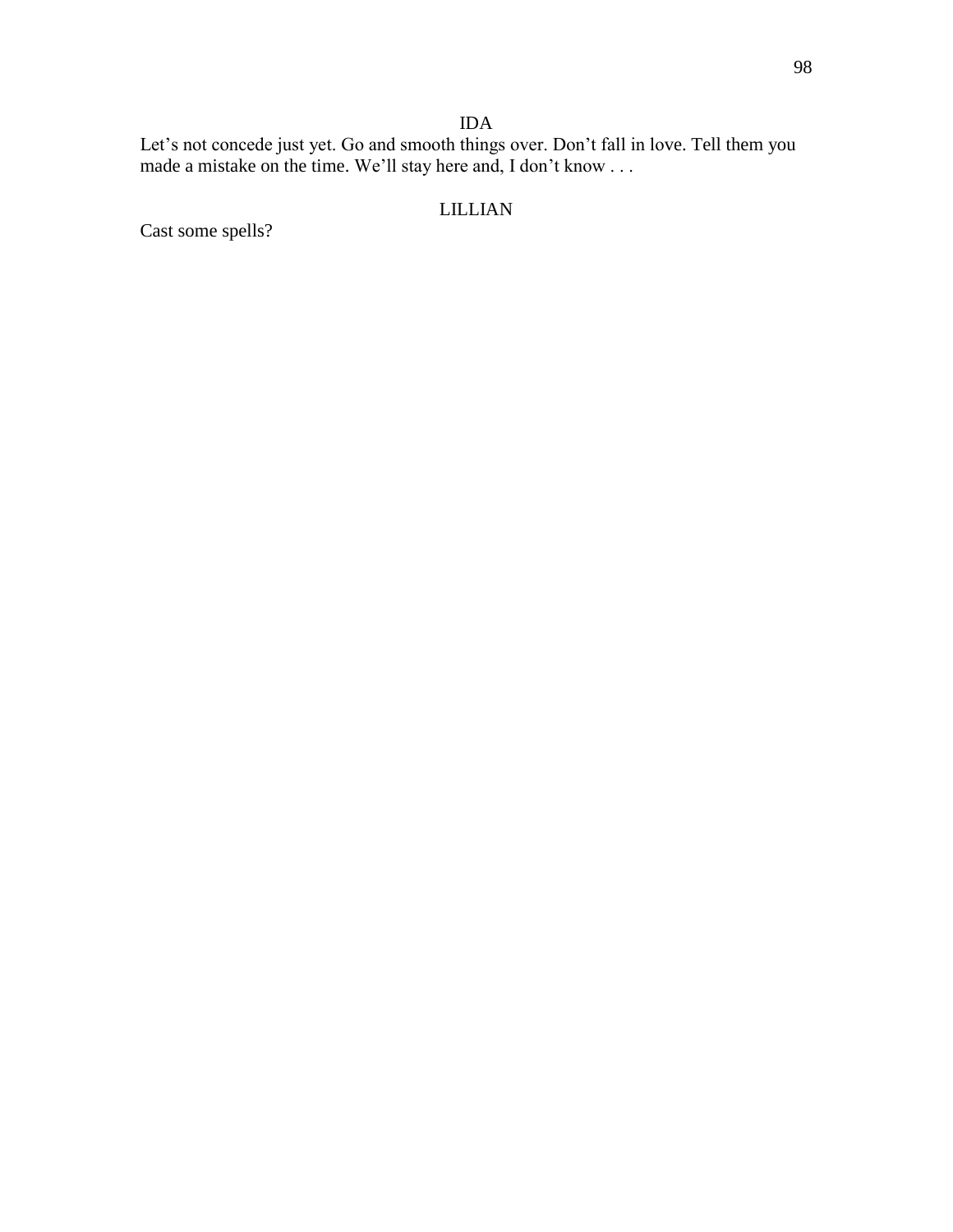## *SCENE 5. Early the same evening. ROY alone.*

## Dear Father,

I didn't expect to be writing again before Thanksgiving, but I have the most excellent news. We just concluded a very successful lunch with Grace and Sam Hetzel. Grace was quite late, but Sam was patient, and it turns out she had written the time down incorrectly in her date book.

They got along swimmingly. I have never known Grace to be so agreeable! If Mother could have seen her, the old sparkle in her eyes would have come right back. Our prayers have truly been answered.

We talked of all sorts of things. Sam was kind enough to bring Grace a green ribbon! Traditionally, all the freshmen girls get these the first week, but because of the war and the flu and all the upheaval, these traditions were given little thought. Grace donned the ribbon like a good sport. I felt sad, for a moment, that she won't be a Michigan girl for much longer. I am buoyed, however, by the fact that we are now right back on track.

In less pleasant news, I had an extremely frustrating encounter with Ida, the roommate. She seems to have drawn the third girl in their suite, Lillian, a professor's daughter, into a cyclone of unnatural feminism. The things they were saying! Were I to record them here, I would have to ask you to burn this upon receipt. I told them in no uncertain terms that I would have none of their pagan drivel. I have said nothing to Grace, but I intend to compose a letter today to the House Director and have Grace put in a different room, perhaps a different building, when we return to campus after Thanksgiving.

I am not worried. As I mentioned, Grace was a delight at lunch. She is, as yet, unblemished by this unfortunate pairing. It's all going to work out.

Sincerely,

Roy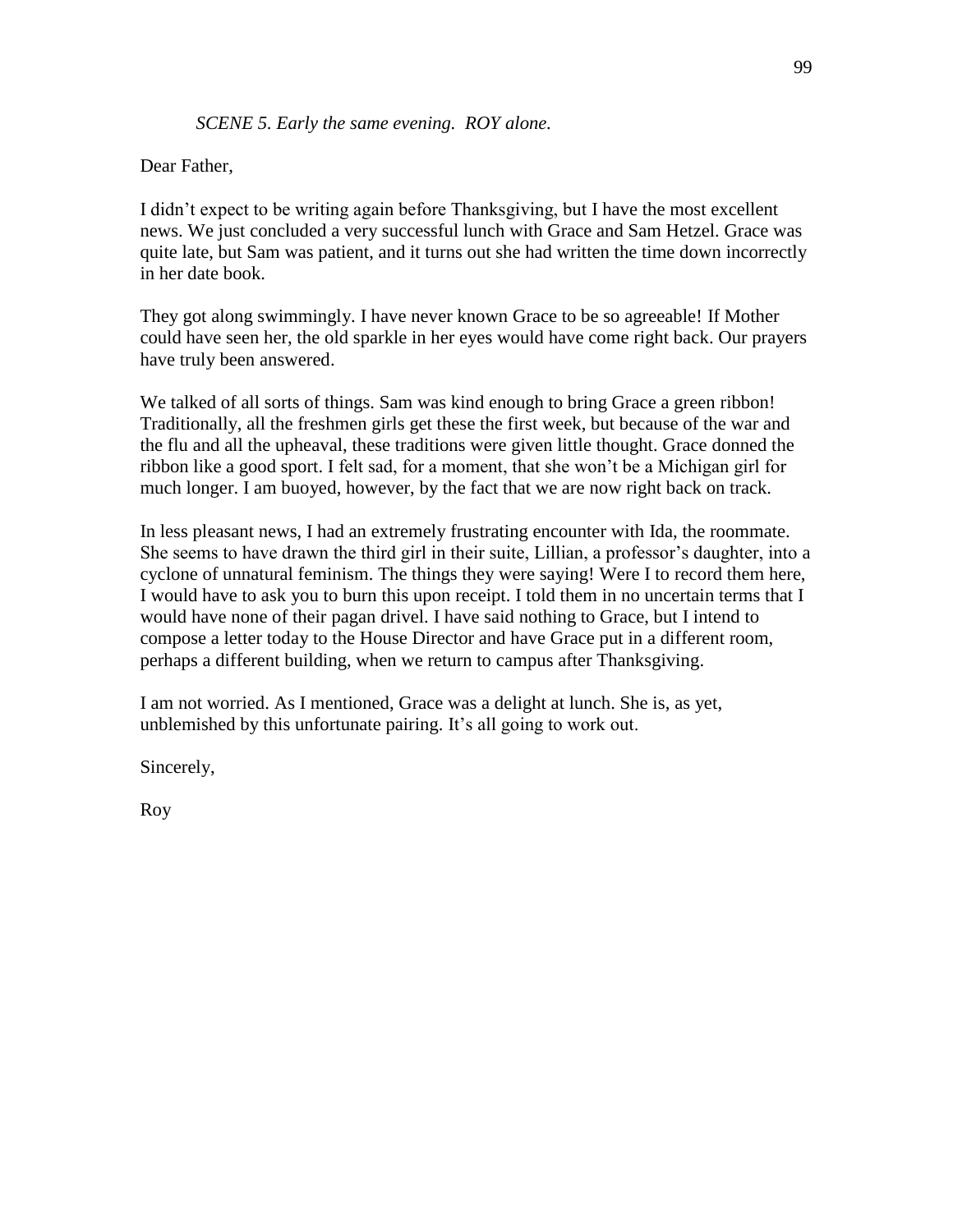*SCENE 6. Monday, November 25, late afternoon light bathes LILLIAN, who sits alone with her ukulele in the dorm room. She sings:*

#### LILLIAN

If you want to feel wretched and lonely and blue, Just imagine the girl you love best In the arms of some fellow who's stealing a kiss From the lips that you once fondly pressed

But the world moves apace and the loves of today Flit away with a smile and a tear, So you can never tell who's kissing her now Or just whom you'll be kissing next year.

I wonder who's kissing her now, I wonder who's teaching her how, I wonder who's looking into her eyes, breathing sighs, telling lies. I wonder who's buying the wine for lips that I used to call mine. I wonder if she ever tells him of me, I wonder who's kissing her now.

*GRACE enters before the song is over. When LILLIAN finishes—*

## GRACE

That's a sad one.

### LILLIAN

I know. I love it, though. *(she strums a chord or two)* Say, I stopped in at Roy's to ask Alice how Thanksgiving was and she wasn't there. Have you seen her?

#### **GRACE**

Oh, she stayed in Edmore. She isn't supposed to deliver the baby until Christmas time, but Roy thought the travelling back and forth would be too much on her. Roy expects to bring both of them back after the first of the year.

#### LILLIAN

Oh. That's a ways away.

**GRACE** 

Alice told Roy she wants to name the baby George, if it's a boy.

#### LILLIAN

What?

#### GRACE

I thought they'd settled on Daniel, but Alice had a change of heart.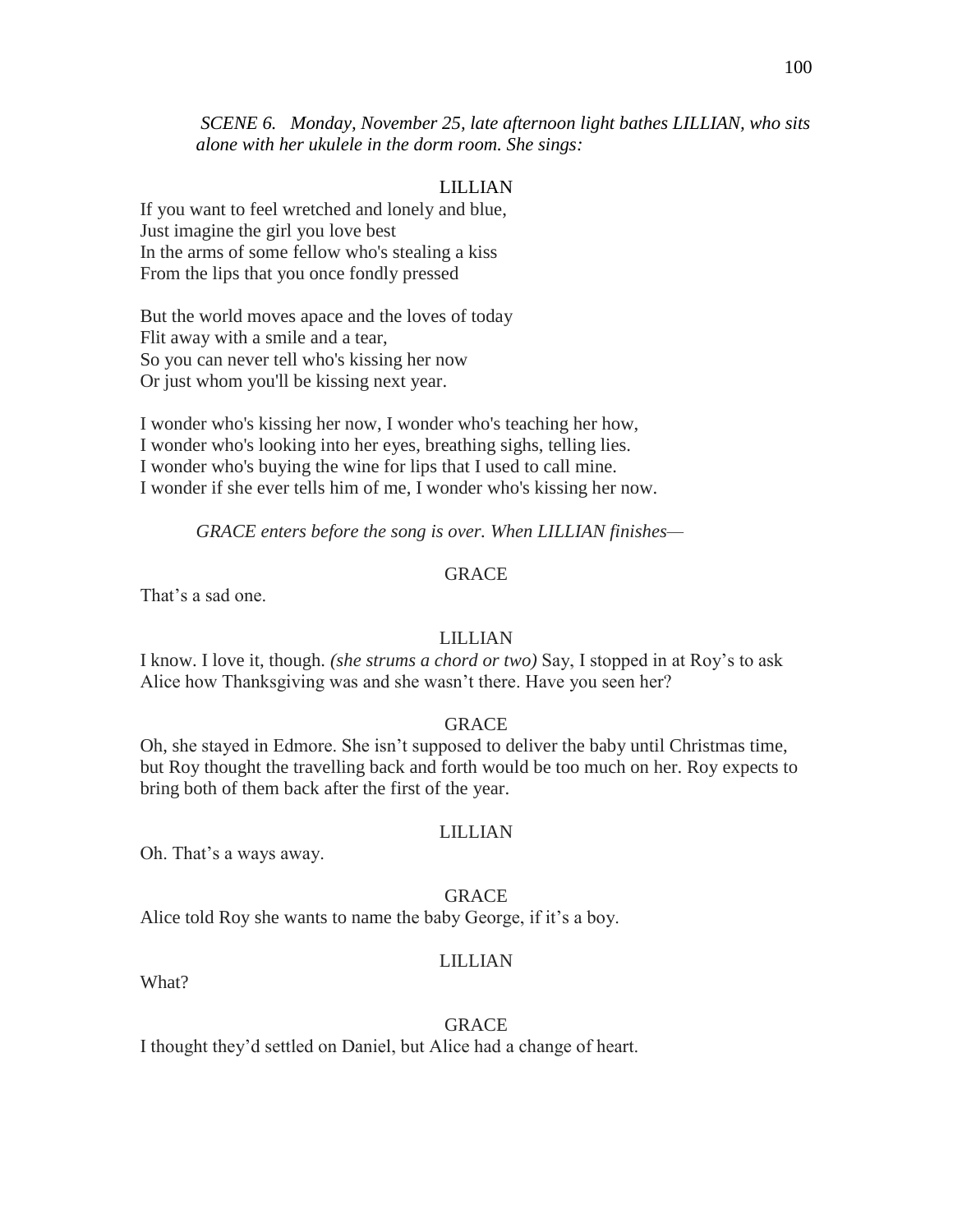## LILLIAN

Oh. All right. How was your date?

## GRACE

Not abominable.

## LILLIAN

Really?

## GRACE

Sam isn't awful. That doesn't mean I'm over the moon. If I never saw him again, I wouldn't grieve the loss. *(she sings)* I wonder who's kissing him now, It won't cause a fuss or a row, Whomever is looking at Mister Hetzel, German beer, salted pretzels!!!

*LILLIAN laughs. IDA enters, in distress, carrying a letter.*

IDA

Is there something funny? Please tell me something funny!

## LILLIAN

Silly songs. What's wrong?

## IDA

I'm through in Detroit. Mrs. Zahn turned me down flat. She said she can't risk arrest. She admires me and my passion and grit, but she has too many things just on the verge of success right now, and with the momentum of suffrage, she can't jeopardize her position.

**GRACE** 

I'm so sorry. I'm afraid it was my fault. I may have made some faces in our meeting.

## LILLIAN

What did you want her to do, exactly?

## IDA

Oh, I'm sorry, Lillian. Ruby Zahn is a progressive club woman in Detroit. I was trying to convince her to help me covertly educate factory girls about birth control.

## LILLIAN

That's illegal.

## IDA

Technically, but I wasn't planning to have her stand with me on the street, talking about cots and pessaries.

## GRACE

What were you planning?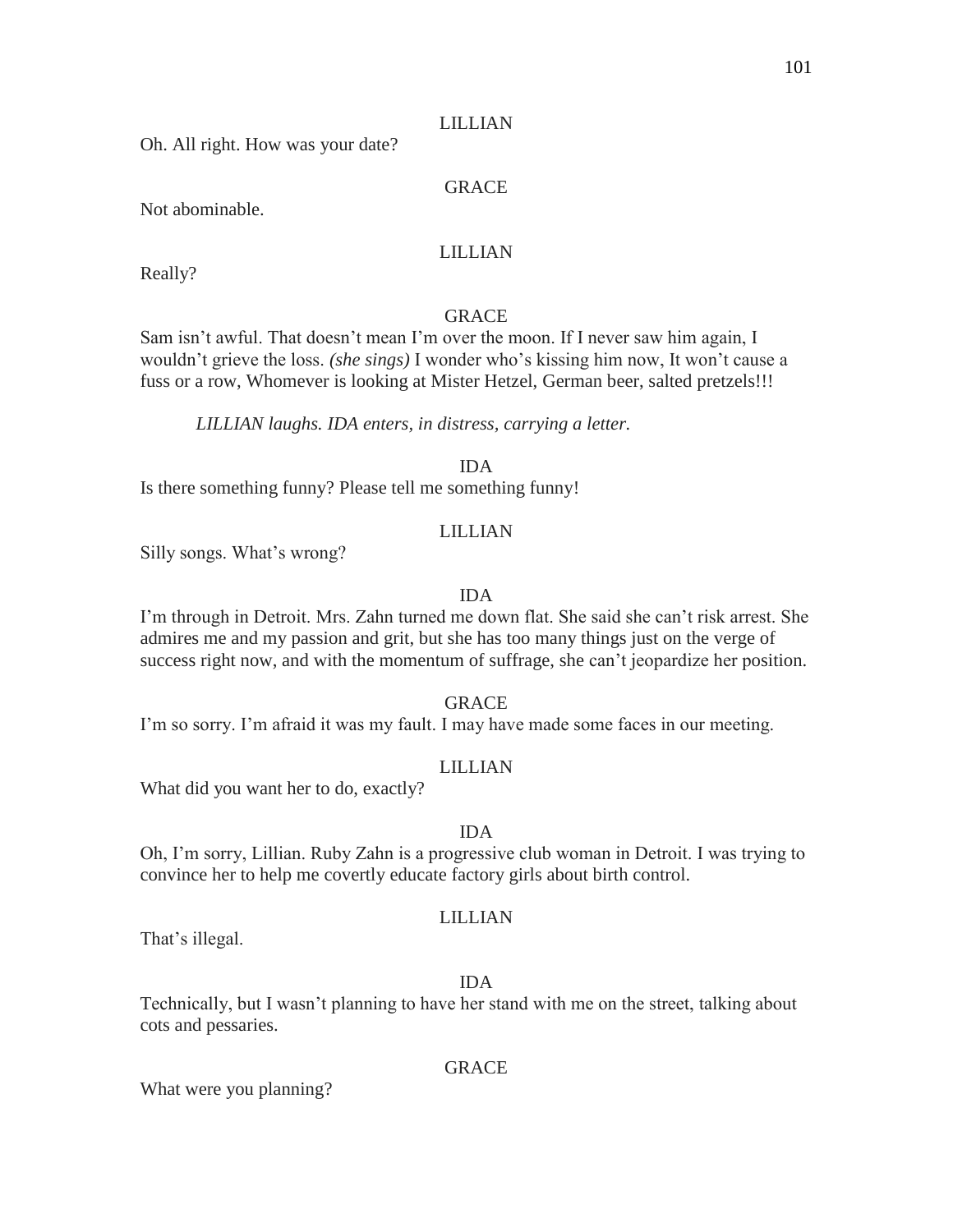## IDA

Leaflets, maybe? I hadn't gotten that far. I needed to know I had backing.

## LILLIAN

Why?

## IDA

Technical things—producing the information, printing it, as well as deciding where to distribute, connections inside the labor force . . .

## LILLIAN

Do you know what you want to say?

## IDA

Sort of.

**GRACE** 

Sort of a shortened up, facts-only, "Family Limitation?"

## IDA

Yes. Straightforward, factual information on how to prevent pregnancy. But there are hundreds of factory girls in Detroit, and my hand will fall off if I try to write out that many copies.

## LILLIAN

I can help.

## IDA

Lillian, even with all three of us writing, it would take ages to make enough.

## LILLIAN

GRACE

That's not what I meant. My father has a typewriter at our house, and a mimeograph.

A what?

## LILLIAN

It's a machine. My father loves innovations. You make a stencil with a special sheet and a typewriter, then you crank it through and it duplicates it over and over.

#### IDA

How many could we make?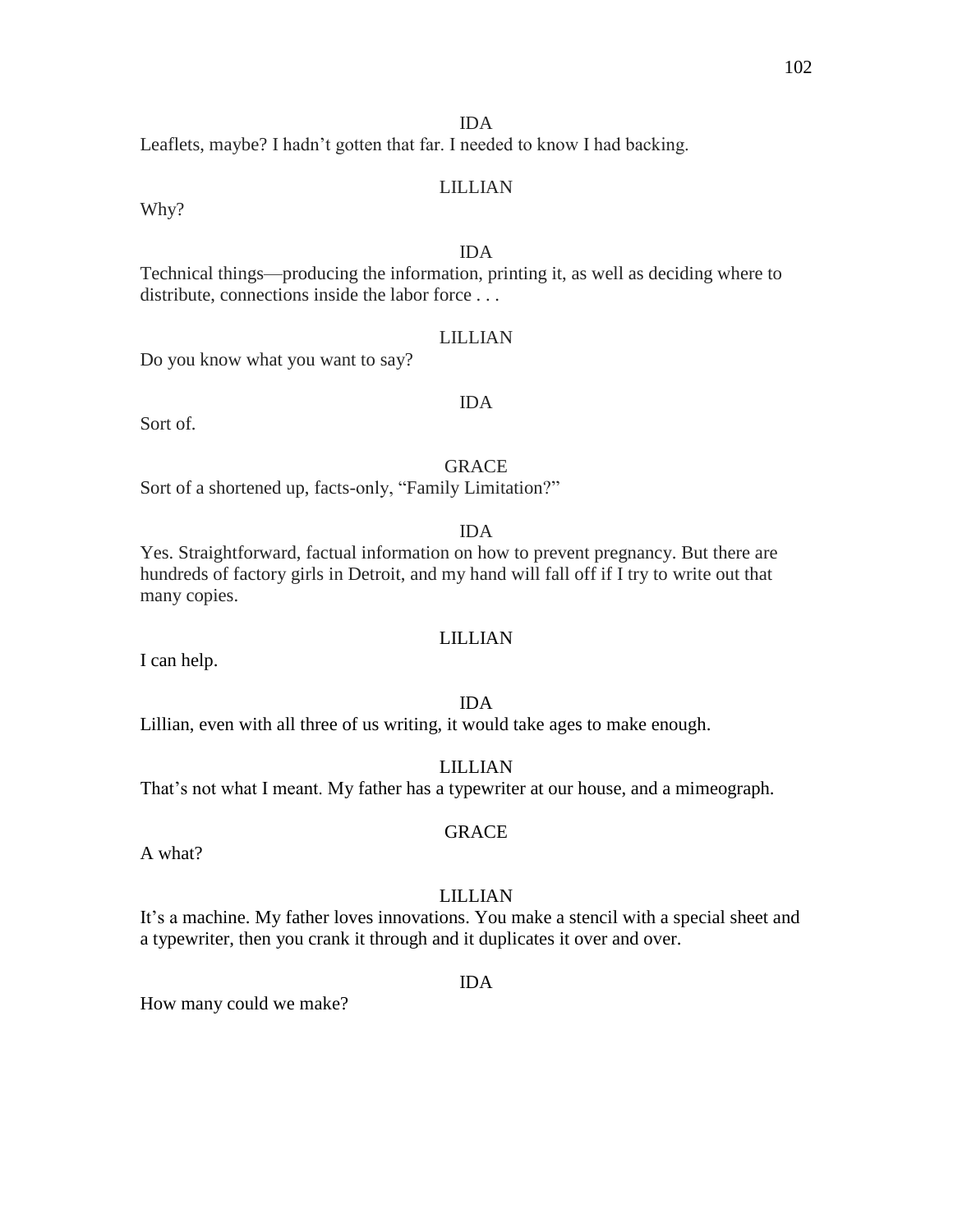#### LILLIAN

You can crank it until your arm falls off. George and I used to publish a pretend neighborhood newspaper. He could get it going as fast as one copy about every two or three seconds. And we were just kids.

# GRACE

So we could make twenty copies, in a minute?

## LILLIAN

Easily, after all the preparation is done. How many do you need?

## IDA

I don't know. A hundred? Two hundred?

#### LILLIAN

I don't know how much paper my father's got.

#### IDA

I can get paper.

#### GRACE

IDA

GRACE

And we don't need connections in the labor force, we just need to be there when the workers come out of their shift.

We?

Me.

#### LILLIAN

#### IDA

Are you serious, Lillian? You might get into trouble, down the road.

*LILLIAN hums a line "I wonder who's kissing her now." They settle down to work.*

#### Me too.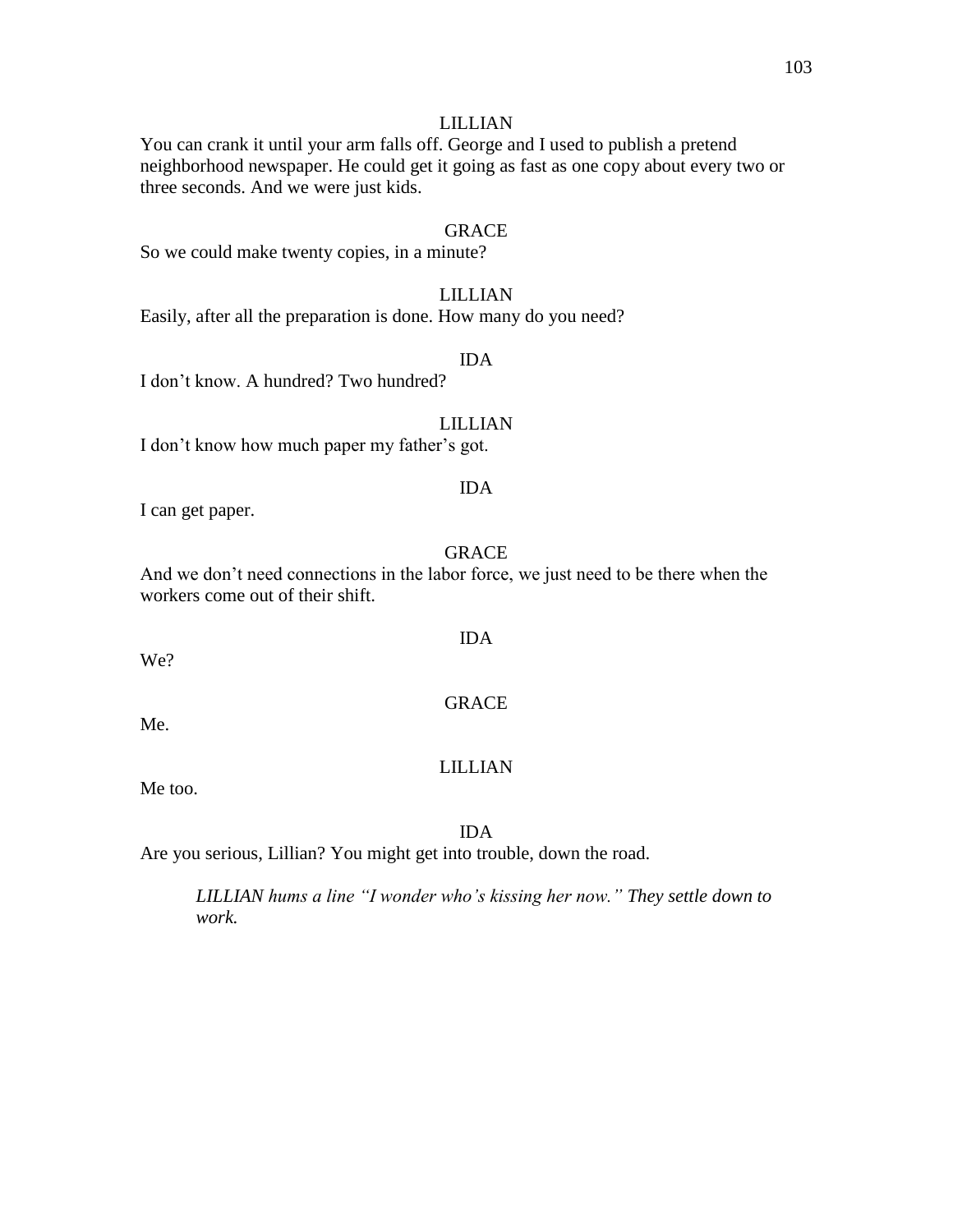*SCENE 7. December 1. The basement in LILLIAN's family home. In the darkness, the sound of a mimeograph machine going, then slowing, then grinding to a halt. Lights up on IDA reading, GRACE shaking her hand out from cranking the machine. LILLIAN enters.*

## LILLIAN

My father's last class just ended. Are we through? He'll be home--

## GRACE

Let me see them again.

*IDA passes a mimeographed sheet to GRACE who takes it reverently and shakes her head.*

I can't believe we did it.

#### IDA

They look beautiful.

#### GRACE

"Mrs. Whitman's Words for Women." It sounds like a prayer book.

#### IDA

You're an old hand at blasphemy, Grace.

### GRACE

Dear old Mrs. Whitman.

IDA My elderly . . .? What did you tell Roy she was? My Aunt?

GRACE I don't remember. I just kept talking until he seemed convinced. *(a beat)* I feel proud.

#### LILLIAN

We haven't done anything yet.

## GRACE

But we are about to. And it's going to make a difference.

#### LILLIAN

I think the drawing of the pessary copied well, if I do say so.

## GRACE

Lillian, it's a good thing we had you. Mine and Ida's attempts looked like bowler hats.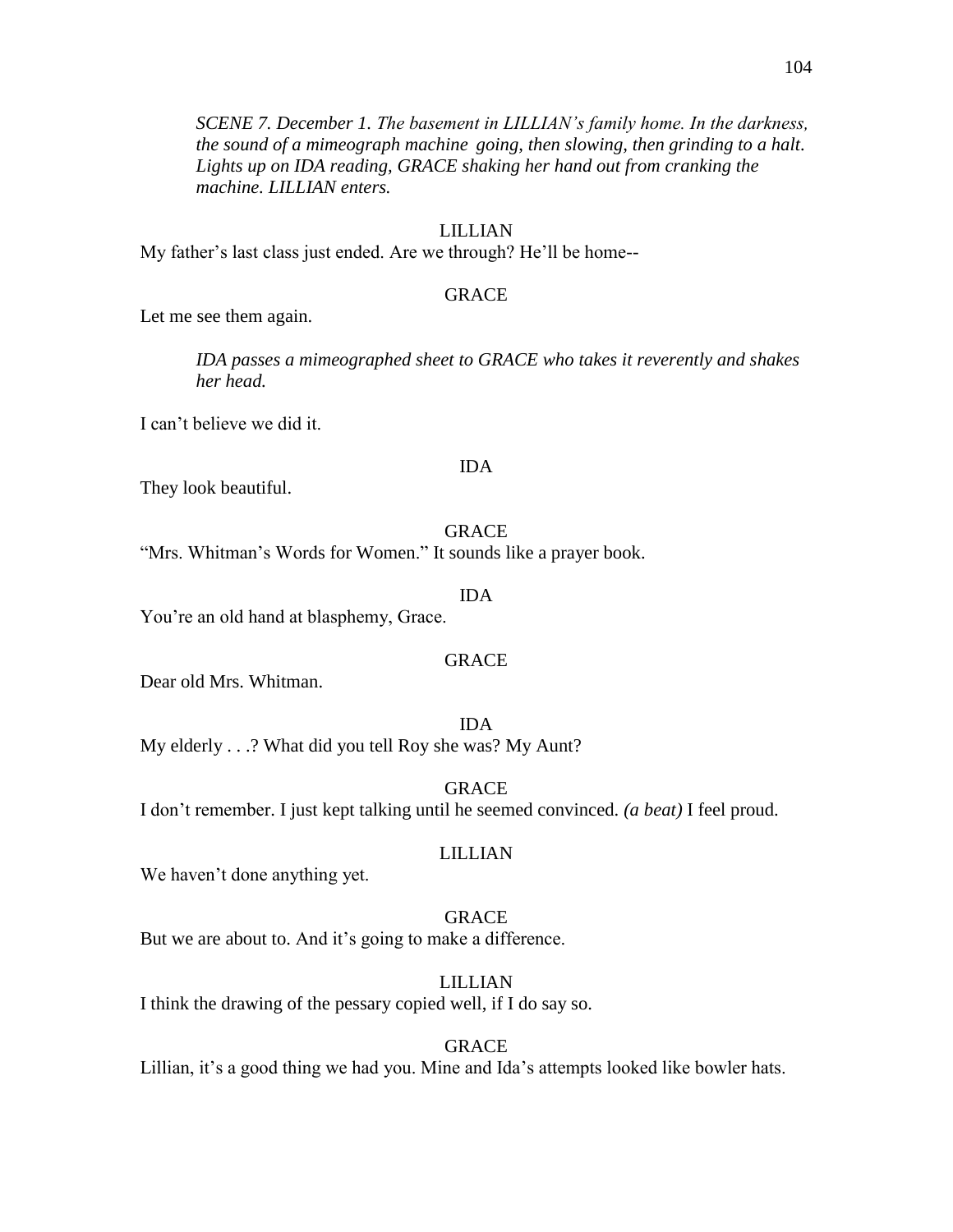IDA *(busts out laughing)* Pity the poor old girl who tries to tuck a bowler hat inside her!

GRACE *(Laughing)* Yes, hold on a moment dear, I've got to fold this thing just right!

#### LILLIAN

GRACE

IDA

LILLIAN

IDA

GRACE

Quite romantic!

IDA I might try to buy one while I'm home for Christmas.

A bowler?

No! A pessary!

What on earth for?

Because I want to know!

Won't Mrs. Deeds stop you?

## IDA

She knows better than to monitor me.

## LILLIAN

*(refencing sheet)* The information about the cots is good, and the douches.

## GRACE

Cots are so expensive, and you have to count on the boy to have one.

Why?

#### GRACE

IDA

What do you mean?

IDA

Why do you have to count on the boy?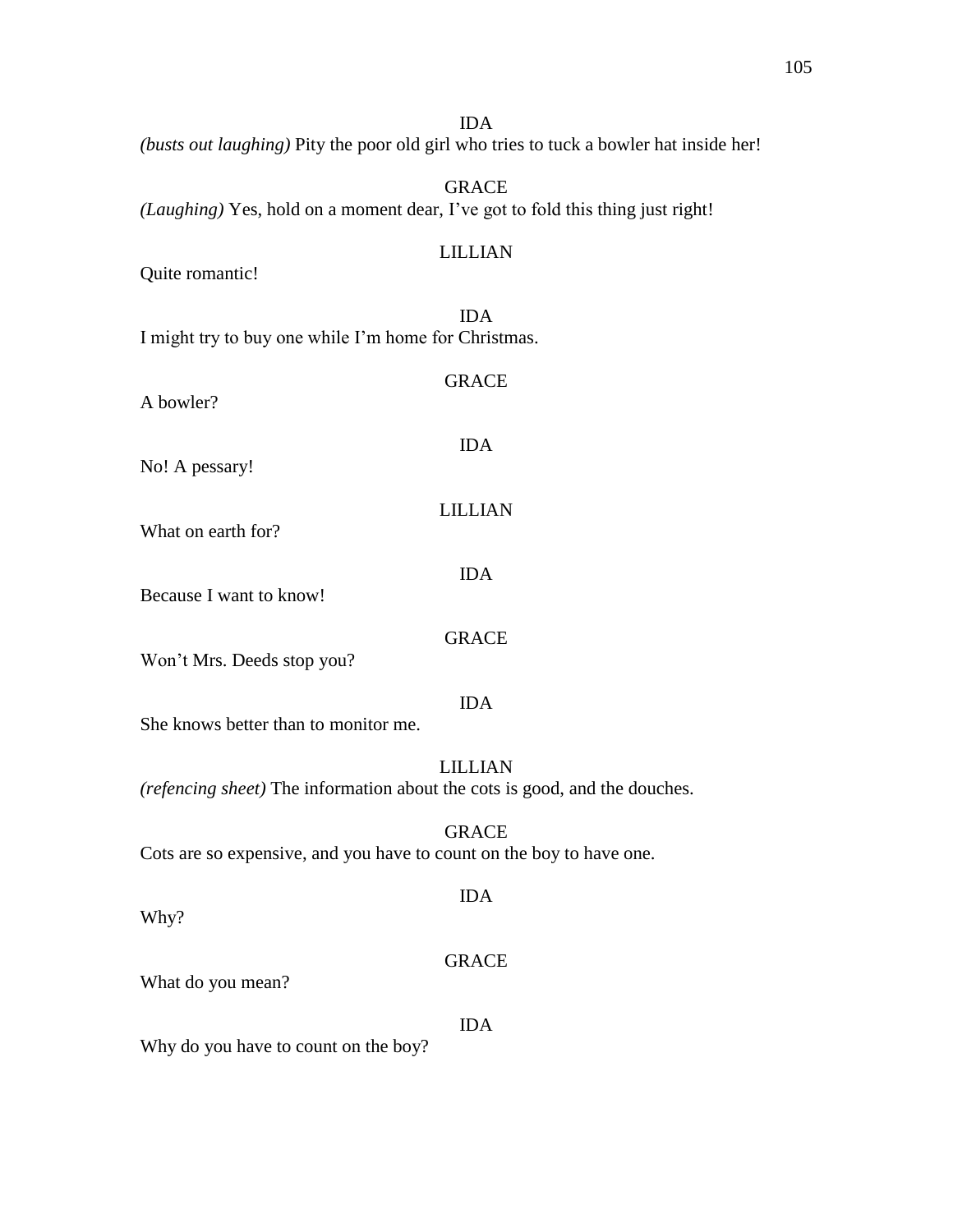#### **GRACE**

He has to have it. He has to put it on.

IDA

The girl could have it. She could say, "Put this on."

## LILLIAN

And where would she get it?

## IDA

She would buy it! Just like the boy would!

#### GRACE

Oh, don't tell me you're going to buy some cots, along with your pessary.

## IDA

I might. I might make it a whole experiment while I'm home. A pessary, a few cots, a fountain syringe, maybe a bulb one too, just to see the difference . . .

#### LILLIAN

Lysol, bichloride, what's the other one?

#### GRACE

Potassium Permanganate.

## LILLIAN

How do you remember that? I forgot it the minute we got it spelled correctly on the stencil.

## GRACE

The druggist in Dayton is going to be very suspicious.

IDA

# Perhaps he'll think I'm just being overly cautious.

## GRACE

He might think you have many lovers.

## LILLIAN

Oh yes, he'll have a very low opinion of you, Miss Ida Kettering.

## GRACE

Or a very high one!

## IDA

Who cares? I'll be back here after the New Year.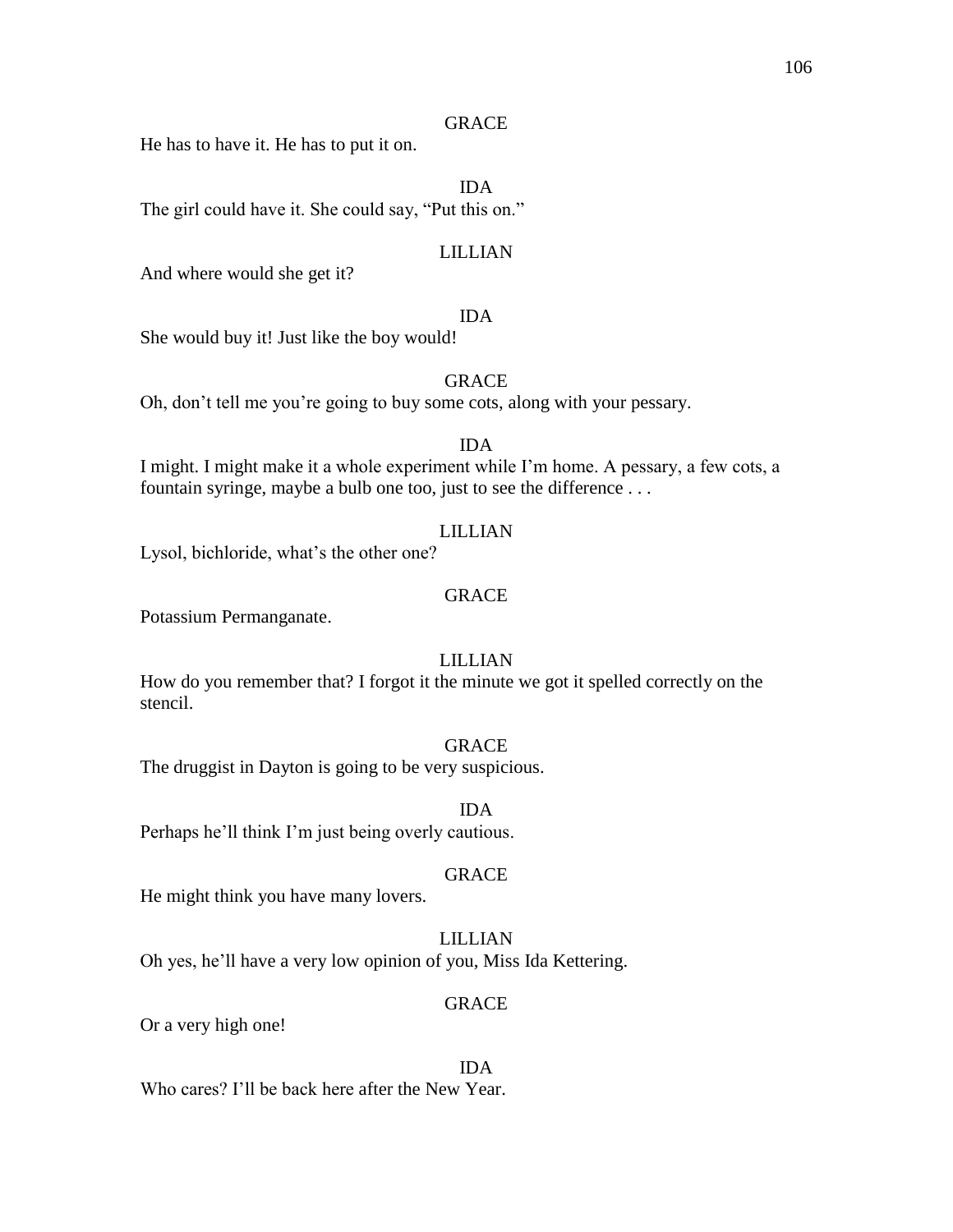#### LILLIAN

Leaving your scandalous reputation behind you.

#### IDA

Of course.

## **GRACE**

Marvelous.

IDA You're marvelous, Grace. And you too, Lil. We did it. Only one more step.

#### LILLIAN

Are we on for the train on Friday?

## IDA

Yes, the early one. Mrs. Zahn will host us overnight. She can't revolt, but she's willing to shelter and feed the revolutionaries. I want to be sure we're outside the factory and ready by the time the whistle blows.

#### LILLIAN

And we just stand outside and hand them out?

#### IDA

It's better to move within the mass of people, so you're not noticed or pinpointed. As casually as you can, just blend in with the woman and press them into their hands. Be discreet.

## **GRACE**

Let's fold them, so the flower and the title are on the front.

IDA

Yes. The information shouldn't be visible on the street.

## LILLIAN

We need to do that back at Martha Cook. My father's going to walk in any second. *(folds one and pockets it)* I need one to mail to Alice.

*IDA nods.*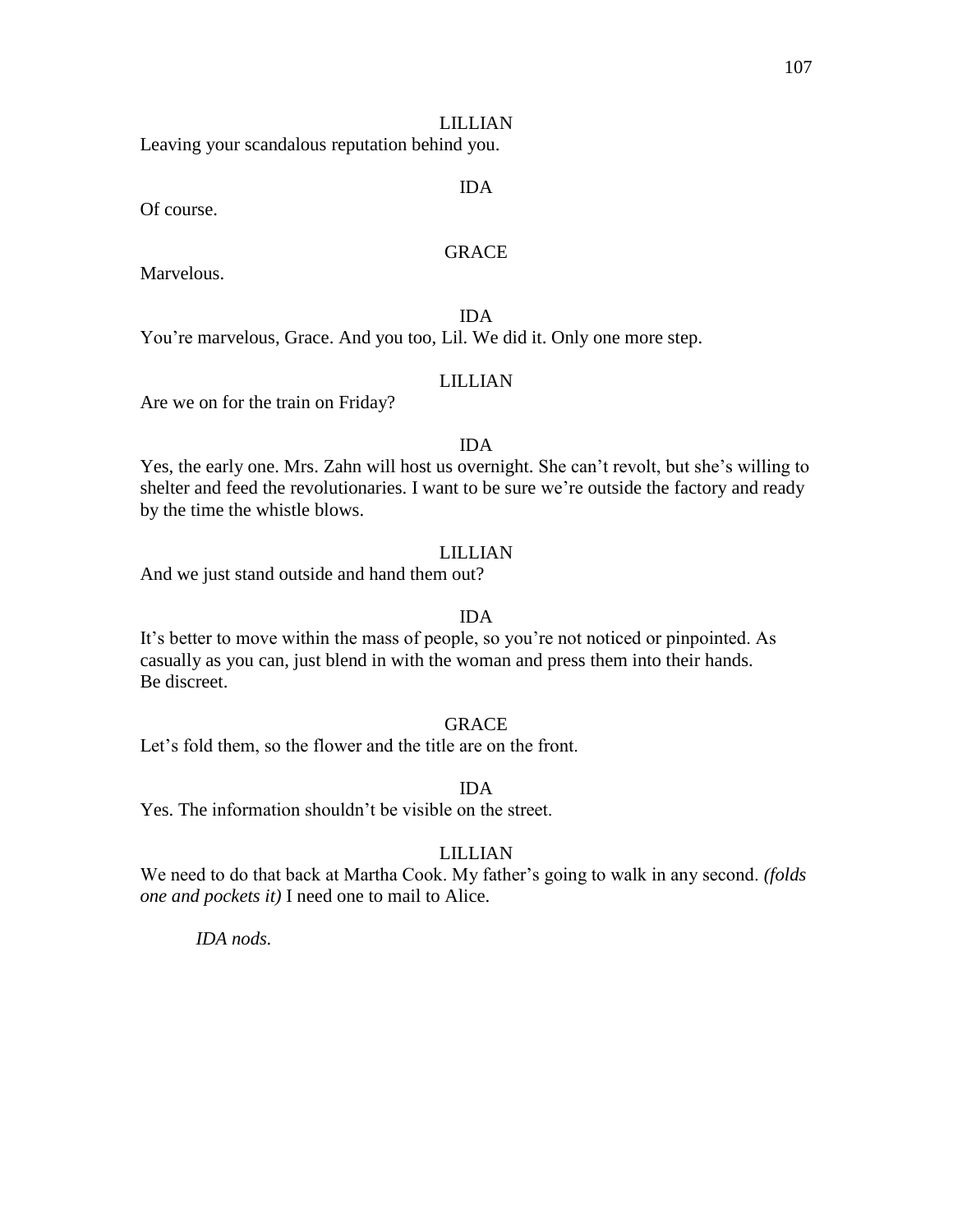*SCENE 8. ROY alone.*

Dear Miss Mack,

As I'm sure you are aware, this is my second letter on this subject. My sister, Grace McBride, has had the great misfortune to be put in a room with one Ida Kettering. My family wishes me to impress upon you that the situation must change immediately.

You know better than I how Miss Kettering came to be allowed into the Building, although I think I can say unequivocally that her social status and financial position might enable one to overlook substantial flaws in her character. Her very presence is fraught with hostility and condescension. She is preventing my sister Grace, a gentle Christian girl, from achieving her goals here at Michigan.

There are two courses of action that my family would find acceptable. Number one, remove Miss Kettering from the Building and leave my sister where she is. Number two, if the University cannot abide by upsetting that apple cart (perhaps they see a Deeds-Kettering library in the future?), we would ask that you simply move my sister to another room. It has been intimated to me that the Martha Cook Building is at capacity. I don't think it would be fair to move Grace to another building, but if the only way to get her past the reaches of this hot-tempered, snide, she-devil is to put her somewhere else entirely, so be it.

I await your reply.

Sincerely,

Roy McBride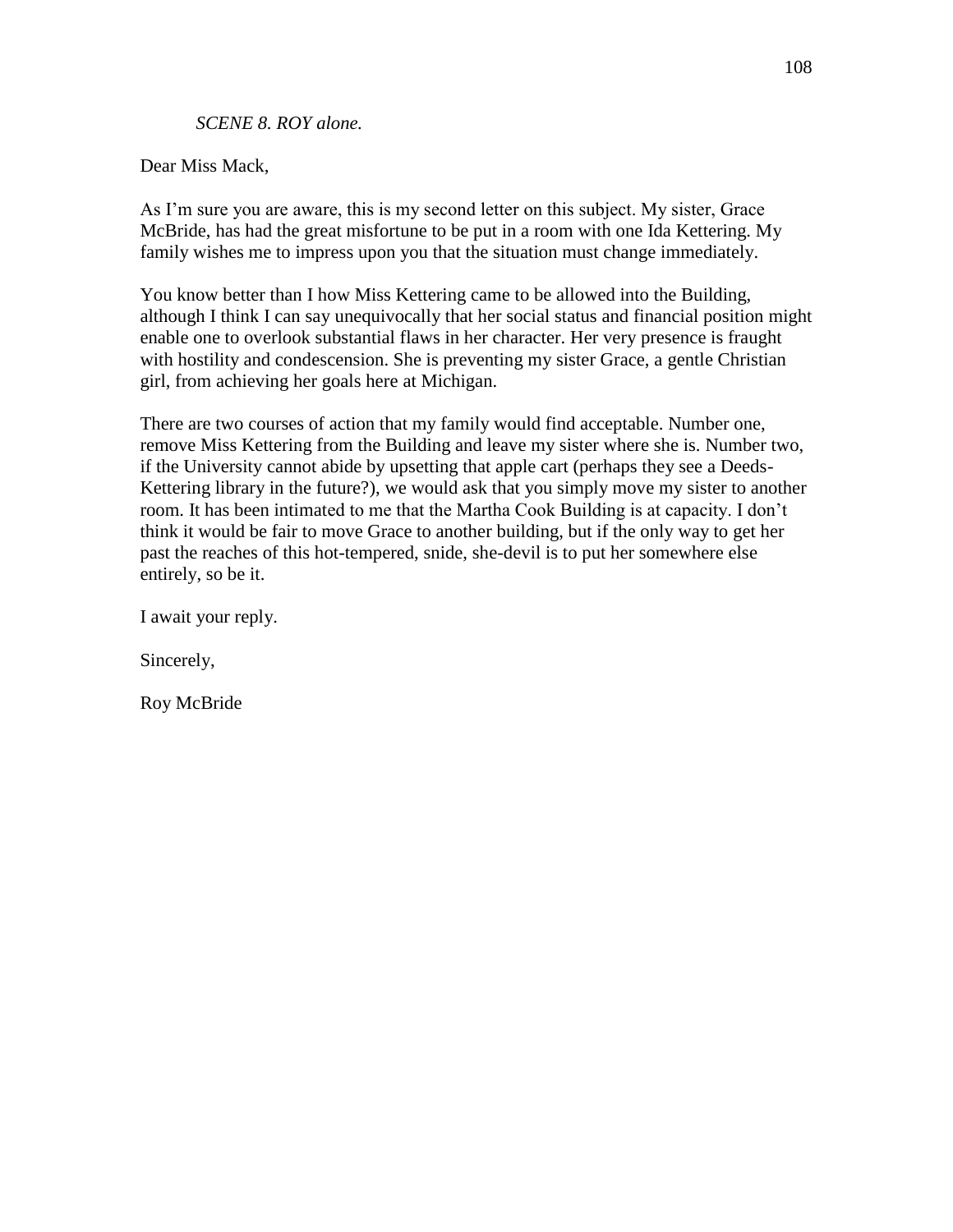*SCENE 9. Sunday, December 8. GRACE and IDA two days after returning from Detroit.*

#### GRACE

IDA

I really should unpack.

You haven't?

GRACE

I've been trying to catch up on my schoolwork!

#### IDA

Have you gotten anything less than an A?

#### GRACE

*(a bit sheepishly)* No. *(a confession?)* But I have an idea that if I do well, I mean, perfectly, I could apply for some scholarship or something, give my parents some relief from paying for me—maybe there's something I haven't heard of.

#### IDA

Maybe there is.

*GRACE pulls a copy of "Mrs. Whitman's Words for Women" from between the pages of her textbook.*

#### IDA

Grace! Don't be so careless!

#### GRACE

Oh! I shouldn't be using this as a bookmark. I've gotten used to it—the words, the ideas. They don't feel so scandalous anymore.

Hide it.

#### GRACE

IDA

*(she does)* I wish we could go back. It was exciting, wasn't it? The activity of the city, the crowd, your heart racing, and the women! The women somehow seeming to know that we were on their side and just taking what we gave them, so discreetly and sometimes even with a nod! It was like we were all in on it. It was . . . powerful.

*ROY appears at the door.*

ROY

What was?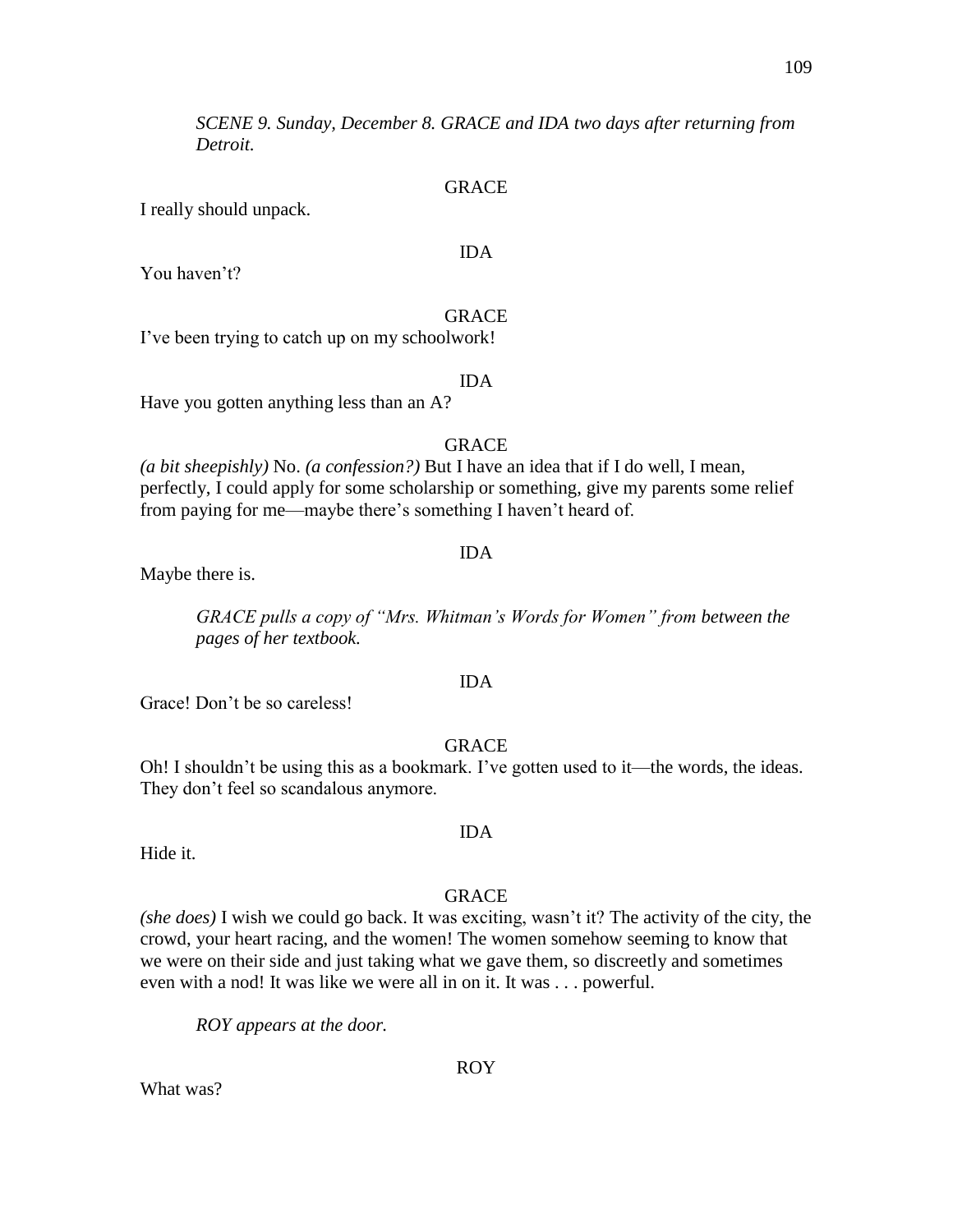| <b>GRACE</b>                                                                                                                                                        |
|---------------------------------------------------------------------------------------------------------------------------------------------------------------------|
| Hello, Roy.                                                                                                                                                         |
| <b>IDA</b><br>(in greeting) Roy.                                                                                                                                    |
| <b>ROY</b><br>What was powerful?                                                                                                                                    |
| <b>GRACE</b><br>The sermon I heard at the 7 o'clock service this morning. You might want to consider<br>coming to the early one, if you can manage not to sleep in. |
| <b>ROY</b><br>Ida, would you mind giving me and my sister some privacy?                                                                                             |
| <b>GRACE</b><br>That isn't necessary.                                                                                                                               |
| <b>ROY</b><br>Yes, it is.                                                                                                                                           |
| <b>IDA</b><br>Grace?                                                                                                                                                |
| <b>GRACE</b><br>It's fine, Ida.                                                                                                                                     |
| <b>IDA</b><br>I need to check my mail box. I'll wait for you in the Blue Room. Tea starts in half an<br>hour.                                                       |
| IDA exits.                                                                                                                                                          |
| <b>GRACE</b>                                                                                                                                                        |

Roy, we need to talk about you coming up here and barging in. That's going to stop.

ROY

There are things that need to be taken care of, Grace. Changes that need to be made.

GRACE

I told you I'm not leaving the Building. And you can't see Mackie right now anyway. She's away from campus until this evening.

ROY

Fine.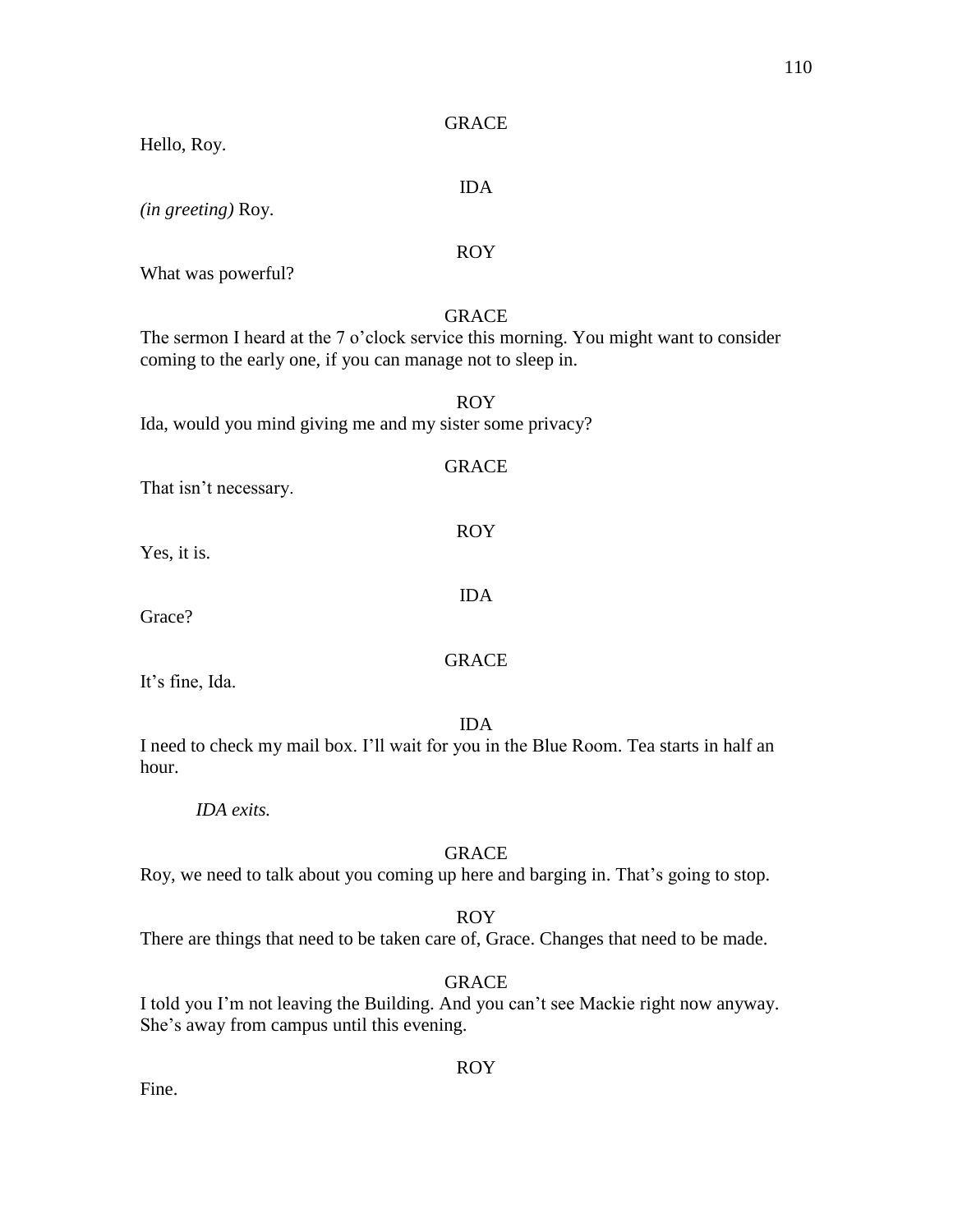| <b>GRACE</b><br>Fine? You're conceding? You're going to leave me alone?                                |
|--------------------------------------------------------------------------------------------------------|
| <b>ROY</b><br>So what was that sermon about? The "powerful" one?                                       |
| <b>GRACE</b><br>Forgiveness and gratitude.                                                             |
| <b>ROY</b><br>What was the scripture?                                                                  |
| <b>GRACE</b><br>Christ healing the ten lepers.                                                         |
| <b>ROY</b><br>You are good. And you heard it at Bethlehem United.                                      |
| <b>GRACE</b><br>Where else?                                                                            |
| <b>ROY</b><br>Detroit, maybe?                                                                          |
| <b>GRACE</b><br>What?                                                                                  |
| <b>ROY</b><br>(kicking her still-packed suitcase) What's this?                                         |
| <b>GRACE</b><br>Nothing.                                                                               |
| <b>ROY</b><br>That's yours. Why is it packed?                                                          |
| <b>GRACE</b><br>It's books! It's books from home that I'm not using! There isn't much storage in here. |
| <b>ROY</b>                                                                                             |

*(moves to the suitcase and hefts it)* This isn't full of books.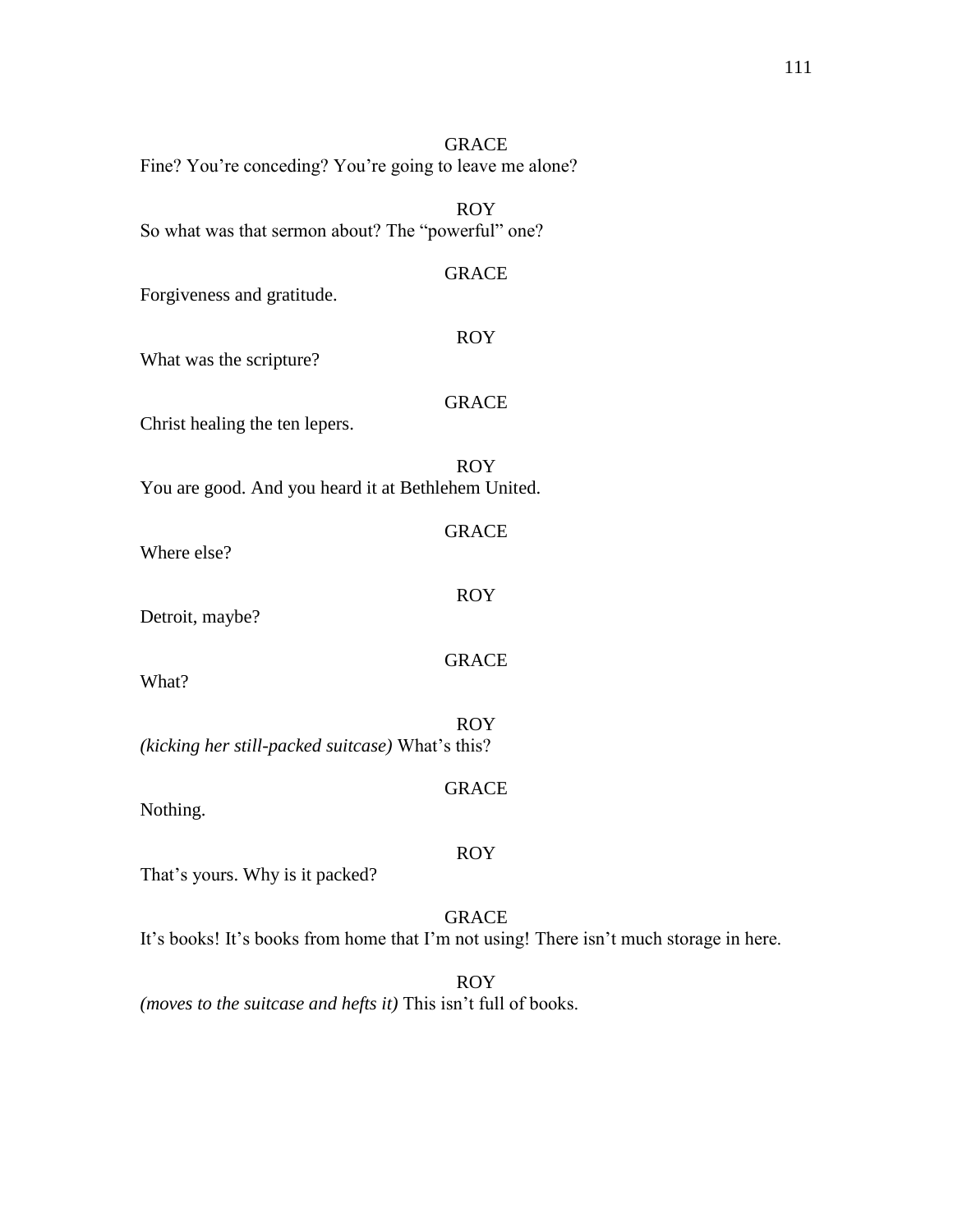#### **GRACE**

All right! I went again, with Ida. I'm sorry. But listen—she had to. She had to visit her elderly friend again. Mrs. Um. Mrs. Whitman? And Ida didn't feel well, but her Aunt insisted she go. I accompanied her, to make sure she was all right.

#### ROY

I said if you left town again, I'd tell Father.

#### **GRACE**

But I have good news! Sam and I have a date on Wednesday! He's taking me to—

### ROY

Cancel it.

#### GRACE

What?

#### ROY

Cancel your date. It's over with Sam.

#### GRACE

I'm finally doing what you want, Roy! I'm seeing Sam! For real! I don't know that I want to marry him. *(off his look)* I mean, I could. I could maybe . . . marry him. He is nice. Spending time with him—

#### ROY

*(exasperated and heartbroken)* You shouldn't have gone to Detroit.

#### GRACE

I said I was sorry!

*ROY pulls a copy of "Mrs. Whitman's Words for Women" from his pocket.*

ROY

What is this?

#### GRACE

Did you get that from Alice?

ROY Alice? You think this obscenity belongs to my wife?!?

#### GRACE

Well, I don't know what it is.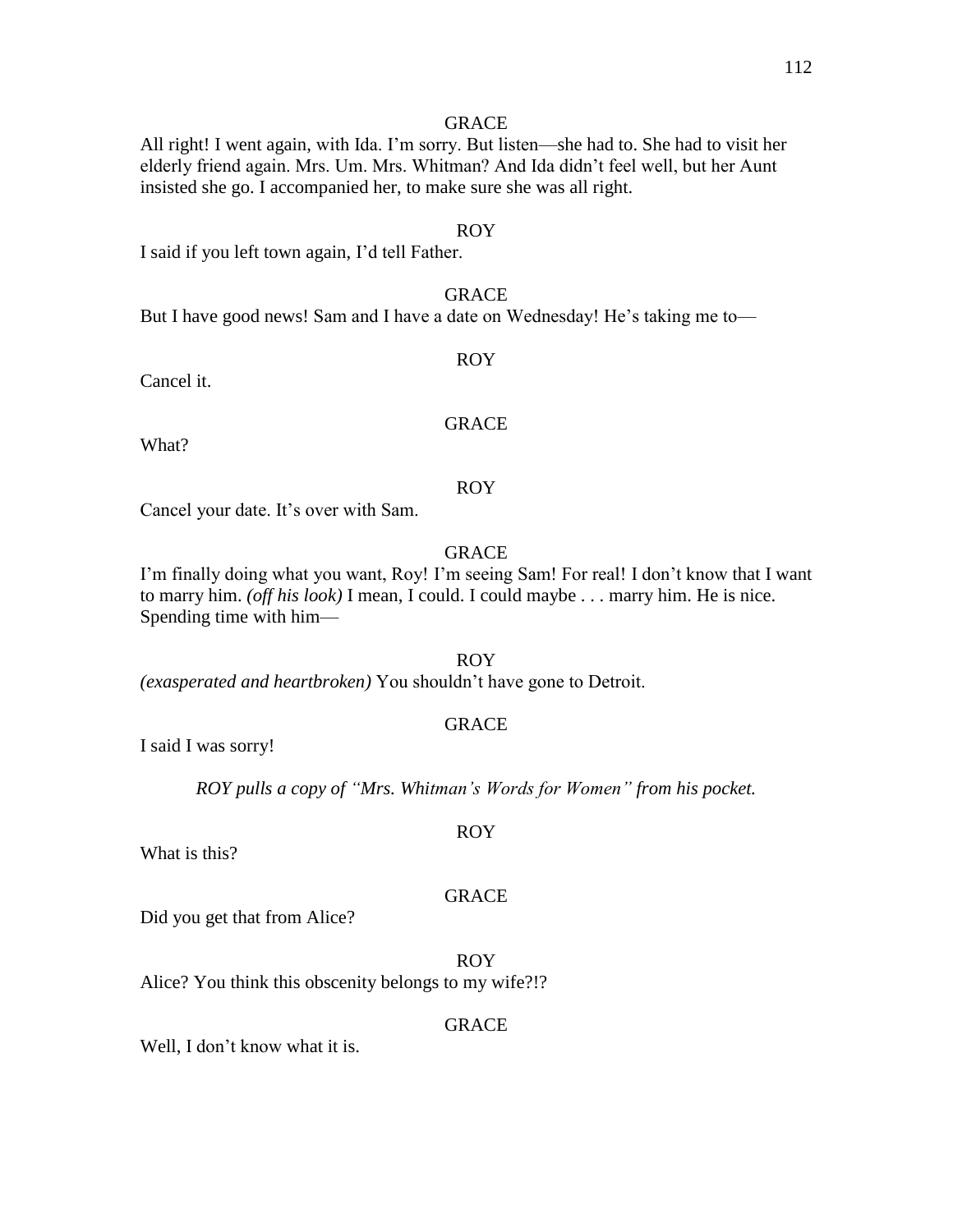#### ROY

You've become a liar, Grace. A good one. And that breaks my heart.

#### GRACE

No!

#### ROY

I wanted such good things for you. I wanted you to be happy and learn what as much as you could while there was time and money. You're brilliant about books, but not about people. You let that girl use you. Ida used you. For this. *(the pamphlet)*

#### GRACE

You can leave. And take whatever-that-is with you.

#### ROY

You know who else was in Detroit last Friday? Michael Rhead. He spotted you, he said, lingering outside of one of Ford's factories right before the whistle was to blow. He said he thought about calling out to you but he thought you might cuss him out again.

#### GRACE

You've never let me tell you what he—

#### ROY

But instead he hung around to see what you were up to. He thought you might be waiting for a beau, that the reason you'd rejected him was because your heart belonged to some factory worker.

#### **GRACE**

He's got an idea about me—that I'm some kind of brazen—

#### ROY

Rhead said you were with two other women, but he didn't know who they were. I suspect I do. I mean, you've only got two friends.

#### GRACE

I wasn't with anyone. Ida was in her meeting. Her visit.

#### ROY

Yes, Mrs. Whitman.

#### **GRACE**

Yes.

#### ROY

You didn't go on the visit?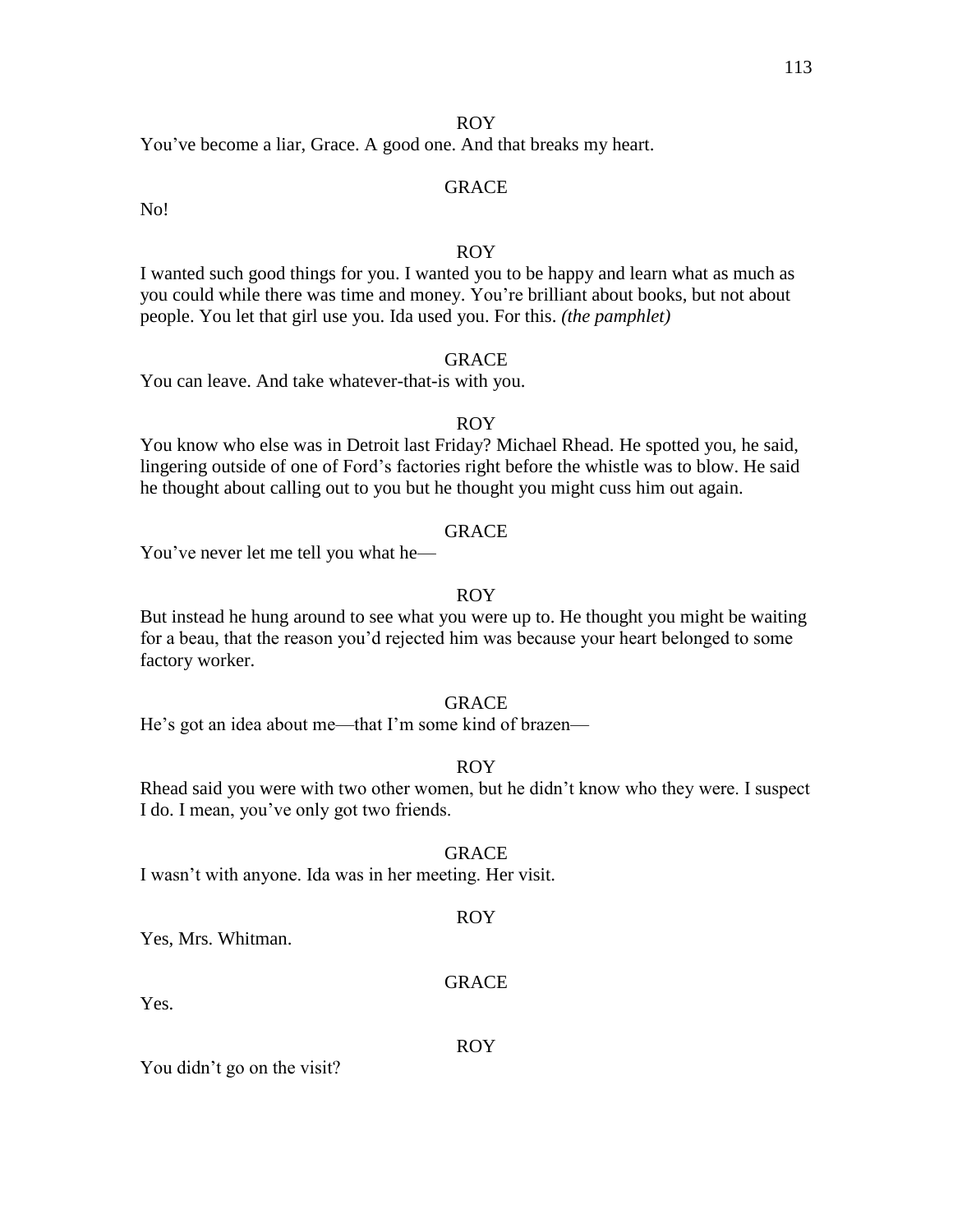#### **GRACE**

No. Ida felt better by then. We both thought the train ride would be hard on her, but it turned out it was soothing.

I see.

#### **GRACE**

ROY

And I was waiting for her. And I thought it would be fun to see the people spill out of the factory. I've never seen anything like that.

#### ROY

Rhead said as the last whistle sounded, you blended into the crowd exiting from their shift. He lost track of you.

#### **GRACE**

It was a little scary, to be in that throng. Like Armistice Day, but the people were grouchy!

#### ROY

And when the dust had settled, there were six or seven of these scattered about the street. He collected them all. He's gave me this one and kept the rest. "Mrs. Whitman's Words for Women." That's clever. A slap in the face to me, to my gullibility. This is illegal, Grace. Printing it, distributing it, it is against the law.

#### GRACE

I had nothing to do with any of that.

#### ROY

Michael Rhead is willing to swear that he saw you in Detroit, distributing illegal information to female factory workers. He's going to go to the police—

#### GRACE

That vindictive—

#### If you don't accept his proposal.

#### GRACE

ROY

What?

#### ROY

If you accept his proposal he will give me all the copies he has of this filth, and I will burn them.

#### GRACE

His . . . proposal?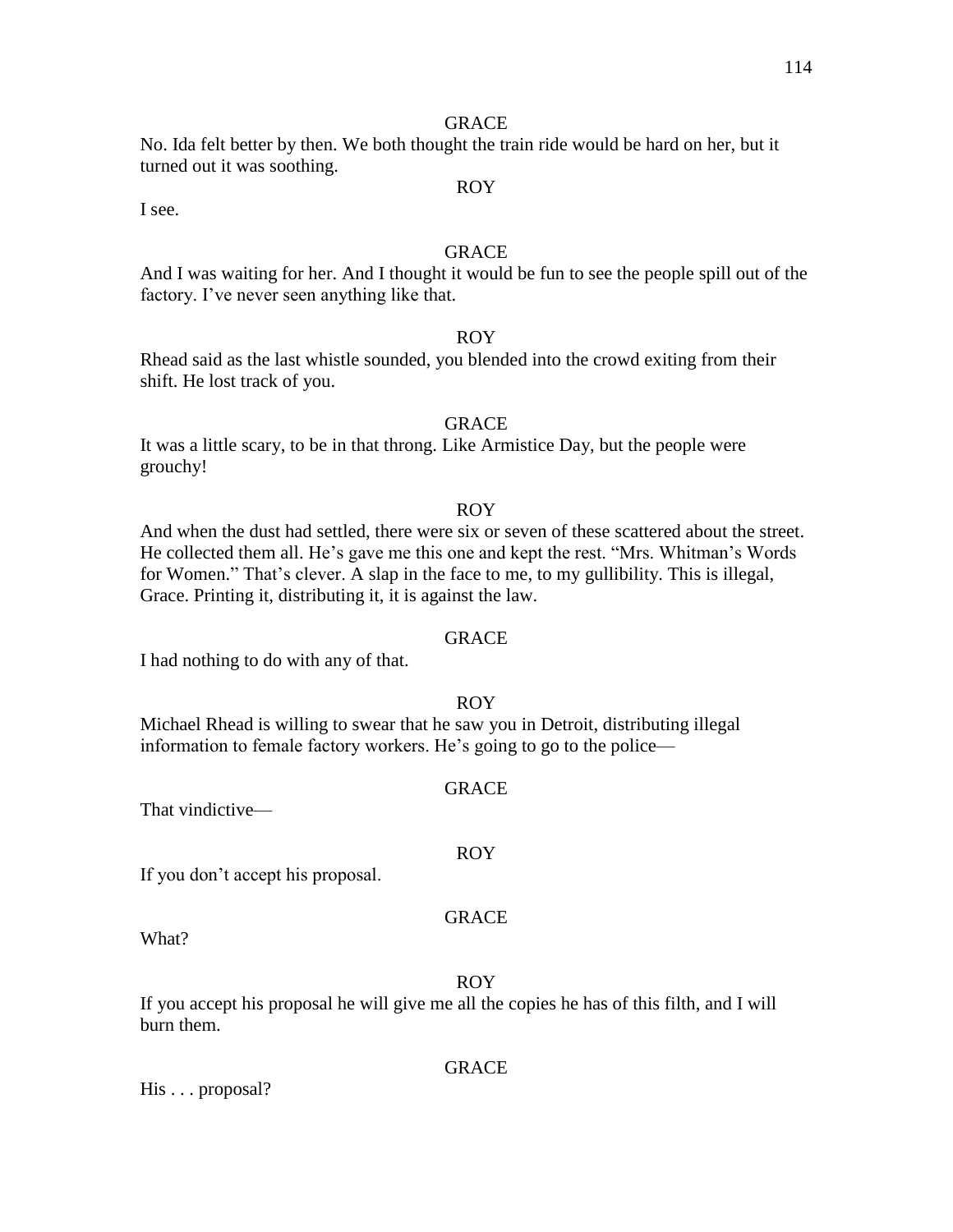#### ROY

He wants to marry you.

#### GRACE

Why?

#### ROY

Because he's ready to start his career and his family. He's ready for a wife.

#### GRACE

I don't. This is. He doesn't want **me**. He doesn't even like me. And if he thinks I wrote that, he should like me even less.

#### ROY

The information contained in this thing is perverse, Grace. The highest calling of a woman is to be a mother, and to instruct good Christian women on how to circumvent that obligation? It's sinful and it's criminal and it's got to be stopped. So whatever you decide, I'm taking this to the police and telling them to have a good look at Ida Kett—

#### GRACE

It was me. Just me. I don't know who those women were that Michael Rhead thinks he saw with me. I was alone. Ida invited me to Detroit for company, and to have lunch after her visit with Mrs. Whitman. The real one. I had an idea a few weeks back, it came from a lecture in The Animal Body. It's not safe for women to have nine or ten or twelve babies in as many years, Roy. And they aren't allowed to know how to stop it? That's not fair.

It's the law.

#### GRACE

ROY

It isn't just.

#### ROY

You acted alone? This was all your idea?

#### **GRACE**

It was.

#### ROY

I don't believe you. This has Ida written all over it. Any other room in this building and you would've—*(been fine).*

#### GRACE

Roy, if you say anything about this to anyone in a position of authority I will tell Alice you made me cut off your toe so you wouldn't get drafted.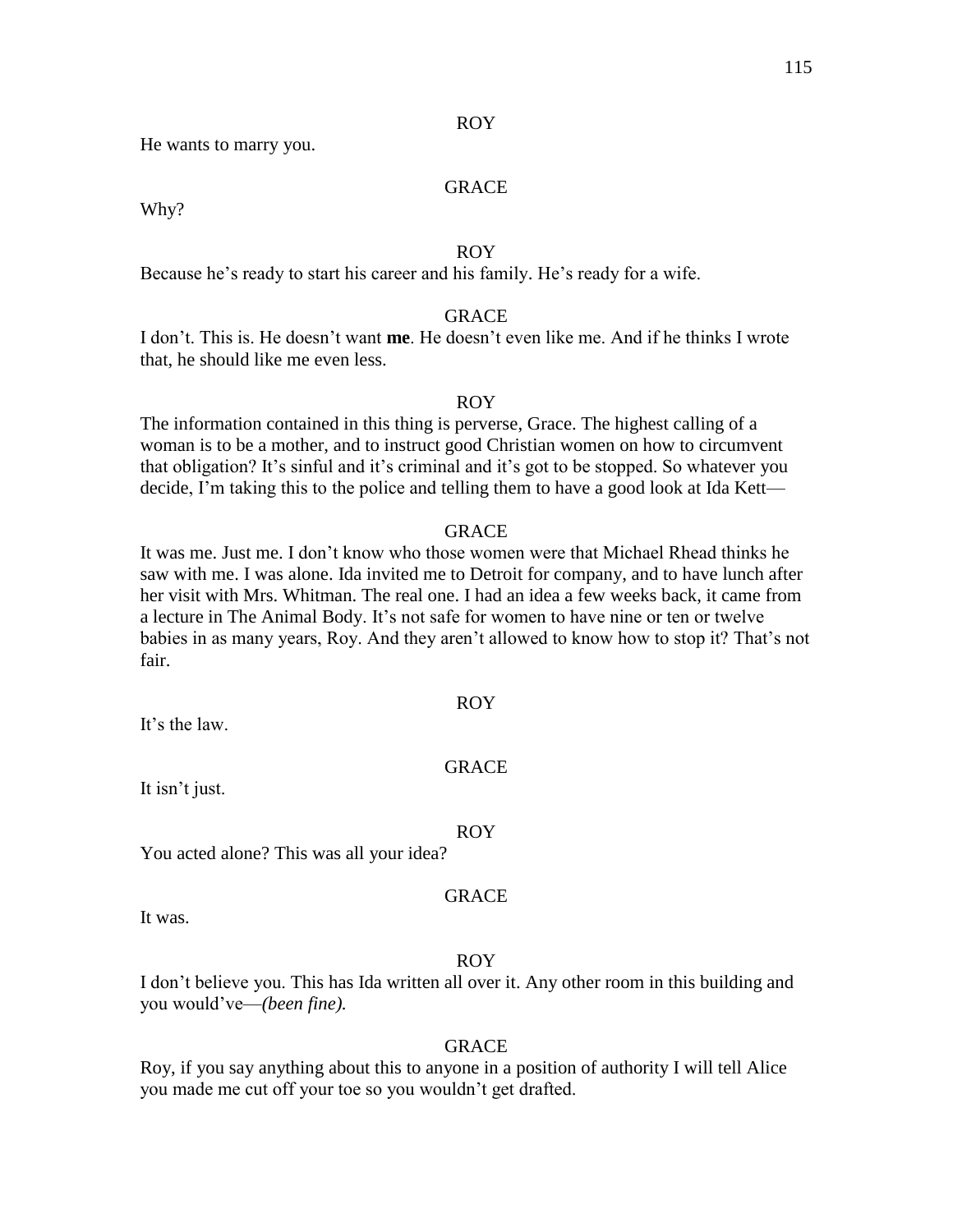#### ROY

#### GRACE

I'll tell Alice. I'll tell Father. How you schemed to make it look like an accident with the Holt, but you were too afraid to do it yourself. I'll tell my new husband. Everyone will know Roy McBride is a coward. Roy McBride let men die in his place.

Stop it!

Grace.

#### GRACE

ROY

I did this by myself.

#### ROY

Then you're ready to become Mrs. Rhead? *(GRACE does not immediately respond)* There are three ways out of this, Grace. You marry the man, you face charges for the circulation of obscene literature, or you tell the authorities yourself who actually did this.

When?

What?

#### GRACE

When do I have to marry him?

#### ROY

He'd like to bring you home as his wife for Christmas. Leave you in Battle Creek to set up house while he finishes school.

#### GRACE

That's less than two weeks from now.

I'll tell him you accept?

*GRACE nods.* 

You should probably start packing.

*ROY exits. GRACE is in shock. After a moment she slips a copy of The Woman Rebel out from between two books and finds the page she is looking for.*

# ROY

# GRACE

#### ROY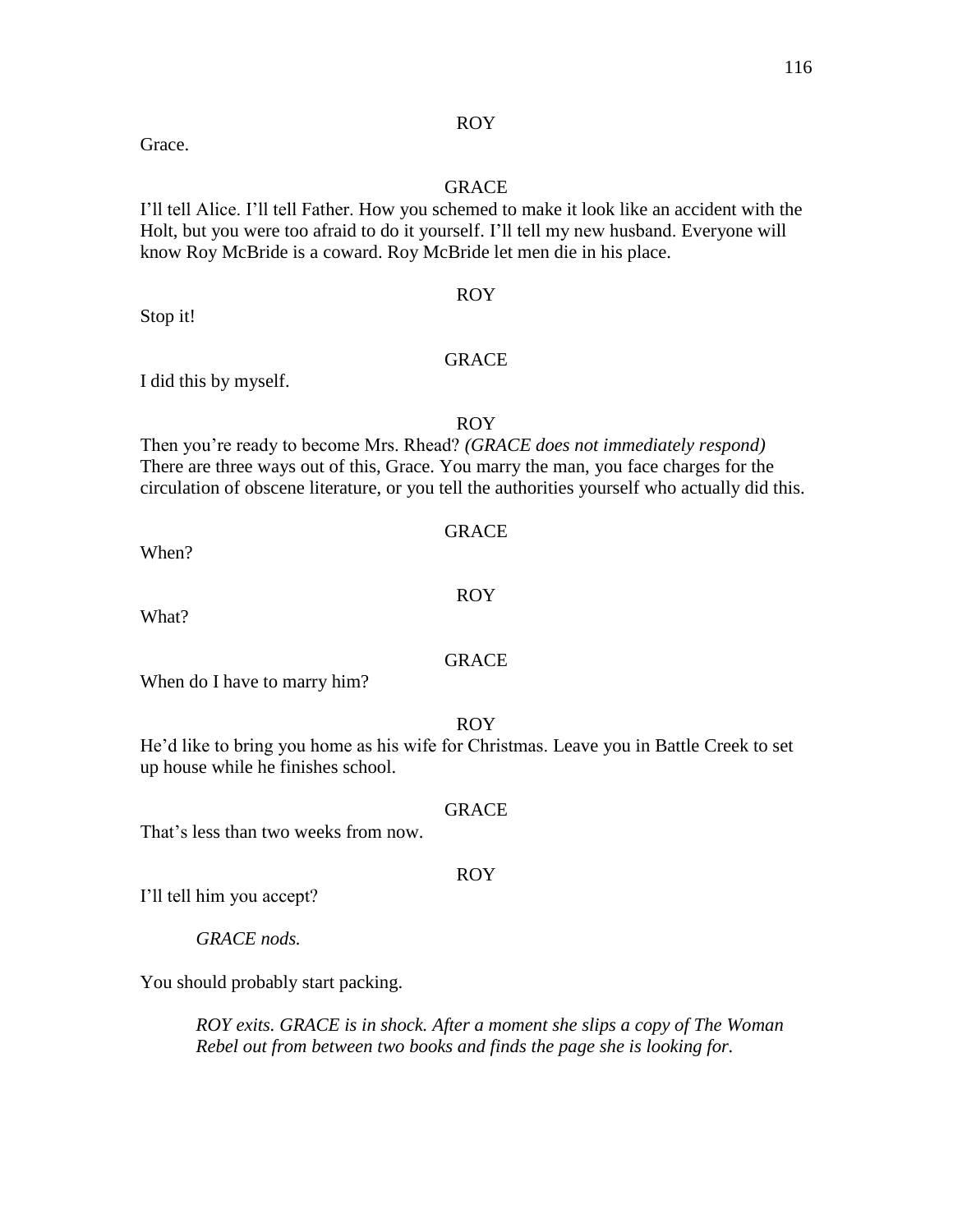#### GRACE

*(reading)* "Yet it is also true that nearly all women are no better than slaves; that is to say, social restrictions prevent the full, free and natural development of nearly every woman that is born. Certainly the same is true of nearly every man; but the restraint is greater for women, and the degradation is greater."

ALT---"I am the master of all. I am the daughter of strength. I am the dawn of life. I am I. I have no desire to be free, for I am free."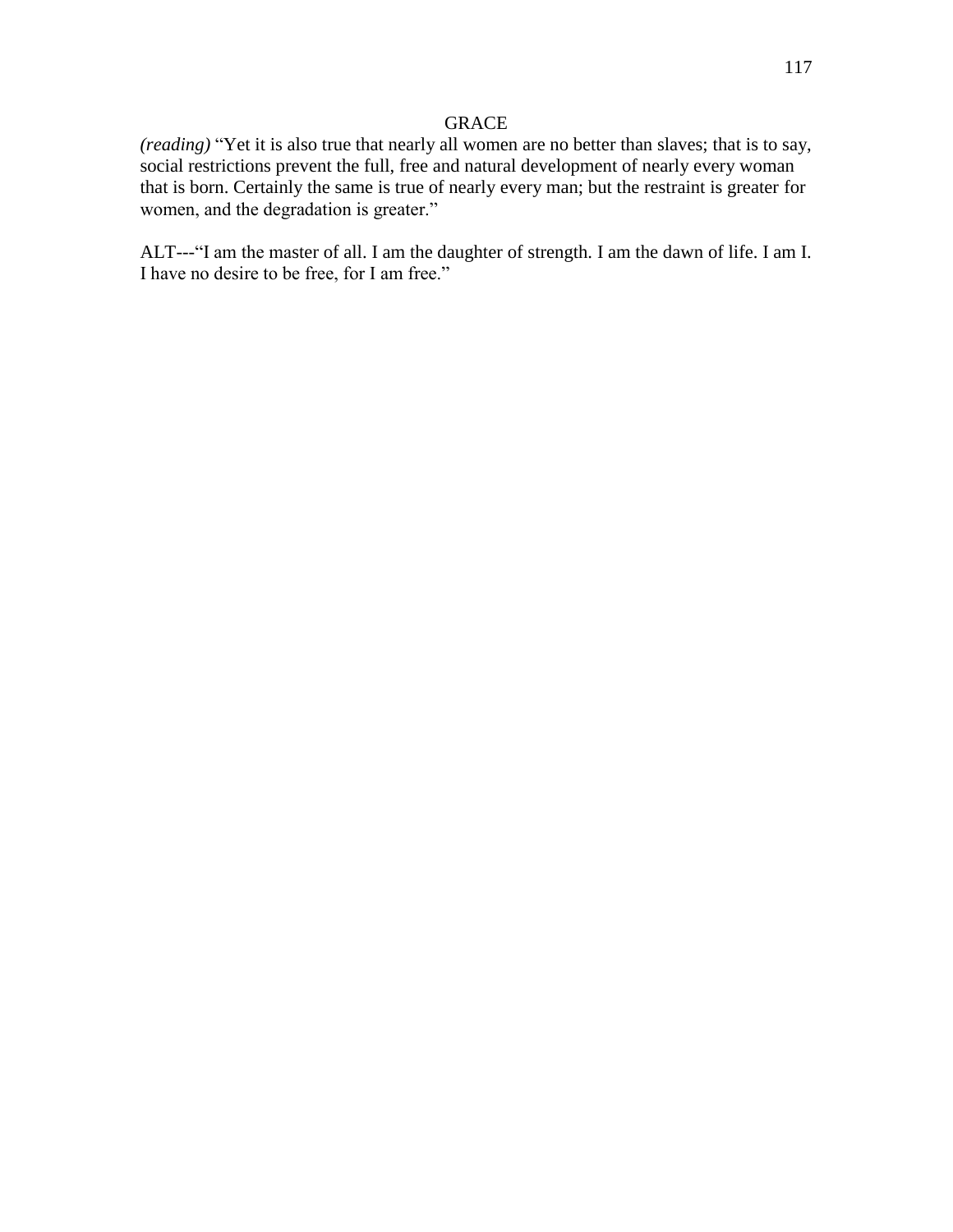*SCENE 10. LILLIAN and her ukulele. She sings, slowly and sadly, "Michigan Goodbye."*

Fare thee well, dear old Alma Mater, Fare thee well, old home of mirth and cheer We will take strong friendship with us And those memories dear.

Tho' we roam the wide world over Our hearts are with you to a man So then here's to you, our maize and blue Dear old Michigan.

Farewell to you old State Street; And so long Tappan Hall Goodbye to you, dear Barbour Gym, Library Chimes and all. Tho' we sail across the ocean, We remember old time's tie. So now, adieu, farewell to you, Goodbye, Michigan, goodbye.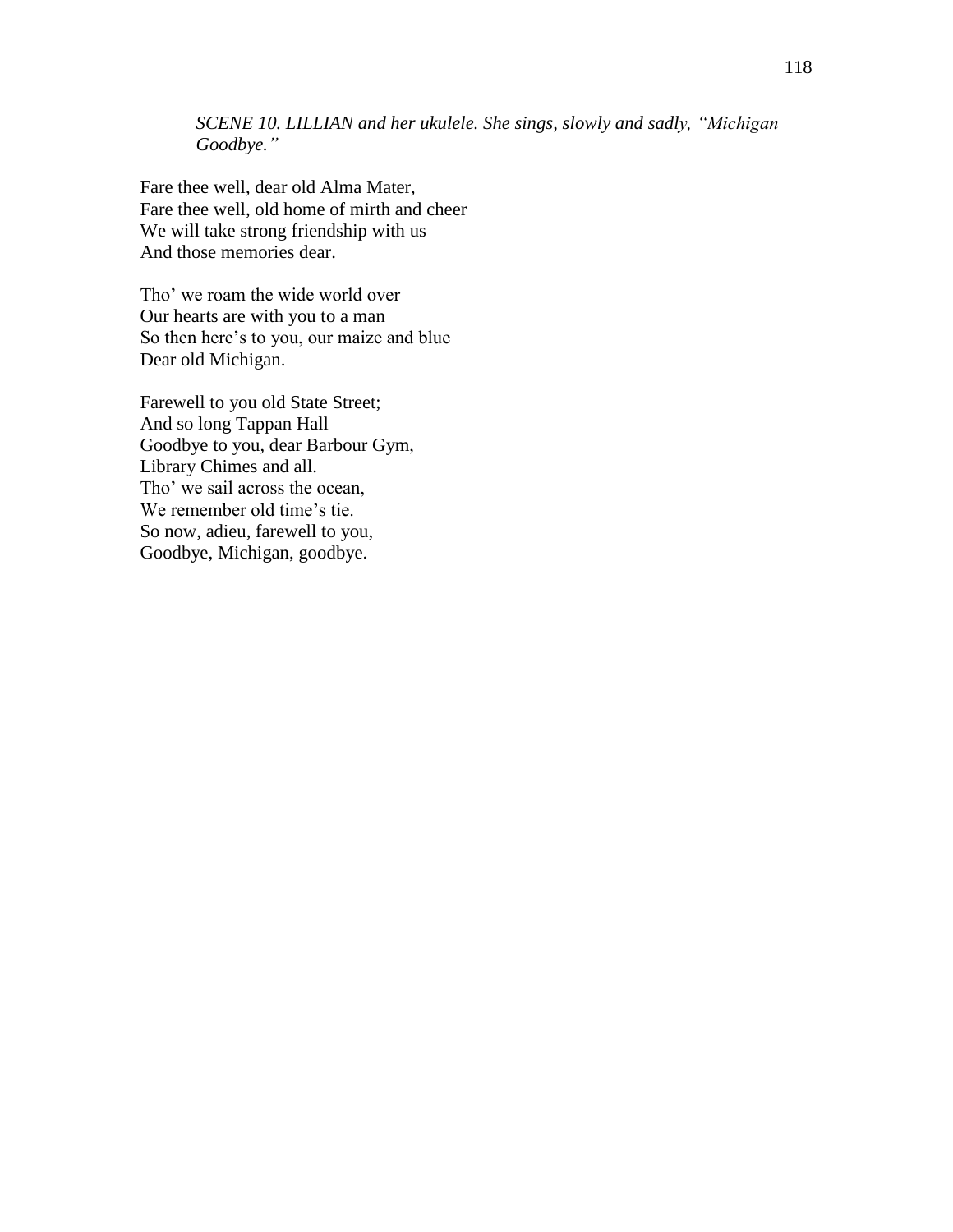HARRIET Hello? IDA Harriet? HARRIET Yes. IDA Well, come in. I'm Io HARRIET I figured. IDA Welcome. HARRIET I'm glad this spot opened up. IDA Is that all you brought? HARRIET Oh, no. My things are being driven over from the League House I stayed in first term. This is much more elegant. I've heard they've talked of hosting weddings here in the future. *(IDA doesn't respond)* I'd like that.

*HARRIET reaches into her bag and pulls out a valentine. She moves to hang it near her bed.*

This is from Charles. I expect we'll get engaged this—oh! What's this? Something the previous resident left behind?

*HARRIET is holding the "Work like Helen B. Happy" card.*

That's funny. "Work like Helen B. Happy."

*IDA snatches it from her hand and crumples it (ideally burns it)*

Stop!

*SCENE 11. Febraury. IDA reading. HARRIET enters shyly. All GRACE's things are gone.*

|     | <b>HARRIET</b> |
|-----|----------------|
|     | <b>IDA</b>     |
|     | <b>HARRIET</b> |
| da. | <b>IDA</b>     |
|     | <b>HARRIET</b> |
|     |                |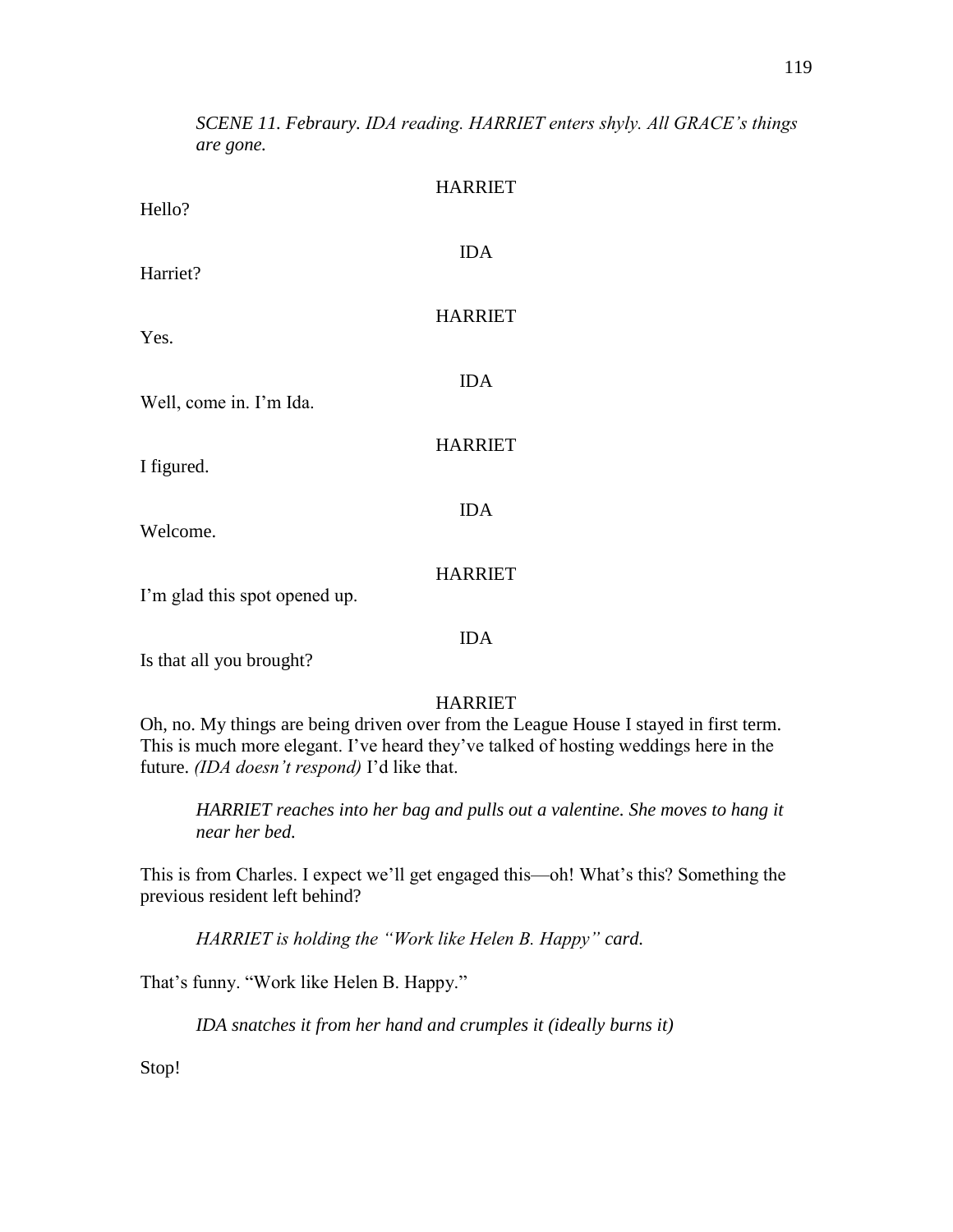#### IDA

It's a lie.

#### HARRIET

No, it's not.

#### IDA You can either work like hell, or you can be happy. I choose the former.

*A moment of quiet.*

#### HARRIET

You liked the girl who was here, the girl before me?

I did.

IDA

#### HARRIET

Have you spoken to her?

IDA

She's married now.

#### HARRIET

That's wonderful!

*A moment of quiet.*

Who's next door?

#### IDA

I expect there'll be a new girl. It used to be Lillian, but she's gone. Her mother needed to go out east for her health and Lillian's father wanted her back in the house. He said he was lonely.

#### HARRIET

A man does like a woman around! *(off IDA's lack of agreement)* Don't you think?

#### IDA

This Charles of yours, what's his game?

### HARRIET

He was a pilot in the war. He's coming home in May, after he's discharged.

#### IDA

Hmmmm.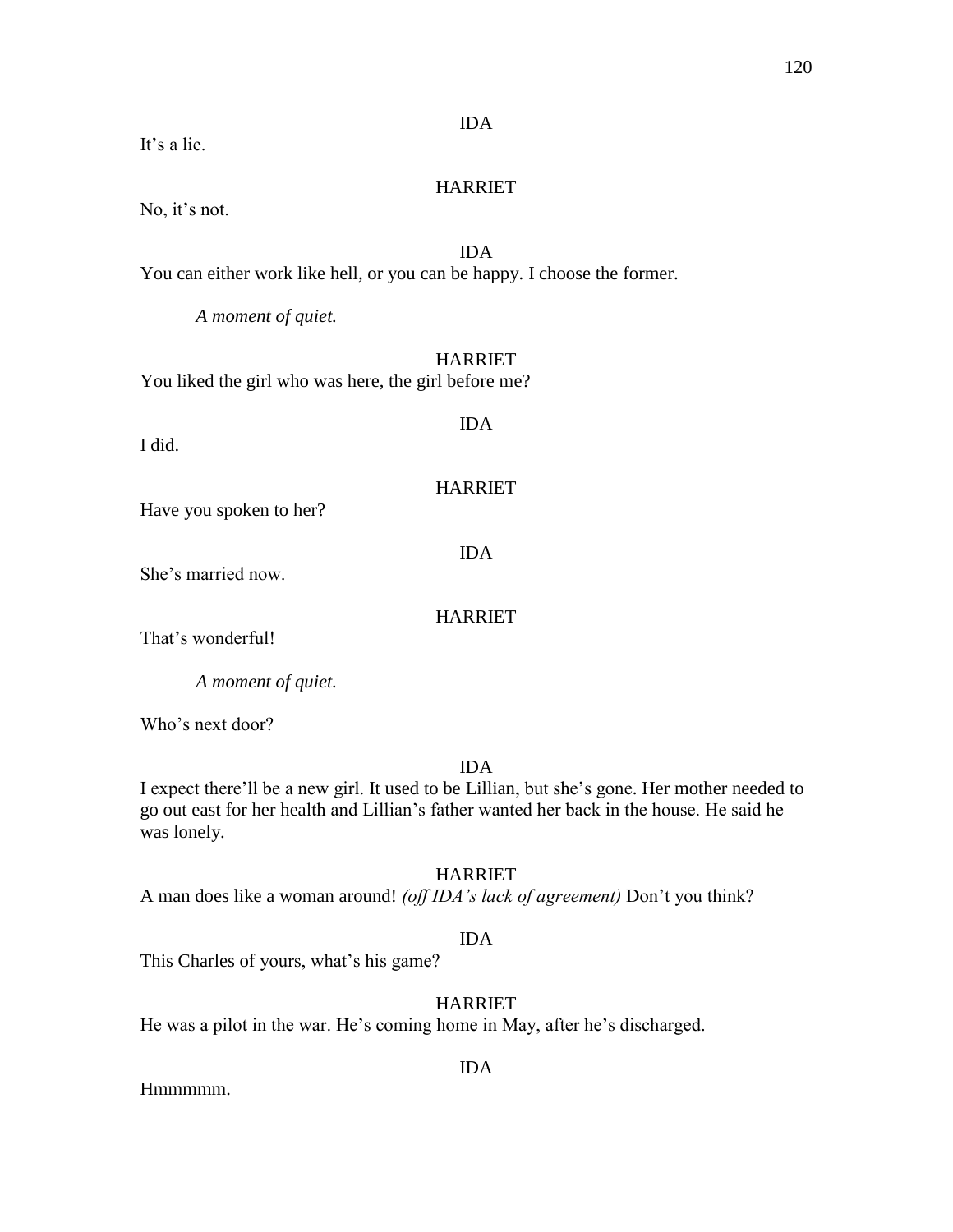#### HARRIET

What?

## IDA

A lot of those boys who went to fight are going to come back different.

#### HARRIET

Oh, we've been writing back and forth. All the time. He's the same.

#### IDA

I mean physically.

#### HARRIET

IDA

He didn't get hurt, thank heavens.

I mean inside.

#### HARRIET

What are you talking about?

IDA

A lot of those boys are going to come back with diseases. They've been with women over there—

#### HARRIET

Not Charles!

IDA All right. That's good. Good for you, then. Old loyal Charlie, faithful and true.

#### HARRIET

Don't make fun.

*HARRIET notices IDA's small suitcase, packed and ready.*

You've still got a bag to unpack.

#### IDA

It's staying the way it is. I'm taking a trip.

### HARRIET

The term's just about to start. You're leaving?

Yes.

#### IDA